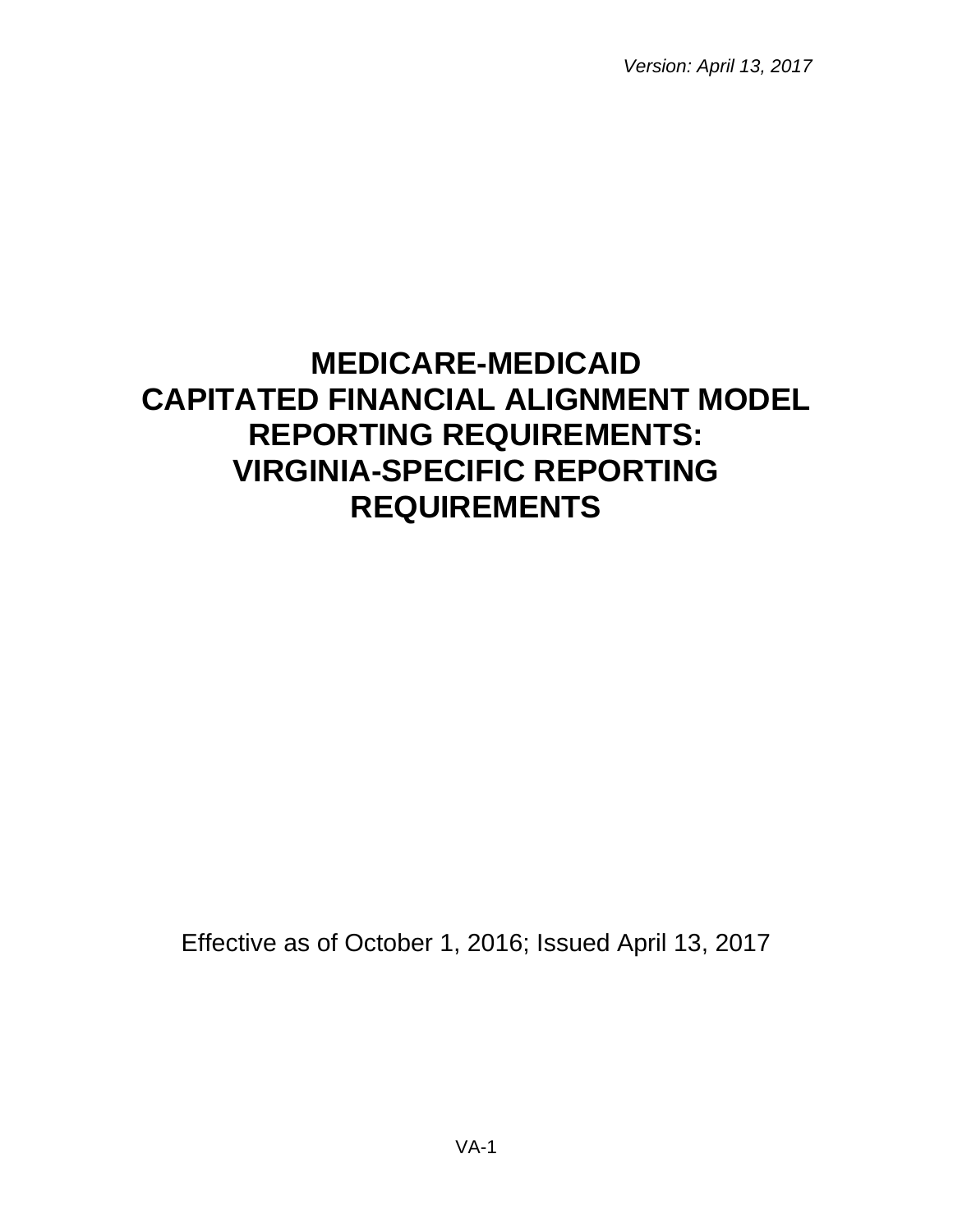# **Table of Contents**

| Virginia-Specific Reporting Requirements Appendix VA-3             |
|--------------------------------------------------------------------|
|                                                                    |
|                                                                    |
| Variations from the Core Reporting Requirements Document VA-4      |
|                                                                    |
| Reporting on Disenrolled and Retro-disenrolled Members VA-5        |
| Guidance on Assessments and Care Plans for Members with a Break in |
|                                                                    |
| Virginia's Implementation, Ongoing, and Continuous Reporting       |
|                                                                    |
|                                                                    |
|                                                                    |
|                                                                    |
|                                                                    |
| Section VAIV. Organizational Structure and Staffing  VA-72         |
| Section VAV. Performance and Quality Improvement VA-78             |
|                                                                    |
|                                                                    |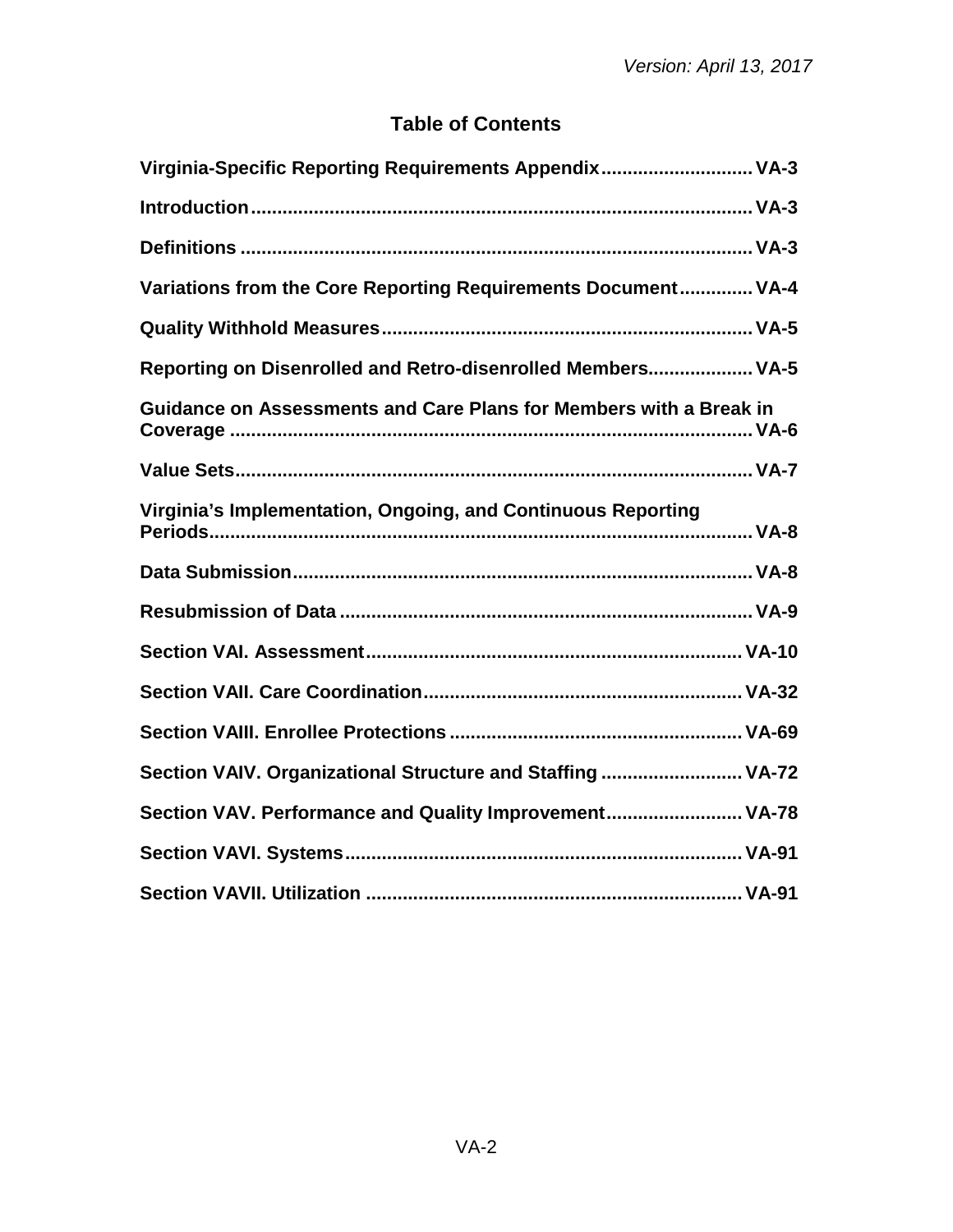## **Virginia-Specific Reporting Requirements Appendix**

#### <span id="page-2-1"></span><span id="page-2-0"></span>*Introduction*

The measures in this appendix are required reporting for all MMPs in the Commonwealth Coordinated Care demonstration. CMS and the Commonwealth of Virginia reserve the right to update the measures in this appendix for subsequent demonstration years. These state-specific measures directly supplement the Medicare-Medicaid Capitated Financial Alignment Model: Core Reporting Requirements, which can be found at the following web address:

[http://www.cms.gov/Medicare-Medicaid-Coordination/Medicare-and-Medicaid-](http://www.cms.gov/Medicare-Medicaid-Coordination/Medicare-and-Medicaid-Coordination/Medicare-Medicaid-Coordination-Office/FinancialAlignmentInitiative/InformationandGuidanceforPlans.html)[Coordination/Medicare-Medicaid-Coordination-](http://www.cms.gov/Medicare-Medicaid-Coordination/Medicare-and-Medicaid-Coordination/Medicare-Medicaid-Coordination-Office/FinancialAlignmentInitiative/InformationandGuidanceforPlans.html)[Office/FinancialAlignmentInitiative/InformationandGuidanceforPlans.html](http://www.cms.gov/Medicare-Medicaid-Coordination/Medicare-and-Medicaid-Coordination/Medicare-Medicaid-Coordination-Office/FinancialAlignmentInitiative/InformationandGuidanceforPlans.html)

MMPs should refer to the core document for additional details regarding demonstration-wide definitions, reporting phases and timelines, and sampling methodology.

The core and state-specific measures supplement existing Part C and Part D reporting requirements, as well as measures that MMPs report via other vehicles or venues, such as HEDIS®[1,](#page-2-3) HOS, and state-required network provider and member satisfaction, HCBS Satisfaction, and quality of life surveys. CMS and the state will also track key utilization measures, which are not included in this document, using encounter and claims data. The quantitative measures are part of broader oversight, monitoring, and performance improvement processes that include several other components and data sources not described in this document.

MMPs should contact the VA Help Desk at [VAHelpDesk@norc.org](mailto:VAHelpDesk@norc.org) with any questions about the Virginia state-specific appendix or the data submission process.

#### <span id="page-2-2"></span>*Definitions*

Calendar Quarter: Most quarterly measures are reported on calendar quarters. The four calendar quarters of each calendar year will be as follows: 1/1 – 3/31,  $4/1 - 6/30$ ,  $7/1 - 9/30$ , and  $10/1 - 12/31$ .

Calendar Year: All annual measures are reported on a calendar year basis. Calendar year 2014 (CY1) will be an abbreviated year, with data reported for the

<span id="page-2-3"></span><sup>&</sup>lt;sup>1</sup> HEDIS<sup>®</sup> is a registered trademark of the National Committee for Quality Assurance (NCQA).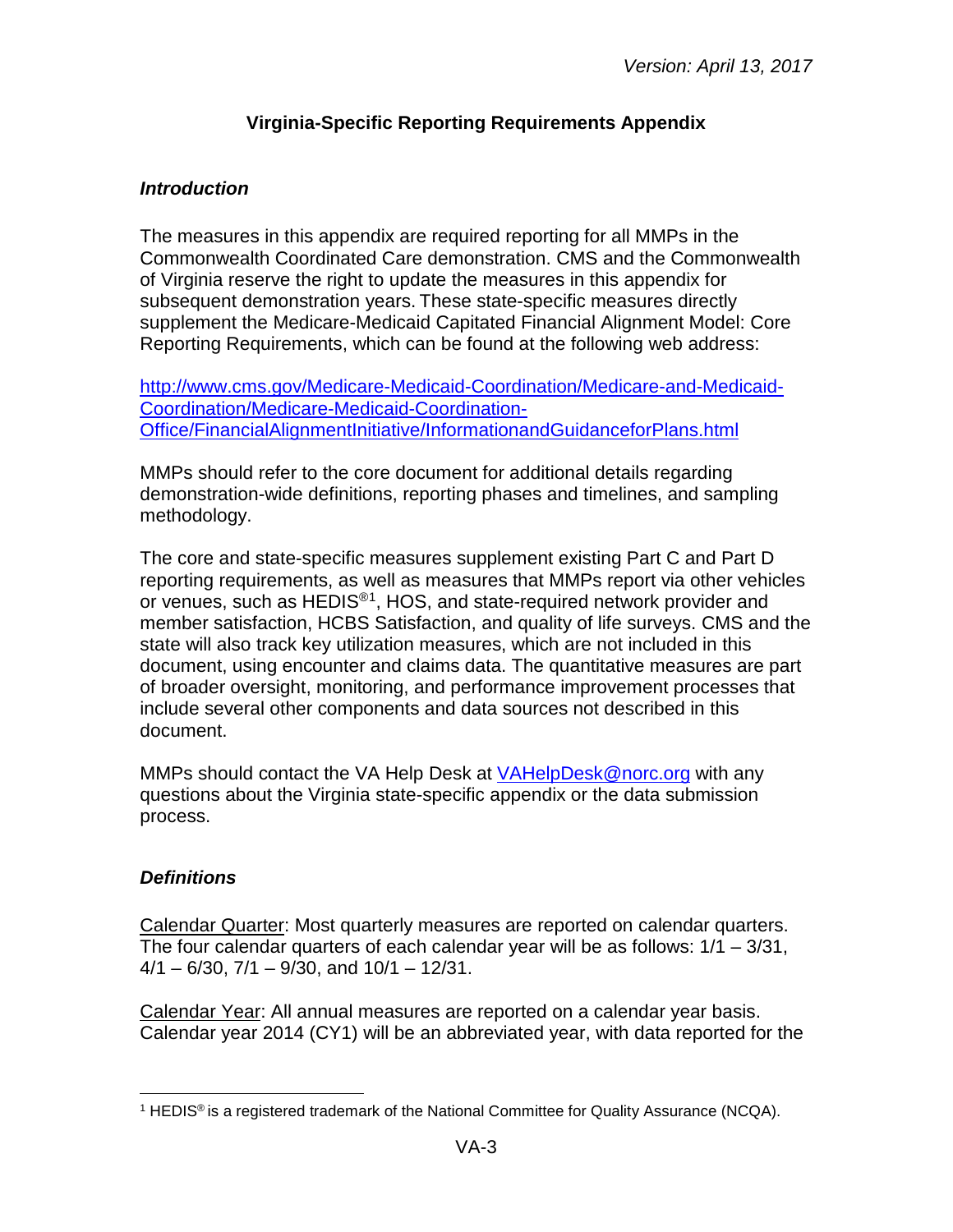time period beginning April 1, 2014 and ending December 31, 2014. Calendar year 2015 (CY2) will represent January 1, 2015 through December 31, 2015.

Year Start to End of the Quarter: Some quarterly measures are reported for the calendar year to the end of the reporting quarter. For calendar year 2017, these Year Start to End of the Quarter periods are: January 1, 2017 to March 31, 2017; January 1, 2017 to June 30, 2017; January 1, 2017 to September 30, 2017; and January 1, 2017 to December 31, 2017.

Implementation Period: The period of time starting with the first effective enrollment date until the end of the ninth month of the demonstration.

Long Term Services and Supports (LTSS): A variety of services and supports that help elderly individuals and/or individuals with disabilities meet their daily needs for assistance and improve the quality of their lives. Examples include assistance with bathing, dressing and other basic activities of daily life and self-care, as well as support for everyday tasks such as laundry, shopping, and transportation. LTSS are provided over an extended period, predominantly in homes and communities, but also in facility-based settings such as nursing facilities.

Primary Care Provider: Nurse practitioners, physician assistants or physicians who are board certified or eligible for certification in one of the following specialties: family practice, internal medicine, general practice, obstetrics/gynecology, or geriatrics.

# <span id="page-3-0"></span>*Variations from the Core Reporting Requirements Document*

#### Core Measure 9.2 – Nursing Facility (NF) Diversion

The following section provides additional guidance about identifying individuals enrolled in the MMP as "nursing home certifiable," or meeting the nursing facility level of care (NF LOC), for the purposes of reporting Core 9.2.

Within Core 9.2, "nursing home certifiable" members are defined as "members living in the community, but requiring an institutional level of care" (see the Core Reporting Requirements for more information). Virginia MMPs should use the Virginia Uniform Assessment Instrument (UAI) results, supplemented by claims, enrollment data, and medical transition reports, to categorize members as nursing home certifiable.

Individuals meeting nursing facility eligibility criteria, including both medical needs and functional capacity needs as stated on the UAI, should be considered nursing home certifiable. MMPs should use the following non-exclusive sources of data to supplement and confirm this information. Specifically: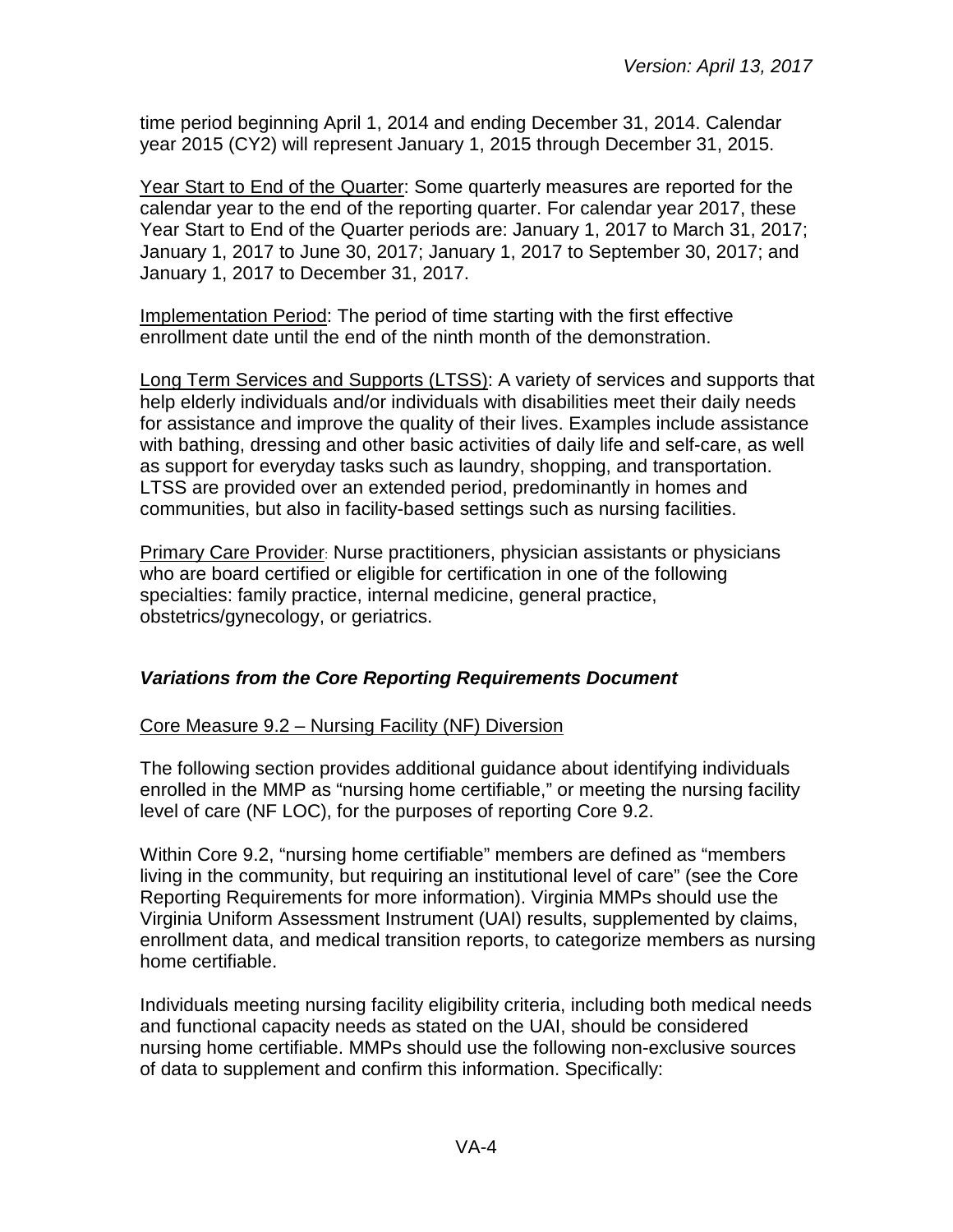- The Medical Transition Report (MTR) provided to MMPs by the state, which identifies waiver members by a single digit waiver code of 9 and nursing home residents by a single digit waiver code of 1 or 2 under the column "Exception Indicator/Waiver Indicator" within the CCC MTR Waiver File. All waiver members and nursing home residents can be categorized as nursing home certifiable provided they meet nursing facility eligibility criteria during the Core 9.2 previous reporting period and all other criteria for this measure element.
- Claims data or rate cells to identify individuals using nursing home services or waiver services.

#### <span id="page-4-0"></span>*Quality Withhold Measures*

CMS and the state will establish a set of quality withhold measures, and MMPs will be required to meet established thresholds. Throughout this document, statespecific quality withhold measures are marked with the following symbol for Demonstration Year 1: (i) and the following symbol for Demonstration Years 2 and 3: (ii). For more information about the state-specific quality withhold measures for Demonstration Year 1, refer to the Quality Withhold Technical Notes (DY 1): Virginia Specific Measures at [http://www.cms.gov/Medicare-](http://www.cms.gov/Medicare-Medicaid-Coordination/Medicare-and-Medicaid-Coordination/Medicare-Medicaid-Coordination-Office/FinancialAlignmentInitiative/InformationandGuidanceforPlans.html)[Medicaid-Coordination/Medicare-and-Medicaid-Coordination/Medicare-Medicaid-](http://www.cms.gov/Medicare-Medicaid-Coordination/Medicare-and-Medicaid-Coordination/Medicare-Medicaid-Coordination-Office/FinancialAlignmentInitiative/InformationandGuidanceforPlans.html)[Coordination-Office/FinancialAlignmentInitiative/InformationandGuidanceforPlans.html.](http://www.cms.gov/Medicare-Medicaid-Coordination/Medicare-and-Medicaid-Coordination/Medicare-Medicaid-Coordination-Office/FinancialAlignmentInitiative/InformationandGuidanceforPlans.html) Additional information on the withhold methodology and benchmarks for Demonstration Years 2 and 3 will be provided at a later time.

#### <span id="page-4-1"></span>*Reporting on Disenrolled and Retro-disenrolled Members*

Unless otherwise indicated in the reporting requirements, MMPs should report on all members enrolled in the demonstration who meet the definition of the data elements, regardless of whether that member was subsequently disenrolled from the MMP. Measure-specific guidance on how to report on disenrolled members is provided under the Notes section of each state-specific measure.

Due to retro-disenrollment of members, there may be instances where there is a lag between a member's effective disenrollment date and the date on which the MMP is informed about that disenrollment. This time lag might create occasional data inaccuracies if an MMP includes members in reports who had in fact disenrolled before the start of the reporting period. If MMPs are aware at the time of reporting that a member has been retro-disenrolled with a disenrollment effective date prior to the reporting period (and therefore was not enrolled during the reporting period in question), then MMPs may exclude that member from reporting. Please note that MMPs are *not* required to re-submit corrected data should you be informed of a retro-disenrollment subsequent to a reporting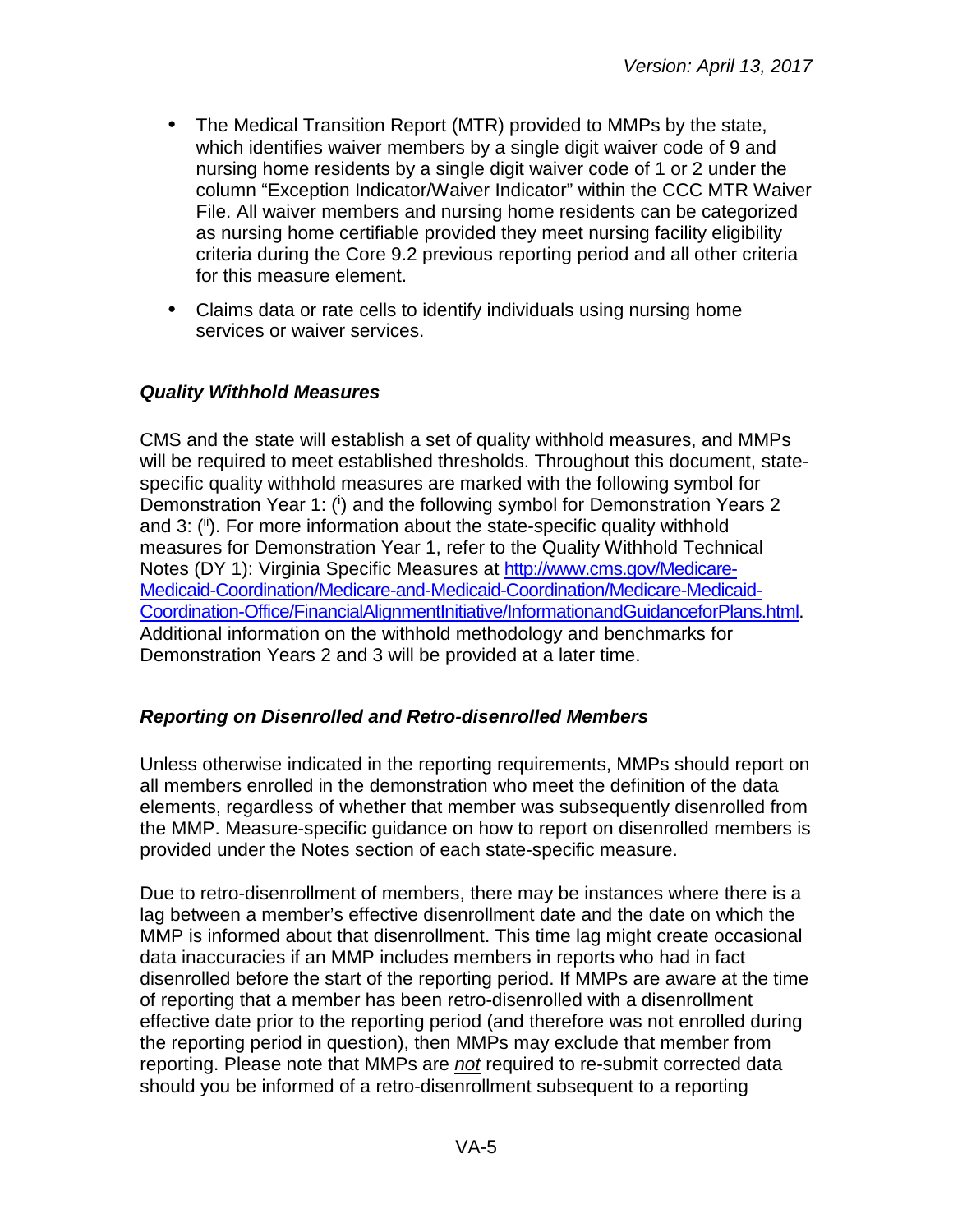deadline. MMPs should act upon their best and most current knowledge at the time of reporting regarding each member's enrollment status.

#### <span id="page-5-0"></span>*Guidance on Assessments and Care Plans for Members with a Break in Coverage*

#### Health Risk Assessments

If an MMP already completed a Health Risk Assessment (HRA) for a member that was previously enrolled, the MMP is not necessarily required to conduct a new HRA if the member rejoins the same MMP within one year of his/her most recent HRA. Instead, the MMP can:

- 1. Perform any risk stratification, claims data review, or other analyses as required by the three-way contract to detect any changes in the member's condition since the HRA was conducted; and
- 2. Ask the member (or his/her authorized representative) if there has been a change in the member's health status or needs since the HRA was conducted.

The MMP must document any risk stratification, claims data review, or other analyses that are performed to detect any changes in the member's condition. The MMP must also document its outreach attempts and the discussion(s) with the member (or his/her authorized representative) to determine if there was a change in the member's health status or needs.

If a change is identified, the MMP must conduct a new HRA within the timeframe prescribed by the contract. If there are no changes, the MMP is not required to conduct a new HRA unless requested by the member (or his/her authorized representative). Please note, if the MMP prefers to conduct HRAs on all reenrollees regardless of status, it may continue to do so.

Once the MMP has conducted a new HRA as needed or confirmed that the prior HRA is still accurate, the MMP can mark the HRA as complete for the member's current enrollment. The MMP would then report that completion according to the specifications for Core 2.1 and Core 2.2 (and all applicable state-specific measures). When reporting these measures, the MMP should count the number of enrollment days from the member's most recent enrollment effective date, and should report the HRA based on the date the prior HRA was either confirmed to be accurate or a new HRA was completed.

If the MMP is unable to reach a re-enrolled member to determine if there was a change in health status, then the MMP may report that member as unable to be reached so long as the MMP made the requisite number of outreach attempts. If a re-enrolled member refuses to discuss his/her health status with the MMP, then the MMP may report that member as unwilling to participate in the HRA.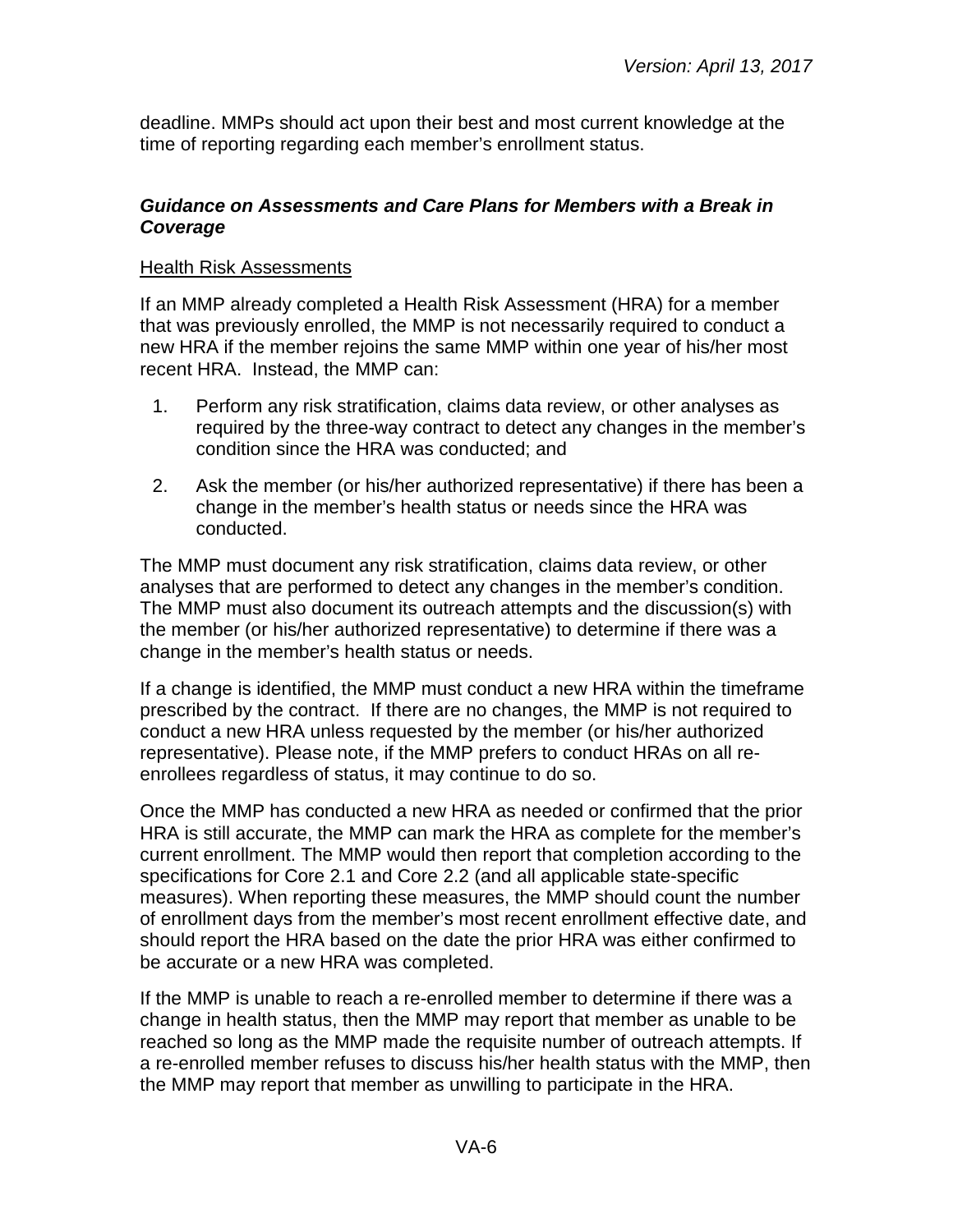If the MMP did not complete a HRA for the re-enrolled member during his/her prior enrollment period, or if it has been more than one year since the member's HRA was completed, the MMP is required to conduct a HRA for the member within the timeframe prescribed by the contract. The MMP must make the requisite number of attempts to reach the member (at minimum) after his/her most recent enrollment effective date, even if the MMP reported that the member was unable to be reached during his/her prior enrollment. Similarly, members that refused the HRA during their prior enrollment must be asked again to participate (i.e., the MMP may not carry over a refusal from one enrollment period to the next).

## Plans of Care

If the MMP conducts a new HRA for the re-enrolled member, the MMP must revise the Plan of Care (POC) accordingly within the timeframe prescribed by the contract. Once the POC is revised, the MMP may mark the POC as complete for the member's current enrollment. If the MMP determines that the prior HRA is still accurate and therefore no updates are required to the previously completed POC, the MMP may mark the POC as complete for the current enrollment at the same time that the HRA is marked complete. The MMP would then follow the applicable state-specific measure specifications for reporting the completion. Please note, for purposes of reporting, the POC for the re-enrolled member should be classified as an *initial* POC.

If the MMP did not complete a POC for the re-enrolled member during his/her prior enrollment period, or if it has been more than one year since the member's POC was completed, the MMP is required to complete a POC for the member within the timeframe prescribed by the contract. The MMP must also follow the above guidance regarding reaching out to members that previously refused to participate or were not reached.

#### Annual Reassessments and POC Updates

The MMP must follow contract requirements regarding the completion of annual reassessments and updates to POCs. If the MMP determined that a HRA/POC from a member's prior enrollment was accurate and marked that HRA/POC as complete for the member's current enrollment, the MMP should count continuously from the date that the HRA/POC was completed in the prior enrollment period to determine the due date for the annual reassessment and POC update. For example, when reporting Core 2.3, the MMP should count 365 days from the date when the HRA was actually completed, even if that date was during the member's prior enrollment period.

#### <span id="page-6-0"></span>*Value Sets*

The measure specifications in this document refer to code value sets that must be used to determine and report measure data element values. A value set is the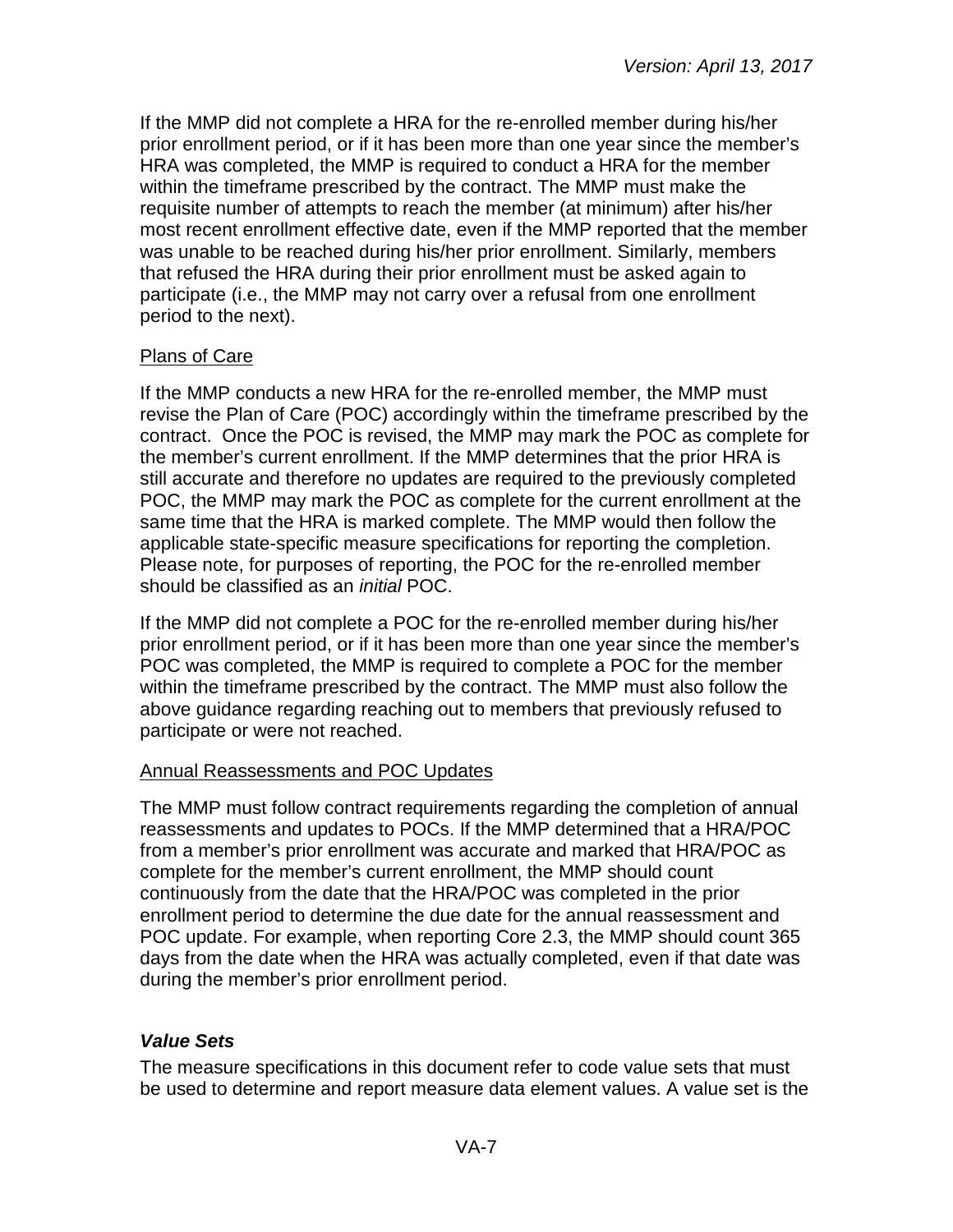complete set of codes used to identify a service or condition included in a measure. The Virginia-Specific Value Sets Workbook includes all value sets and codes needed to report certain measures included in the Virginia-Specific Reporting Requirements and is intended to be used in conjunction with the measure specifications outlined in this document. The Virginia-Specific Value Sets Workbook can be found on the CMS website at the following address: [http://www.cms.gov/Medicare-Medicaid-Coordination/Medicare-and-Medicaid-](http://www.cms.gov/Medicare-Medicaid-Coordination/Medicare-and-Medicaid-Coordination/Medicare-Medicaid-Coordination-Office/FinancialAlignmentInitiative/InformationandGuidanceforPlans.html)[Coordination/Medicare-Medicaid-Coordination-](http://www.cms.gov/Medicare-Medicaid-Coordination/Medicare-and-Medicaid-Coordination/Medicare-Medicaid-Coordination-Office/FinancialAlignmentInitiative/InformationandGuidanceforPlans.html)[Office/FinancialAlignmentInitiative/InformationandGuidanceforPlans.html.](http://www.cms.gov/Medicare-Medicaid-Coordination/Medicare-and-Medicaid-Coordination/Medicare-Medicaid-Coordination-Office/FinancialAlignmentInitiative/InformationandGuidanceforPlans.html)

| <b>Phase</b>                |                          | <b>Dates</b>                | <b>Explanation</b>                                                                                      |  |
|-----------------------------|--------------------------|-----------------------------|---------------------------------------------------------------------------------------------------------|--|
|                             |                          | <b>Demonstration Year 1</b> |                                                                                                         |  |
| Continuous<br>Reporting     | Implementation<br>Period | 4-1-14 through 12-31-14     | From the first effective enrollment<br>date through the end of the ninth<br>month of the demonstration. |  |
|                             | <b>Ongoing Period</b>    | 4-1-14 through 12-31-15     | From the first effective enrollment<br>date through the end of the first<br>demonstration year.         |  |
|                             |                          | <b>Demonstration Year 2</b> |                                                                                                         |  |
| Continuous<br>Reporting     | <b>Ongoing Period</b>    | 1-1-16 through 12-31-16     | From January 1st through the<br>end of the second demonstration<br>year.                                |  |
| <b>Demonstration Year 3</b> |                          |                             |                                                                                                         |  |
| Continuous<br>Reporting     | <b>Ongoing Period</b>    | 1-1-17 through 12-31-17     | From January 1st through the<br>end of the third demonstration<br>vear.                                 |  |

## <span id="page-7-0"></span>*Virginia's Implementation, Ongoing, and Continuous Reporting Periods*

#### <span id="page-7-1"></span>*Data Submission*

All MMPs will submit state-specific measure data through the web-based Financial Alignment Initiative (FAI) Data Collection System (unless otherwise specified in the measure description). All data submissions must be submitted to this site by 5:00 p.m. ET on the applicable due date. This site can be accessed at the following web address: [https://Financial-Alignment-Initiative.NORC.org.](https://financial-alignment-initiative.norc.org/)

(Note: Prior to the first use of the system, all MMPs will receive an email notification with the username and password that has been assigned to their plan. This information will be used to log in to the FAI system and complete the data submission.)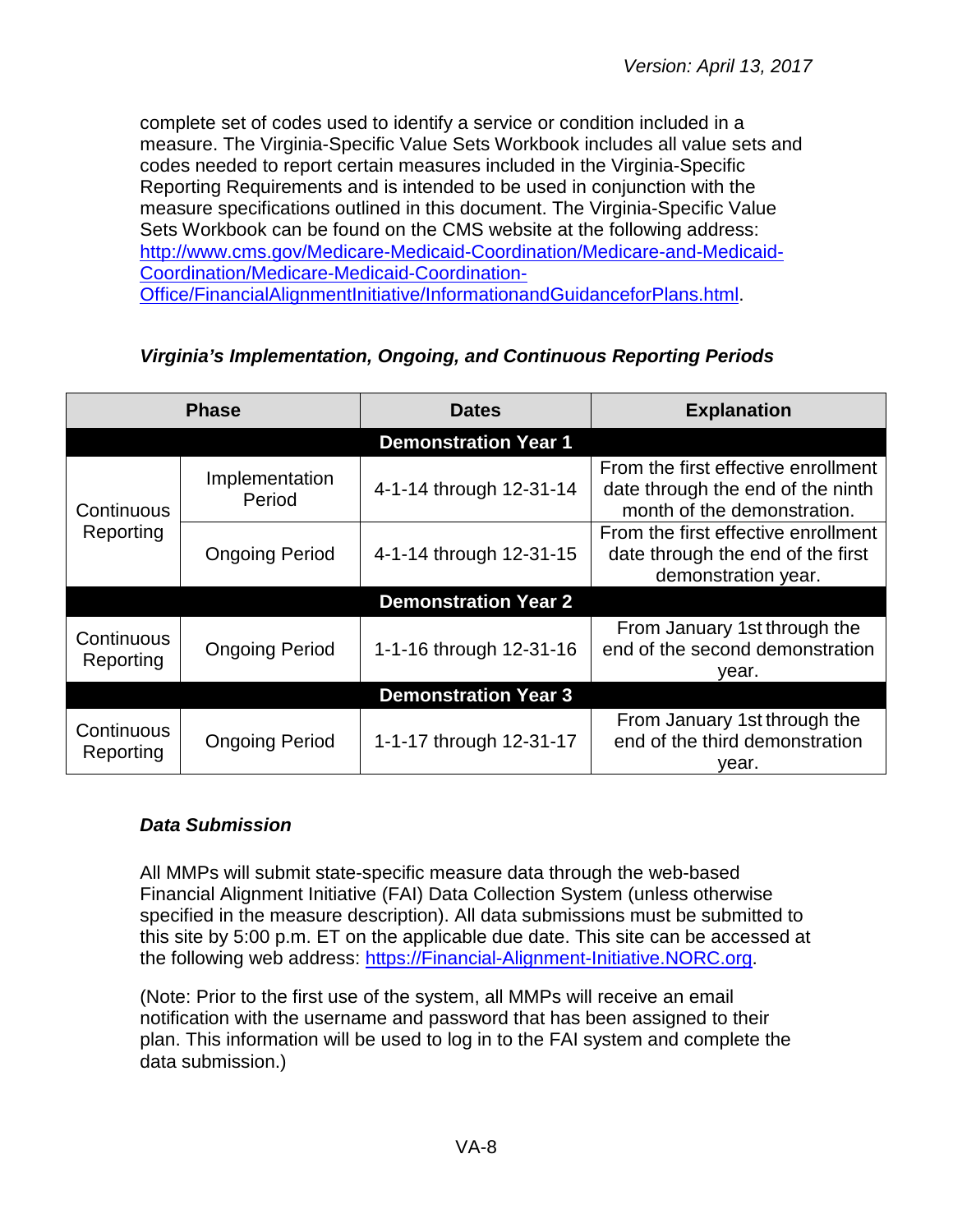All MMPs will submit core measure data in accordance with the Core Reporting Requirements. Submission requirements vary by measure, but most core measures are reported through the Health Plan Management System (HPMS).

Please note, late submissions may result in compliance action from CMS.

#### <span id="page-8-0"></span>*Resubmission of Data*

MMPs must comply with the following steps to resubmit data after an established due date:

- 1. Email the VA HelpDesk [\(VAHelpDesk@norc.org\)](mailto:VAHelpDesk@norc.org) to request resubmission.
	- o Specify in the email which measures need resubmission;
	- o Specify for which reporting period(s) the resubmission is needed; and
	- o Provide a brief explanation for why the data need to be resubmitted.
- 2. After review of the request, the VA HelpDesk will notify the MMP once the FAI Data Collection System and/or HPMS has been re-opened.
- 3. Resubmit data through the applicable reporting system.
- 4. Notify the VA HelpDesk again after resubmission has been completed.

Please note, requests for resubmission after an established due date may result in compliance action from CMS.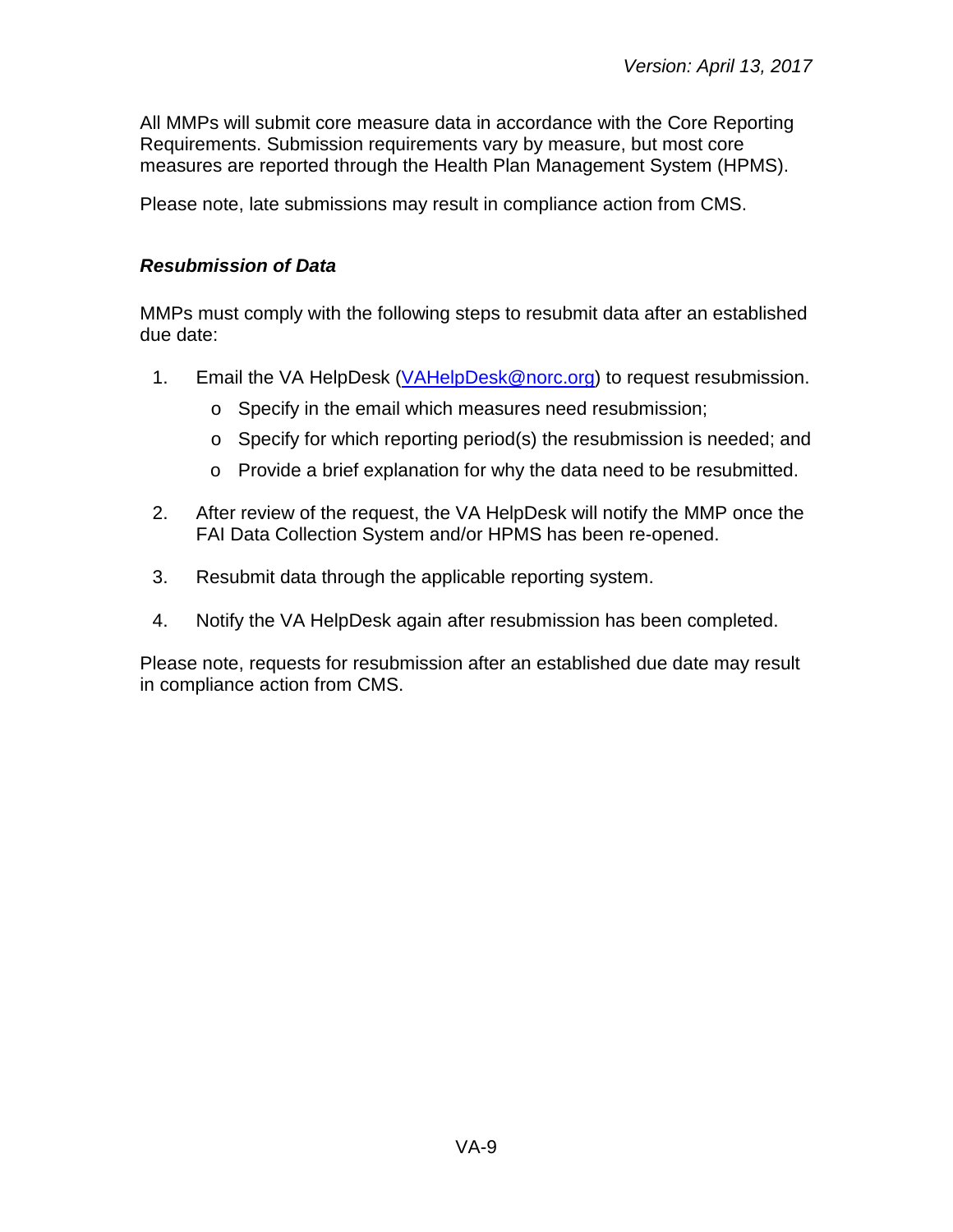# <span id="page-9-0"></span>**Section VAI. Assessment**

| <b>CONTINUOUS REPORTING</b>        |                                      |          |                                                                                                     |                                                                                           |
|------------------------------------|--------------------------------------|----------|-----------------------------------------------------------------------------------------------------|-------------------------------------------------------------------------------------------|
| <b>Reporting</b><br><b>Section</b> | <b>Reporting</b><br><b>Frequency</b> | Level    | <b>Reporting</b><br><b>Periods</b>                                                                  | Due Date                                                                                  |
| VA <sub>1</sub> .<br>Assessment    | Quarterly                            | Contract | Current<br>Calendar<br>Quarter<br>Ex:<br>$1/1 - 3/31$<br>$4/1 - 6/30$<br>$7/1 - 9/30$<br>10/1-12/31 | By the end of the<br>second month<br>following the last<br>day of the reporting<br>period |

VA1.1 Community Well members with a health risk assessment completed within 60 days of enrollment.<sup>i, ii</sup>

| <b>Element</b><br>Letter | <b>Element Name</b>                      | <b>Definition</b>                        | <b>Allowable Values</b>    |
|--------------------------|------------------------------------------|------------------------------------------|----------------------------|
| А.                       | Total number of<br>members classified as | Total number of<br>members classified as | Field Type: Numeric        |
|                          | Community Well upon                      | <b>Community Well upon</b>               |                            |
|                          | enrollment whose 60th                    | enrollment whose 60th                    |                            |
|                          | day of enrollment                        | day of enrollment                        |                            |
|                          | occurred within the                      | occurred within the                      |                            |
|                          | reporting period.                        | reporting period.                        |                            |
| B.                       | Total number of                          | Of the total reported in                 | <b>Field Type: Numeric</b> |
|                          | <b>Community Well</b>                    | A, the number of                         |                            |
|                          | members who were                         | <b>Community Well</b>                    | Note: Is a subset of A.    |
|                          | documented as                            | members who were                         |                            |
|                          | unwilling to complete                    | documented as                            |                            |
|                          | a health risk                            | unwilling to complete                    |                            |
|                          | assessment within 60                     | a health risk                            |                            |
|                          | days of enrollment.                      | assessment within 60                     |                            |
|                          |                                          | days of enrollment.                      |                            |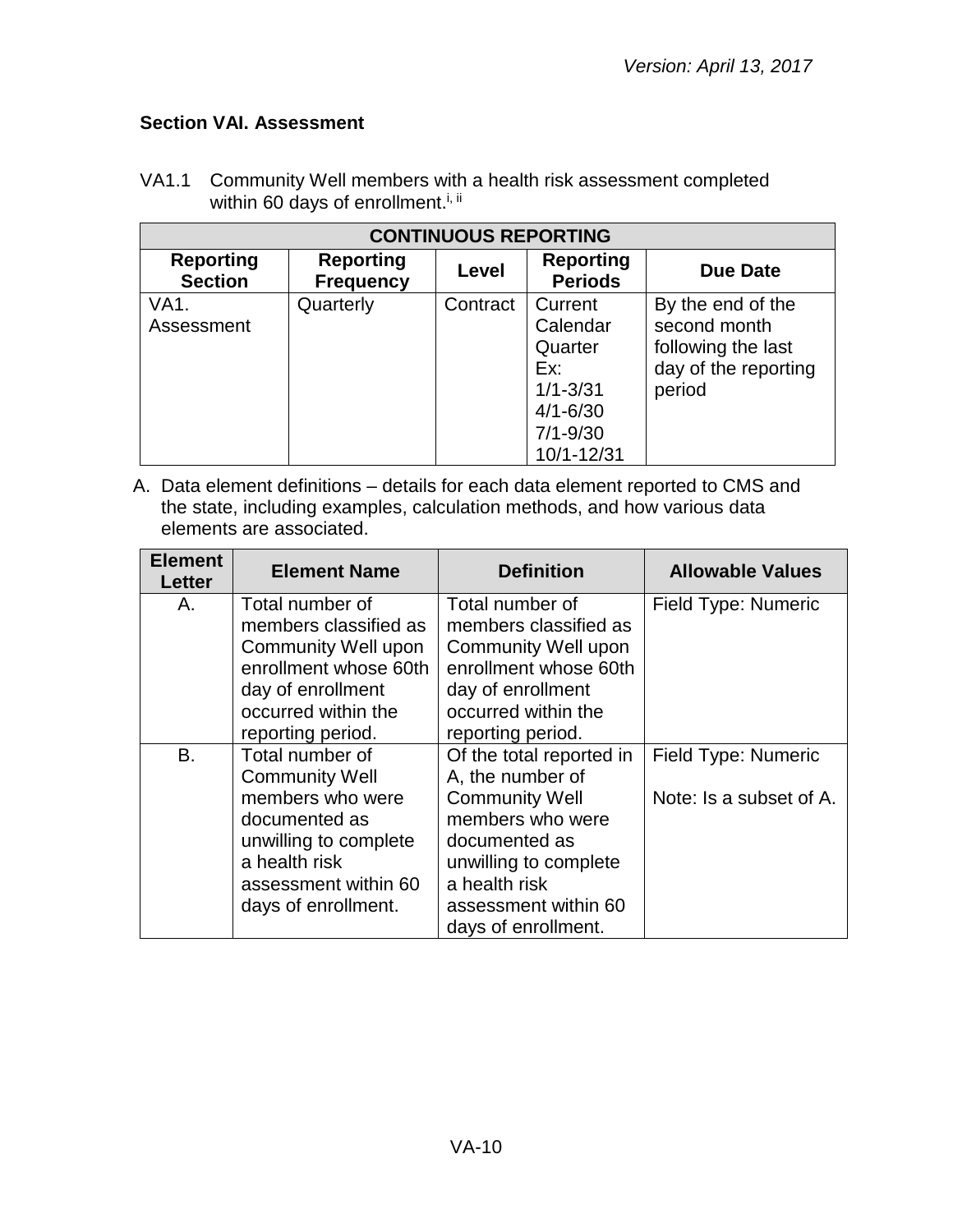| <b>Element</b><br>Letter | <b>Element Name</b>                                                                                                                                               | <b>Definition</b>                                                                                                                                                                              | <b>Allowable Values</b>                        |
|--------------------------|-------------------------------------------------------------------------------------------------------------------------------------------------------------------|------------------------------------------------------------------------------------------------------------------------------------------------------------------------------------------------|------------------------------------------------|
| C.                       | Total number of<br><b>Community Well</b><br>members the MMP<br>was unable to reach,<br>following three<br>documented attempts<br>within 60 days of<br>enrollment. | Of the total reported in<br>A, the number of<br><b>Community Well</b><br>members the MMP<br>was unable to reach,<br>following three<br>documented attempts<br>within 60 days of<br>enrollment. | Field type: Numeric<br>Note: Is a subset of A. |
| D.                       | The number of<br><b>Community Well</b><br>members with a health<br>risk assessment<br>completed within 60<br>days of enrollment.                                  | Of the total reported in<br>A, the number of<br><b>Community Well</b><br>members with a health<br>risk assessment<br>completed within 60<br>days of enrollment.                                | Field type: Numeric<br>Note: Is a subset of A. |

B. QA checks/Thresholds – procedures used by CMS and the state to establish benchmarks in order to identify outliers or data that are potentially erroneous.

- Guidance will be forthcoming on the established threshold for this measure.
- C. Edits and Validation checks validation checks that should be performed by each MMP prior to data submission.
	- Confirm those data elements listed above as subsets of other elements.
	- MMPs should validate that data elements B, C, and D are less than or equal to data element A.
	- All data elements should be positive values.
- D. Analysis how CMS and the state will evaluate reported data, as well as how other data sources may be monitored. CMS and the state will evaluate the percentage of members classified as Community Well upon enrollment who:
	- Were unable to be reached to have a health risk assessment completed within 60 days of enrollment.
	- Refused to have a health risk assessment completed within 60 days of enrollment.
	- Had a health risk assessment completed within 60 days of enrollment.
	- Were willing to participate and who could be reached who had a health risk assessment completed within 60 days of enrollment.
- E. Notes additional clarifications to a reporting section. This section incorporates previously answered frequently asked questions.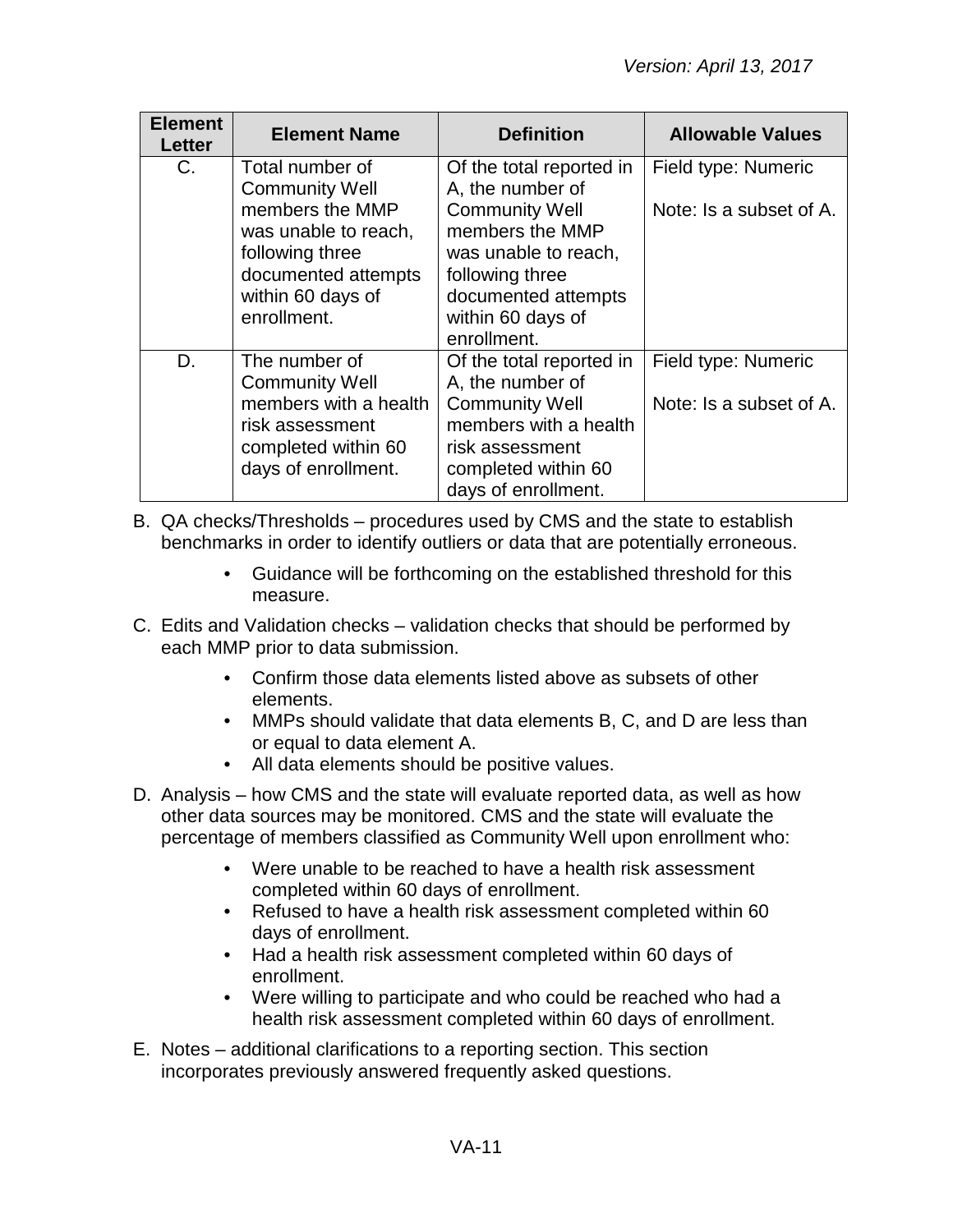- MMPs should include all members regardless of whether the member was enrolled through passive enrollment or opt-in enrollment. Medicaid-only members should not be included.
- MMPs should include all members who meet the criteria outlined in data element A, regardless of whether they are disenrolled as of the end of the reporting period (i.e., include all members regardless of whether they are currently enrolled or disenrolled as of the last day of the reporting period).
- MMPs should refer to the Virginia three-way contract for specific requirements pertaining to a health risk assessment.
- The 60th day of enrollment should be based on each member's effective date of enrollment. For purposes of reporting this measure, 60 days of enrollment will be equivalent to two full calendar months.
- The effective date of enrollment is the first date of the member's coverage through the MMP.
- MMPs should include members classified as Community Well on the first effective date of enrollment in this measure, even if the member transitions to a nursing facility, EDCD waiver, or other vulnerable subpopulation within the first 60 days of enrollment. These subpopulations are mutually exclusive (e.g., a member designated as Community Well cannot also be reported as a nursing facility member).
- Members reported in data elements B, C, and D must also be reported in data element A, since these data elements are subsets of data element A. Additionally, data elements B, C, and D should be mutually exclusive (e.g., a member reported in element B or C should not also be reported in element D). If a member could meet the criteria for multiple data elements (B, C, or D) use the following guidance to ensure the member is included in only one of those three elements:
	- i. If a member initially refused the health risk assessment or could not be reached after three outreach attempts, but then subsequently completes the health risk assessment within 60 days of enrollment, the member should be classified in data element D.
	- ii. If a member was not reached after three outreach attempts, but then subsequently is reached and refuses the health risk assessment within 60 days of enrollment, the member should be classified in data element B.
- For data element B, MMPs should report the number of members who were unwilling to participate in the health risk assessment if the member (or his or her authorized representative):
	- o Affirmatively declines to participate in the assessment. Member communicates this refusal by phone, mail, fax, or in person.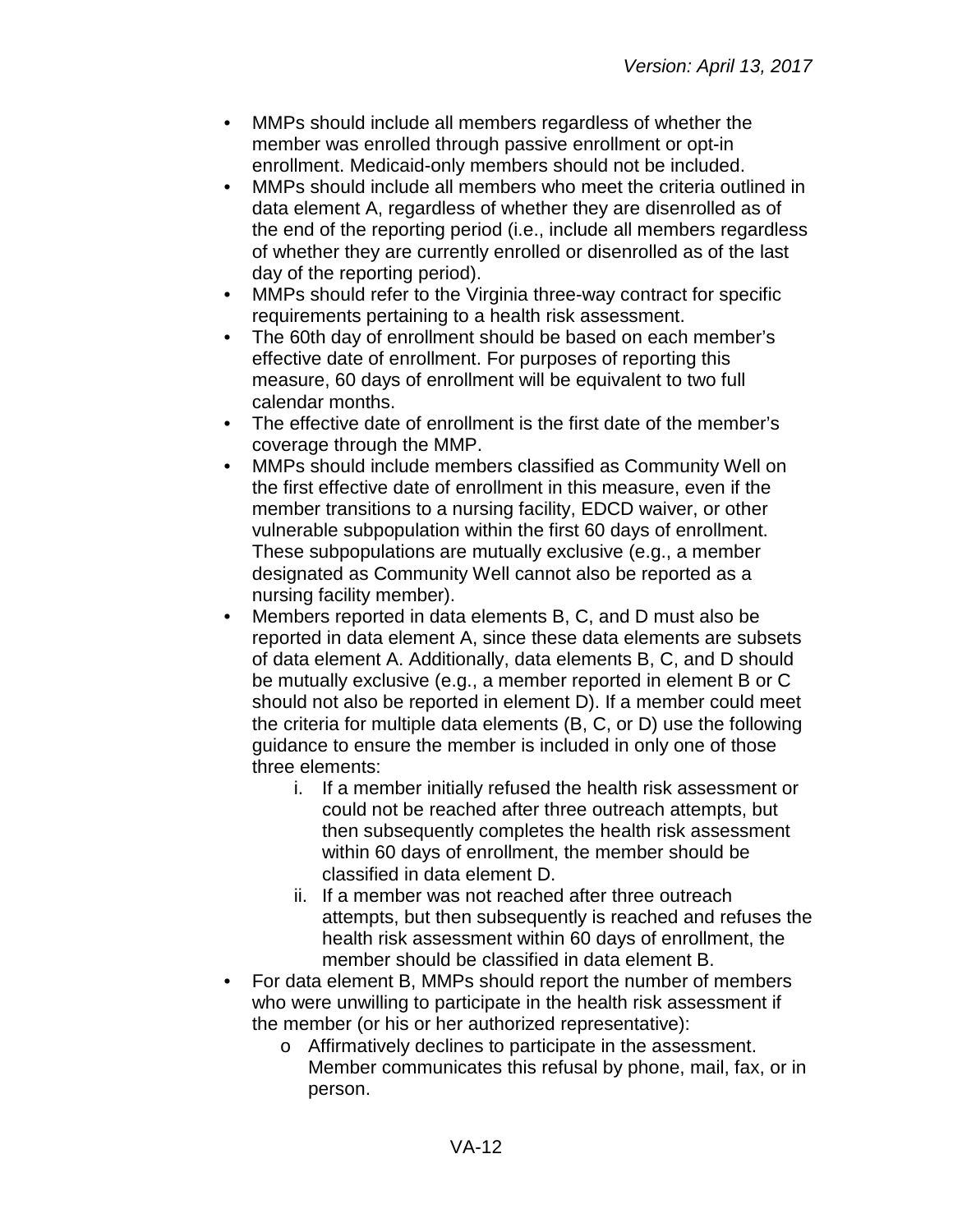- o Expresses willingness to complete the assessment but asks for it to be conducted after 60 days (despite being offered a reasonable opportunity to complete the assessment within 60 days). Discussions with the member must be documented by the MMP.
- o Expresses willingness to complete the assessment, but reschedules or is a no-show and then is subsequently nonresponsive. Attempts to contact the member must be documented by the MMP.
- o Initially agrees to complete the assessment, but then declines to answer a majority of the questions in the assessment.
- For data element C, MMPs should report the number of members the MMP was unable to reach after three attempts to contact the member. MMPs should refer to the Virginia three-way contract or state guidance for any specific requirements pertaining to the method of outreach to members. MMPs must document each attempt to reach the member, including the method of the attempt (i.e., phone, mail, or email), as CMS and the state may validate this number. There may be instances when the MMP has a high degree of confidence that a member's contact information is correct, yet that member is not responsive to the MMP's outreach efforts. So long as the MMP follows the guidance regarding outreach attempts, these members may be included in the count for this data element.
- There may be certain circumstances that make it impossible or inappropriate to complete an assessment within 60 days of enrollment. For example, a member may be medically unable to respond and have no authorized representative to do so on their behalf, or a member may be experiencing an acute medical or behavioral health crisis that requires immediate attention and outweighs the need for an assessment. However, MMPs should not include such members in the counts for data elements B and C.
- If a member's assessment was started but not completed within 60 days of enrollment, then the assessment should not be considered completed and, therefore, would not be counted in data elements B, C, or D. However, this member would be included in data element A.
- Community Well members are enrollees ages 21 and older who do not meet a Nursing Facility Level of Care (NFLOC) standard.
- F. Data Submission how MMPs will submit data collected to CMS and the state.
	- MMPs will submit data collected for this measure in the above specified format through a secure data collection site established by CMS. This site can be accessed at the following web address: [https://Financial-Alignment-Initiative.NORC.org.](https://financial-alignment-initiative.norc.org/)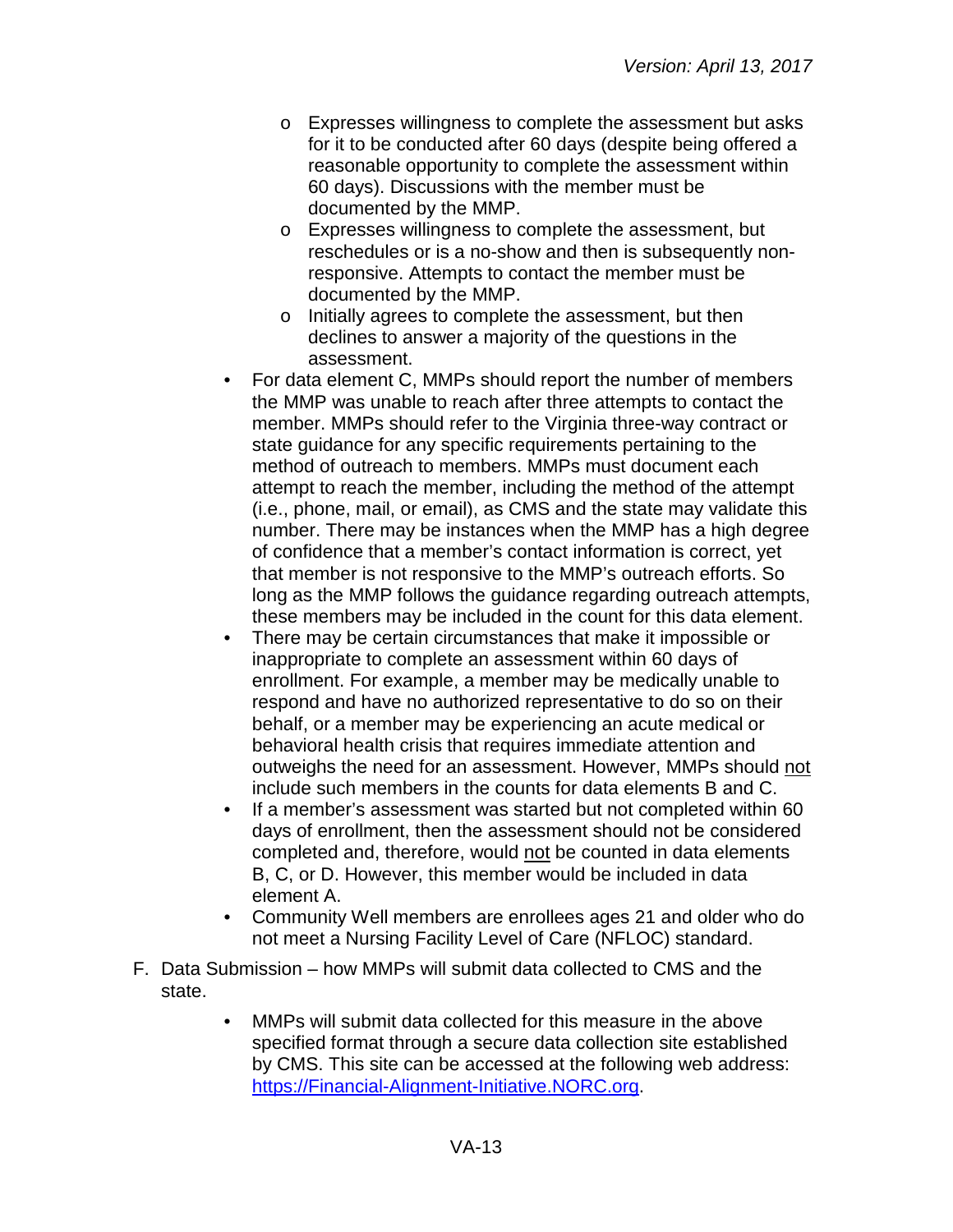VA1.2 Vulnerable subpopulation members, EDCD members, and nursing facility members with a health risk assessment completed within the required timeframe.<sup>i, ii</sup>

| <b>CONTINUOUS REPORTING</b>        |                                      |          |                                                                                                     |                                                                                           |
|------------------------------------|--------------------------------------|----------|-----------------------------------------------------------------------------------------------------|-------------------------------------------------------------------------------------------|
| <b>Reporting</b><br><b>Section</b> | <b>Reporting</b><br><b>Frequency</b> | Level    | <b>Reporting</b><br><b>Periods</b>                                                                  | Due Date                                                                                  |
| VA1.<br>Assessment                 | Quarterly                            | Contract | Current<br>Calendar<br>Quarter<br>Ex:<br>$1/1 - 3/31$<br>$4/1 - 6/30$<br>$7/1 - 9/30$<br>10/1-12/31 | By the end of the<br>second month<br>following the last<br>day of the reporting<br>period |

| <b>Element</b><br><b>Letter</b> | <b>Element Name</b>                                                                                                                                       | <b>Definition</b>                                                                                                                                                                      | <b>Allowable Values</b>                                             |
|---------------------------------|-----------------------------------------------------------------------------------------------------------------------------------------------------------|----------------------------------------------------------------------------------------------------------------------------------------------------------------------------------------|---------------------------------------------------------------------|
| Α.                              | Total number of<br>members classified as<br>EDCD members upon<br>enrollment whose 30th<br>day of enrollment<br>occurred within the<br>reporting period.   | Total number of<br>members classified as<br>EDCD members upon<br>enrollment whose 30th<br>day of enrollment<br>occurred within the<br>reporting period.                                | Field Type:<br><b>Numeric</b>                                       |
| B.                              | <b>Total number of EDCD</b><br>members who were<br>documented as<br>unwilling to complete a<br>health risk assessment<br>within 30 days of<br>enrollment. | Of the total reported in<br>A, the number of<br><b>EDCD</b> members who<br>were documented as<br>unwilling to complete a<br>health risk assessment<br>within 30 days of<br>enrollment. | Field Type:<br><b>Numeric</b><br>Note: Is a subset of<br>Α.         |
| C.                              | <b>Total number of EDCD</b><br>members the MMP<br>was unable to reach,<br>following three<br>documented attempts<br>within 30 days of<br>enrollment.      | Of the total reported in<br>A, the number of<br><b>EDCD</b> members the<br>MMP was unable to<br>reach, following three<br>documented attempts<br>within 30 days of<br>enrollment.      | Field type: Numeric<br>Note: Is a subset of<br>$\mathsf{A}_{\cdot}$ |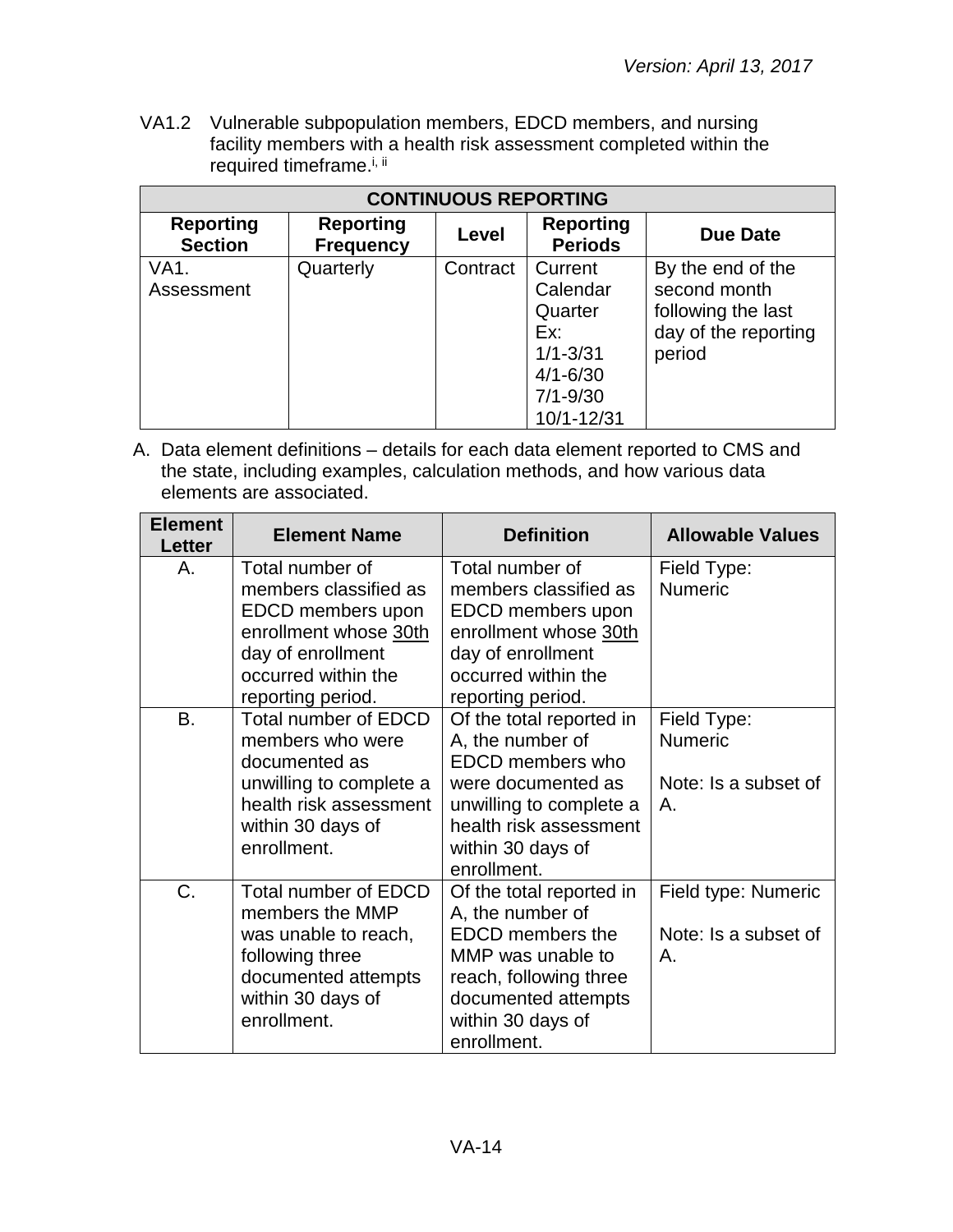| <b>Element</b><br><b>Letter</b> | <b>Element Name</b>                                                                                                                                                    | <b>Definition</b>                                                                                                                                                                              | <b>Allowable Values</b>                                     |
|---------------------------------|------------------------------------------------------------------------------------------------------------------------------------------------------------------------|------------------------------------------------------------------------------------------------------------------------------------------------------------------------------------------------|-------------------------------------------------------------|
| D.                              | <b>Total number of EDCD</b><br>members with a health<br>risk assessment<br>completed within 30<br>days of enrollment.                                                  | Of the total reported in<br>A, the number of<br>EDCD members with a<br>health risk assessment<br>completed within 30<br>days of enrollment.                                                    | Field type: Numeric<br>Note: Is a subset of<br>Α.           |
| Ε.                              | Total number of<br>members classified as<br>nursing facility<br>members upon<br>enrollment whose 60th<br>day of enrollment<br>occurred within the<br>reporting period. | Total number of<br>members classified as<br>nursing facility<br>members upon<br>enrollment whose 60th<br>day of enrollment<br>occurred within the<br>reporting period.                         | Field Type:<br><b>Numeric</b>                               |
| F.                              | Total number of<br>nursing facility<br>members who were<br>documented as<br>unwilling to complete a<br>health risk assessment<br>within 60 days of<br>enrollment.      | Of the total reported in<br>E, the number of<br>nursing facility<br>members who were<br>documented as<br>unwilling to complete a<br>health risk assessment<br>within 60 days of<br>enrollment. | Field Type:<br><b>Numeric</b><br>Note: Is a subset of<br>Е. |
| G.                              | Total number of<br>nursing facility<br>members the MMP<br>was unable to reach,<br>following three<br>documented attempts<br>within 60 days of<br>enrollment.           | Of the total reported in<br>E, the number of<br>nursing facility<br>members the MMP<br>was unable to reach,<br>following three<br>documented attempts<br>within 60 days of<br>enrollment.      | Field type: Numeric<br>Note: Is a subset of<br>Е.           |
| Η.                              | Total number of<br>nursing facility<br>members with a health<br>risk assessment<br>completed within 60<br>days of enrollment.                                          | Of the total reported in<br>E, the number of<br>nursing facility<br>members with a health<br>risk assessment<br>completed within 60<br>days of enrollment.                                     | Field type: Numeric<br>Note: Is a subset of<br>Е.           |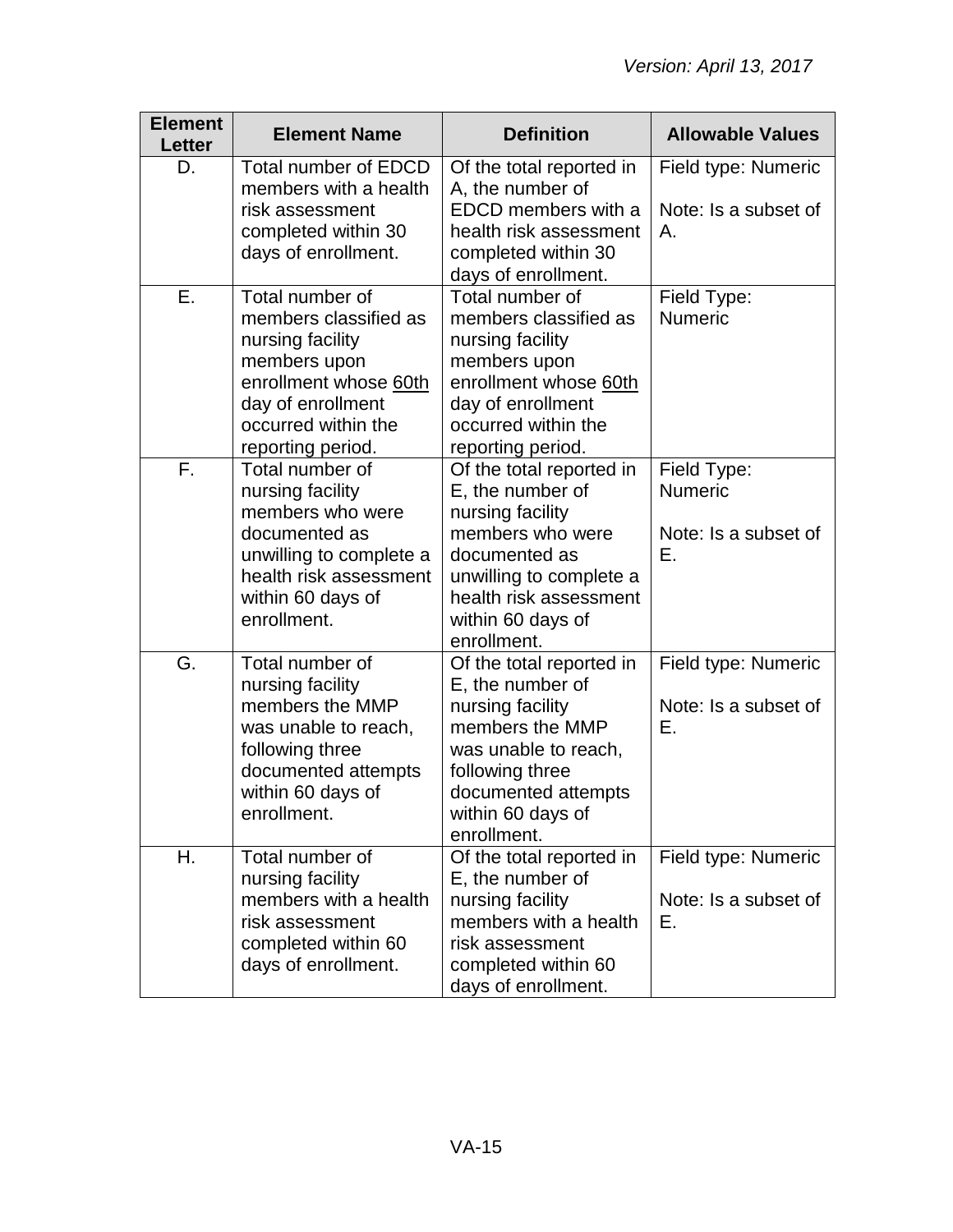| <b>Element</b><br><b>Letter</b> | <b>Element Name</b>                                                                                                                                                                         | <b>Definition</b>                                                                                                                                                                                                   | <b>Allowable Values</b>                                                                                        |
|---------------------------------|---------------------------------------------------------------------------------------------------------------------------------------------------------------------------------------------|---------------------------------------------------------------------------------------------------------------------------------------------------------------------------------------------------------------------|----------------------------------------------------------------------------------------------------------------|
| I.                              | Total number of<br>members classified as<br>all other vulnerable<br>subpopulation<br>members upon<br>enrollment whose 60th<br>day of enrollment<br>occurred within the<br>reporting period. | Total number of<br>members classified as<br>all other vulnerable<br>subpopulation<br>members upon<br>enrollment whose 60th<br>day of enrollment<br>occurred within the<br>reporting period.                         | Field Type:<br><b>Numeric</b><br>Note: Exclude<br><b>EDCD and NF</b><br>members.                               |
| J.                              | Total number of all<br>other vulnerable<br>subpopulation<br>members who were<br>documented as<br>unwilling to complete a<br>health risk assessment<br>within 60 days of<br>enrollment.      | Of the total reported in<br>I, the number of all<br>other vulnerable<br>subpopulation<br>members who were<br>documented as<br>unwilling to complete a<br>health risk assessment<br>within 60 days of<br>enrollment. | Field Type:<br><b>Numeric</b><br>Note: Is a subset of<br>Ι.<br>Note: Exclude<br><b>EDCD and NF</b><br>members. |
| K.                              | Total number of all<br>other vulnerable<br>subpopulation<br>members the MMP<br>was unable to reach,<br>following three<br>documented attempts<br>within 60 days of<br>enrollment.           | Of the total reported in<br>I, the number of all<br>other vulnerable<br>subpopulation<br>members the MMP<br>was unable to reach,<br>following three<br>documented attempts<br>within 60 days of<br>enrollment.      | Field type: Numeric<br>Note: Is a subset of<br>I.<br>Note: Exclude<br><b>EDCD and NF</b><br>members.           |
| L.                              | Total number of all<br>other vulnerable<br>subpopulation<br>members with a health<br>risk assessment<br>completed within 60<br>days of enrollment.                                          | Of the total reported in<br>I, the number of all<br>other vulnerable<br>subpopulation<br>members with a health<br>risk assessment<br>completed within 60<br>days of enrollment.                                     | Field type: Numeric<br>Note: Is a subset of<br>Τ.<br>Note: Exclude<br><b>EDCD and NF</b><br>members.           |

- B. QA checks/Thresholds procedures used by CMS and the state to establish benchmarks in order to identify outliers or data that are potentially erroneous.
	- Guidance will be forthcoming on the established threshold for this measure.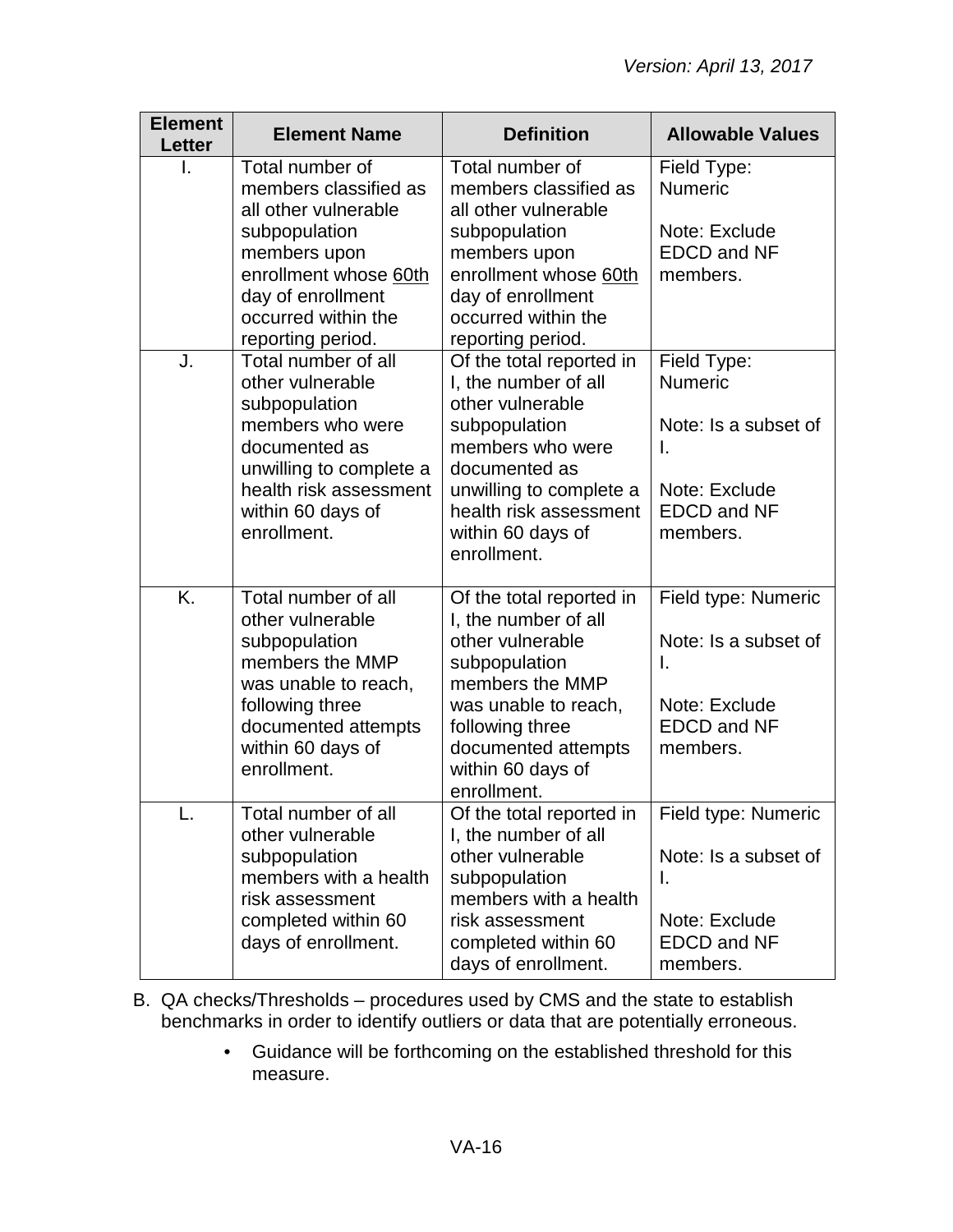- C. Edits and Validation checks validation checks that should be performed by each MMP prior to data submission.
	- Confirm those data elements listed above as subsets of other elements.
	- MMPs should validate that data elements B, C, and D are less than or equal to data element A.
	- MMPs should validate that data elements F, G, and H are less than or equal to data element E.
	- MMPs should validate that data elements J, K, and L are less than or equal to data element I.
	- All data elements should be positive values.
- D. Analysis how CMS and the state will evaluate reported data, as well as how other data sources may be monitored. CMS and the state will evaluate the percentage of members classified as:
	- EDCD members upon enrollment who refused to have a health risk assessment completed within 30 days of enrollment.
	- EDCD members upon enrollment who were unable to be reached to have a health risk assessment completed within 30 days of enrollment.
	- EDCD members upon enrollment who had a health risk assessment completed within 30 days of enrollment.
	- EDCD members upon enrollment who were willing to participate and who could be reached who had a health risk assessment completed within 30 days of enrollment.
	- Nursing facility members upon enrollment who refused to have a health risk assessment completed within 60 days of enrollment.
	- Nursing facility members upon enrollment who were unable to be reached to have a health risk assessment completed within 60 days of enrollment.
	- Nursing facility members upon enrollment who had a health risk assessment completed within 60 days of enrollment.
	- Nursing facility members upon enrollment who were willing to participate and who could be reached who had a health risk assessment completed within 60 days of enrollment.
	- All other vulnerable subpopulation members upon enrollment who refused to have a health risk assessment completed within 60 days of enrollment.
	- All other vulnerable subpopulation members upon enrollment who were unable to be reached to have a health risk assessment completed within 60 days of enrollment.
	- All other vulnerable subpopulation members upon enrollment who had a health risk assessment completed within 60 days of enrollment.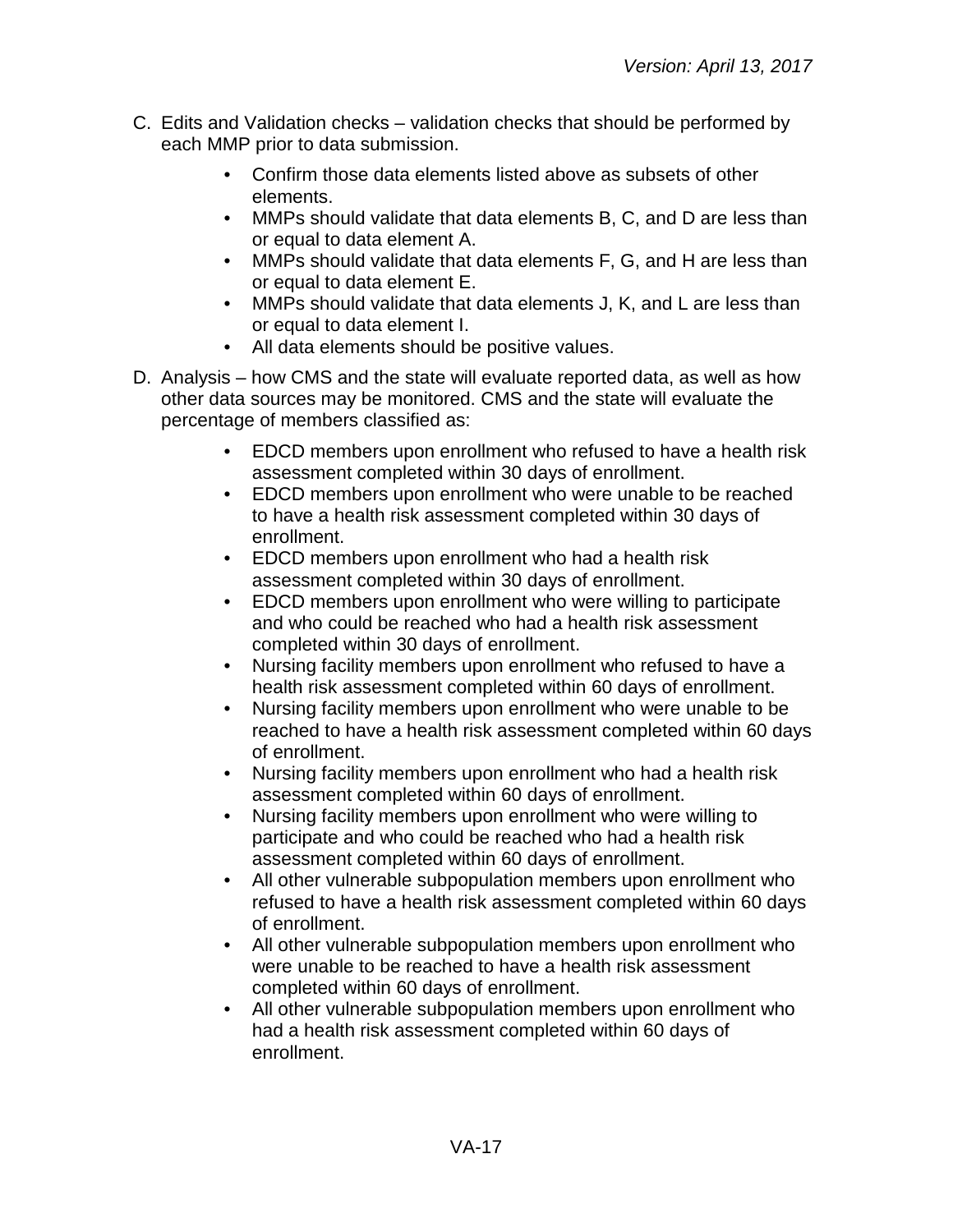- All other vulnerable subpopulation members upon enrollment who were willing to participate and who could be reached who had a health risk assessment completed within 60 days of enrollment.
- E. Notes additional clarifications to a reporting section. This section incorporates previously answered frequently asked questions.
	- MMPs should include all members regardless of whether the member was enrolled through passive enrollment or opt-in enrollment. Medicaid-only members should not be included.
	- MMPs should include all members who meet the criteria outlined in data elements A, E, and I regardless of whether they are disenrolled as of the end of the reporting period (i.e., include all members regardless of whether they are currently enrolled or disenrolled as of the last day of the reporting period).
	- MMPs should refer to the Virginia three-way contract for specific requirements pertaining to a health risk assessment.
	- The 30th day of enrollment for EDCD members should be based on each member's effective date of enrollment. For the purposes of reporting this measure, 30 days is equivalent to one full calendar month.
	- The 60th day of enrollment for Nursing facility and all other vulnerable subpopulation members should be based on each member's effective date of enrollment. For purposes of reporting this measure, 60 days is equivalent to two full calendar months.
	- The effective date of enrollment is the first date of the member's coverage through the MMP.
	- MMPs should include members classified as EDCD, nursing facility, or other vulnerable subpopulation members on the first effective date of enrollment in this measure, even if the member transitions to another subpopulation within the first 30-60 days of enrollment. These subpopulations are mutually exclusive (e.g., a member designated as other vulnerable subpopulation cannot also be reported as a nursing facility member).
	- Members reported in data elements B, C, and D (for EDCD members), F, G, and H (for nursing facility members), and J, K, and L (for all other vulnerable subpopulation members) must also be reported in data elements A (for EDCD members), E (for nursing facility members), and I (for all other vulnerable subpopulation members) since these data elements are subsets of data elements A, E, and I, respectively. Additionally, these groupings of data elements should be mutually exclusive (e.g., a member reported in element B or C should not also be reported in element D, etc.). If a member could meet the criteria for multiple data elements (e.g., B, C, or D) use the following example guidance to ensure the member is included in only one of those three elements:
		- i. If an EDCD member initially refused the health risk assessment or could not be reached after three outreach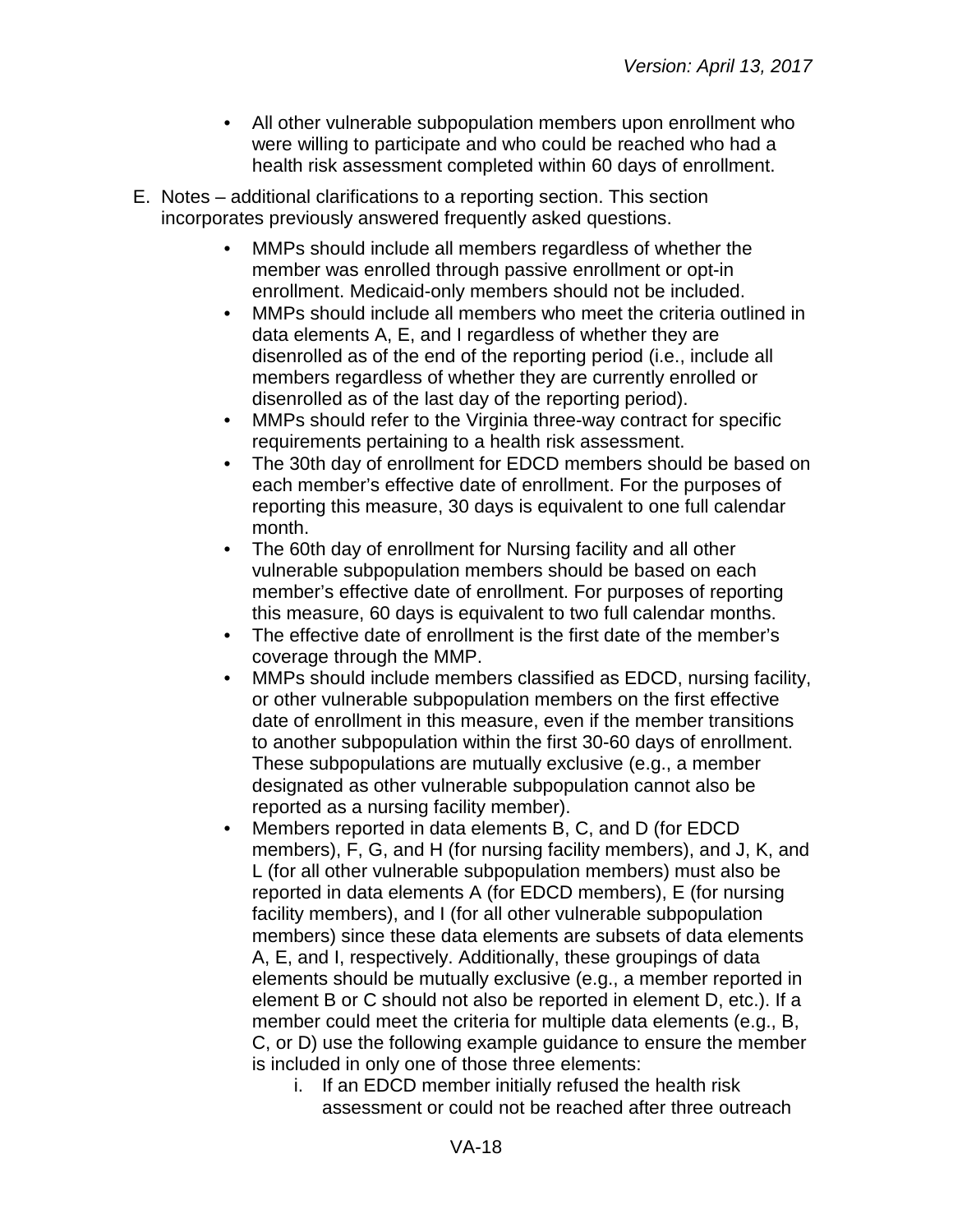attempts, but then subsequently completes the health risk assessment within 30 days of enrollment, the member should be classified in data element D.

- ii. If an EDCD member was not reached after three outreach attempts, but then subsequently is reached and refuses the health risk assessment within 30 days of enrollment, the member should be classified in data element B.
- For data elements B, F, and J, MMPs should report the number of members who were unwilling to participate in the health risk assessment if the member (or his or her authorized representative):
	- o Affirmatively declines to participate in the assessment. Member communicates this refusal by phone, mail, fax, or in person.
	- o Expresses willingness to complete the assessment but asks for it to be conducted after the specified timeframe (despite being offered a reasonable opportunity to complete the assessment within that timeframe). Discussions with the member must be documented by the MMP.
	- o Expresses willingness to complete the assessment, but reschedules or is a no-show and then is subsequently nonresponsive. Attempts to contact the member must be documented by the MMP.
	- o Initially agrees to complete the assessment, but then declines to answer a majority of the questions in the assessment.
- For data elements C, G, and K, MMPs should report the number of members the MMP was unable to reach after three attempts to contact the member. MMPs should refer to the Virginia three-way contract or state guidance for any specific requirements pertaining to the method of outreach to members. MMPs must document each attempt to reach the member, including the method of the attempt (i.e., phone, mail, or email), as CMS and the state may validate this number. There may be instances when the MMP has a high degree of confidence that a member's contact information is correct, yet that member is not responsive to the MMP's outreach efforts. So long as the MMP follows the guidance regarding outreach attempts, these members may be included in the count for this data element.
- There may be certain circumstances that make it impossible or inappropriate to complete an assessment within the specified timeframe. For example, a member may be medically unable to respond and have no authorized representative to do so on their behalf, or a member may be experiencing an acute medical or behavioral health crisis that requires immediate attention and outweighs the need for an assessment. However, MMPs should not include such members in the counts for data elements B, C, F, G, J, and K.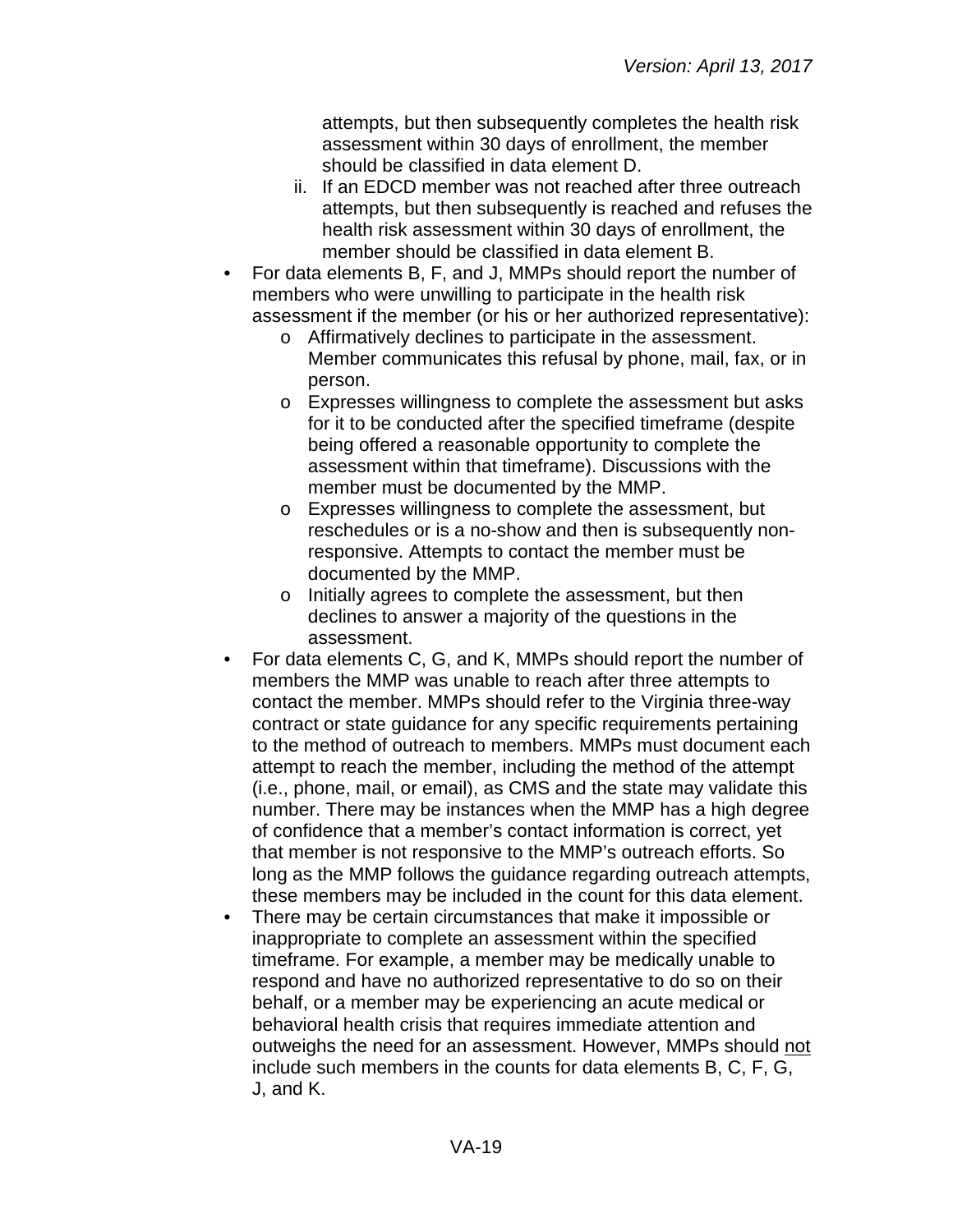- If a member's assessment was started but not completed within the specified timeframe, then the assessment should not be considered completed and, therefore, would not be counted in data elements B, C, D, F, G, H, J, K, and L. However, this member would be included in data element A, E, or I.
- Vulnerable subpopulation members are:
	- i. Individuals enrolled in the EDCD waiver;
	- ii. Individuals with intellectual/developmental disabilities;
	- iii. Individuals with cognitive or memory problems (e.g., dementia or traumatic brain injury);
	- iv. Individuals with physical or sensory disabilities;
	- v. Individuals residing in nursing facilities;
	- vi. Individuals with serious and persistent mental illnesses;
	- vii. Individuals with end stage renal disease; and,
	- viii. Individuals with complex or multiple chronic conditions.
- Exclude EDCD and nursing facility members from the vulnerable subpopulation for the calculation of totals in data elements I-L. "All other vulnerable subpopulations" should only include vulnerable subpopulation members not in the EDCD waiver and not residing in a nursing facility.
- An EDCD waiver is a CMS-approved §1915(c) waiver that covers a range of community support services offered to EDCD members. EDCD members are individuals who are elderly or who have a disability who would otherwise require a nursing facility level of care.
- Health risk assessments for individuals enrolled in the EDCD Waiver and for individuals residing in nursing facilities must be conducted face-to-face. The health risk assessments for individuals residing in nursing facilities must also incorporate the Minimum Data Set (MDS).
- MDS is part of the federally-mandated process for assessing individuals receiving care in certified skilled nursing facilities in order to record their overall health status regardless of payer source. The process provides a comprehensive health risk assessment of individuals' current health conditions, treatments, abilities, and plans for discharge. The MDS is administered to all residents upon admission, quarterly, yearly, and whenever there is a significant change in an individual's condition. Section Q is the part of the MDS designed to explore meaningful opportunities for nursing facility residents to return to community settings.
- F. Data Submission how MMPs will submit data collected to CMS and the state.
	- MMPs will submit data collected for this measure in the above specified format through a secure data collection site established by CMS. This site can be accessed at the following web address: [https://Financial-Alignment-Initiative.NORC.org.](https://financial-alignment-initiative.norc.org/)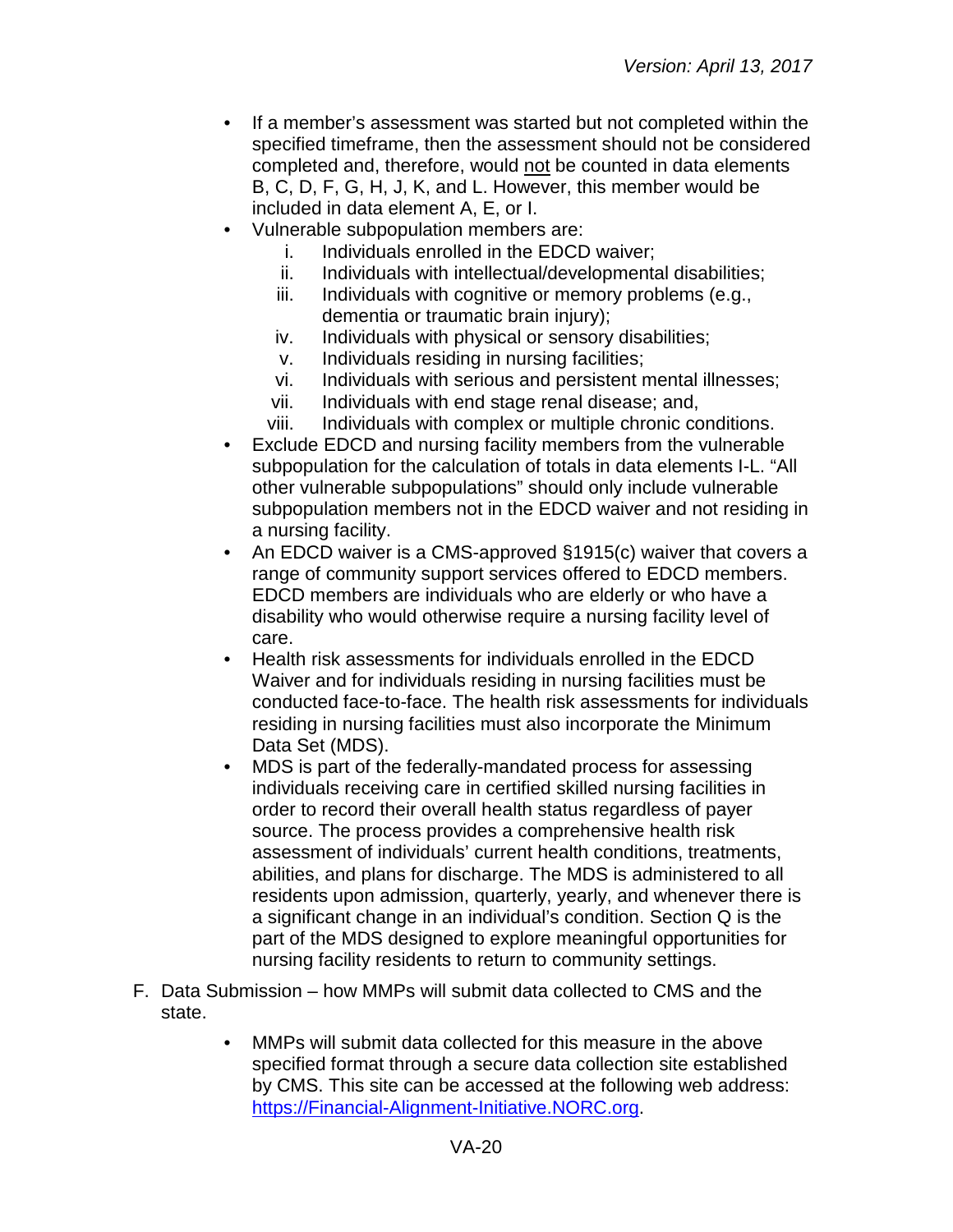VA1.3 EDCD waiver enrollees who received an annual LOC evaluation.

**Please note**: No MMP reporting to NORC is required for this measure as part of the reporting requirements; MMPs should continue to follow the CCC LOCERI LOC reassessment process by directly working with DMAS' Long Term Care Division.

VA1.4 EDCD waiver enrollees with service plans developed in accordance with Virginia's regulations and policies.

> **Please note**: No MMP reporting to NORC is required for this measure as part of the reporting requirements; MMPs should continue to follow the CCC MMP Waiver Assurances Sampling Methodology and Other Expectations issued by DMAS in conducting waiver quality assurances and reporting directly to DMAS.

VA1.5 Community Well members, vulnerable subpopulation members, EDCD members, and nursing facility members with a reassessment.

| <b>CONTINUOUS REPORTING</b>        |                                      |          |                                                   |                                                                                           |
|------------------------------------|--------------------------------------|----------|---------------------------------------------------|-------------------------------------------------------------------------------------------|
| <b>Reporting</b><br><b>Section</b> | <b>Reporting</b><br><b>Frequency</b> | Level    | <b>Reporting</b><br><b>Period</b>                 | Due Date                                                                                  |
| VA1.<br>Assessment                 | Annually                             | Contract | Calendar<br>Year,<br>beginning<br>CY <sub>2</sub> | By the end of the<br>second month<br>following the last<br>day of the reporting<br>period |

| <b>Element</b><br><b>Letter</b> | <b>Element Name</b>                                                                                                                                                                                           | <b>Definition</b>                                                                                                                                                                                             | <b>Allowable Values</b> |
|---------------------------------|---------------------------------------------------------------------------------------------------------------------------------------------------------------------------------------------------------------|---------------------------------------------------------------------------------------------------------------------------------------------------------------------------------------------------------------|-------------------------|
| А.                              | Total number of<br>members classified as<br>Community Well as of<br>the last day of the<br>reporting period who<br>were eligible for an<br>annual health risk<br>reassessment during<br>the reporting period. | Total number of<br>members classified as<br>Community Well as of<br>the last day of the<br>reporting period who<br>were eligible for an<br>annual health risk<br>reassessment during<br>the reporting period. | Field Type: Numeric     |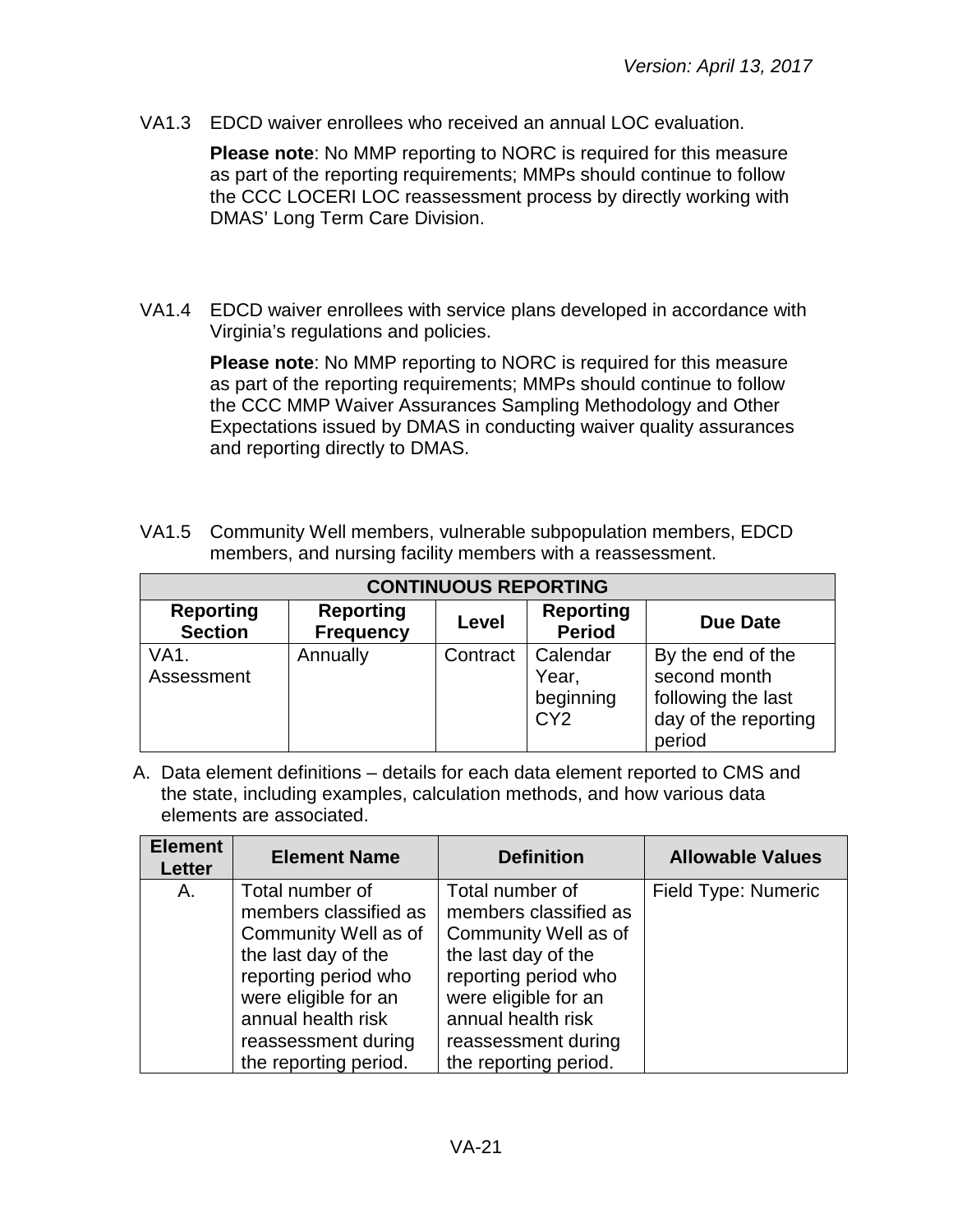| <b>Element</b><br><b>Letter</b> | <b>Element Name</b>                                                                                                                                                                                                                                                                                                    | <b>Definition</b>                                                                                                                                                                                                                                                                                                                                   | <b>Allowable Values</b>                        |
|---------------------------------|------------------------------------------------------------------------------------------------------------------------------------------------------------------------------------------------------------------------------------------------------------------------------------------------------------------------|-----------------------------------------------------------------------------------------------------------------------------------------------------------------------------------------------------------------------------------------------------------------------------------------------------------------------------------------------------|------------------------------------------------|
| В.                              | Total number of<br>eligible Community<br>Well members with an<br>annual health risk<br>reassessment<br>completed during the<br>reporting period.                                                                                                                                                                       | Of the total reported in<br>A, the number of<br>eligible Community<br>Well members with an<br>annual health risk<br>reassessment<br>completed during the<br>reporting period.                                                                                                                                                                       | Field Type: Numeric<br>Note: Is a subset of A. |
| C.                              | Total number of<br>eligible Community<br>Well members whose<br>first completed annual<br>health risk<br>reassessment during<br>the reporting period<br>was no more than 365<br>days from the last<br>health risk<br>assessment (or<br>reassessment) or the<br>member's enrollment<br>date, whichever<br>occurred last. | Of the total reported in<br>B, the number of<br>eligible Community<br>Well members whose<br>first completed annual<br>health risk<br>reassessment during<br>the reporting period<br>was no more than 365<br>days from the last<br>health risk<br>assessment (or<br>reassessment) or the<br>member's enrollment<br>date, whichever<br>occurred last. | Field type: Numeric<br>Note: Is a subset of B. |
| D.                              | Total number of<br>members classified as<br>EDCD members as of<br>the last day of the<br>reporting period who<br>were eligible for an<br>annual health risk<br>reassessment during<br>the reporting period.                                                                                                            | Total number of<br>members classified as<br>EDCD members as of<br>the last day of the<br>reporting period who<br>were eligible for an<br>annual health risk<br>reassessment during<br>the reporting period.                                                                                                                                         | Field Type: Numeric                            |
| Е.                              | Total number of<br>eligible EDCD<br>members with an<br>annual health risk<br>reassessment<br>completed during the<br>reporting period.                                                                                                                                                                                 | Of the total reported in<br>D, the number of<br>eligible EDCD<br>members with an<br>annual health risk<br>reassessment<br>completed during the<br>reporting period.                                                                                                                                                                                 | Field Type: Numeric<br>Note: Is a subset of D. |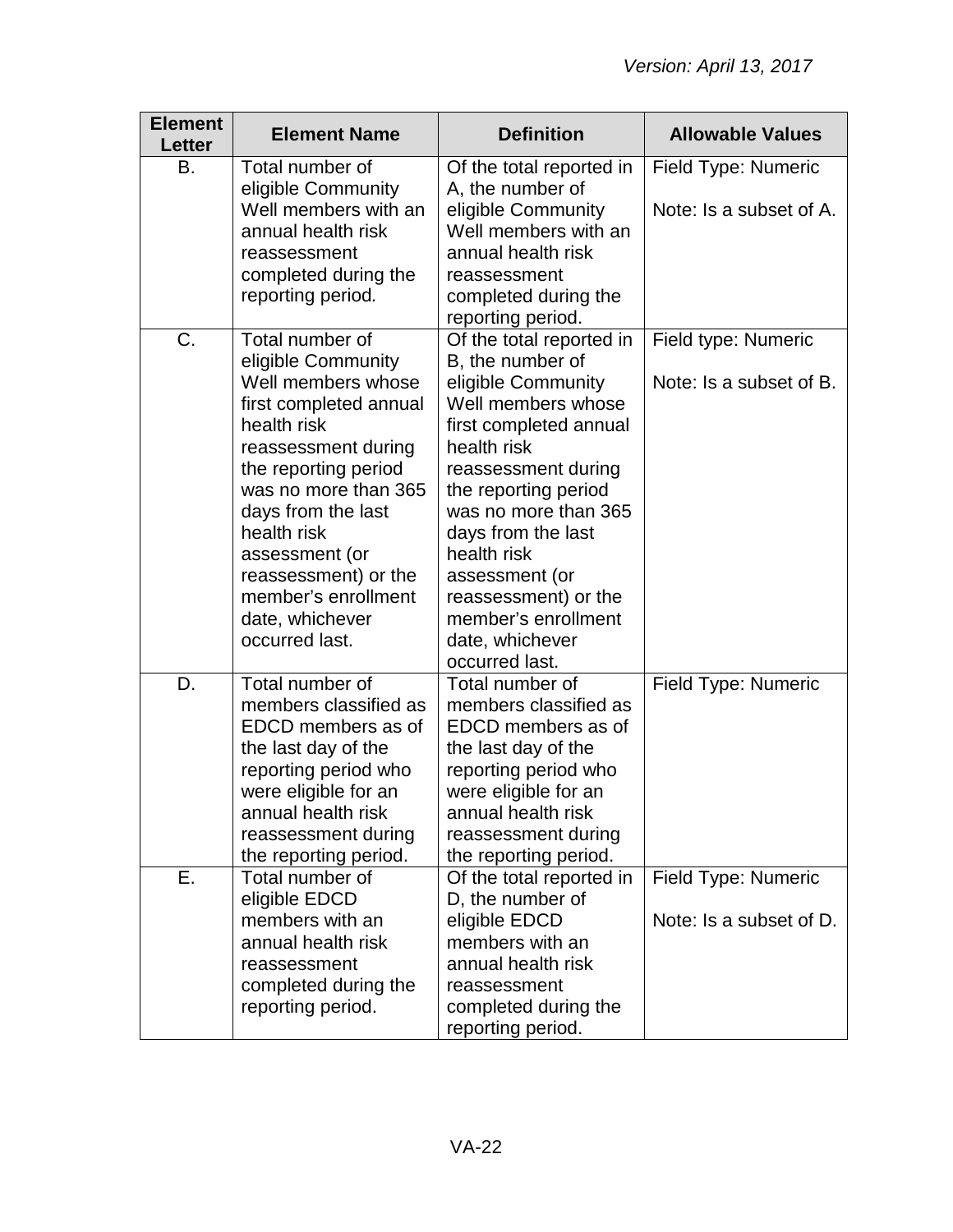| <b>Element</b><br><b>Letter</b> | <b>Element Name</b>                                                                                                                                                                                                        | <b>Definition</b>                                                                                                                                                                                                          | <b>Allowable Values</b>                        |
|---------------------------------|----------------------------------------------------------------------------------------------------------------------------------------------------------------------------------------------------------------------------|----------------------------------------------------------------------------------------------------------------------------------------------------------------------------------------------------------------------------|------------------------------------------------|
| F.                              | Total number of                                                                                                                                                                                                            | Of the total reported in                                                                                                                                                                                                   | Field type: Numeric                            |
|                                 | eligible EDCD<br>members whose first<br>completed annual<br>health risk<br>reassessment during<br>the reporting period<br>was no more than 365<br>days from the last<br>health risk<br>assessment (or                      | E, the number of<br>eligible EDCD<br>members whose first<br>completed annual<br>health risk<br>reassessment during<br>the reporting period<br>was no more than 365<br>days from the last<br>health risk                    | Note: Is a subset of E.                        |
|                                 | reassessment) or the                                                                                                                                                                                                       | assessment (or                                                                                                                                                                                                             |                                                |
|                                 | member's enrollment<br>date, whichever<br>occurred last.                                                                                                                                                                   | reassessment) or the<br>member's enrollment<br>date, whichever<br>occurred last.                                                                                                                                           |                                                |
| G.                              | Total number of<br>members classified as<br>nursing facility<br>members as of the<br>last day of the<br>reporting period who<br>were eligible for an<br>annual health risk<br>reassessment during<br>the reporting period. | Total number of<br>members classified as<br>nursing facility<br>members as of the last<br>day of the reporting<br>period who were<br>eligible for an annual<br>health risk<br>reassessment during<br>the reporting period. | Field Type: Numeric                            |
| Η.                              | Total number of<br>eligible nursing facility<br>members with an<br>annual health risk<br>reassessment<br>completed during the<br>reporting period.                                                                         | Of the total reported in<br>G, the number of<br>eligible nursing facility<br>members with an<br>annual health risk<br>reassessment<br>completed during the<br>reporting period.                                            | Field Type: Numeric<br>Note: Is a subset of G. |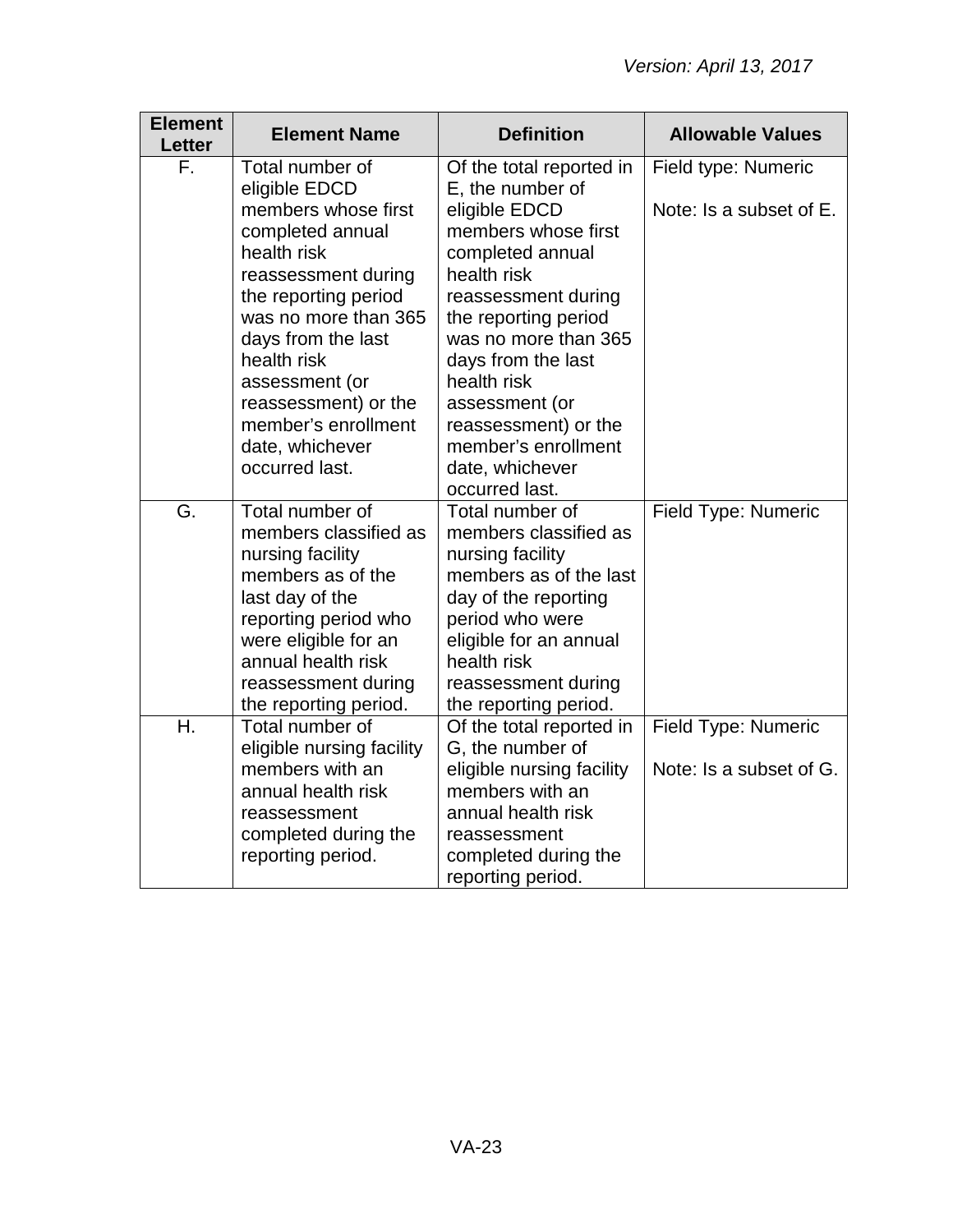| <b>Element</b><br><b>Letter</b> | <b>Element Name</b>                                                                                                                                                                                                                                                                                   | <b>Definition</b>                                                                                                                                                                                                                                                                                                         | <b>Allowable Values</b>                        |
|---------------------------------|-------------------------------------------------------------------------------------------------------------------------------------------------------------------------------------------------------------------------------------------------------------------------------------------------------|---------------------------------------------------------------------------------------------------------------------------------------------------------------------------------------------------------------------------------------------------------------------------------------------------------------------------|------------------------------------------------|
|                                 | Total number of                                                                                                                                                                                                                                                                                       | Of the total reported in                                                                                                                                                                                                                                                                                                  | Field type: Numeric                            |
|                                 | eligible nursing facility<br>members whose first<br>completed annual<br>health risk<br>reassessment during<br>the reporting period<br>was no more than 365<br>days from the last<br>health risk<br>assessment (or<br>reassessment) or the<br>member's enrollment<br>date, whichever<br>occurred last. | H, the number of<br>eligible nursing facility<br>members whose first<br>completed annual<br>health risk<br>reassessment during<br>the reporting period<br>was no more than 365<br>days from the last<br>health risk<br>assessment (or<br>reassessment) or the<br>member's enrollment<br>date, whichever<br>occurred last. | Note: Is a subset of H.                        |
| J.                              | Total number of<br>members classified as<br>all other vulnerable<br>subpopulation<br>members as of the<br>last day of the<br>reporting period who<br>were eligible for an<br>annual health risk<br>reassessment during<br>the reporting period.                                                       | Total number of<br>members classified as<br>all other vulnerable<br>subpopulation<br>members as of the last<br>day of the reporting<br>period who were<br>eligible for an annual<br>health risk<br>reassessment during<br>the reporting period.                                                                           | Field Type: Numeric                            |
| K.                              | Total number of all<br>other vulnerable<br>subpopulation<br>members with an<br>annual health risk<br>reassessment<br>completed during<br>reporting period.                                                                                                                                            | Of the total reported in<br>J, the number of all<br>other vulnerable<br>subpopulation<br>members with an<br>annual health risk<br>reassessment<br>completed during the<br>reporting period.                                                                                                                               | Field Type: Numeric<br>Note: Is a subset of J. |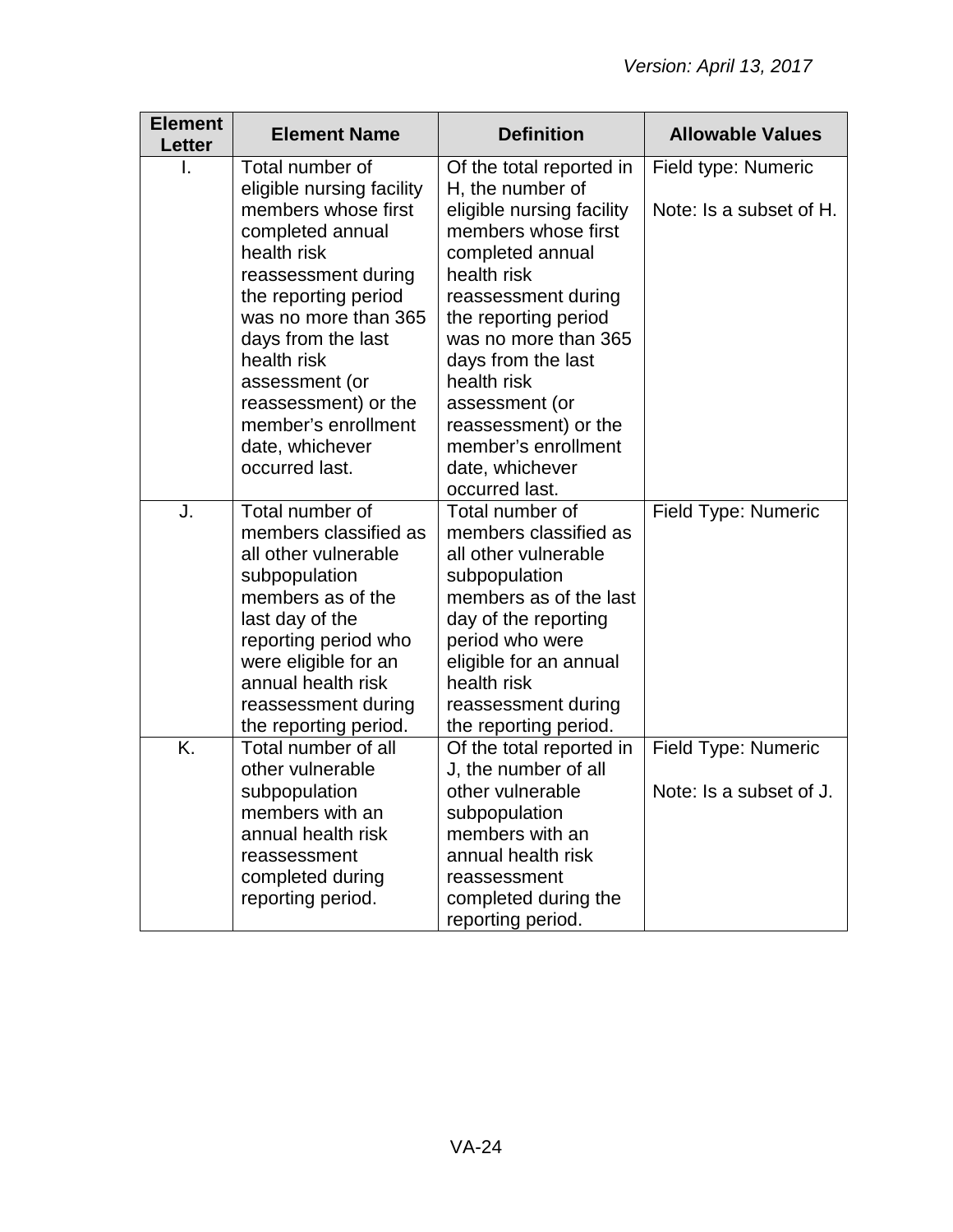| <b>Element</b><br><b>Letter</b> | <b>Element Name</b>                                                                                                                                                                                                                                                                                                                              | <b>Definition</b>                                                                                                                                                                                                                                                                                                                                                             | <b>Allowable Values</b>                        |
|---------------------------------|--------------------------------------------------------------------------------------------------------------------------------------------------------------------------------------------------------------------------------------------------------------------------------------------------------------------------------------------------|-------------------------------------------------------------------------------------------------------------------------------------------------------------------------------------------------------------------------------------------------------------------------------------------------------------------------------------------------------------------------------|------------------------------------------------|
|                                 | Total number of<br>eligible all other<br>vulnerable<br>subpopulation<br>members whose first<br>completed annual<br>health risk<br>reassessment during<br>the reporting period<br>was no more than 365<br>days from the last<br>health risk<br>assessment (or<br>reassessment) or the<br>member's enrollment<br>date, whichever<br>occurred last. | Of the total reported in<br>K, the number of<br>eligible all other<br>vulnerable<br>subpopulation<br>members whose first<br>completed annual<br>health risk<br>reassessment during<br>the reporting period<br>was no more than 365<br>days from the last<br>health risk<br>assessment (or<br>reassessment) or the<br>member's enrollment<br>date, whichever<br>occurred last. | Field type: Numeric<br>Note: Is a subset of K. |

- B. QA checks/Thresholds procedures used by CMS and the state to establish benchmarks in order to identify outliers or data that are potentially erroneous.
	- CMS and the state will perform an outlier analysis.
	- As data are received from MMPs over time, CMS and the state will apply threshold checks.
- C. Edits and Validation checks validation checks that should be performed by each MMP prior to data submission.
	- Confirm those data elements listed above as subsets of other elements.
	- MMPs should validate that data element B is less than or equal to data element A.
	- MMPs should validate that data element C is less than or equal to data element B.
	- MMPs should validate that data element E is less than or equal to data element D.
	- MMPs should validate that data element F is less than or equal to data element E.
	- MMPs should validate that data element H is less than or equal to data element G.
	- MMPs should validate that data element I is less than or equal to data element H.
	- MMPs should validate that data element K is less than or equal to data element J.
	- MMPs should validate that data element L is less than or equal to data element K.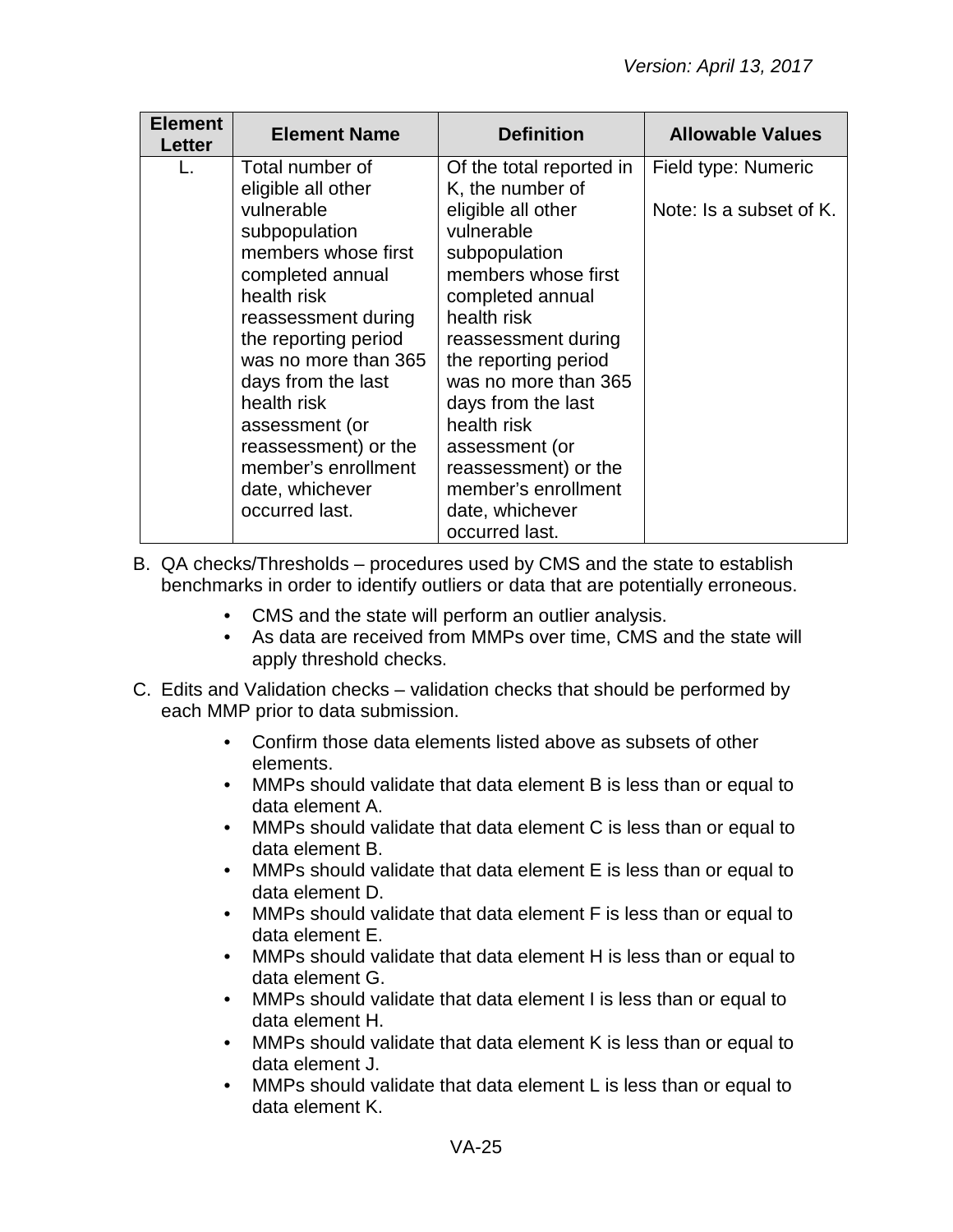- All data elements should be positive values.
- D. Analysis how CMS and the state will evaluate reported data, as well as how other data sources may be monitored. CMS and the state will evaluate the percentage of members who were enrolled as of the last day of the reporting period classified as:
	- Community Well members who were eligible for an annual health risk reassessment who had a reassessment completed during the reporting period that was no more than 365 days from the completion date of the last health risk assessment (or reassessment) or enrollment date, whichever occurred last.
	- EDCD members who were eligible for an annual health risk reassessment who had a reassessment completed during the reporting period that was no more than 365 days from the completion date of the last health risk assessment (or reassessment) or enrollment date, whichever occurred last.
	- Nursing facility members who were eligible for an annual health risk reassessment who had a reassessment completed during the reporting period that was no more than 365 days from the completion date of the last health risk assessment (or reassessment) or enrollment date, whichever occurred last.
	- All other vulnerable subpopulation members who were eligible for an annual health risk reassessment who had a reassessment completed during of the reporting period that was no more than 365 days from the completion date of the last health risk assessment (or reassessment) or enrollment date, whichever occurred last.
- E. Notes additional clarifications to a reporting section. This section incorporates previously answered frequently asked questions.
	- MMPs should include all members regardless of whether the member was enrolled through passive enrollment or opt-in enrollment. Medicaid-only members should not be included.
	- MMPs should only include members who are still enrolled as of the last day of the current reporting period.
	- A members' Community Well, EDCD, nursing facility, or other vulnerable subpopulation status should be based on the member's status at the last day of the reporting period.
	- The assessment for this measure should be the comprehensive health risk reassessment.
	- For purposes of reporting this measure, 365 days will be equivalent to one full year.
	- For reporting all data elements, MMPs should report unduplicated counts of members meeting the criteria for each element. Members with more than one assessment or reassessment completed during the reporting period should be reported only once in the relevant data elements.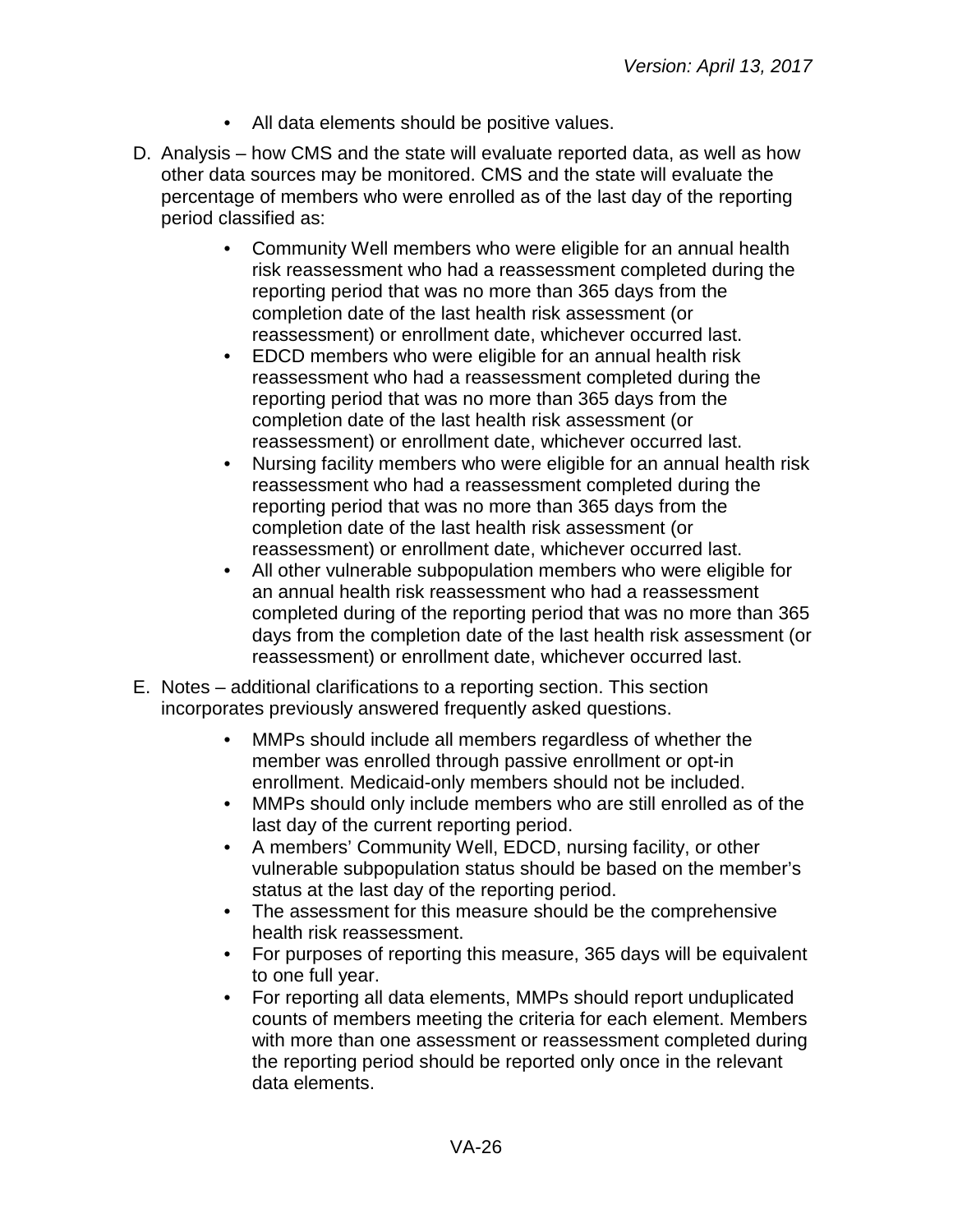- For reporting members eligible for reassessment under data elements A, D, G, and J, report all members within their population in the same MMP who:
	- o Received a reassessment health risk assessment within 365 days of their last health risk assessment (initial or reassessment) during the current reporting period.
	- o Were enrolled for 365 days continuously after their initial health risk assessment or their last health risk reassessment (which could have occurred during the prior reporting period).
	- o Did not receive an initial health risk assessment within 365 days of enrollment and reached the threshold of 365 days of continuous enrollment after initial enrollment without receiving a health risk reassessment.
- MMPs should refer to the "Guidance on Assessments and Care Plans for Members with a Break in Coverage" section.
- F. Data Submission how MMPs will submit data collected to CMS and the state.
	- MMPs will submit data collected for this measure in the above specified format through a secure data collection site established by CMS. This site can be accessed at the following web address: [https://Financial-Alignment-Initiative.NORC.org.](https://financial-alignment-initiative.norc.org/)
- VA1.6 Community Well members, vulnerable subpopulation members, EDCD members, and nursing facility members' reassessment due to triggering event.

| <b>CONTINUOUS REPORTING</b>        |                                      |          |                                   |                                                                                           |
|------------------------------------|--------------------------------------|----------|-----------------------------------|-------------------------------------------------------------------------------------------|
| <b>Reporting</b><br><b>Section</b> | <b>Reporting</b><br><b>Frequency</b> | Level    | <b>Reporting</b><br><b>Period</b> | Due Date                                                                                  |
| VA1.<br>Assessment                 | Annually                             | Contract | Calendar<br>Year                  | By the end of the<br>second month<br>following the last<br>day of the reporting<br>period |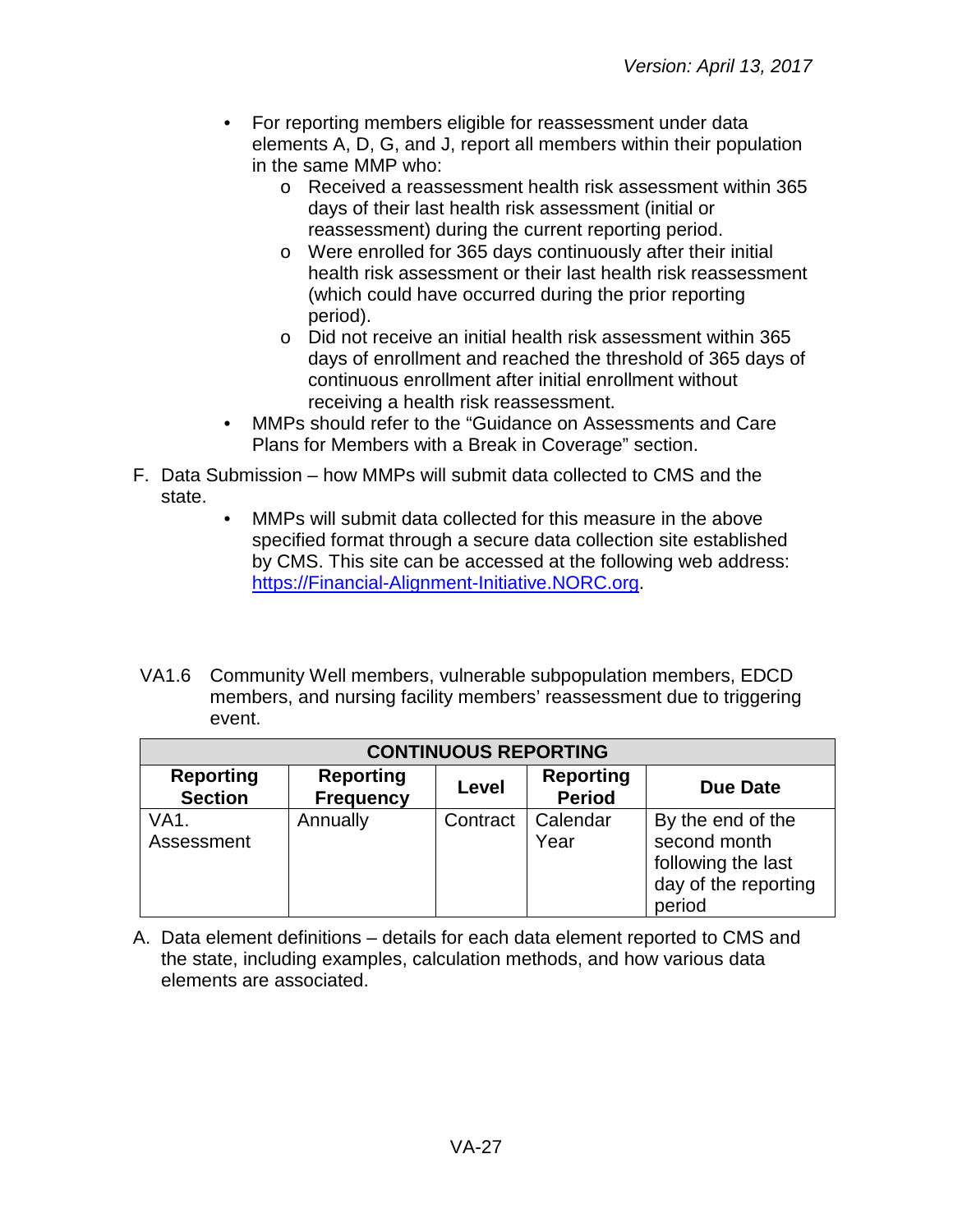| <b>Element</b><br><b>Letter</b> | <b>Element Name</b>                                                                                                                                                                       | <b>Definition</b>                                                                                                                                                                                                         | <b>Allowable Values</b>                        |
|---------------------------------|-------------------------------------------------------------------------------------------------------------------------------------------------------------------------------------------|---------------------------------------------------------------------------------------------------------------------------------------------------------------------------------------------------------------------------|------------------------------------------------|
| Α.                              | Total number of health<br>risk reassessments<br>completed during the<br>reporting period for<br>members classified as<br>Community Well as of<br>the last day of the<br>reporting period. | Total number of health<br>risk reassessments<br>completed during the<br>reporting period for<br>members classified as<br>Community Well as of<br>the last day of the<br>reporting period.                                 | Field Type: Numeric                            |
| <b>B.</b>                       | Total number of health<br>risk reassessments<br>completed during the<br>reporting period for<br>members classified as<br><b>Community Well that</b><br>were due to a<br>triggering event. | Of the total reported in<br>A, the number of<br>health risk<br>reassessments<br>completed during the<br>reporting period for<br>members classified as<br><b>Community Well that</b><br>were due to a<br>triggering event. | Field type: Numeric<br>Note: Is a subset of A. |
| C.                              | Total number of health<br>risk reassessments<br>completed during the<br>reporting period for<br>members classified as<br>EDCD members as of<br>the last day of the<br>reporting period.   | Total number of health<br>risk reassessments<br>completed during the<br>reporting period for<br>members classified as<br>EDCD members as of<br>the last day of the<br>reporting period.                                   | <b>Field Type: Numeric</b>                     |
| D.                              | Total number of health<br>risk reassessments<br>completed during the<br>reporting period for<br>members classified as<br><b>EDCD</b> members that<br>were due to a<br>triggering event.   | Of the total reported in<br>C, the number of<br>health risk<br>reassessments<br>completed during the<br>reporting period for<br>members classified as<br><b>EDCD</b> members that<br>were due to a<br>triggering event.   | Field type: Numeric<br>Note: Is a subset of C. |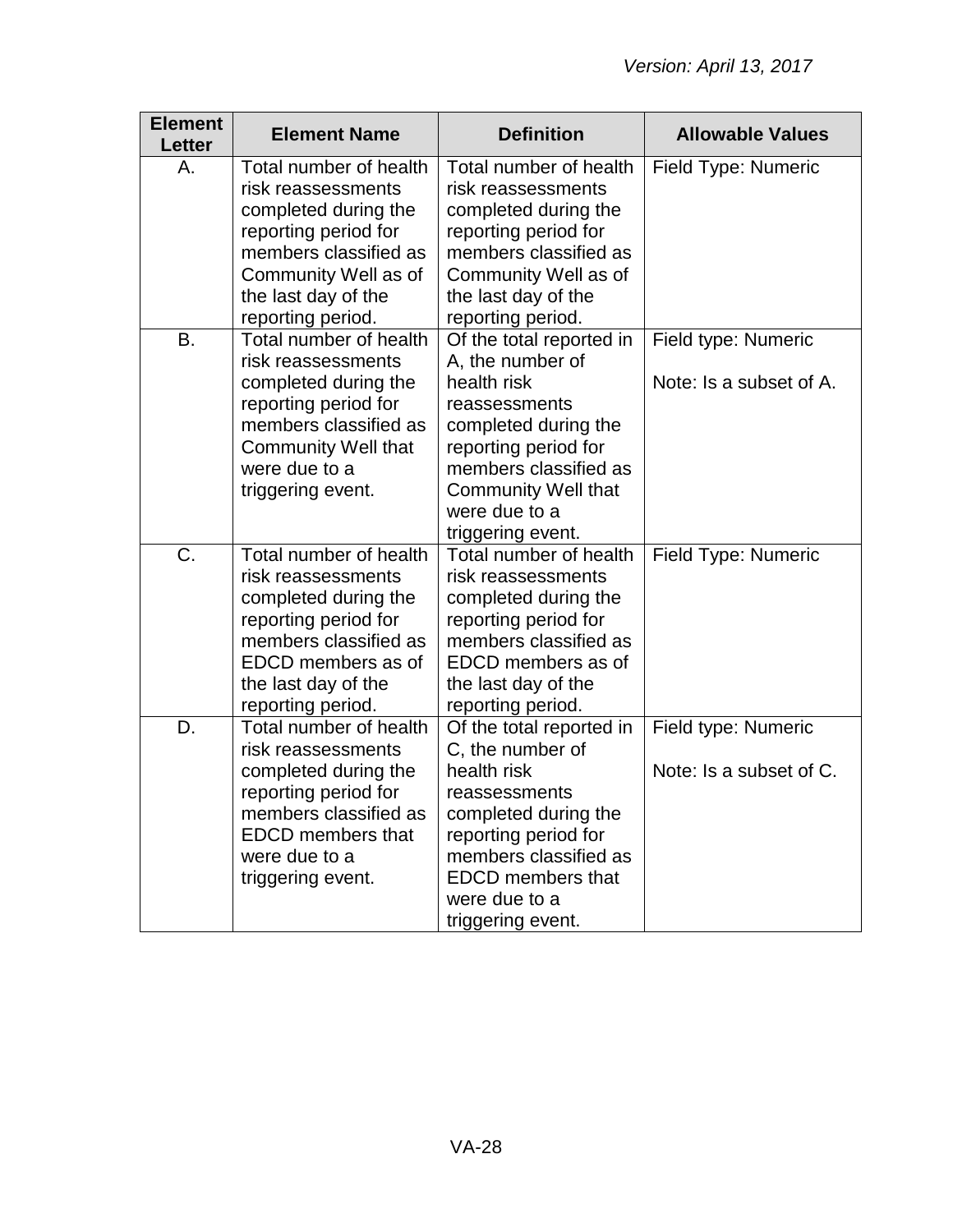| <b>Element</b><br>Letter | <b>Element Name</b>                                                                                                                                                                                                         | <b>Definition</b>                                                                                                                                                                                                                                    | <b>Allowable Values</b>                                                                 |
|--------------------------|-----------------------------------------------------------------------------------------------------------------------------------------------------------------------------------------------------------------------------|------------------------------------------------------------------------------------------------------------------------------------------------------------------------------------------------------------------------------------------------------|-----------------------------------------------------------------------------------------|
| Ε.                       | Total number of health<br>risk reassessments<br>completed during the<br>reporting period for<br>members classified as<br>nursing facility<br>members as of the<br>last day of the<br>reporting period.                      | Total number of health<br>risk reassessments<br>completed during the<br>reporting period for<br>members classified as<br>nursing facility<br>members as of the last<br>day of the reporting<br>period.                                               | Field Type: Numeric                                                                     |
| F.                       | Total number of health<br>risk reassessments<br>completed during the<br>reporting period for<br>members classified as<br>nursing facility<br>members that were<br>due to a triggering<br>event.                             | Of the total reported in<br>E, the number of<br>health risk<br>reassessments<br>completed during the<br>reporting period for<br>members classified as<br>nursing facility<br>members that were<br>due to a triggering<br>event.                      | Field type: Numeric<br>Note: Is a subset of E.                                          |
| G.                       | Total number of health<br>risk reassessments<br>completed during the<br>reporting period for<br>members classified as<br>all other vulnerable<br>subpopulation<br>members as of the<br>last day of the<br>reporting period. | Total number of health<br>risk reassessments<br>completed during the<br>reporting period for<br>members classified as<br>all other vulnerable<br>subpopulation<br>members as of the last<br>day of the reporting<br>period.                          | Field Type: Numeric<br>Note: Exclude EDCD<br>and NF members.                            |
| Н.                       | Total number of health<br>risk reassessments<br>completed during the<br>reporting period<br>members classified as<br>all other vulnerable<br>subpopulation<br>members that were<br>due to a triggering<br>event.            | Of the total reported in<br>G, the number of<br>health risk<br>reassessments<br>completed during the<br>reporting period for<br>members classified as<br>all other vulnerable<br>subpopulation<br>members that were<br>due to a triggering<br>event. | Field type: Numeric<br>Note: Is a subset of G.<br>Note: Exclude EDCD<br>and NF members. |

B. QA checks/Thresholds – procedures used by CMS and the state to establish benchmarks in order to identify outliers or data that are potentially erroneous.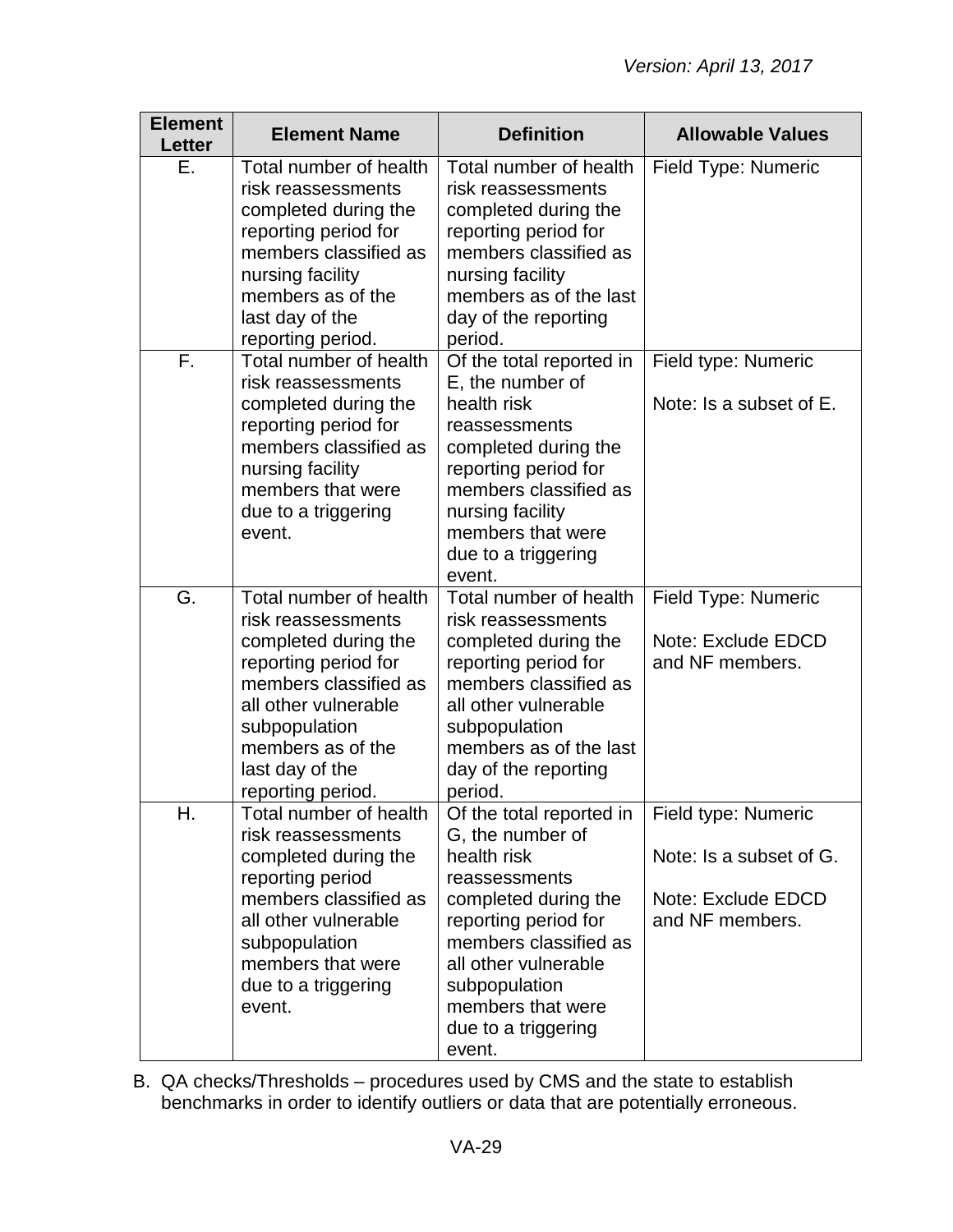- CMS and the state will perform an outlier analysis.
- As data are received from MMPs over time, CMS and the state will apply threshold checks.
- C. Edits and Validation checks validation checks that should be performed by each MMP prior to data submission.
	- Confirm those data elements listed above as subsets of other elements.
	- MMPs should validate that data element B is less than or equal to data element A.
	- MMPs should validate that data element D is less than or equal to data element C.
	- MMPs should validate that data element F is less than or equal to data element E.
	- MMPs should validate that data element H is less than or equal to data element G.
	- All data elements should be positive values.
- D. Analysis how CMS and the state will evaluate reported data, as well as how other data sources may be monitored. CMS and the state will evaluate the percentage of health risk reassessments completed during the reporting period for members classified as:
	- Community Well as of the last day of the reporting period that were due to a triggering event.
	- EDCD members as of the last day of the reporting period that were due to a triggering event.
	- Nursing facility members as of the last day of the reporting period that were due to a triggering event.
	- All other vulnerable subpopulation members as of the last day of the reporting period that were due to a triggering event.
- E. Notes additional clarifications to a reporting section. This section incorporates previously answered frequently asked questions.
	- MMPs should include all members regardless of whether the member was enrolled through passive enrollment or opt-in enrollment. Medicaid-only members should not be included.
	- MMPs should only include members who are still enrolled as of the last day of the current reporting period.
	- A members' Community Well, EDCD, nursing facility, or other vulnerable subpopulation status should be based on the members' status at the last day of the reporting period.
	- This measure is evaluating reassessments, not a member's initial assessment.
	- A triggering event is defined as a hospitalization or significant change in health or functional status (e.g., change in the ability to perform activities of daily living and instrumental activities of daily living).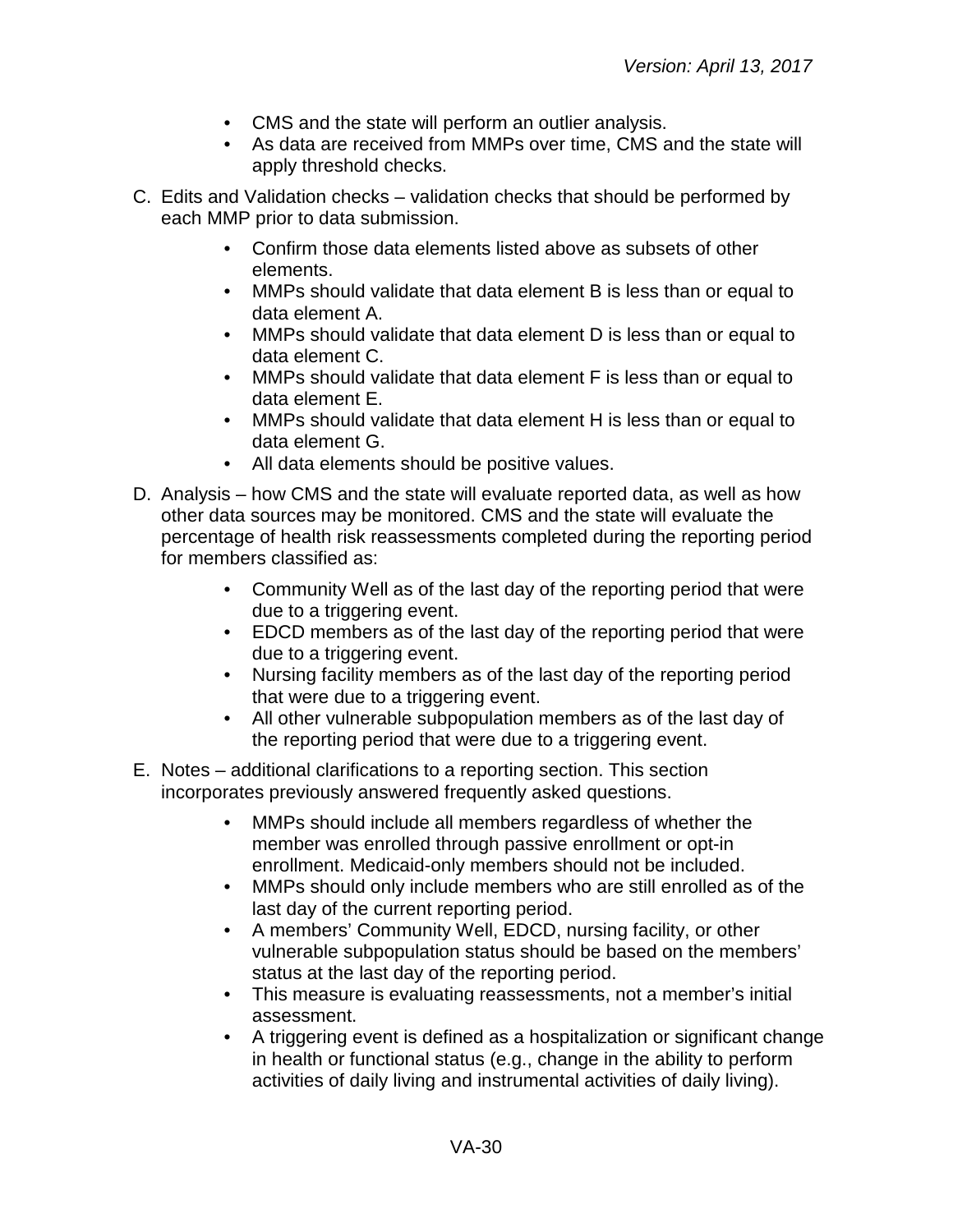- F. Data Submission how MMPs will submit data collected to CMS and the state.
	- MMPs will submit data collected for this measure in the above specified format through a secure data collection site established by CMS. This site can be accessed at the following web address: [https://Financial-Alignment-Initiative.NORC.org.](https://financial-alignment-initiative.norc.org/)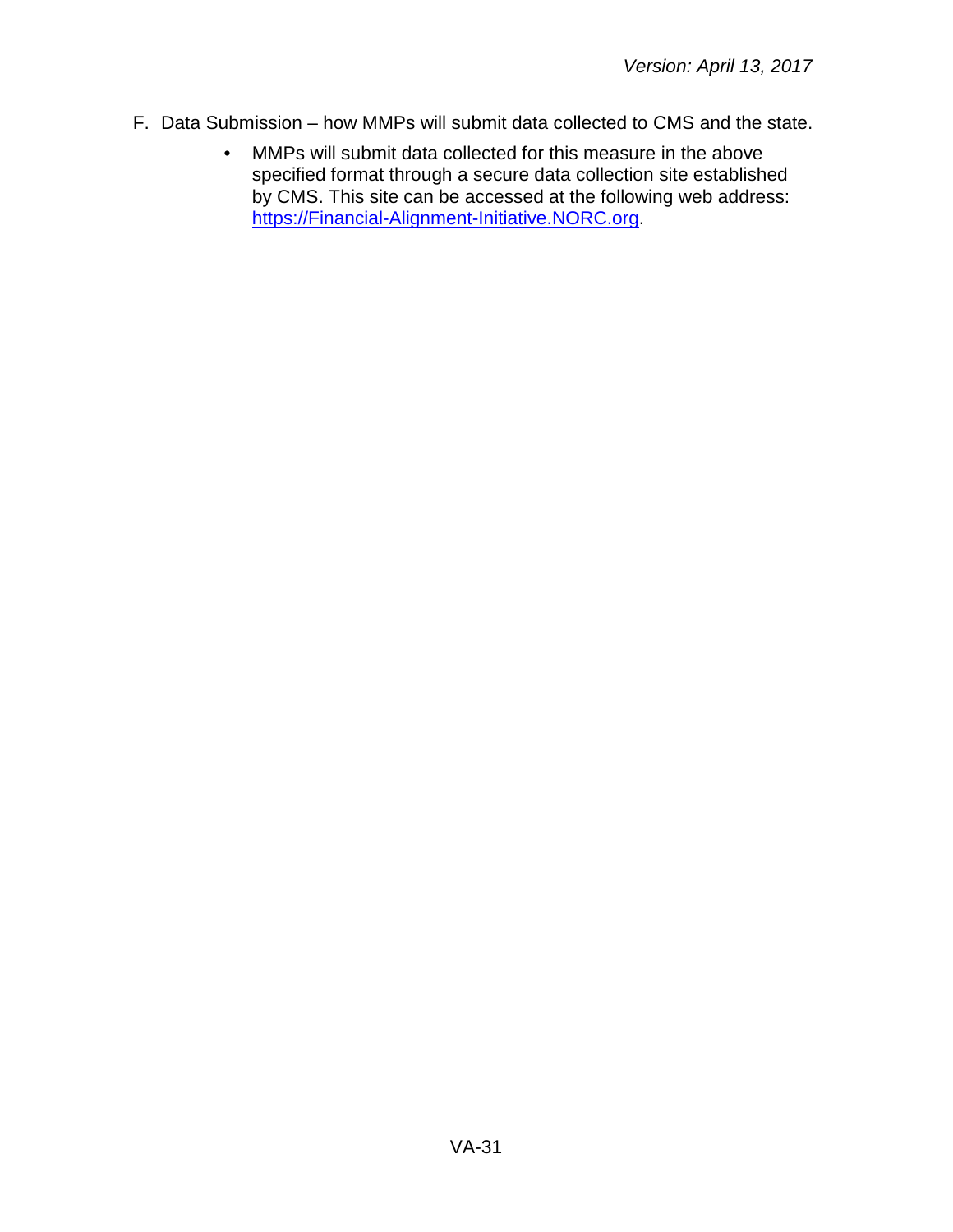# <span id="page-31-0"></span>**Section VAII. Care Coordination**

VA2.1 Community Well members, vulnerable subpopulation members, EDCD members, and nursing facility members with a Plan of Care (POC) completed within the required timeframe.<sup>i, ii</sup>

| <b>CONTINUOUS REPORTING</b>        |                                      |          |                                                                                                     |                                                                                           |
|------------------------------------|--------------------------------------|----------|-----------------------------------------------------------------------------------------------------|-------------------------------------------------------------------------------------------|
| <b>Reporting</b><br><b>Section</b> | <b>Reporting</b><br><b>Frequency</b> | Level    | <b>Reporting</b><br><b>Periods</b>                                                                  | Due Date                                                                                  |
| VA2. Care<br>Coordination          | Quarterly                            | Contract | Current<br>Calendar<br>Quarter<br>Ex:<br>$1/1 - 3/31$<br>$4/1 - 6/30$<br>$7/1 - 9/30$<br>10/1-12/31 | By the end of the<br>second month<br>following the last day<br>of the reporting<br>period |

A. Data element definitions – details for each data element reported to CMS and the state, including examples, calculation methods, and how various data elements are associated.

#### **Community Well Members**

| <b>Element</b><br>Letter | <b>Element Name</b>                                                                                                                                              | <b>Definition</b>                                                                                                                                                             | <b>Allowable</b><br><b>Values</b>                 |
|--------------------------|------------------------------------------------------------------------------------------------------------------------------------------------------------------|-------------------------------------------------------------------------------------------------------------------------------------------------------------------------------|---------------------------------------------------|
| Α.                       | Total number of<br>members classified as<br><b>Community Well upon</b><br>enrollment whose<br>90th day of enrollment<br>occurred within the<br>reporting period. | Total number of<br>members classified as<br><b>Community Well upon</b><br>enrollment whose<br>90th day of enrollment<br>occurred within the<br>reporting period.              | Field Type: Numeric                               |
| B.                       | Total number of<br><b>Community Well</b><br>members who were<br>documented as<br>unwilling to complete<br>a POC within 90 days<br>of enrollment.                 | Of the total reported<br>in A, the number of<br><b>Community Well</b><br>members who were<br>documented as<br>unwilling to complete<br>a POC within 90 days<br>of enrollment. | Field Type: Numeric<br>Note: Is a subset of<br>Α. |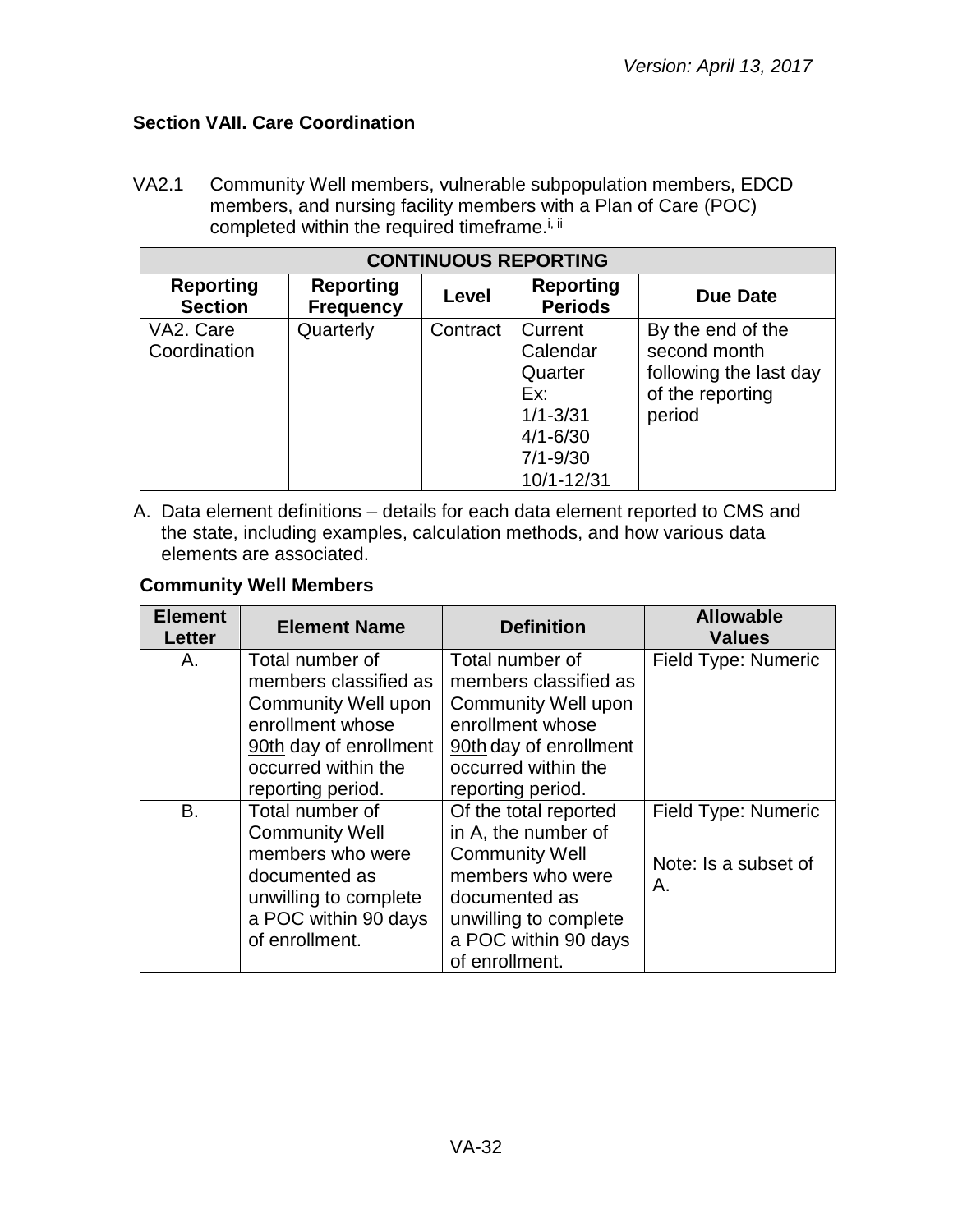| <b>Element</b><br><b>Letter</b> | <b>Element Name</b>                                                                                                                                               | <b>Definition</b>                                                                                                                                                                              | <b>Allowable</b><br><b>Values</b>                 |
|---------------------------------|-------------------------------------------------------------------------------------------------------------------------------------------------------------------|------------------------------------------------------------------------------------------------------------------------------------------------------------------------------------------------|---------------------------------------------------|
| $C_{1}$                         | Total number of<br><b>Community Well</b><br>members the MMP<br>was unable to reach,<br>following three<br>documented attempts<br>within 90 days of<br>enrollment. | Of the total reported<br>in A, the number of<br><b>Community Well</b><br>members the MMP<br>was unable to reach,<br>following three<br>documented attempts<br>within 90 days of<br>enrollment. | Field Type: Numeric<br>Note: Is a subset of<br>Α. |
| D.                              | Total number of<br><b>Community Well</b><br>members with a POC<br>completed within 90<br>days of enrollment.                                                      | Of the total reported<br>in A, the number of<br><b>Community Well</b><br>members with a POC<br>completed within 90<br>days of enrollment.                                                      | Field Type: Numeric<br>Note: Is a subset of<br>Α. |

# **EDCD Member**

| <b>Element</b><br>Letter | <b>Element Name</b>                                                                                                                                     | <b>Definition</b>                                                                                                                                                                 | <b>Allowable</b><br><b>Values</b>                 |
|--------------------------|---------------------------------------------------------------------------------------------------------------------------------------------------------|-----------------------------------------------------------------------------------------------------------------------------------------------------------------------------------|---------------------------------------------------|
| Е.                       | Total number of<br>members classified as<br>EDCD members upon<br>enrollment whose<br>30th day of enrollment<br>occurred within the<br>reporting period. | Total number of<br>members classified as<br>EDCD members upon<br>enrollment whose<br>30th day of enrollment<br>occurred within the<br>reporting period.                           | Field Type: Numeric                               |
| F.                       | Total number of<br>EDCD members who<br>were documented as<br>unwilling to complete<br>a POC within 30 days<br>of enrollment.                            | Of the total reported<br>in E, the number of<br><b>EDCD</b> members who<br>were documented as<br>unwilling to complete<br>a POC within 30 days<br>of enrollment.                  | Field Type: Numeric<br>Note: Is a subset of<br>Ε. |
| G.                       | Total number of<br><b>EDCD</b> members the<br>MMP was unable to<br>reach, following three<br>documented attempts<br>within 30 days of<br>enrollment.    | Of the total reported<br>in E, the number of<br><b>EDCD</b> members the<br>MMP was unable to<br>reach, following three<br>documented attempts<br>within 30 days of<br>enrollment. | Field Type: Numeric<br>Note: Is a subset of<br>Ε. |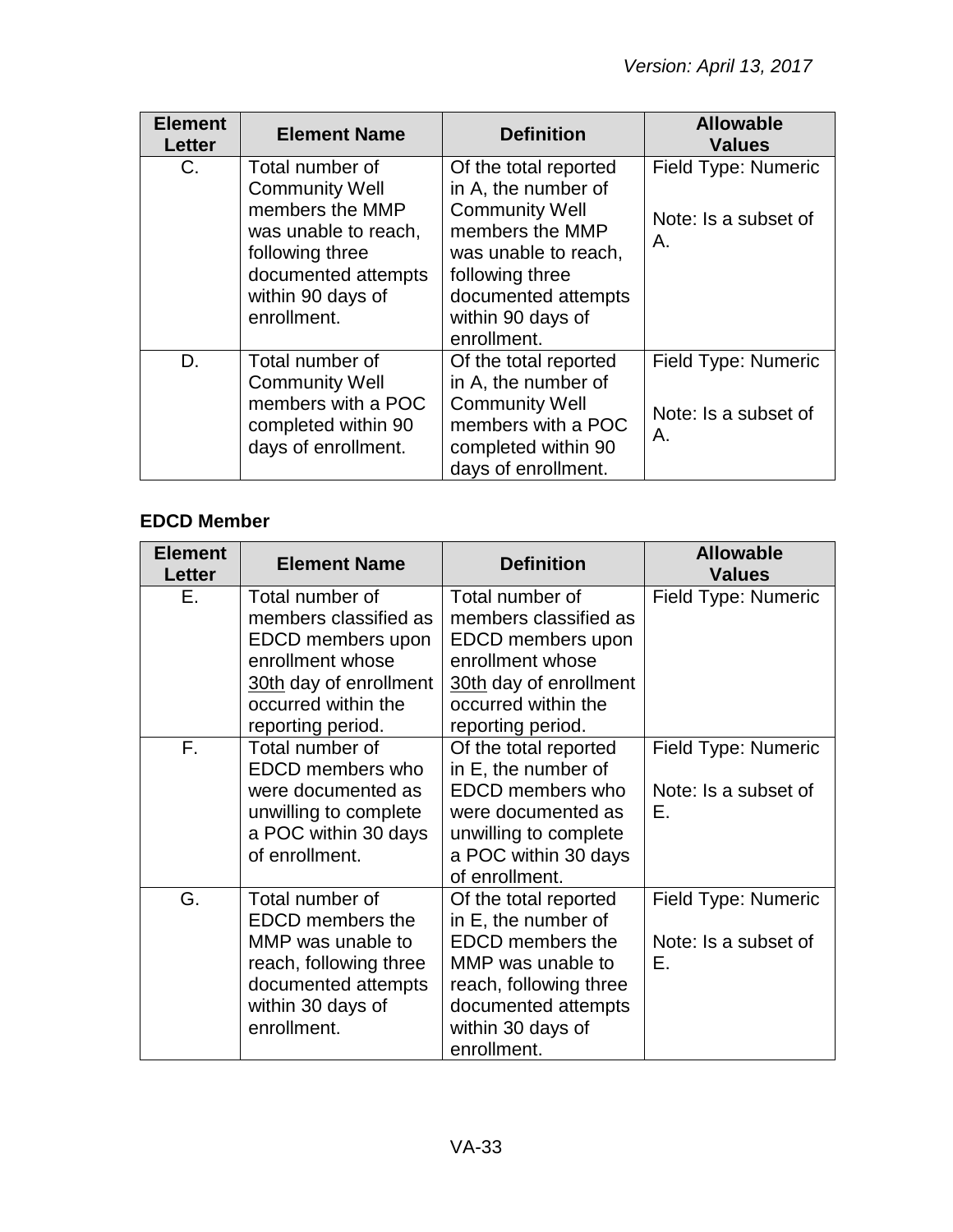| <b>Element</b><br>Letter | <b>Element Name</b>                                                                                | <b>Definition</b>                                                                                                               | <b>Allowable</b><br><b>Values</b>                 |
|--------------------------|----------------------------------------------------------------------------------------------------|---------------------------------------------------------------------------------------------------------------------------------|---------------------------------------------------|
| Н.                       | Total number of<br><b>EDCD</b> members with<br>a POC completed<br>within 30 days of<br>enrollment. | Of the total reported<br>in E, the number of<br><b>EDCD</b> members with<br>a POC completed<br>within 30 days of<br>enrollment. | Field Type: Numeric<br>Note: Is a subset of<br>Е. |

# **Nursing Facility Members**

| <b>Element</b><br><b>Letter</b> | <b>Element Name</b>                                                                                                                                                    | <b>Definition</b>                                                                                                                                                                         | <b>Allowable</b><br><b>Values</b>                 |
|---------------------------------|------------------------------------------------------------------------------------------------------------------------------------------------------------------------|-------------------------------------------------------------------------------------------------------------------------------------------------------------------------------------------|---------------------------------------------------|
| I.                              | Total number of<br>members classified as<br>nursing facility<br>members upon<br>enrollment whose<br>60th day of enrollment<br>occurred within the<br>reporting period. | Total number of<br>members classified as<br>nursing facility<br>members upon<br>enrollment whose<br>60th day of enrollment<br>occurred within the<br>reporting period.                    | Field Type: Numeric                               |
| J.                              | Total number of<br>nursing facility<br>members who were<br>documented as<br>unwilling to complete<br>a POC within 60 days<br>of enrollment.                            | Of the total reported<br>in I, the number of<br>nursing facility<br>members who were<br>documented as<br>unwilling to complete<br>a POC within 60 days<br>of enrollment.                  | Field Type: Numeric<br>Note: Is a subset of<br>I. |
| $\overline{K}$                  | Total number of<br>nursing facility<br>members the MMP<br>was unable to reach,<br>following three<br>documented attempts<br>within 60 days of<br>enrollment.           | Of the total reported<br>in I, the number of<br>nursing facility<br>members the MMP<br>was unable to reach,<br>following three<br>documented attempts<br>within 60 days of<br>enrollment. | Field type: Numeric<br>Note: Is a subset of<br>Ī. |
| L.                              | Total number of<br>nursing facility<br>members with a POC<br>completed within 60<br>days of enrollment.                                                                | Of the total reported<br>in I, the number of<br>nursing facility<br>members with a POC<br>completed within 60<br>days of enrollment.                                                      | Field Type: Numeric<br>Note: Is a subset of<br>I. |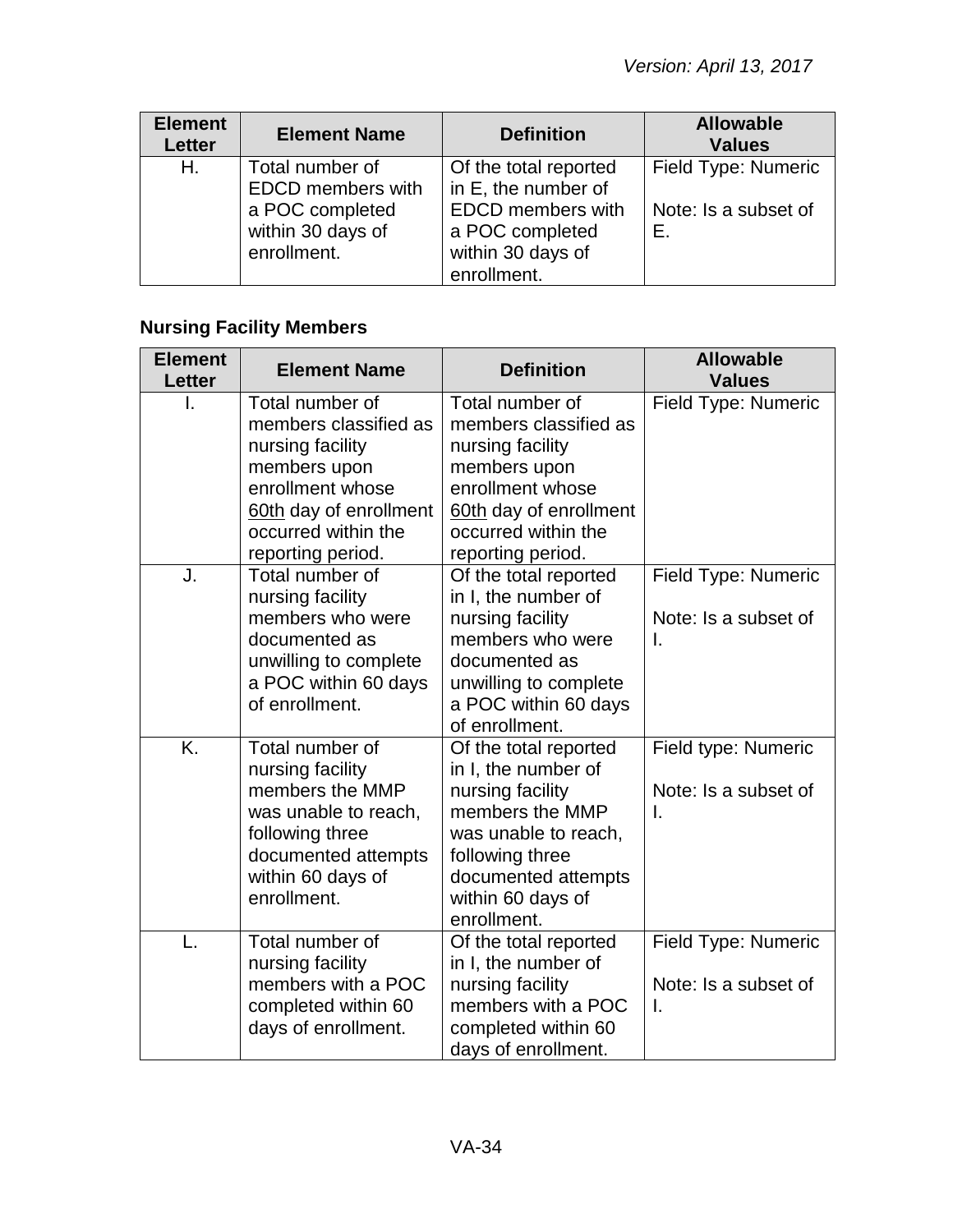| <b>Element</b><br><b>Letter</b> | <b>Element Name</b>                           | <b>Definition</b>                             | <b>Allowable</b><br><b>Values</b> |
|---------------------------------|-----------------------------------------------|-----------------------------------------------|-----------------------------------|
| М.                              | Total number of<br>members classified as      | Total number of<br>members classified as      | Field Type: Numeric               |
|                                 | all other vulnerable                          | all other vulnerable                          | Note: Exclude                     |
|                                 | subpopulation                                 | subpopulation                                 | <b>EDCD and NF</b>                |
|                                 | members upon                                  | members upon                                  | members                           |
|                                 | enrollment whose                              | enrollment whose                              |                                   |
|                                 | 60th day of enrollment                        | 60th day of enrollment                        |                                   |
|                                 | occurred within the                           | occurred within the                           |                                   |
|                                 | reporting period.                             | reporting period.                             |                                   |
| N.                              | Total number of all                           | Of the total reported                         | Field Type: Numeric               |
|                                 | other vulnerable                              | in M, the number of all                       |                                   |
|                                 | subpopulation                                 | other vulnerable                              | Note: Is a subset of              |
|                                 | members who were                              | subpopulation                                 | М.                                |
|                                 | documented as                                 | members who were                              | Note: Exclude                     |
|                                 | unwilling to complete<br>a POC within 60 days | documented as                                 | <b>EDCD</b> and NF                |
|                                 | of enrollment.                                | unwilling to complete<br>a POC within 60 days | members                           |
|                                 |                                               | of enrollment.                                |                                   |
| O.                              | Total number of all                           | Of the total reported                         | Field Type: Numeric               |
|                                 | other vulnerable                              | in M, the number of all                       |                                   |
|                                 | subpopulation                                 | other vulnerable                              | Note: Is a subset of              |
|                                 | members the MMP                               | subpopulation                                 | М.                                |
|                                 | was unable to reach,                          | members the MMP                               |                                   |
|                                 | following three                               | was unable to reach,                          | Note: Exclude                     |
|                                 | documented attempts                           | following three                               | <b>EDCD and NF</b>                |
|                                 | within 60 days of                             | documented attempts                           | members                           |
|                                 | enrollment.                                   | within 60 days of                             |                                   |
|                                 |                                               | enrollment.                                   |                                   |
| Ρ.                              | Total number of all                           | Of the total reported                         | Field Type: Numeric               |
|                                 | other vulnerable                              | in M, the number of all                       |                                   |
|                                 | subpopulation                                 | other vulnerable                              | Note: Is a subset of              |
|                                 | members with a POC                            | subpopulation                                 | М.                                |
|                                 | completed within 60                           | members with a POC                            |                                   |
|                                 | days of enrollment.                           | completed within 60                           | Note: Exclude                     |
|                                 |                                               | days of enrollment.                           | <b>EDCD and NF</b>                |
|                                 |                                               |                                               | members                           |

#### **All Other Vulnerable Subpopulation Members**

- B. QA checks/Thresholds procedures used by CMS and the state to establish benchmarks in order to identify outliers or data that are potentially erroneous.
	- Guidance will be forthcoming on the established threshold for this measure.
- C. Edits and Validation checks validation checks that should be performed by each MMP prior to data submission.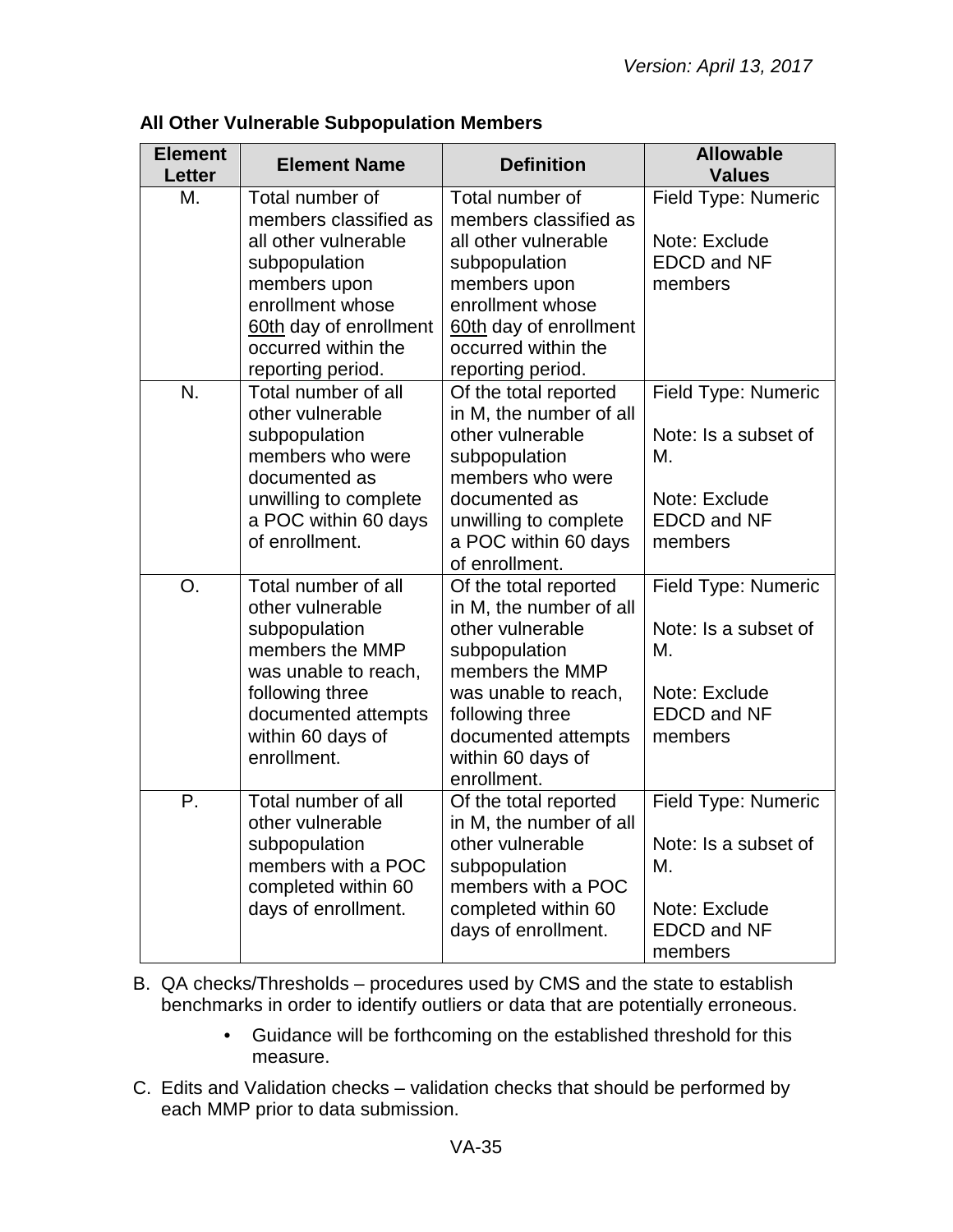- Confirm those data elements listed above as subsets of other elements.
- MMPs should validate that data elements B, C, and D are less than or equal to data element A.
- MMPs should validate that data elements F, G, and H are less than or equal to data element E.
- MMPs should validate that data elements J, K, and L are less than or equal to data element I.
- MMPs should validate that data elements N, O, and P are less than or equal to data element M.
- All data elements should be positive values.
- D. Analysis how CMS and the state will evaluate reported data, as well as how other data sources may be monitored. CMS and the state will evaluate the percentage of members classified as:
	- Community Well upon enrollment who refused to have a POC completed within 90 days of enrollment.
	- Community Well upon enrollment who were unable to be reached to have a POC completed within 90 days of enrollment.
	- Community Well upon enrollment who had a POC completed within 90 days of enrollment.
	- Community Well upon enrollment who were willing to participate and who could be reached who had a POC completed within 90 days of enrollment.
	- EDCD members upon enrollment who refused to have a POC completed within 30 days of enrollment.
	- EDCD members upon enrollment who were unable to be reached to have a POC completed within 30 days of enrollment.
	- EDCD members upon enrollment who had a POC completed within 30 days of enrollment.
	- EDCD members upon enrollment who were willing to participate and who could be reached who had a POC completed within 30 days of enrollment.
	- Nursing facility members upon enrollment who refused to have a POC completed within 60 days of enrollment.
	- Nursing facility members upon enrollment who were unable to be reached to have a POC completed within 60 days of enrollment.
	- Nursing facility members upon enrollment who had a POC completed within 60 days of enrollment.
	- Nursing facility members upon enrollment who were willing to participate and who could be reached who had a POC completed within 60 days of enrollment.
	- All other vulnerable subpopulation members upon enrollment who refused to have a POC completed within 60 days of enrollment.
	- All other vulnerable subpopulation members upon enrollment who were unable to be reached to have a POC completed within 60 days of enrollment.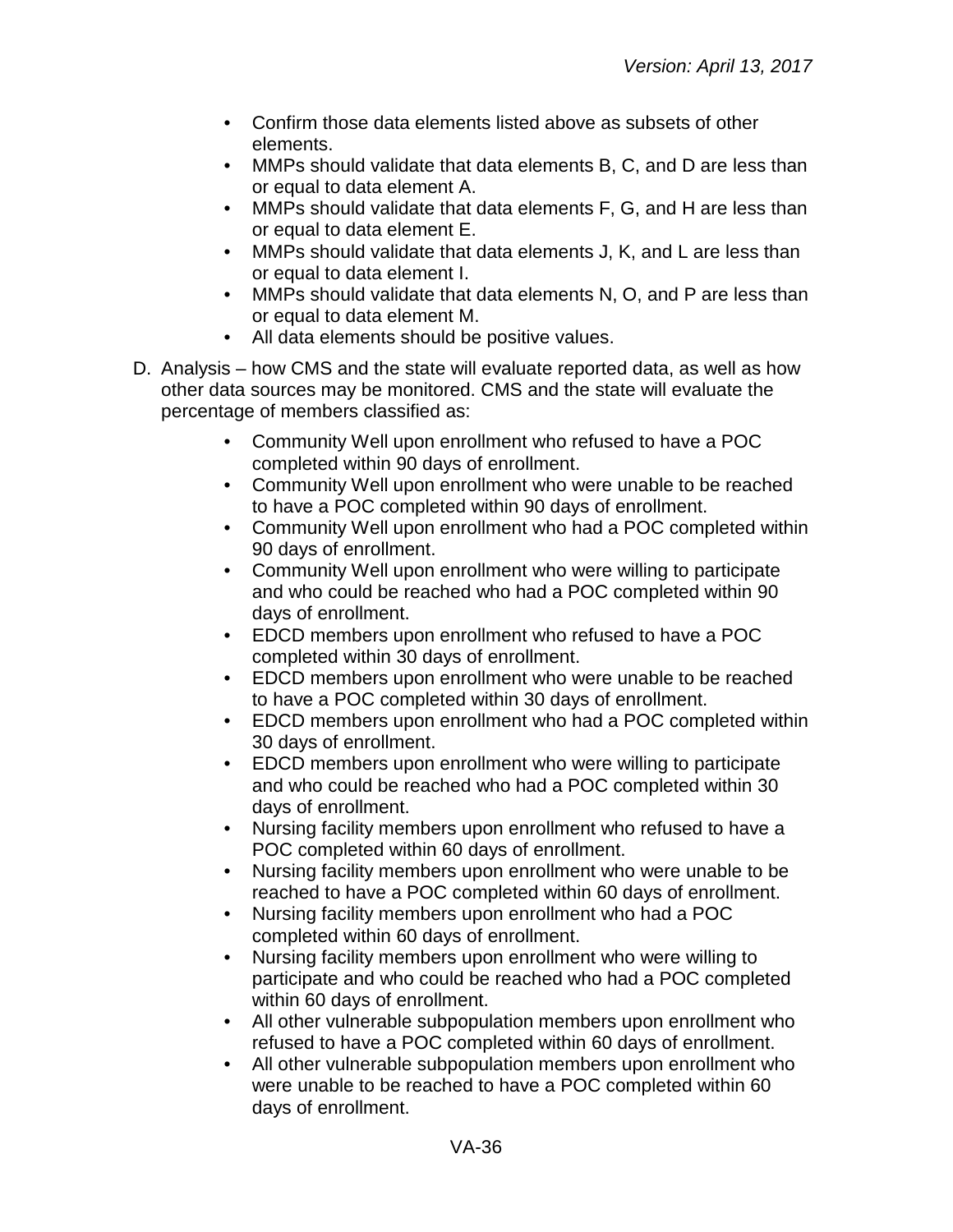- All other vulnerable subpopulation members upon enrollment who had a POC completed within 60 days of enrollment.
- All other vulnerable subpopulation members upon enrollment who were willing to participate and who could be reached who had a POC completed within 60 days of enrollment.
- E. Notes additional clarifications to a reporting section. This section incorporates previously answered frequently asked questions.
	- MMPs should include all Community Well, EDCD, nursing facility, and all other vulnerable subpopulation members regardless of whether the member was enrolled through passive enrollment or opt-in enrollment. Medicaid-only members should not be included.
	- MMPs should include all members who meet the criteria outlined in data elements A, E, I, and M regardless of whether they are disenrolled as of the end of the reporting period (i.e., include all members regardless of whether they are currently enrolled or disenrolled as of the last day of the reporting period).
	- MMPs should refer to the Virginia three-way contract for specific requirements pertaining to a POC.
	- The 90th, 60th, and 30th day of enrollment should be based on each member's effective date of enrollment. For purposes of reporting this measure, 90 days of enrollment will be equivalent to three full calendar months, 60 days of enrollment will be equivalent to two full calendar months, and 30 days of enrollment will be equivalent to one full calendar month.
	- The effective date of enrollment is the first date of the member's coverage through the MMP.
	- MMPs should include members classified as Community Well, EDCD members, nursing facility members, or other vulnerable subpopulation members on the first effective date of enrollment in this measure, even if the member transitions to another subpopulation within the first 30-90 days of enrollment. These subpopulations are mutually exclusive (e.g., a member designated as Community Well cannot also be reported as a nursing facility member).
	- Members reported in data elements B, C, and D (for Community Well members), F, G, and H (for EDCD members), J, K, and L (for nursing facility members), and N, O, and P (for all other vulnerable subpopulation members) must also be reported in data elements A (for Community Well members), E (for EDCD members), I (for nursing facility members), and M (for all other vulnerable subpopulation members) since these data elements are subsets of data elements A, E, I, and M respectively. Additionally, these groupings of data elements should be mutually exclusive (e.g., a member reported in element B or C should not also be reported in element D, etc.). If a member could meet the criteria for multiple data elements (e.g., B, C, or D) use the following example guidance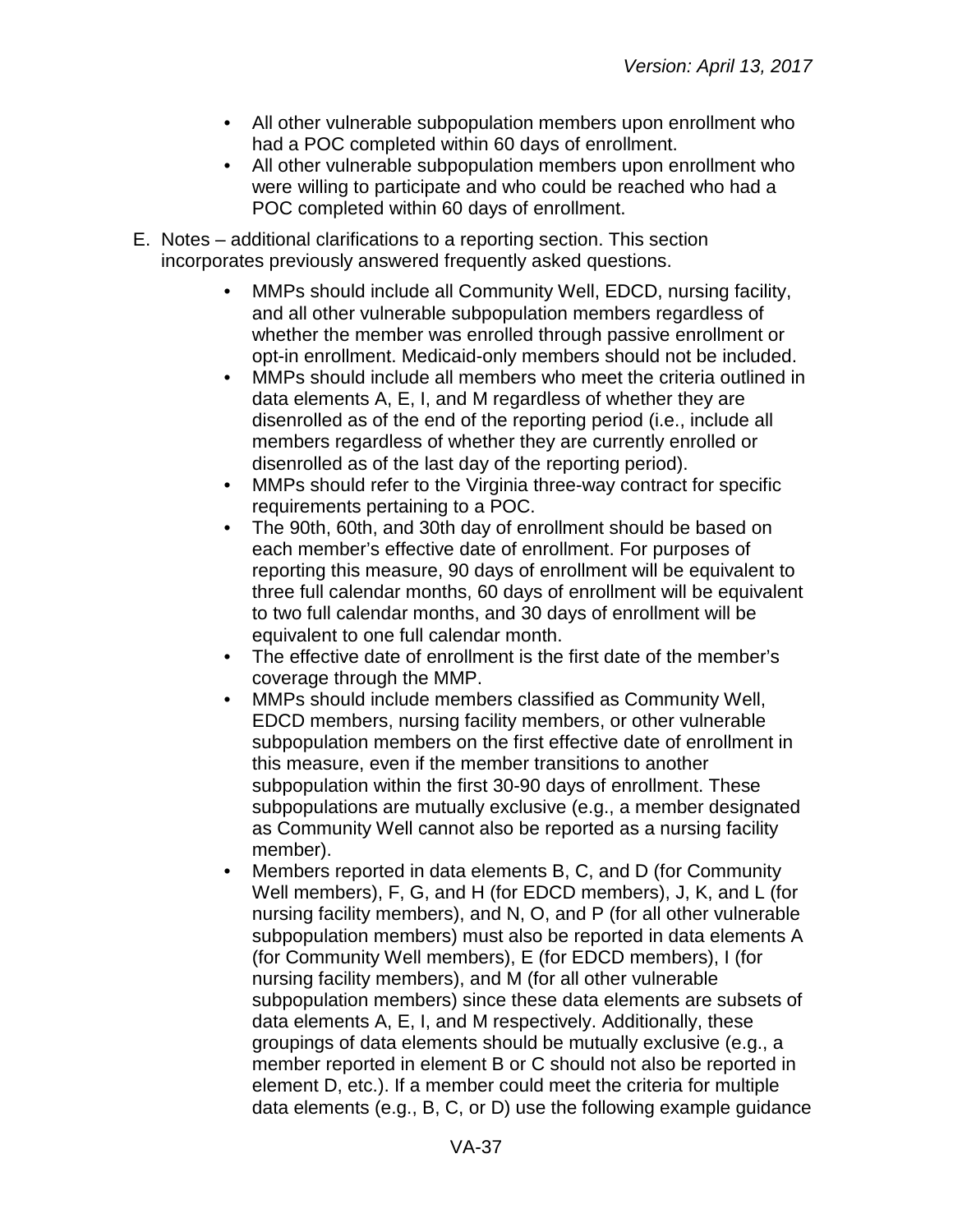to ensure the member is included in only one of those three elements:

- i. If a Community Well member initially refused the health risk assessment or could not be reached after three outreach attempts, but then subsequently completes the health risk assessment within 90 days of enrollment, the member should be classified in data element D.
- ii. If a Community Well member was not reached after three outreach attempts, but then subsequently is reached and refuses the health risk assessment within 90 days of enrollment, the member should be classified in data element B.
- For data elements B, F, J, and N, MMPs should report the number of members who were unwilling to participate in the development of the POC if the member (or his or her authorized representative):
	- o Affirmatively declines to participate in the POC. Member communicates this refusal by phone, mail, fax, or in person.
	- o Expresses willingness to complete the POC but asks for it to be conducted after the specified timeframe (despite being offered a reasonable opportunity to complete the POC within that timeframe). Discussions with the member must be documented by the MMP.
	- o Expresses willingness to complete the POC, but reschedules or is a no-show and then is subsequently non-responsive. Attempts to contact the member must be documented by the MMP.
	- o Initially agrees to complete the POC, but then declines to participate in the POC.
- For data elements C, G, K, and O, MMPs should report the number of members the MMP was unable to reach after three attempts to contact the member. MMPs should refer to the Virginia three-way contract or state guidance for any specific requirements pertaining to the method of outreach to members. MMPs must document each attempt to reach the member, including the method of the attempt (i.e., phone, mail, or email), as CMS and the state may validate this number. There may be instances when the MMP has a high degree of confidence that a member's contact information is correct, yet that member is not responsive to the MMP's outreach efforts. So long as the MMP follows the guidance regarding outreach attempts, these members may be included in the count for this data element.
- There may be certain circumstances that make it impossible or inappropriate to complete a POC within the specified timeframe. For example, a member may be medically unable to respond and have no authorized representative to do so on their behalf, or a member may be experiencing an acute medical or behavioral health crisis that requires immediate attention and outweighs the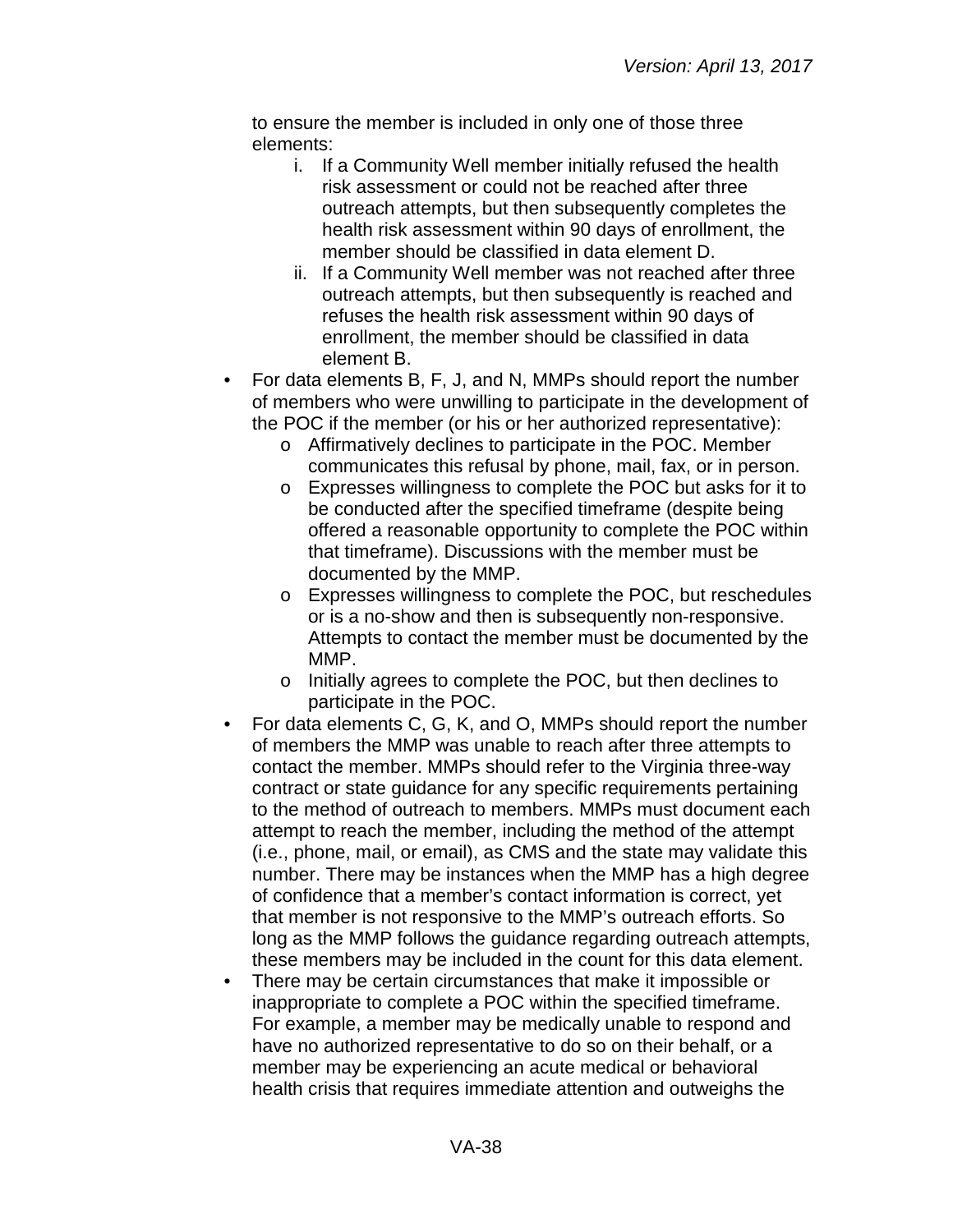need for a POC. However, MMPs should not include such members in the counts for data elements B, C, F, G, J, K, N, and O.

- According to section 2.7.4.3 of the Virginia three-way contract, the member or his/her representative, as appropriate, must agree to and sign the initial POC and all subsequent revisions to the POC. The signature of the member or his/her representative on the established POC should be used as the marker for POC completion (i.e., data elements D, H, L, and P), with the exception of Community Well members. In the event the member or his/her representative, as appropriate, refuses to sign, or the member is not competent to sign, mark or assent to the established POC, the refusal or notation of incompetency should be used as the marker for POC completion.
	- o Community Well members are exempt from the handwritten signature requirement. Communications between MMPs and Community Well members are often telephonic; therefore, verbal approval of the POC and electronic signature on the POC are acceptable for this population. MMPs are required to document the verbal approval and electronic signature process for authentication. These documentations must be available for audit and validation, upon request from CMS, DMAS, and their designees.
- The POC to be reviewed and signed by a member must be the POC finalized by the member's formal full Interdisciplinary Care Team (ICT) meeting based on the completed health risk assessment.
- If a member's POC was started but not completed within the specified timeframe, then the POC should not be considered completed and, therefore, would not be counted in data elements B, C, D, F, G, H, J, K, L, N, O, and P. However, this member would be included in data element A, E, I, or M.
- Community Well members are enrollees ages 21 and older who do not meet a Nursing Facility Level of Care (NFLOC) standard.
- Vulnerable subpopulation members are:
	- i. Individuals enrolled in the EDCD waiver;
	- ii. Individuals with intellectual/developmental disabilities;
	- iii. Individuals with cognitive or memory problems (e.g., dementia or traumatic brain injury);
	- iv. Individuals with physical or sensory disabilities;
	- v. Individuals residing in nursing facilities;
	- vi. Individuals with serious and persistent mental illnesses;
	- vii. Individuals with end stage renal disease; and,
	- viii. Individuals with complex or multiple chronic conditions.
- Exclude EDCD and nursing facility members from the vulnerable subpopulation for the calculation the totals in data elements M-P.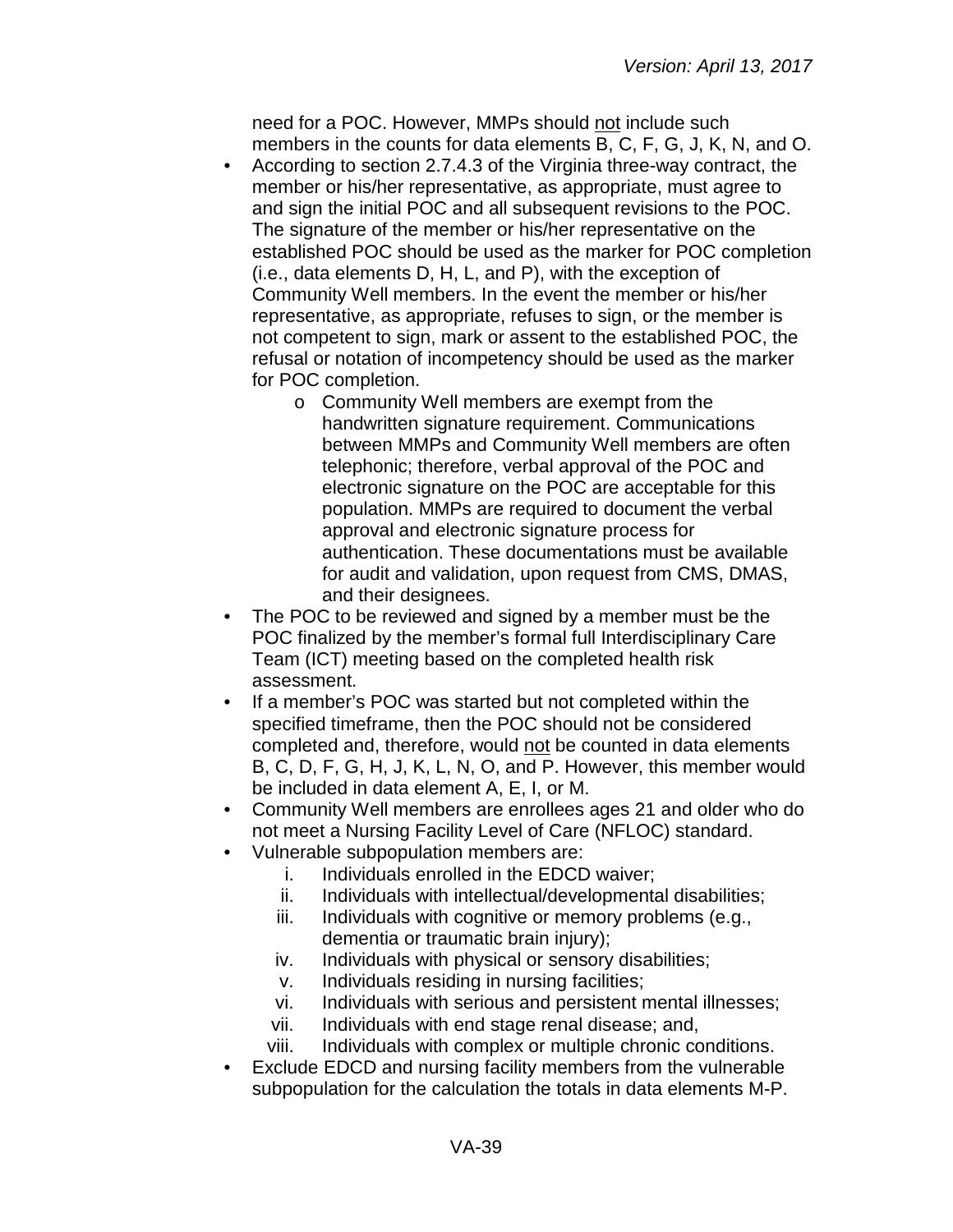"All other vulnerable subpopulation" should only include members not in the EDCD waiver and not residing in a nursing facility.

- An EDCD waiver is a CMS-approved §1915(c) waiver that covers a range of community support services offered to EDCD members. EDCD members are individuals who are elderly or who have a disability who would otherwise require a nursing facility level of care.
- F. Data Submission how MMPs will submit data collected to CMS and the state.
	- MMPs will submit data collected for this measure in the above specified format through a secure data collection site established by CMS. This site can be accessed at the following web address: [https://Financial-Alignment-Initiative.NORC.org.](https://financial-alignment-initiative.norc.org/)

| <b>IMPLEMENTATION</b>              |                                      |          |                                                                                                     |                                                                                           |
|------------------------------------|--------------------------------------|----------|-----------------------------------------------------------------------------------------------------|-------------------------------------------------------------------------------------------|
| <b>Reporting</b><br><b>Section</b> | <b>Reporting</b><br><b>Frequency</b> | Level    | <b>Reporting</b><br><b>Period</b>                                                                   | <b>Due Date</b>                                                                           |
| VA2. Care<br>Coordination          | Monthly                              | Contract | Current<br><b>Month</b><br>Fx:<br>$1/1 - 1/31$                                                      | By the end of the<br>month following the<br>last day of the<br>reporting period           |
| <b>ONGOING</b>                     |                                      |          |                                                                                                     |                                                                                           |
| <b>Reporting</b><br><b>Section</b> | <b>Reporting</b><br><b>Frequency</b> | Level    | <b>Reporting</b><br><b>Periods</b>                                                                  | Due Date                                                                                  |
| VA2. Care<br>Coordination          | Quarterly                            | Contract | Current<br>Calendar<br>Quarter<br>Ex:<br>$1/1 - 3/31$<br>$4/1 - 6/30$<br>$7/1 - 9/30$<br>10/1-12/31 | By the end of the<br>second month<br>following the last<br>day of the reporting<br>period |

VA2.2 Members with documented discussions of care goals.<sup>i</sup>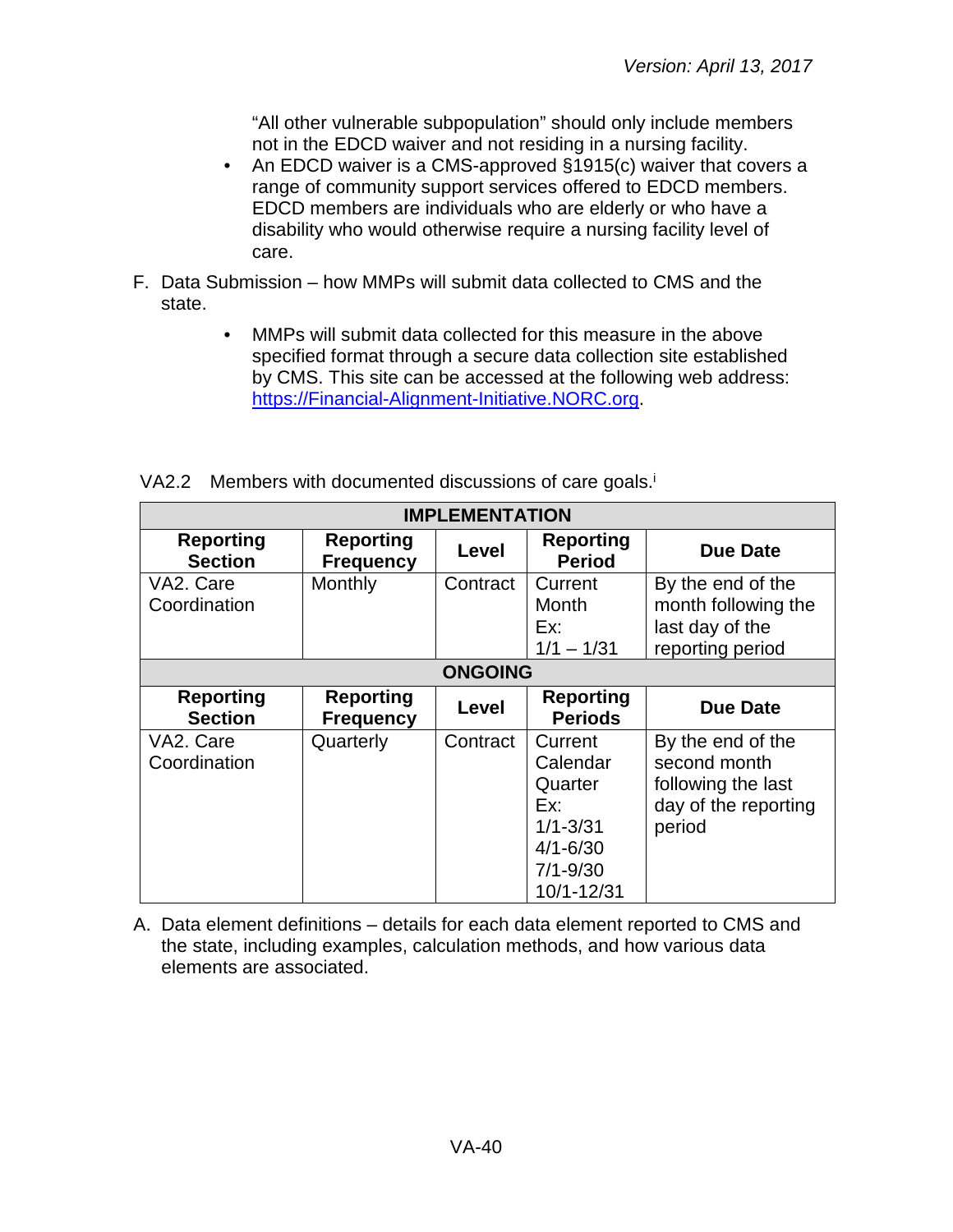| <b>Element</b><br>Letter | <b>Element Name</b>                                                                                              | <b>Definition</b>                                                                                                                             | <b>Allowable</b><br><b>Values</b>                 |
|--------------------------|------------------------------------------------------------------------------------------------------------------|-----------------------------------------------------------------------------------------------------------------------------------------------|---------------------------------------------------|
| Α.                       | Total number of<br>members with an<br>initial Plan of Care<br>(POC) completed.                                   | Total number of<br>members with an<br>initial POC completed<br>during the reporting<br>period.                                                | Field Type: Numeric                               |
| <b>B.</b>                | Total number of<br>members with at least<br>one documented<br>discussion of care<br>goals in the initial<br>POC. | Of the total reported<br>in A, the number of<br>members with at least<br>one documented<br>discussion of care<br>goals in the initial<br>POC. | Field Type: Numeric<br>Note: Is a subset of A.    |
| C.                       | Total number of<br>existing POCs<br>revised.                                                                     | Total number of<br>existing POCs revised<br>during the reporting<br>period.                                                                   | Field Type: Numeric                               |
| D.                       | Total number of<br>revised POCs with at<br>least one documented<br>discussion of new or<br>existing care goals.  | Of the total reported<br>in C, the number of<br>revised POCs with at<br>least one documented<br>discussion of new or<br>existing care goals.  | Field Type: Numeric<br>Note: Is a subset of<br>C. |

- B. QA checks/Thresholds procedures used by CMS and the state to establish benchmarks in order to identify outliers or data that are potentially erroneous.
	- CMS and the state will perform an outlier analysis.
	- As data are received from MMPs over time, CMS and the state will apply threshold checks.
- C. Edits and Validation checks validation checks that should be performed by each MMP prior to data submission.
	- Confirm those data elements listed above as subsets of other elements.
	- MMPs should validate that data element B is less than or equal to data element A.
	- MMPs should validate that data element D is less than or equal to data element C.
	- All data elements should be positive values.
- D. Analysis how CMS and the state will evaluate reported data, as well as how other data sources may be monitored. CMS and the state will evaluate the percentage of:
	- Members with a POC completed during the reporting period who had at least one documented discussion of care goals in the POC.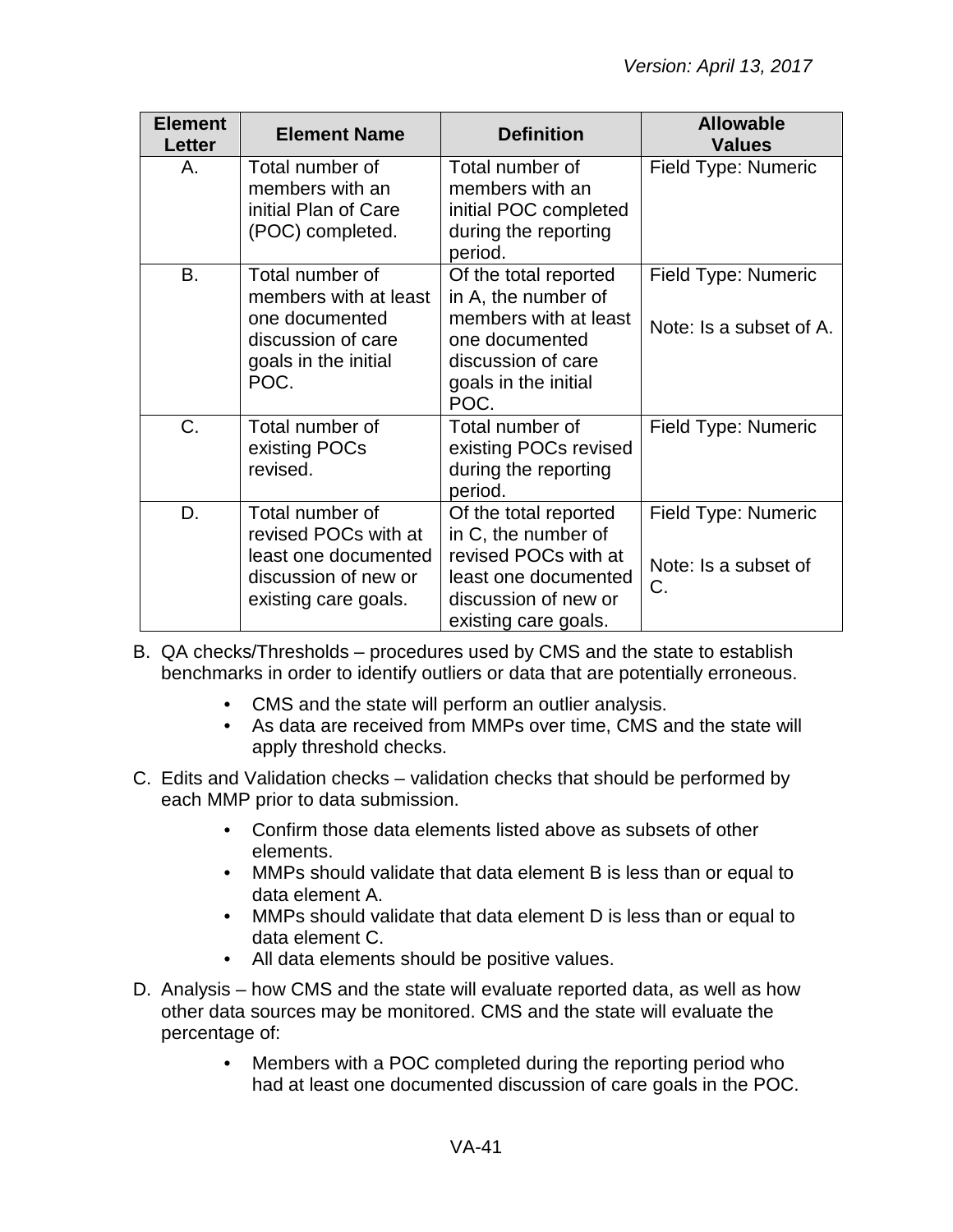- POCs revised during the reporting period that had at least one documented discussion of new or existing care goals.
- E. Notes additional clarifications to a reporting section. This section incorporates previously answered frequently asked questions.
	- MMPs should include all members regardless of whether the member was enrolled through passive enrollment or opt-in enrollment. Medicaid-only members should not be included.
	- MMPs should include all members and revised POCs for members that meet the criteria outlined in data element A or data element C, regardless if the members are disenrolled as of the end of the reporting period (i.e., include all members regardless if they are currently enrolled or disenrolled as of the last day of the reporting period).
	- Data element A should include all members with POCs that were completed for the first time during the reporting period (i.e., the member did not previously have a POC completed prior to the start of the reporting period). There can be no more than one initial POC completed per member.
	- MMPs should only include members in data element B when the discussion of care goals is clearly documented in the member's initial POC.
	- Data element C should include all existing POCs that were revised during the reporting period. MMPs should refer to the Virginia threeway contract for specific requirements pertaining to updating the POC.
	- MMPs should only include POCs in data element D when a new or previously documented care goal is discussed and is clearly documented in the member's revised POC. If the initial POC clearly documented the discussion of care goals, but those existing care goals were not revised or discussed, or new care goals are not discussed and documented during the revision of the POC, then that POC should not be reported in data element D.
	- If a member has an initial POC completed during the reporting period, and has their POC revised during the same reporting period, then the member should be reported in data element A and the member's revised POC should be reported in data element C.
	- If a member's POC is revised multiple times during the same reporting period, each revision should be reported in data element C. For example, if a member's POC is revised twice during the same reporting period, two POCs should be counted in data element C.
	- According to section 2.7.4.3 of the Virginia three-way contract, the member or his/her representative, as appropriate, must agree to and sign the initial POC and all subsequent revisions to the POC. The signature of the member or his/her representative on the established POC should be used as the marker for POC completion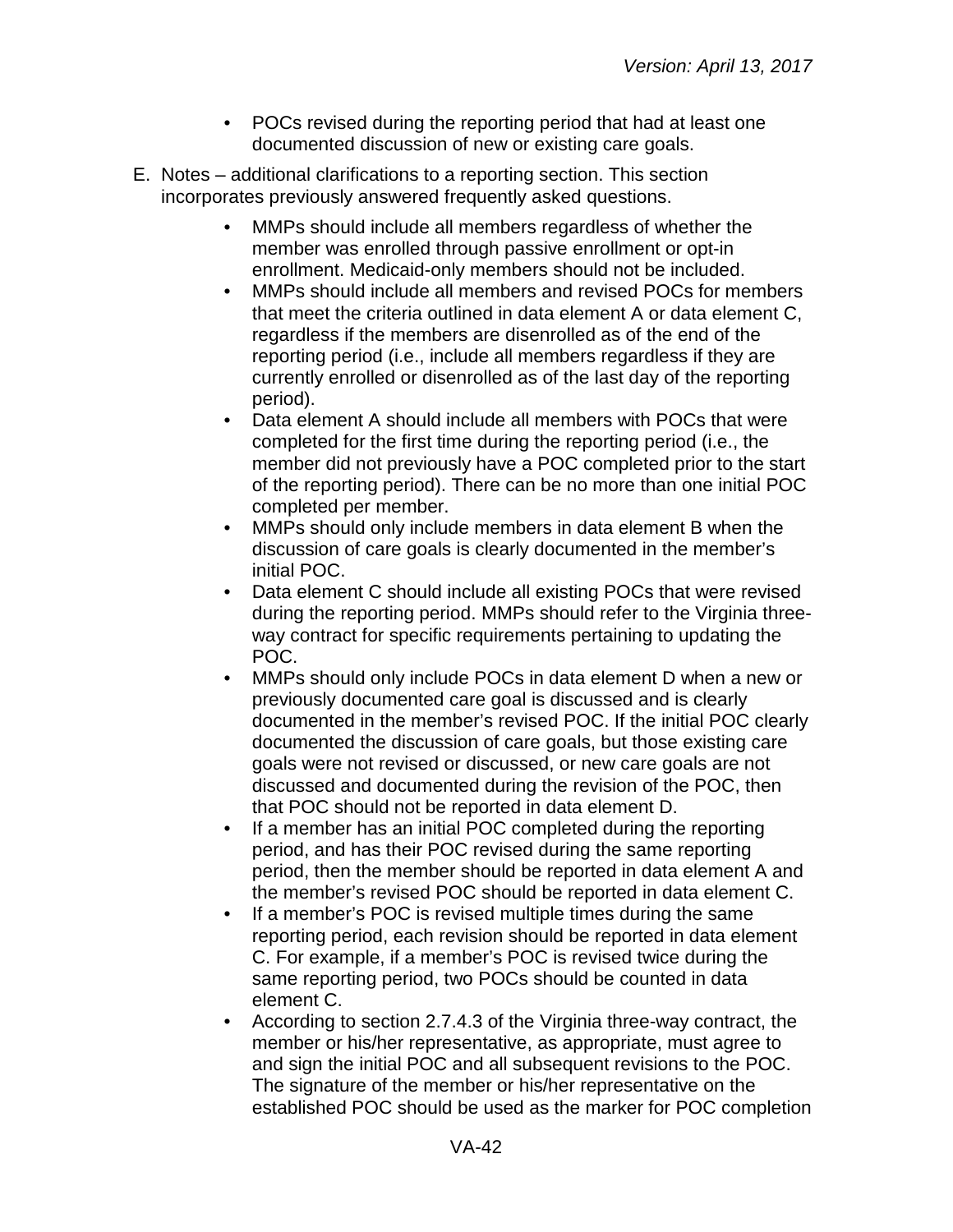(i.e., data elements A and C), with the exception of Community Well members. In the event the member or his/her representative, as appropriate, refuses to sign, or the member is not competent to sign, mark or assent to the established POC, the refusal or notation of incompetency should be used as the marker for POC completion.

- i. Community Well members are exempt from the handwritten signature requirement. Communications between MMPs and Community Well members are often telephonic; therefore, verbal approval of the POC and electronic signature on the POC are acceptable for this population. MMPs are required to document the verbal approval and electronic signature process for authentication. These documentations must be available for audit and validation, upon request from CMS, DMAS, and their designees.
- The POC to be reviewed and signed by a member must be the POC finalized by the member's formal full Interdisciplinary Care Team (ICT) meeting based on the completed health risk assessment.
- F. Data Submission how MMPs will submit data collected to CMS and the state.
	- MMPs will submit data collected for this measure in the above specified format through a secure data collection site established by CMS. This site can be accessed at the following web address: [https://Financial-Alignment-Initiative.NORC.org.](https://financial-alignment-initiative.norc.org/)

| <b>CONTINUOUS REPORTING</b>        |                                      |          |                                                                                                     |                                                                                           |  |
|------------------------------------|--------------------------------------|----------|-----------------------------------------------------------------------------------------------------|-------------------------------------------------------------------------------------------|--|
| <b>Reporting</b><br><b>Section</b> | <b>Reporting</b><br><b>Frequency</b> | Level    | <b>Reporting</b><br><b>Periods</b>                                                                  | <b>Due Date</b>                                                                           |  |
| VA2. Care<br>Coordination          | Quarterly                            | Contract | Current<br>Calendar<br>Quarter<br>Ex:<br>$1/1 - 3/31$<br>$4/1 - 6/30$<br>$7/1 - 9/30$<br>10/1-12/31 | By the end of the<br>fourth month<br>following the last<br>day of the reporting<br>period |  |

VA2.3 Members with first follow-up visit within 30 days of hospital discharge.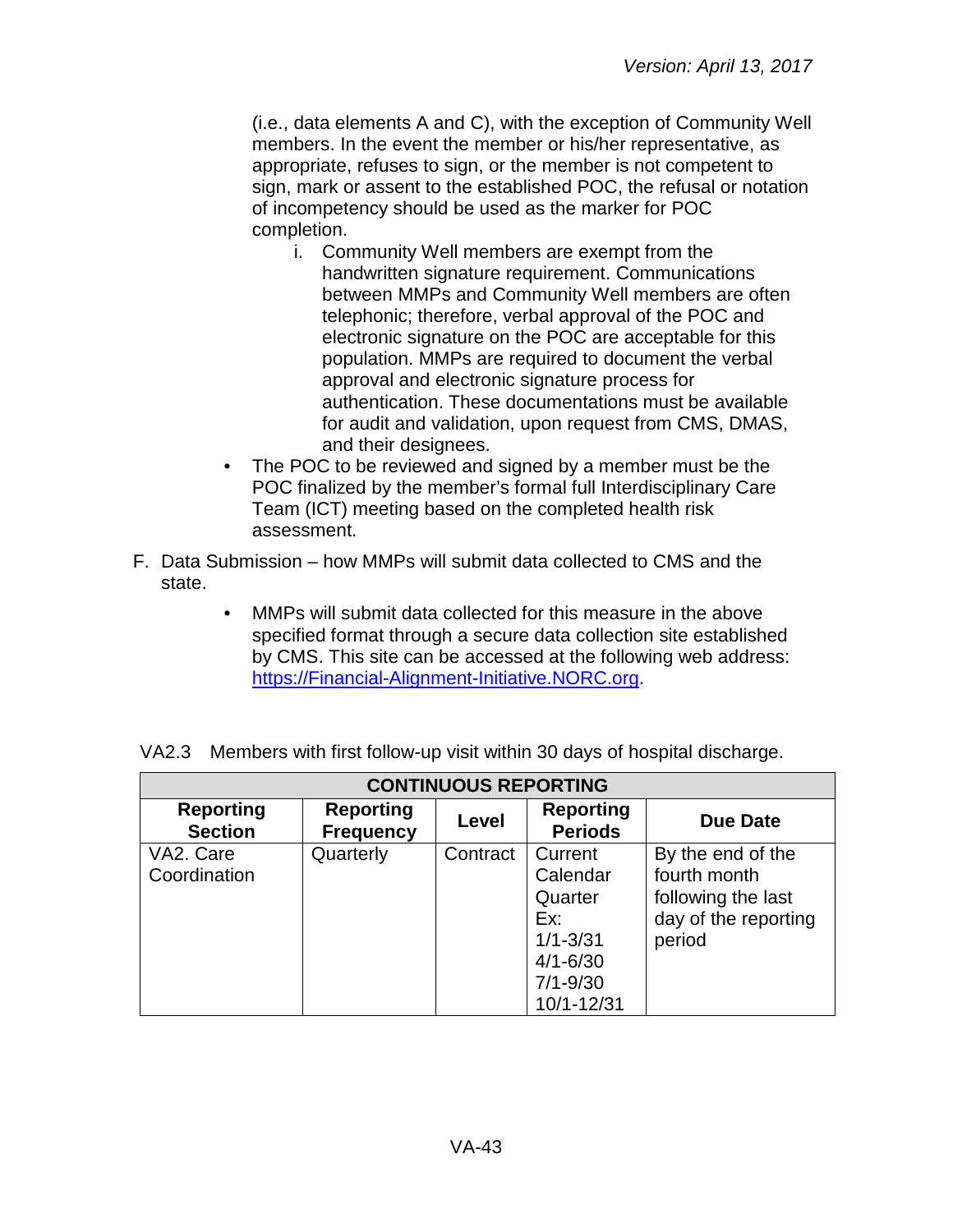A. Data element definitions – details for each data element reported to CMS and the state, including examples, calculation methods, and how various data elements are associated.

| <b>Element</b><br><b>Letter</b> | <b>Element Name</b>                                                                                                                                         | <b>Definition</b>                                                                                                                                                                      | <b>Allowable</b><br><b>Values</b>              |
|---------------------------------|-------------------------------------------------------------------------------------------------------------------------------------------------------------|----------------------------------------------------------------------------------------------------------------------------------------------------------------------------------------|------------------------------------------------|
| A.                              | Total number of<br>hospital discharges.                                                                                                                     | Total number of<br>hospital discharges<br>during the reporting<br>period.                                                                                                              | Field Type: Numeric                            |
| <b>B.</b>                       | Total number of<br>hospital discharges<br>that resulted in an<br>ambulatory care<br>follow-up visit within<br>30 days of<br>discharge from the<br>hospital. | Of the total reported in<br>A, the number of<br>hospital discharges<br>that resulted in an<br>ambulatory care follow-<br>up visit within 30 days<br>of discharge from the<br>hospital. | Field Type: Numeric<br>Note: Is a subset of A. |

B. QA checks/Thresholds – procedures used by CMS and the state to establish benchmarks in order to identify outliers or data that are potentially erroneous.

- CMS and the state will perform an outlier analysis.
- As data are received from MMPs over time, CMS and the state will apply threshold checks.
- C. Edits and Validation checks validation checks that should be performed by each MMP prior to data submission.
	- Confirm those data elements listed above as subsets of other elements.
	- MMPs should validate that data element B is less than or equal to data element A.
	- All data elements should be positive values.
- D. Analysis how CMS and the state will evaluate reported data, as well as how other data sources may be monitored.
	- CMS and the state will evaluate the percentage of hospital discharges that resulted in an ambulatory care follow-up visit within 30 days of the discharge from the hospital.
- E. Notes additional clarifications to a reporting section. This section incorporates previously answered frequently asked questions.
	- MMPs should include all members regardless of whether the member was enrolled through passive enrollment or opt-in enrollment. Medicaid-only members should not be included.
	- MMPs should include all hospital discharges for members who meet the criteria outlined in data element A and who were continuously enrolled from the date of the hospital discharge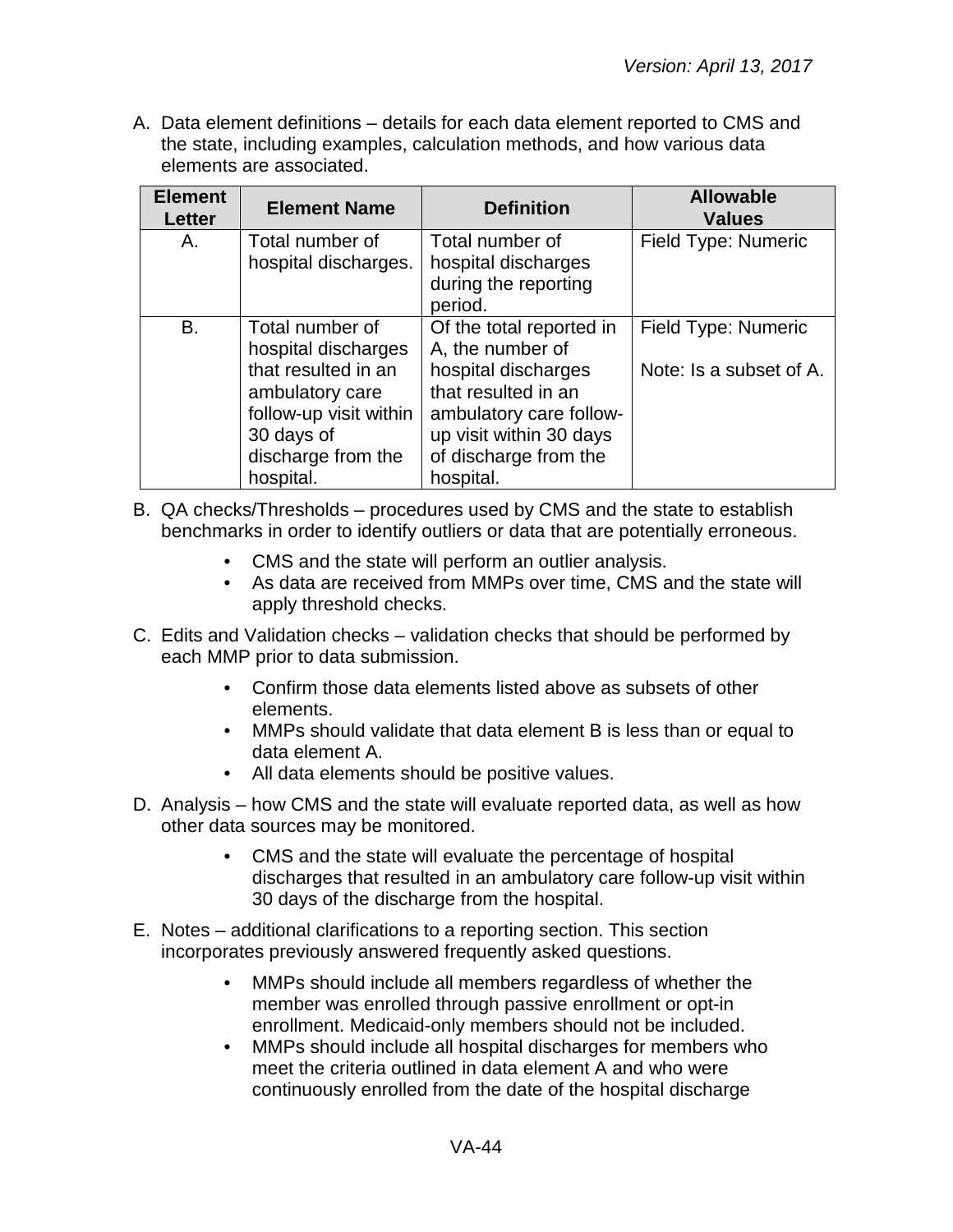through 30 days after the hospital discharge, regardless if they are disenrolled as of the end of the reporting period.

- The date of discharge must occur within the reporting period, but the follow-up visit may not be in the same reporting period. For example, if a discharge occurs during the last month of the reporting period, look to the first month of the following reporting period to identify the follow-up visit.
- The member needs to be enrolled from the date of the hospital discharge through 30 days after the hospital discharge, with no gaps in enrollment.
- A follow-up visit is defined as an ambulatory care follow-up visit to assess the member's health following a hospitalization. Codes to identify follow-up visits are provided in the Ambulatory Visits #1 value set and Other Ambulatory Visits value set. MMPs should report ambulatory care follow-up visits based on all visits identified, including denied and pended claims, and including encounter data as necessary in cases where follow-up case is included as part of a bundled payment covering the services delivered during the inpatient stay. MMPs should use all information available, including encounter data supplied by providers, to ensure complete and accurate reporting.
- To identify all inpatient discharges during the reporting period (data element A):
	- i. Identify all acute and nonacute inpatient stays (Inpatient Stay value set).
	- ii. Identify the discharge date for the stay. The date of discharge should be within the reporting period.

MMPs should report discharges based on all inpatient stay identified, including denied and pended claims.

- Exclude discharges in which the patient was transferred directly or readmitted to an acute or non-acute facility on the date of the discharge or within 30 days after discharge. These discharges are excluded because a re-hospitalization or transfer may prevent an outpatient follow-up visit from taking place. To identify readmissions to an acute or nonacute inpatient care setting:
	- i. Identify all acute and nonacute inpatient stays (Inpatient Stay value set).
	- ii. Identify the admission date for the stay. The date of admission should be within the reporting period or 30 days after the end of the reporting period.
	- iii. Determine if the admission date for the stay occurred within 30 days of a previous inpatient discharge. If yes, exclude the initial discharge.

For example, the following direct transfers/readmissions should be excluded from this measure: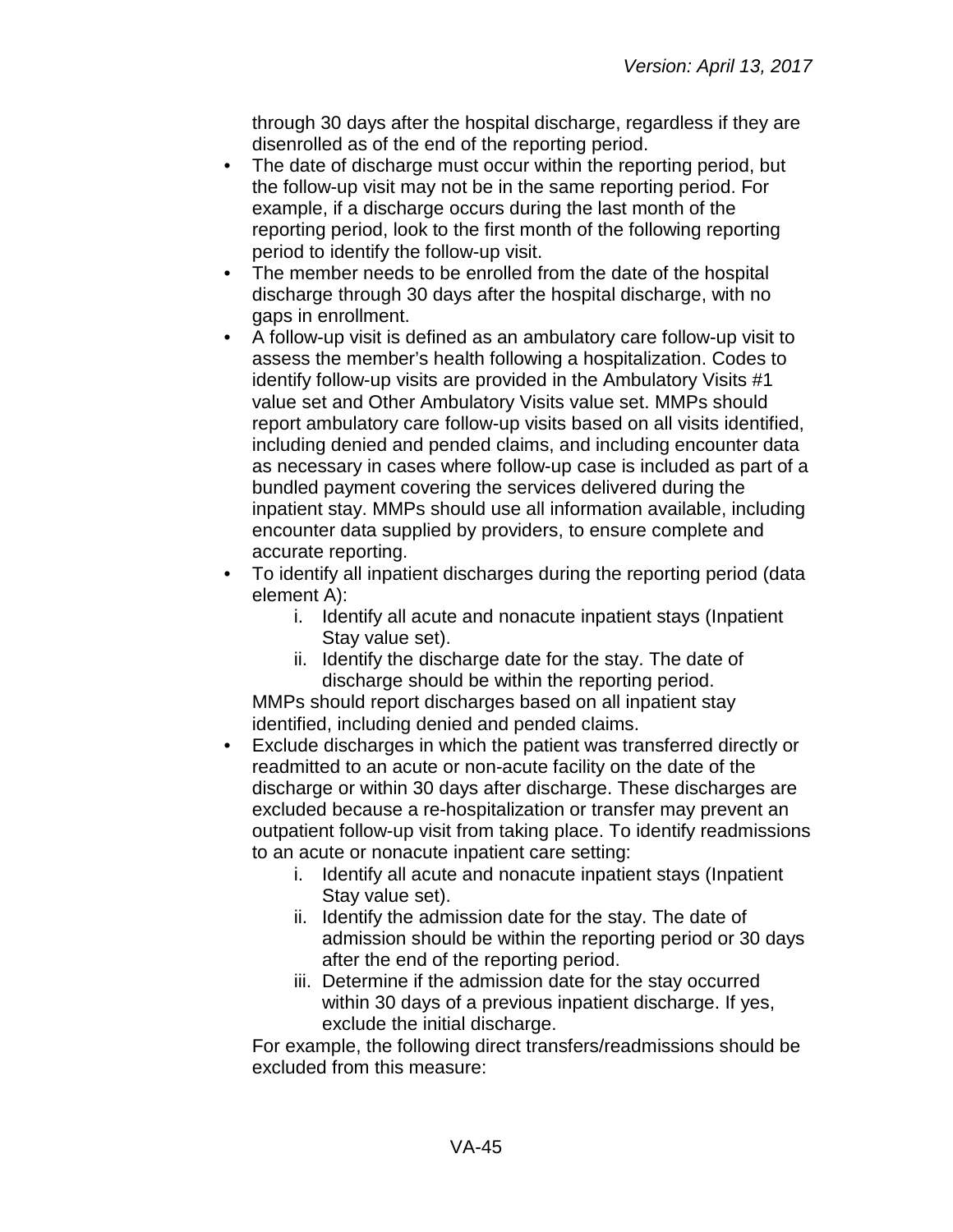- An inpatient discharge on June 1, followed by an admission to another inpatient setting on June 1 (a direct transfer)
- An inpatient discharge on June 1, followed by a readmission to a hospital on June 15 (readmission within 30 days)
- Exclude discharges due to death, using the Discharges due to Death value set.
- F. Data Submission how MMPs will submit data collected to CMS and the state.
	- MMPs will submit data collected for this measure in the above specified format through a secure data collection site established by CMS. This site can be accessed at the following web address: [https://Financial-Alignment-Initiative.NORC.org.](https://financial-alignment-initiative.norc.org/)
- VA2.4 EDCD waiver enrollees with a service plan.

**Please note:** No MMP reporting to NORC is required for this measure as part of the reporting requirements; MMPs should continue to follow the CCC MMP Waiver Assurances Sampling Methodology and Other Expectations issued by DMAS in conducting waiver quality assurances and reporting directly to DMAS.

VA2.5 Service plans that were revised as needed.

**Please note:** No MMP reporting to NORC is required for this measure as part of the reporting requirements; MMPs should continue to follow the CCC MMP Waiver Assurances Sampling Methodology and Other Expectations issued by DMAS in conducting waiver quality assurances and reporting directly to DMAS.

VA2.6 EDCD waiver enrollees who received services specified in the service plan.

> **Please note:** No MMP reporting to NORC is required for this measure as part of the reporting requirements; MMPs should continue to follow the CCC MMP Waiver Assurances Sampling Methodology and Other Expectations issued by DMAS in conducting waiver quality assurances and reporting directly to DMAS.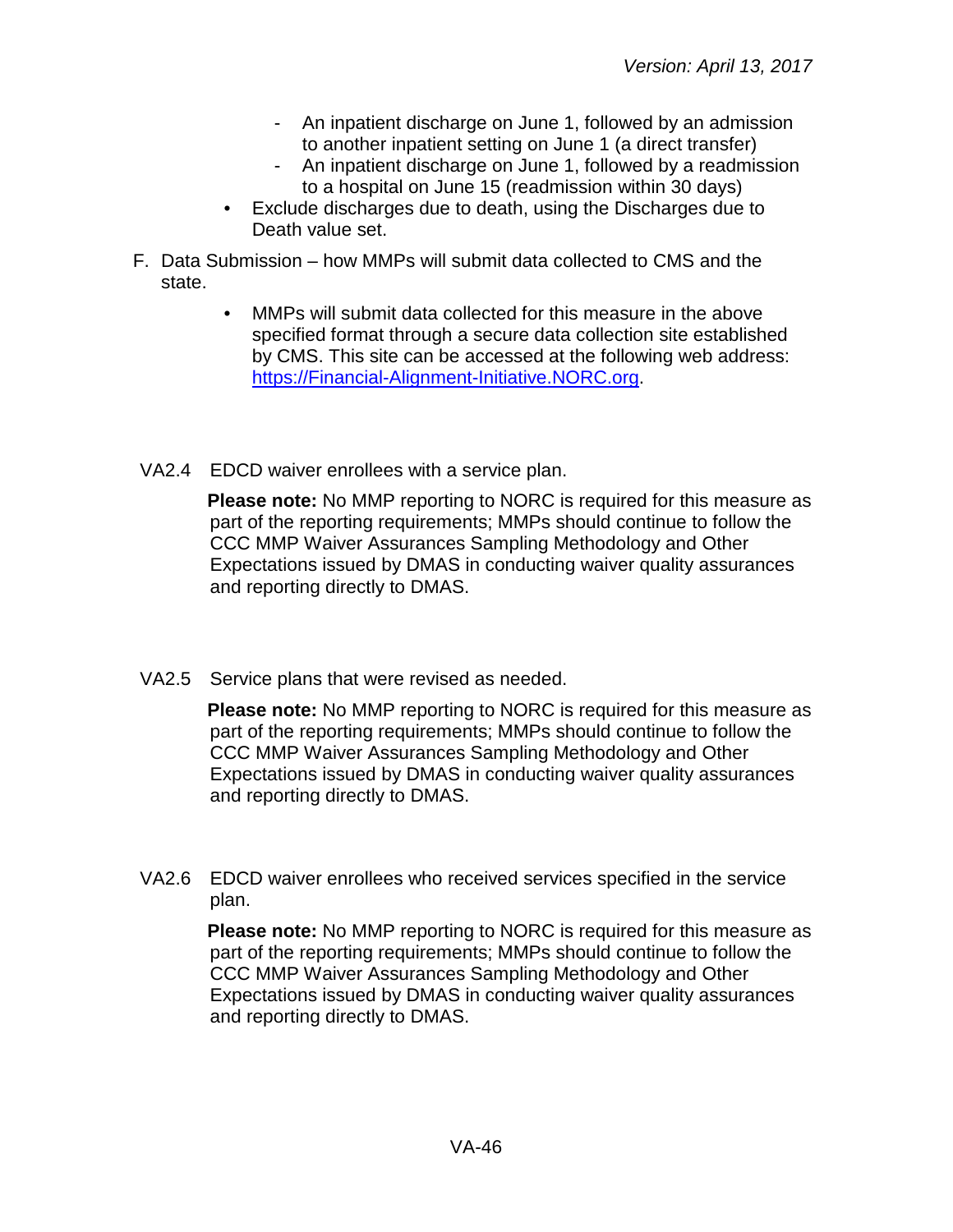VA2.7 EDCD waiver enrollee records that contain an appropriately completed and signed form that specifies a choice was offered.

> **Please note:** No MMP reporting to NORC is required for this measure as part of the reporting requirements; MMPs should continue to follow the CCC MMP Waiver Assurances Sampling Methodology and Other Expectations issued by DMAS in conducting waiver quality assurances and reporting directly to DMAS.

VA2.8 Case management records reviewed for documentation of a choice of waiver providers.

> **Please note:** No MMP reporting to NORC is required for this measure as part of the reporting requirements; MMPs should continue to follow the CCC MMP Waiver Assurances Sampling Methodology and Other Expectations issued by DMAS in conducting waiver quality assurances and reporting directly to DMAS.

| <b>CONTINUOUS REPORTING</b>        |                                      |          |                                                                                                     |                                                                                           |  |
|------------------------------------|--------------------------------------|----------|-----------------------------------------------------------------------------------------------------|-------------------------------------------------------------------------------------------|--|
| <b>Reporting</b><br><b>Section</b> | <b>Reporting</b><br><b>Frequency</b> | Level    | <b>Reporting</b><br><b>Periods</b>                                                                  | Due Date                                                                                  |  |
| VA2. Care<br>Coordination          | Quarterly                            | Contract | Current<br>Calendar<br>Quarter<br>Ex:<br>$1/1 - 3/31$<br>$4/1 - 6/30$<br>$7/1 - 9/30$<br>10/1-12/31 | By the end of the<br>second month<br>following the last day<br>of the reporting<br>period |  |

VA2.9 Transition of members between Community, waiver, and long-term care services.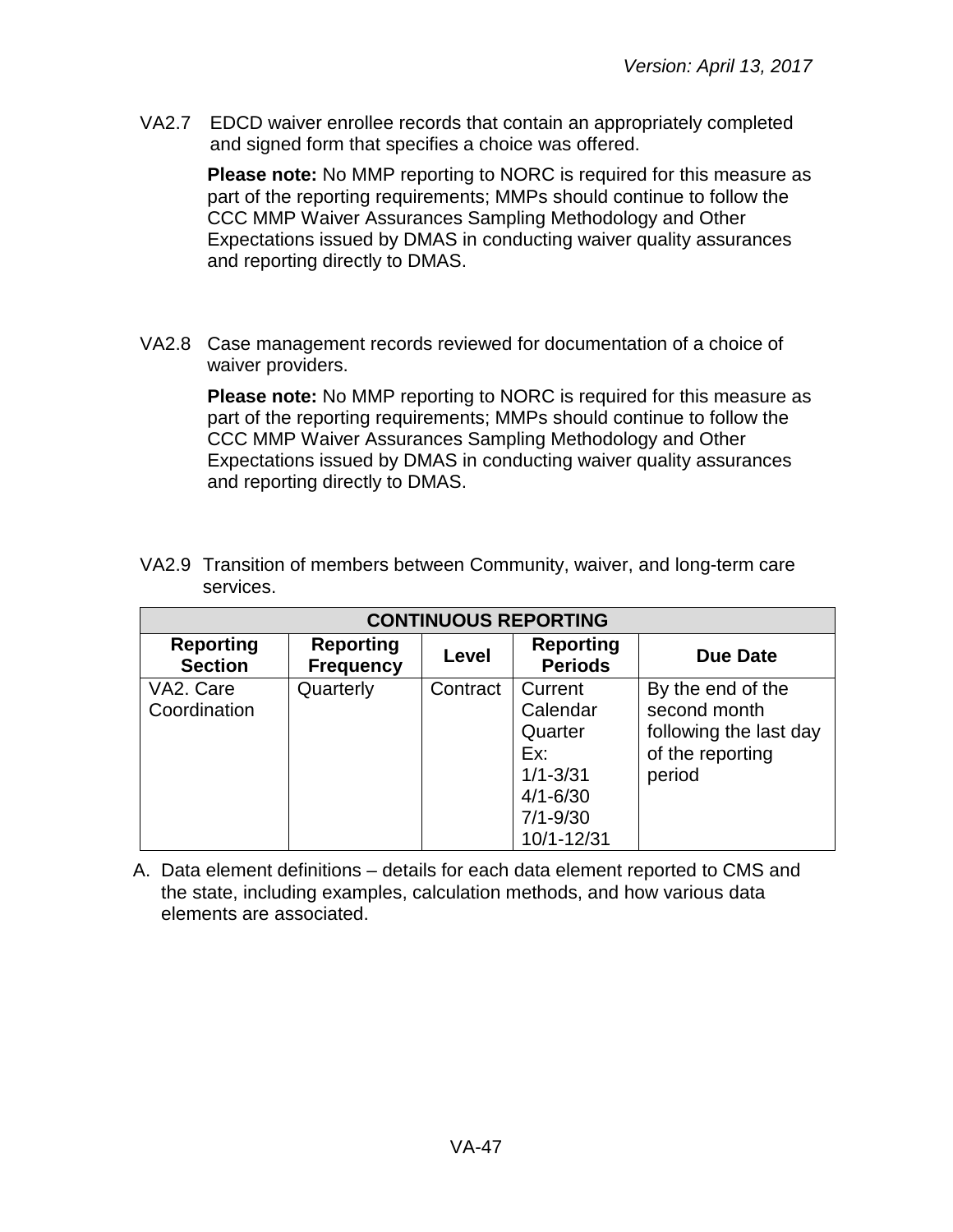| <b>Element</b><br><b>Letter</b> | <b>Element Name</b>                                                                                                                                                                    | <b>Definition</b>                                                                                                                                                                      | <b>Allowable</b><br><b>Values</b>                                  |
|---------------------------------|----------------------------------------------------------------------------------------------------------------------------------------------------------------------------------------|----------------------------------------------------------------------------------------------------------------------------------------------------------------------------------------|--------------------------------------------------------------------|
| Α.                              | Total number of<br><b>Community Well</b><br>members enrolled at<br>the beginning of the<br>reporting period, who<br>were continuously<br>enrolled for the entire<br>reporting period.  | Total number of<br><b>Community Well</b><br>members enrolled at<br>the beginning of the<br>reporting period, who<br>were continuously<br>enrolled for the entire<br>reporting period.  | Field Type: Numeric                                                |
| <b>B.</b>                       | Total number of new<br><b>Community Well</b><br>members enrolled<br>during the reporting<br>period, who were<br>continuously enrolled<br>for the remainder of<br>the reporting period. | Total number of new<br><b>Community Well</b><br>members enrolled<br>during the reporting<br>period, who were<br>continuously enrolled<br>for the remainder of<br>the reporting period. | Field Type: Numeric                                                |
| C.                              | Total number of<br><b>Community Well</b><br>members who<br>transitioned to EDCD<br>waiver services.                                                                                    | Of the total reported<br>in A and B, the<br>number of<br><b>Community Well</b><br>members who<br>transitioned to EDCD<br>waiver services<br>during the reporting<br>period.            | Field Type: Numeric<br>Note: Is a subset of<br>the sum of A and B. |
| D.                              | Total number of<br><b>Community Well</b><br>members who<br>transitioned to a<br>nursing facility.                                                                                      | Of the total reported<br>in A and B, the<br>number of<br><b>Community Well</b><br>members who<br>transitioned to a<br>nursing facility during<br>the reporting period.                 | Field Type: Numeric<br>Note: Is a subset of<br>the sum of A and B. |
| Ε.                              | Total number of<br><b>EDCD</b> waiver<br>members enrolled at<br>the beginning of the<br>reporting period, who<br>were continuously<br>enrolled for the entire<br>reporting period.     | Total number of<br><b>EDCD</b> waiver<br>members enrolled at<br>the beginning of the<br>reporting period, who<br>were continuously<br>enrolled for the entire<br>reporting period.     | Field Type: Numeric                                                |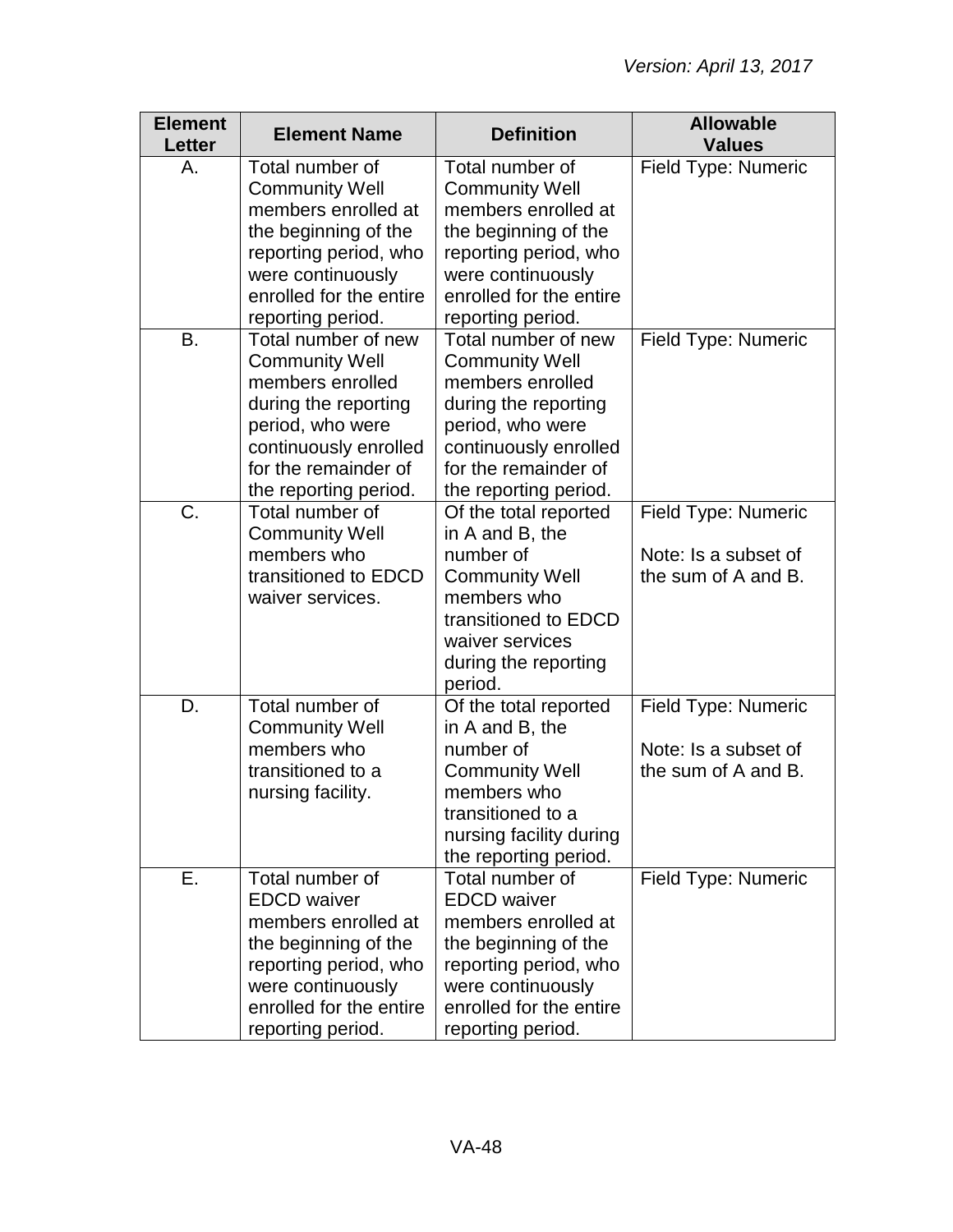| <b>Element</b><br><b>Letter</b> | <b>Element Name</b>                                                                                                                                                                 | <b>Definition</b>                                                                                                                                                                   | <b>Allowable</b><br><b>Values</b>                                         |
|---------------------------------|-------------------------------------------------------------------------------------------------------------------------------------------------------------------------------------|-------------------------------------------------------------------------------------------------------------------------------------------------------------------------------------|---------------------------------------------------------------------------|
| F.                              | Total number of new<br><b>EDCD</b> waiver<br>members enrolled<br>during the reporting<br>period, who were<br>continuously enrolled<br>for the remainder of<br>the reporting period. | Total number of new<br><b>EDCD</b> waiver<br>members enrolled<br>during the reporting<br>period, who were<br>continuously enrolled<br>for the remainder of<br>the reporting period. | Field Type: Numeric                                                       |
| G.                              | Total number of<br><b>EDCD</b> waiver<br>members who<br>transitioned to the<br>Community.                                                                                           | Of the total reported<br>in E and F, the<br>number of EDCD<br>waiver members who<br>transitioned to the<br>Community during<br>the reporting period.                                | Field Type: Numeric<br>Note: Is a subset of<br>the sum of E and F.        |
| Η.                              | Total number of<br><b>EDCD</b> waiver<br>members who<br>transitioned to a<br>nursing facility.                                                                                      | Of the total reported<br>in E and F, the<br>number of EDCD<br>waiver members who<br>transitioned to a<br>nursing facility during<br>the reporting period.                           | <b>Field Type: Numeric</b><br>Note: Is a subset of<br>the sum of E and F. |
| I.                              | Total number of<br>nursing facility<br>members enrolled at<br>the beginning of the<br>reporting period, who<br>were continuously<br>enrolled for the entire<br>reporting period.    | Total number of<br>nursing facility<br>members enrolled at<br>the beginning of the<br>reporting period, who<br>were continuously<br>enrolled for the entire<br>reporting period.    | Field Type: Numeric                                                       |
| J.                              | Total number of new<br>nursing facility<br>members enrolled<br>during the reporting<br>period, who were<br>continuously enrolled<br>for the remainder of<br>the reporting period.   | Total number of new<br>nursing facility<br>members enrolled<br>during the reporting<br>period, who were<br>continuously enrolled<br>for the remainder of<br>the reporting period.   | Field Type: Numeric                                                       |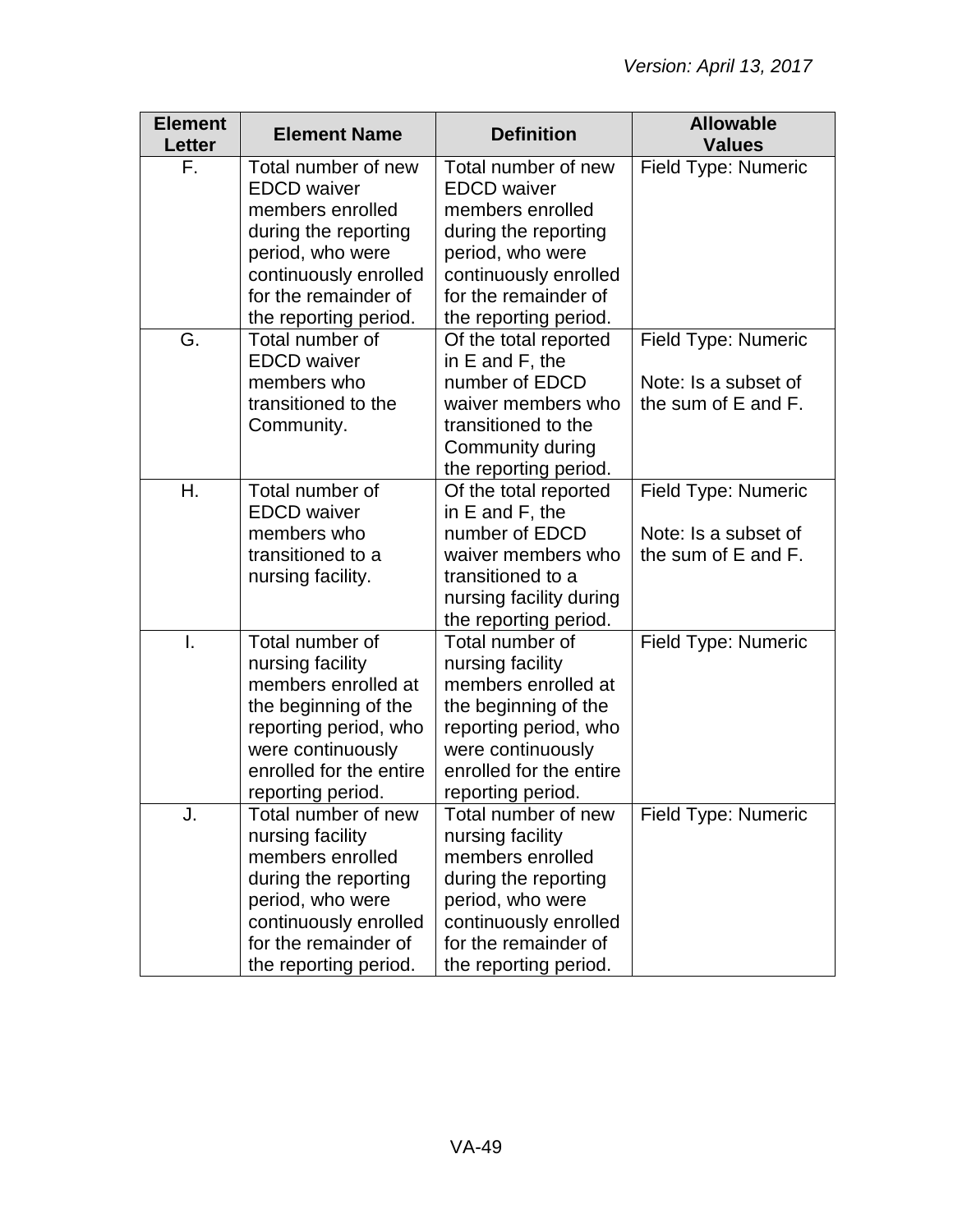| <b>Element</b><br><b>Letter</b> | <b>Element Name</b>                                                                            | <b>Definition</b>                                                                                                                                                   | <b>Allowable</b><br><b>Values</b>                                  |
|---------------------------------|------------------------------------------------------------------------------------------------|---------------------------------------------------------------------------------------------------------------------------------------------------------------------|--------------------------------------------------------------------|
| Κ.                              | Total number of<br>nursing facility<br>members who<br>transitioned to the<br>Community.        | Of the total reported<br>in I and J, the<br>number of nursing<br>facility members who<br>transitioned to the<br>Community during<br>the reporting period.           | Field Type: Numeric<br>Note: Is a subset of<br>the sum of I and J. |
|                                 | Total number of<br>nursing facility<br>members who<br>transitioned to EDCD<br>waiver services. | Of the total reported<br>in I and J, the<br>number of nursing<br>facility members who<br>transitioned to EDCD<br>waiver services<br>during the reporting<br>period. | Field Type: Numeric<br>Note: Is a subset of<br>the sum of I and J. |

- B. QA checks/Thresholds procedures used by CMS and the state to establish benchmarks in order to identify outliers or data that are potentially erroneous.
	- CMS and the state will perform an outlier analysis.
	- As data are received from MMPs over time, CMS and the state will apply threshold checks.
- C. Edits and Validation checks validation checks that should be performed by each MMP prior to data submission.
	- Confirm those data elements listed above as subsets of other elements.
	- MMPs should validate that data elements C and D are less than or equal to the sum of data elements A and B.
	- MMPs should validate that data elements G and H are less than or equal to the sum of data elements E and F.
	- MMPs should validate that data elements K and L are less than or equal to the sum of data elements I and J.
	- All data elements should be positive values.
- D. Analysis how CMS and the state will evaluate reported data, as well as how other data sources may be monitored. CMS and the state will evaluate the percentage of:
	- Community Well members enrolled at the beginning of the reporting period and new Community Well members enrolled during the reporting period who transitioned to EDCD waiver services during the reporting period.
	- Community Well members enrolled at the beginning of the reporting period and new Community Well members enrolled during the reporting period who transitioned to a nursing facility during the reporting period.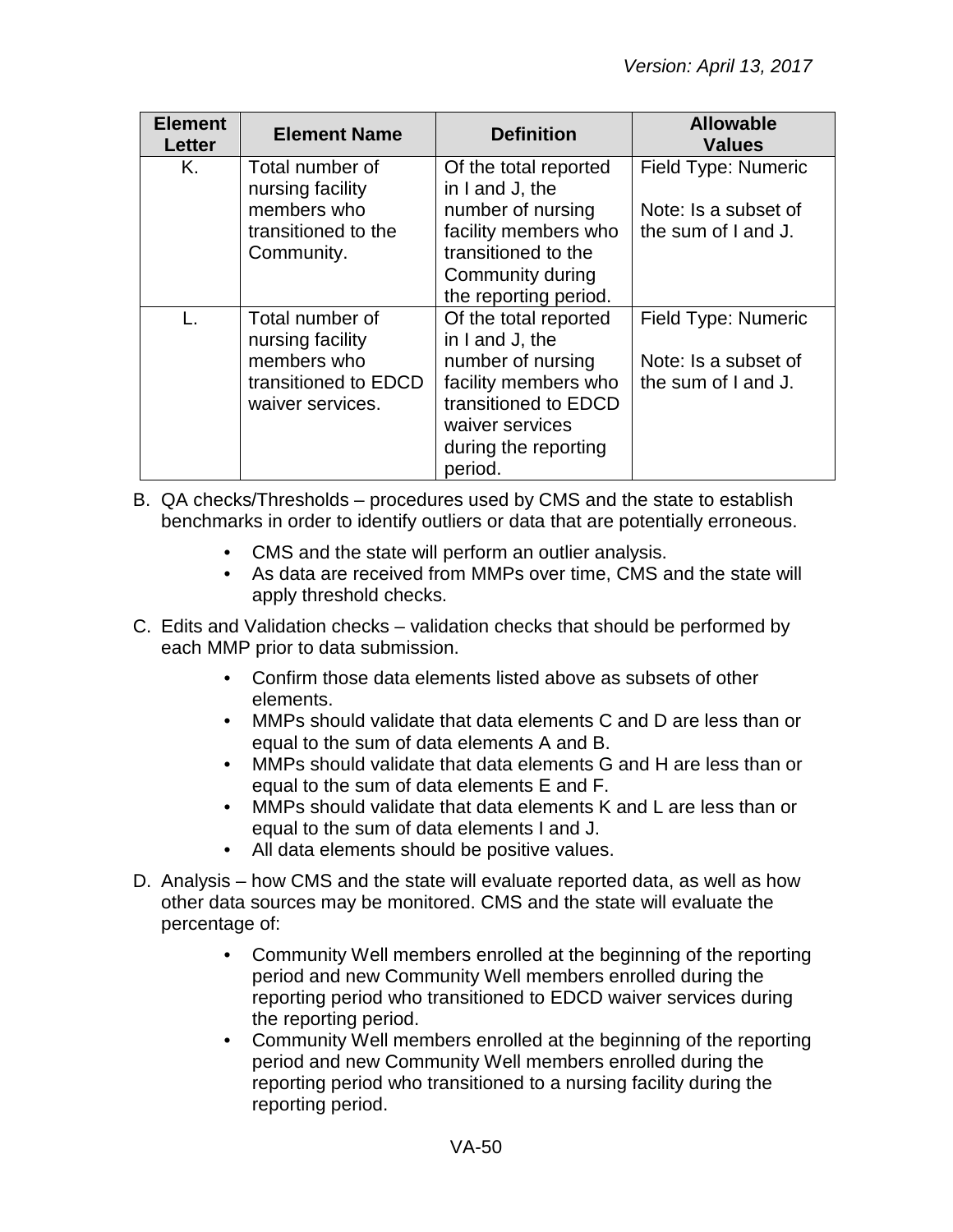- EDCD waiver members enrolled at the beginning of the reporting period and new EDCD waiver members enrolled during the reporting period who transitioned to the Community during the reporting period.
- EDCD waiver members enrolled at the beginning of the reporting period and new EDCD waiver members enrolled during the reporting period who transitioned to a nursing facility during the reporting period.
- Nursing facility members enrolled at the beginning of the reporting period and new nursing facility members enrolled during the reporting period who transitioned to the Community during the reporting period.
- Nursing facility members enrolled at the beginning of the reporting period and new nursing facility members enrolled during the reporting period who transitioned to EDCD waiver services during the reporting period.
- E. Notes additional clarifications to a reporting section. This section incorporates previously answered frequently asked questions.
	- MMPs should include all members regardless of whether the member was enrolled through passive enrollment or opt-in enrollment. Medicaid-only members should not be included.
	- Members must be continuously enrolled during the reporting period, with no gaps in enrollment, to be included in this measure.
	- Exclude institutional stays less than 20 days.
	- Exclude transitions that resulted in an admission or transfer to a hospital.
	- For members who had more than one eligible transition during the reporting period, please only count the first eligible transition when reporting data for this measure. For example, if a Community Well member who enrolled on April 1 transitioned to a nursing facility on April 14, then transitioned back to Community Well on May 14, the member would only be reported in data elements A and D for the quarterly reporting period April 1 – June 30 (i.e., only the transition from Community Well to the nursing facility is reported).
	- Data elements A, E, and I, include members who were enrolled in the MMP as of the first day of the reporting period who were continuously enrolled for the entire reporting period. For example, a Community Well member enrolled on April 1 would be reported in data element A for the quarterly reporting period April 1 – June 30, because they were enrolled on the first day of the reporting period and remained enrolled through June 30.
	- Conversely, data elements B, F, and J include new members who were enrolled in the MMP during the reporting period and who remained enrolled continuously for the remainder of the reporting period. For example, a Community Well member enrolled on May 1 would be reported in data element B for the quarterly reporting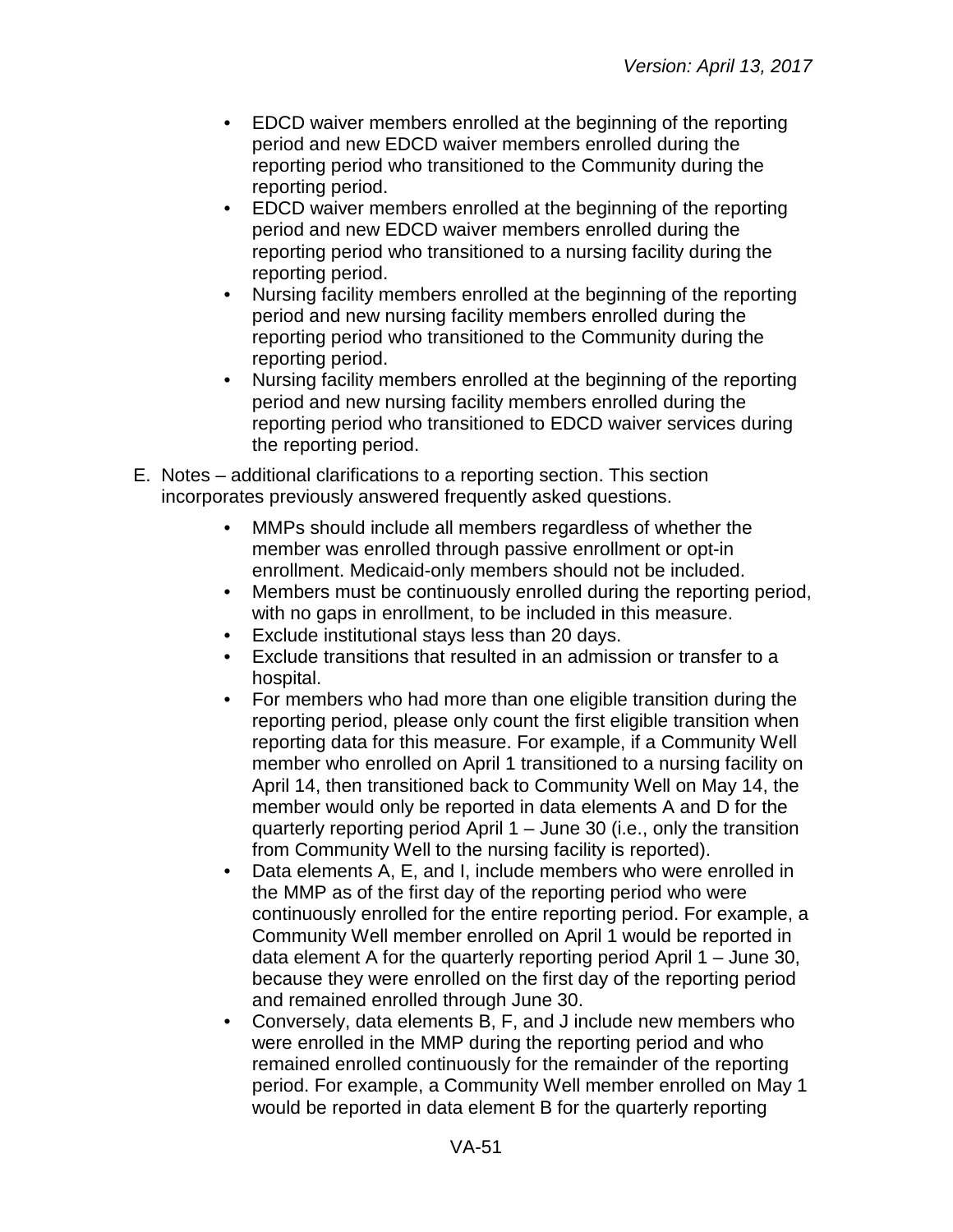period April 1 – June 30, because they were enrolled during the reporting period and remained enrolled through June 30, and were not enrolled on the first day of the reporting period. Data elements B, F, and J only include members newly enrolled in the MMP, not members who transitioned between different subpopulations during the reporting period.

- F. Data Submission how MMPs will submit data collected to CMS and the state.
	- MMPs will submit data collected for this measure in the above specified format through a secure data collection site established by CMS. This site can be accessed at the following web address: [https://Financial-Alignment-Initiative.NORC.org.](https://financial-alignment-initiative.norc.org/)
- VA2.10 MMPs with established work plan and systems in place for ensuring smooth transition to and from hospitals, nursing facilities, and the Community.i – *Suspended*

| <b>CONTINUOUS REPORTING</b>        |                                      |          |                                                                                                     |                                                                                           |  |
|------------------------------------|--------------------------------------|----------|-----------------------------------------------------------------------------------------------------|-------------------------------------------------------------------------------------------|--|
| <b>Reporting</b><br><b>Section</b> | <b>Reporting</b><br><b>Frequency</b> | Level    | <b>Reporting</b><br><b>Periods</b>                                                                  | Due Date                                                                                  |  |
| VA2. Care<br>Coordination          | Quarterly                            | Contract | Current<br>Calendar<br>Quarter<br>Ex:<br>$1/1 - 3/31$<br>$4/1 - 6/30$<br>$7/1 - 9/30$<br>10/1-12/31 | By the end of the<br>fourth month<br>following the last<br>day of the reporting<br>period |  |

VA2.11 Transitions (admissions and discharges) between hospitals, nursing facilities, and the Community.<sup>ii</sup>

| <b>Element</b><br>Letter | <b>Element Name</b>                                                 | <b>Definition</b>                                                   | <b>Allowable</b><br><b>Values</b> |
|--------------------------|---------------------------------------------------------------------|---------------------------------------------------------------------|-----------------------------------|
| A.                       | Total number of<br>member months<br>during the reporting<br>period. | Total number of<br>member months<br>during the reporting<br>period. | Field Type: Numeric               |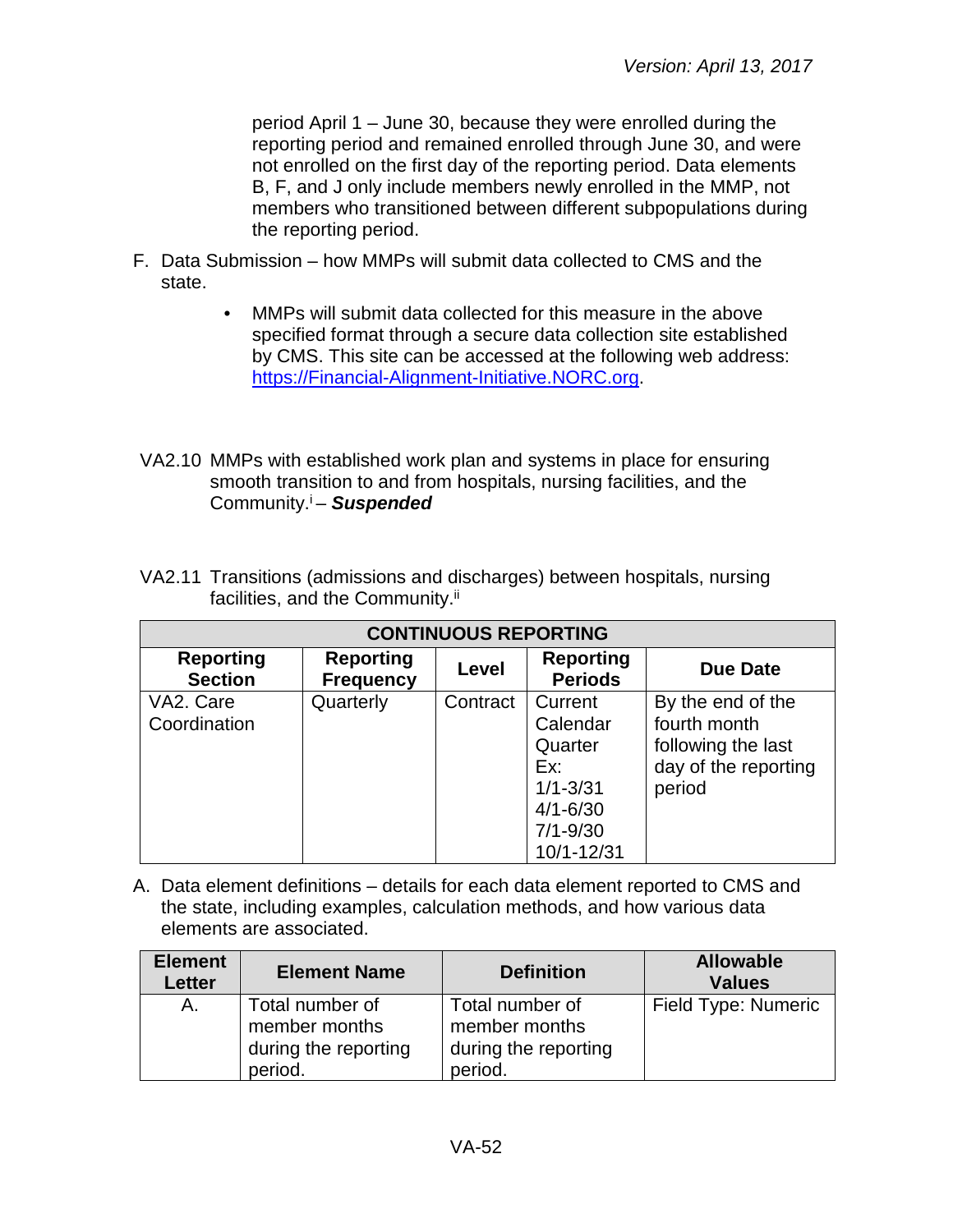| <b>Element</b><br><b>Letter</b> | <b>Element Name</b>                                                             | <b>Definition</b>                                                                                                                                          | <b>Allowable</b><br><b>Values</b> |
|---------------------------------|---------------------------------------------------------------------------------|------------------------------------------------------------------------------------------------------------------------------------------------------------|-----------------------------------|
| В.                              | Total number of<br>inpatient hospital<br>discharges to nursing<br>facilities.   | Of the total reported<br>in A, the number of<br>inpatient hospital<br>discharges to nursing<br>facilities during the<br>reporting period.                  | Field Type: Numeric               |
| C.                              | Total number of<br>inpatient hospital<br>discharges to the<br>Community.        | Of the total reported<br>in A, the number of<br>inpatient hospital<br>discharges to the<br>Community during the<br>reporting period.                       | Field Type: Numeric               |
| D.                              | Total number of<br>inpatient hospital<br>admissions from the<br>Community.      | Of the total reported<br>in A, the number of<br>inpatient hospital<br>admissions from the<br>Community during the<br>reporting period.                     | Field Type: Numeric               |
| Ε.                              | Total number of<br>nursing facility<br>admissions from the<br>Community.        | Of the total reported<br>in A, the number of<br>nursing facility<br>admissions from the<br>Community during the<br>reporting period.                       | Field Type: Numeric               |
| F.                              | Total number of<br>nursing facility<br>discharges to the<br>Community.          | Of the total reported<br>in A, the number of<br>nursing facility<br>discharges to the<br>Community during the<br>reporting period.                         | Field Type: Numeric               |
| G.                              | Total number of<br>inpatient hospital<br>admissions from<br>nursing facilities. | Of the total reported<br>in A, the number of<br>inpatient hospital<br>admissions from<br>nursing facilities<br>during the reporting<br>period.             | Field Type: Numeric               |
| Η.                              | Total number of<br>unplanned transitions.                                       | Of the total reported<br>in A, the number of<br>unplanned transitions<br>for members moving<br>to and from the<br>hospital during the<br>reporting period. | Field Type: Numeric               |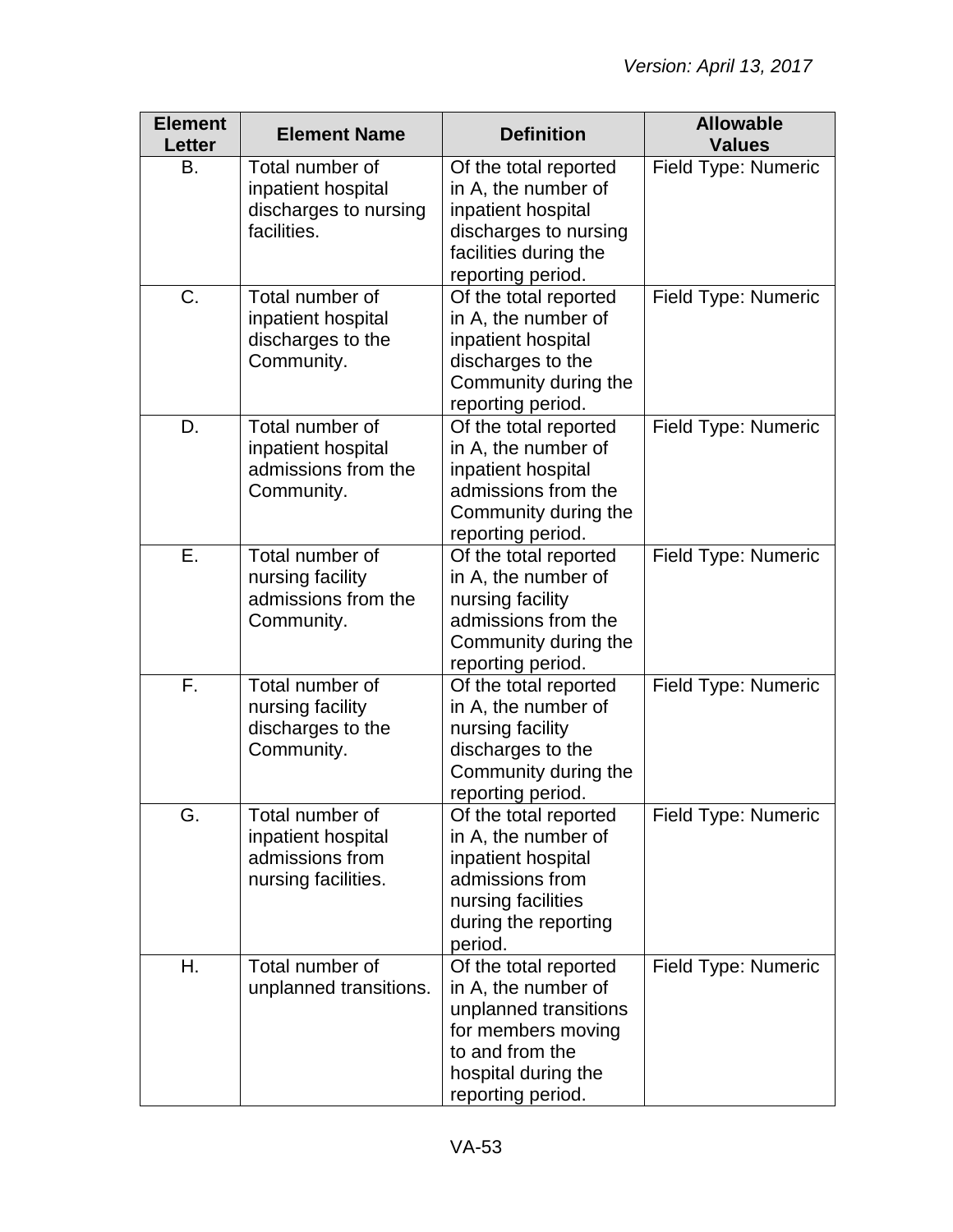| <b>Element</b><br><b>Letter</b> | <b>Element Name</b>                                                                                                                                                        | <b>Definition</b>                                                                                                                                                                                                                     | <b>Allowable</b><br><b>Values</b>                                                  |
|---------------------------------|----------------------------------------------------------------------------------------------------------------------------------------------------------------------------|---------------------------------------------------------------------------------------------------------------------------------------------------------------------------------------------------------------------------------------|------------------------------------------------------------------------------------|
|                                 | Total number of<br>planned transitions.                                                                                                                                    | Of the total reported<br>in A, the number of<br>planned transitions for<br>members moving to<br>and from the hospital<br>during the reporting<br>period.                                                                              | Field Type: Numeric                                                                |
| J.                              | Total number of<br>transitions where the<br>member's PCP was<br>notified of the<br>transition within 3<br>business days of the<br>transition.                              | Of the sum of B, C, D,<br>E, F, and G, the<br>number of transitions<br>where the member's<br>PCP was notified of<br>the transition within 3<br>business days of the<br>transition during the<br>reporting period.                     | Field Type: Numeric<br>Note: Is a subset of<br>the sum of B, C, D,<br>E, F, and G. |
| K.                              | Total number of<br>discharges with<br>documented<br>participation in the<br>discharge plan by the<br>care manager and the<br>member, or the<br>member's<br>representative. | Of the sum of B, C,<br>and F, the number of<br>discharges with<br>documented<br>participation in the<br>discharge plan by the<br>care manager and the<br>member, or the<br>member's<br>representative during<br>the reporting period. | Field Type: Numeric<br>Note: Is a subset of<br>the sum of B, C, and<br>F.          |

- B. QA checks/Thresholds procedures used by CMS and the state to establish benchmarks in order to identify outliers or data that are potentially erroneous.
	- Guidance will be forthcoming on the established threshold for this measure.
- C. Edits and Validation checks validation checks that should be performed by each MMP prior to data submission.
	- Confirm those data elements listed above as subsets of other elements.
	- MMPs should validate that data element J is less than or equal to the sum of data elements B, C, D, E, F, and G.
	- MMPs should validate that data element K is less than or equal to the sum of data elements B, C, and F.
	- All data elements should be positive values.
- D. Analysis how CMS and the state will evaluate reported data, as well as how other data sources may be monitored. CMS and the state will evaluate: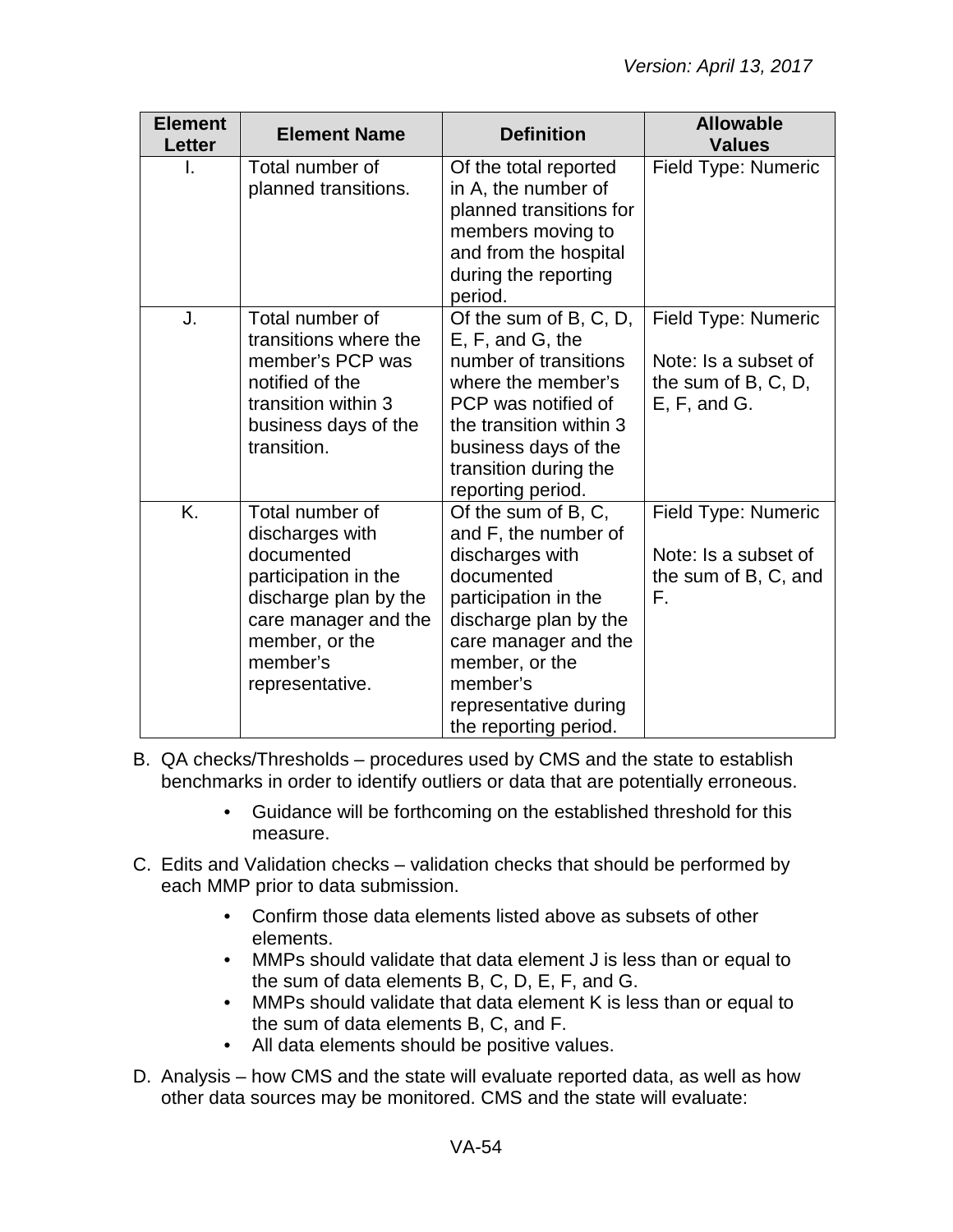- Inpatient hospital discharges to nursing facilities during the reporting period per 1,000 member months.
- Inpatient hospital discharges to the Community during the reporting period per 1,000 member months.
- Inpatient hospital admissions from the Community during the reporting period per 1,000 member months.
- Nursing facility admissions from the Community during the reporting period per 1,000 member months.
- Nursing facility discharges to the Community during the reporting period per 1,000 member months.
- Inpatient hospital admissions from nursing facilities during the reporting period per 1,000 member months.
- Unplanned transitions for members moving to and from the hospital during the reporting period per 1,000 member months.
- Planned transitions for members moving to and from the hospital during the reporting period per 1,000 member months.
- Percentage of transitions where the member's PCP was notified of the transition within 3 business days of the transition during the reporting period.
- Percentage of discharges with documented participation in the discharge plan by the care manager and the member, or the member's representative during the reporting period.
- E. Notes additional clarifications to a reporting section. This section incorporates previously answered frequently asked questions.
	- MMPs should include all discharges and admissions for members who meet the criteria outlined in all data elements, regardless if they are disenrolled as of the end of the reporting period (i.e., include all members regardless if they are currently enrolled or disenrolled as of the last day of the reporting period).
	- A transition is the movement (i.e., admission or discharge) of a member from one care setting to another as the member's health status changes; for example, moving from home to a hospital as the result of an exacerbation of a chronic condition or moving from the hospital to a rehabilitation facility after surgery.
	- Inpatient hospital admissions and discharges are based on the CMS 2 midnight rule. The 2 midnight rule requires members to be admitted to the hospital for a minimum of 2 midnights to be considered an inpatient hospital admission. For further guidance on applying the 2 midnight rule, please review the FAQ posted on CMS' Web site:

[http://www.cms.gov/Research-Statistics-Data-and-](http://www.cms.gov/Research-Statistics-Data-and-Systems/Monitoring-Programs/Medicare-FFS-Compliance-Programs/Medical-Review/Downloads/Questions_andAnswersRelatingtoPatientStatusReviewsforPosting_31214.pdf)[Systems/Monitoring-Programs/Medicare-FFS-Compliance-](http://www.cms.gov/Research-Statistics-Data-and-Systems/Monitoring-Programs/Medicare-FFS-Compliance-Programs/Medical-Review/Downloads/Questions_andAnswersRelatingtoPatientStatusReviewsforPosting_31214.pdf)[Programs/Medical-](http://www.cms.gov/Research-Statistics-Data-and-Systems/Monitoring-Programs/Medicare-FFS-Compliance-Programs/Medical-Review/Downloads/Questions_andAnswersRelatingtoPatientStatusReviewsforPosting_31214.pdf)[Review/Downloads/Questions\\_andAnswersRelatingtoPatientStatus](http://www.cms.gov/Research-Statistics-Data-and-Systems/Monitoring-Programs/Medicare-FFS-Compliance-Programs/Medical-Review/Downloads/Questions_andAnswersRelatingtoPatientStatusReviewsforPosting_31214.pdf) [ReviewsforPosting\\_31214.pdf](http://www.cms.gov/Research-Statistics-Data-and-Systems/Monitoring-Programs/Medicare-FFS-Compliance-Programs/Medical-Review/Downloads/Questions_andAnswersRelatingtoPatientStatusReviewsforPosting_31214.pdf)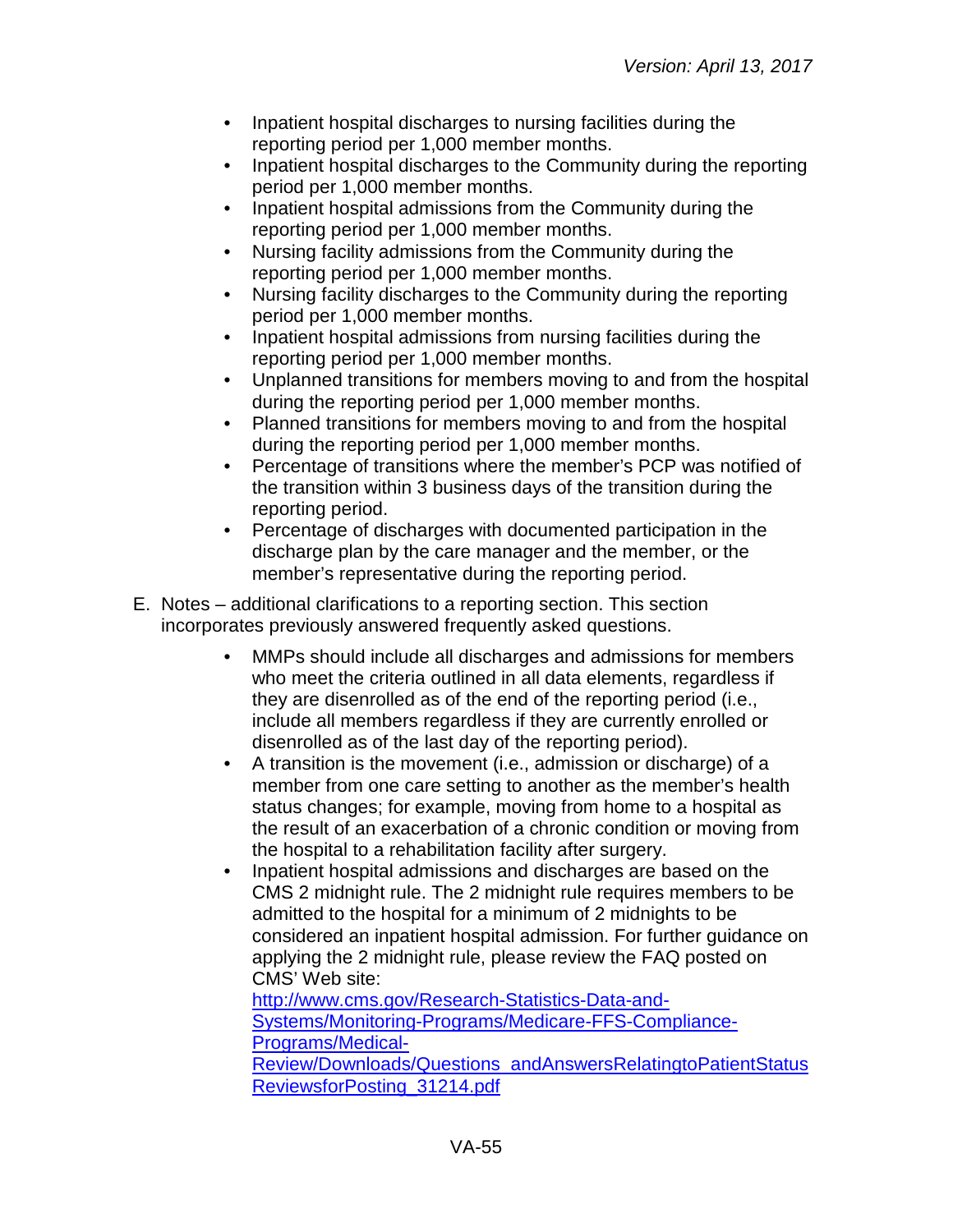- A planned transition is a scheduled transition, which includes scheduled procedures, elective surgery or a decision to enter a long-term care facility.
- An unplanned transition is an unscheduled transition, which includes an emergency leading to a hospital admission from the emergency department.
- Data elements H and I are limited to planned and unplanned transitions for members moving to and from the hospital from the community and nursing facilities during the reporting period (i.e., hospital admissions from the community and nursing facilities, and hospital discharges to the community and nursing facilities).
- The total number of transitions reported in data element J includes all transitions related to movement between the Community, hospital, and nursing facility.
- Data element K is limited to hospital and nursing facility discharges with documented participation in the discharge plan by the care manager and the member, or the member's representative.
- Data element K is intended to capture pre-discharge interactions between a member or the member's representative and care managers, not post-discharge interactions.
- Exclude outpatient hospitalizations.
- Data element J, per state and statutory regulations for behavioral health, MMPs are required to obtain consent from the member before notifying his/her primary care provider (PCP).
- F. Data Submission how MMPs will submit data collected to CMS and the state.
	- MMPs will submit data collected for this measure in the above specified format through a secure data collection site established by CMS. This site can be accessed at the following web address: [https://Financial-Alignment-Initiative.NORC.org.](https://financial-alignment-initiative.norc.org/)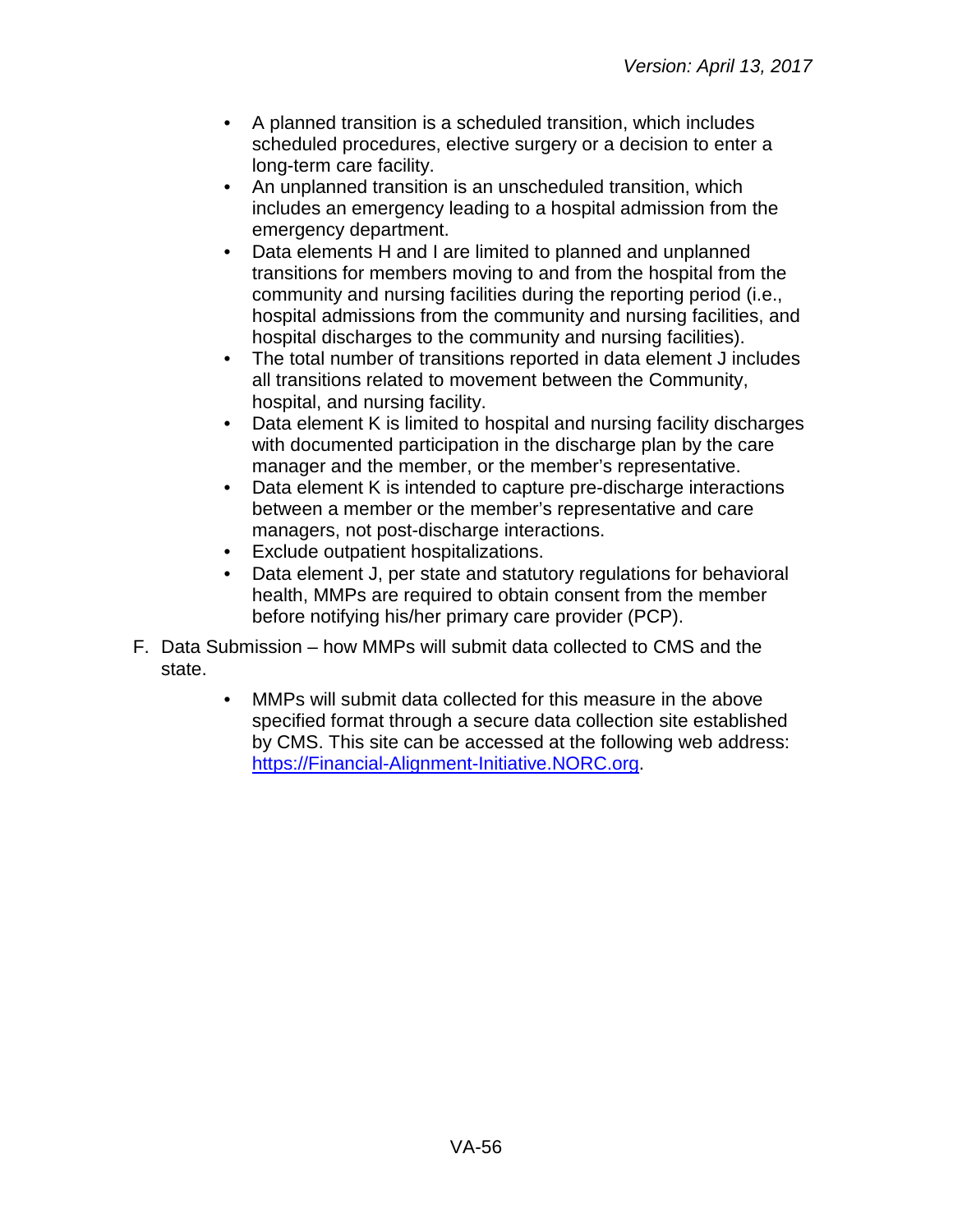VA2.12 Community Well members, EDCD members, nursing facility members, and vulnerable subpopulation members with an annual Plan of Care (POC) Reviewed or Revised.

| <b>CONTINUOUS REPORTING</b>        |                                      |          |                                                   |                                                                                           |
|------------------------------------|--------------------------------------|----------|---------------------------------------------------|-------------------------------------------------------------------------------------------|
| <b>Reporting</b><br><b>Section</b> | <b>Reporting</b><br><b>Frequency</b> | Level    | <b>Reporting</b><br><b>Period</b>                 | Due Date                                                                                  |
| VA2. Care<br>Coordination          | Annually                             | Contract | Calendar<br>Year,<br>beginning<br>CY <sub>2</sub> | By the end of the<br>second month<br>following the last<br>day of the reporting<br>period |

| <b>Element</b><br><b>Letter</b> | <b>Element Name</b>                                                                                                                                                                                                   | <b>Definition</b>                                                                                                                                                                                   | <b>Allowable Values</b>                        |
|---------------------------------|-----------------------------------------------------------------------------------------------------------------------------------------------------------------------------------------------------------------------|-----------------------------------------------------------------------------------------------------------------------------------------------------------------------------------------------------|------------------------------------------------|
| А.                              | Total number of<br>members classified<br>as Community Well<br>as of the last day of<br>the reporting period<br>who were eligible for<br>a plan of care (POC)<br>review or revision<br>during the reporting<br>period. | Total number of<br>members classified<br>as Community Well<br>as of the last day of<br>the reporting period<br>who were eligible for<br>a POC review or<br>revision during the<br>reporting period. | Field Type: Numeric                            |
| В.                              | Total number of<br>eligible Community<br>Well members with a<br>POC review or<br>revision completed<br>during the reporting<br>period.                                                                                | Of those reported in<br>A, the number of<br>eligible Community<br>Well members with a<br>POC review or<br>revision completed<br>during the reporting<br>period.                                     | Field Type: Numeric<br>Note: Is a subset of A. |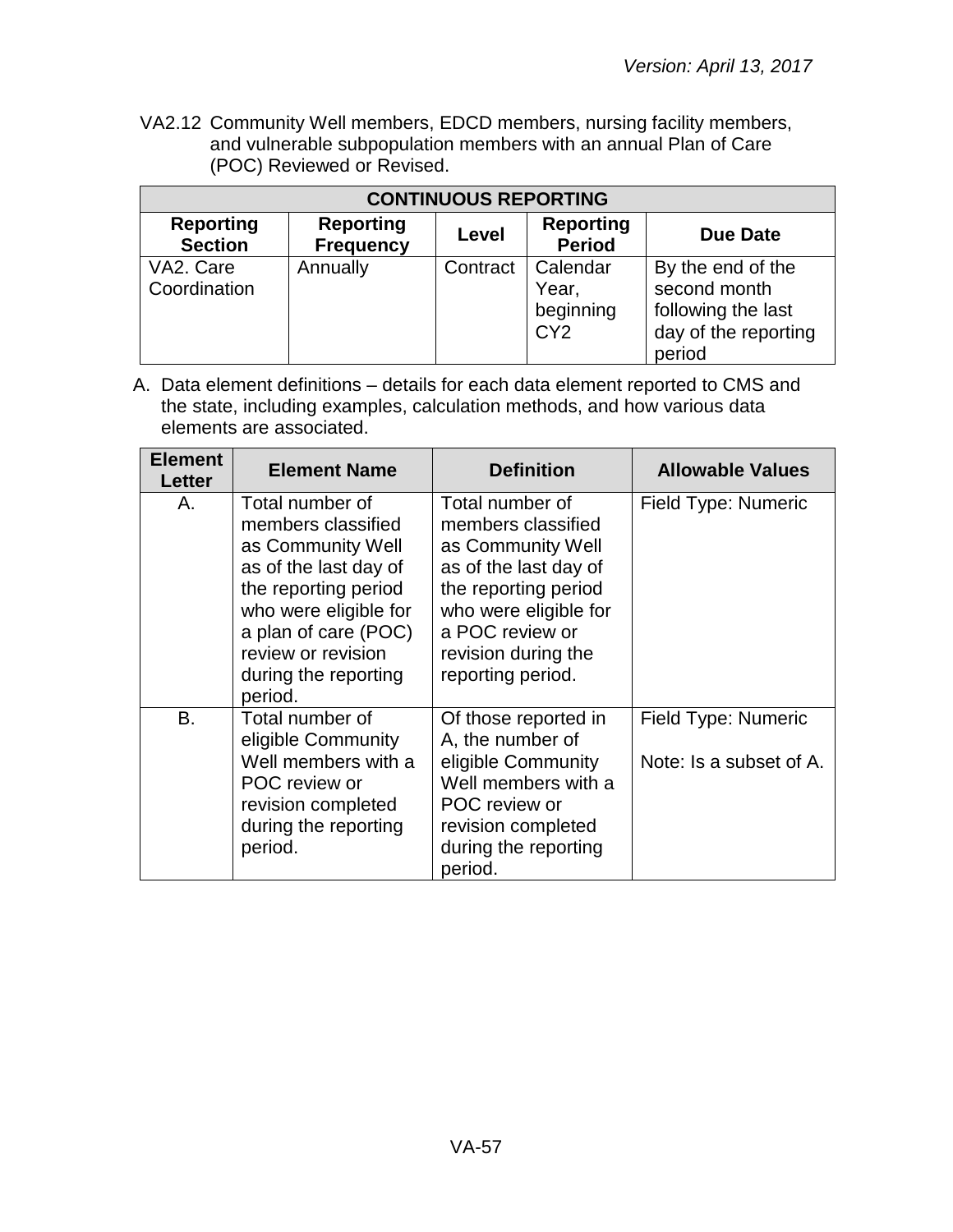| <b>Element</b><br><b>Letter</b> | <b>Element Name</b>                                                                                                                                                                                                                                             | <b>Definition</b>                                                                                                                                                                                                                                                                            | <b>Allowable Values</b>                        |
|---------------------------------|-----------------------------------------------------------------------------------------------------------------------------------------------------------------------------------------------------------------------------------------------------------------|----------------------------------------------------------------------------------------------------------------------------------------------------------------------------------------------------------------------------------------------------------------------------------------------|------------------------------------------------|
| $C_{\cdot}$                     | Total number of<br>eligible Community<br>Well members whose<br>first POC review or<br>revision completed<br>during the reporting<br>period was no more<br>than 365 days from<br>the last POC or the<br>member's enrollment<br>date, whichever<br>occurred last. | Of the total reported<br>in B, the number of<br>eligible Community<br>Well members whose<br>first POC review or<br>revision completed<br>during the reporting<br>period was no more<br>than 365 days from<br>the last POC or the<br>member's enrollment<br>date, whichever<br>occurred last. | Field type: Numeric<br>Note: Is a subset of B. |
| D.                              | Total number of<br>members classified<br>as EDCD members<br>as of the last day of<br>the reporting period<br>who were eligible for<br>a POC review or<br>revision during the<br>reporting period.                                                               | Total number of<br>members classified<br>as EDCD members<br>as of the last day of<br>the reporting period<br>who were eligible for<br>a POC review or<br>revision during the<br>reporting period.                                                                                            | Field Type: Numeric                            |
| Ε.                              | Total number of<br>eligible EDCD<br>members with a POC<br>review or revision<br>completed during<br>reporting period.                                                                                                                                           | Of those reported in<br>D, the number of<br>eligible EDCD<br>members with a POC<br>review or revision<br>completed during the<br>reporting period.                                                                                                                                           | Field Type: Numeric<br>Note: Is a subset of D. |
| F.                              | Total number of<br>eligible EDCD<br>members whose first<br>POC review or<br>revision completed<br>during the reporting<br>period was no more<br>than 365 days from<br>the last POC or the<br>member's enrollment<br>date, whichever<br>occurred last.           | Of the total reported<br>in E, the number of<br>eligible EDCD<br>members whose first<br>POC review or<br>revision completed<br>during the reporting<br>period was no more<br>than 365 days from<br>the last POC or the<br>member's enrollment<br>date, whichever<br>occurred last.           | Field type: Numeric<br>Note: Is a subset of E. |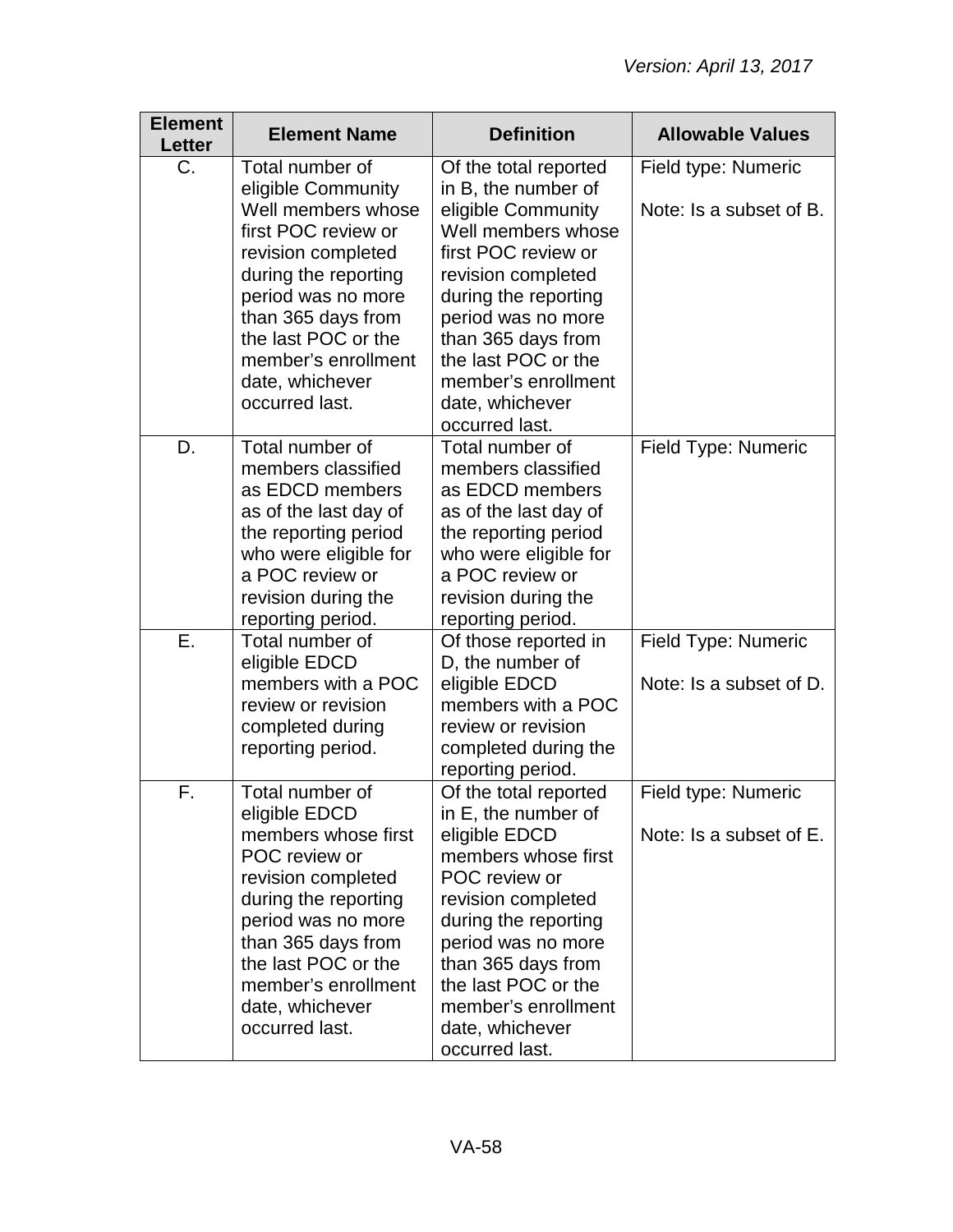| <b>Element</b><br>Letter | <b>Element Name</b>                                                                                                                                                                                                                                               | <b>Definition</b>                                                                                                                                                                                                                                                                              | <b>Allowable Values</b>                        |
|--------------------------|-------------------------------------------------------------------------------------------------------------------------------------------------------------------------------------------------------------------------------------------------------------------|------------------------------------------------------------------------------------------------------------------------------------------------------------------------------------------------------------------------------------------------------------------------------------------------|------------------------------------------------|
| G.                       | Total number of<br>members classified<br>as nursing facility<br>members as of the<br>last day of the<br>reporting period who<br>were eligible for a<br>POC review or<br>revision during the<br>reporting period.                                                  | Total number of<br>members classified<br>as nursing facility<br>members as of the<br>last day of the<br>reporting period who<br>were eligible for a<br>POC review or<br>revision during the<br>reporting period.                                                                               | Field Type: Numeric                            |
| Η.                       | Total number of<br>eligible nursing facility<br>members with a POC<br>review or revision<br>completed during the<br>reporting period.                                                                                                                             | Of those reported in<br>G, the number of<br>eligible nursing facility<br>members with a POC<br>review or revision<br>completed during the<br>reporting period.                                                                                                                                 | Field Type: Numeric<br>Note: Is a subset of G. |
| Ι.                       | Total number of<br>eligible nursing facility<br>members whose first<br>POC review or<br>revision completed<br>during the reporting<br>period was no more<br>than 365 days from<br>the last POC or the<br>member's enrollment<br>date, whichever<br>occurred last. | Of the total reported<br>in H, the number of<br>eligible nursing facility<br>members whose first<br>POC review or<br>revision completed<br>during the reporting<br>period was no more<br>than 365 days from<br>the last POC or the<br>member's enrollment<br>date, whichever<br>occurred last. | Field type: Numeric<br>Note: Is a subset of H. |
| J.                       | Total number of<br>members classified<br>as all other vulnerable<br>subpopulation<br>members as of the<br>last day of the<br>reporting period who<br>were eligible for a<br>POC review or<br>revision during the<br>reporting period.                             | Total number of<br>members classified<br>as all other vulnerable<br>subpopulation<br>members as of the<br>last day of the<br>reporting period who<br>were eligible for a<br>POC review or<br>revision during the<br>reporting period.                                                          | Field Type: Numeric                            |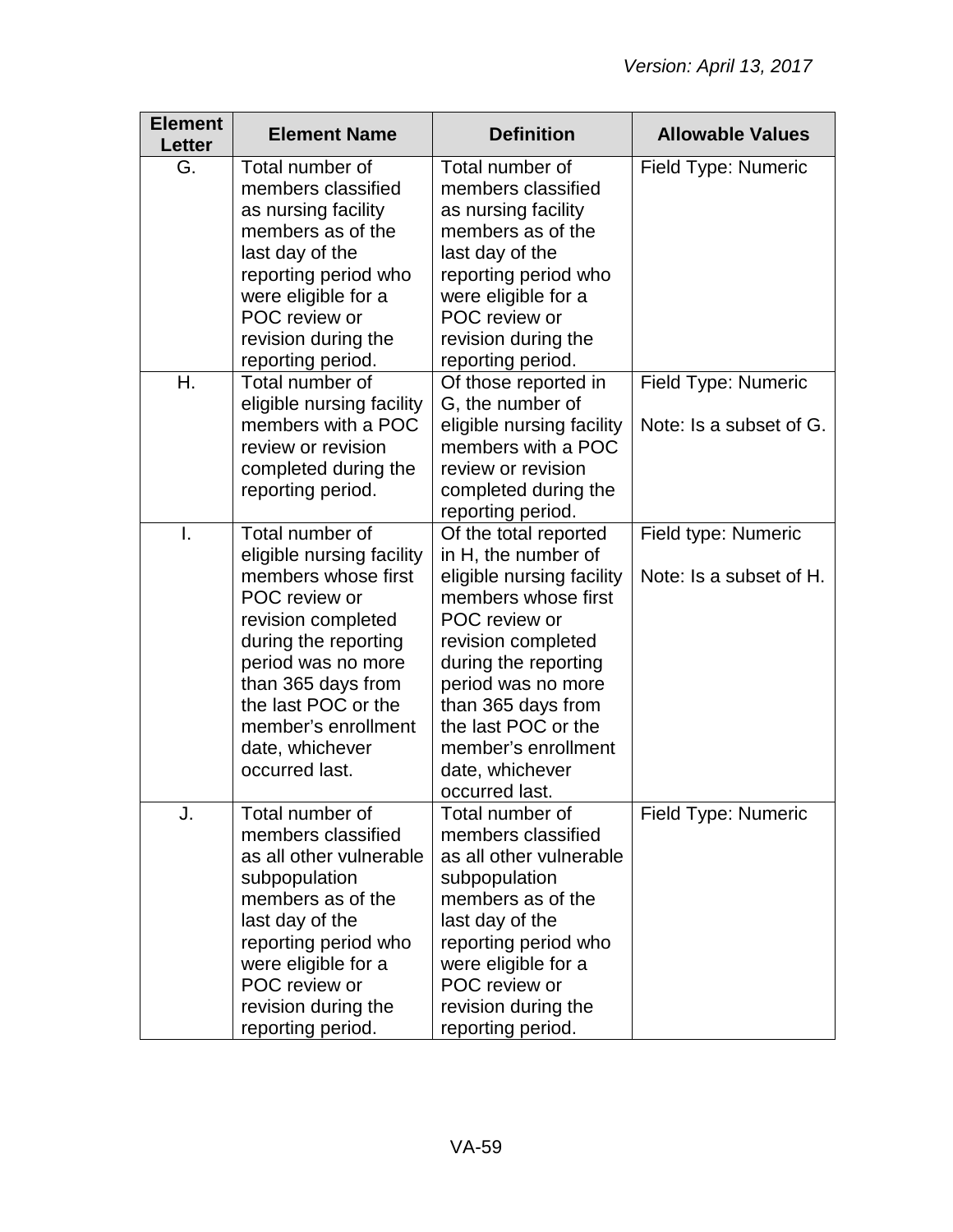| <b>Element</b><br>Letter | <b>Element Name</b>                                                                                                                                                                                                                                  | <b>Definition</b>                                                                                                                                                                                                                                          | <b>Allowable Values</b>                        |
|--------------------------|------------------------------------------------------------------------------------------------------------------------------------------------------------------------------------------------------------------------------------------------------|------------------------------------------------------------------------------------------------------------------------------------------------------------------------------------------------------------------------------------------------------------|------------------------------------------------|
| Κ.                       | Total number of<br>eligible all other<br>vulnerable                                                                                                                                                                                                  | Of those reported in<br>J, the number of<br>eligible all other                                                                                                                                                                                             | Field Type: Numeric<br>Note: Is a subset of J. |
|                          | subpopulation<br>members with a POC<br>review or revision<br>completed during the                                                                                                                                                                    | vulnerable<br>subpopulation<br>members with a POC<br>review or revision                                                                                                                                                                                    |                                                |
|                          | reporting period.                                                                                                                                                                                                                                    | completed during the<br>reporting period.                                                                                                                                                                                                                  |                                                |
| L.                       | Total number of<br>eligible all other<br>vulnerable<br>subpopulation<br>members whose first<br>POC review or<br>revision completed<br>during the reporting<br>period was no more<br>than 365 days from<br>the last POC or the<br>member's enrollment | Of the total reported<br>in K, the number of<br>eligible all other<br>vulnerable<br>subpopulation<br>members whose first<br>POC review or<br>revision completed<br>during the reporting<br>period was no more<br>than 365 days from<br>the last POC or the | Field type: Numeric<br>Note: Is a subset of K. |
|                          | date, whichever<br>occurred last.                                                                                                                                                                                                                    | member's enrollment<br>date, whichever<br>occurred last.                                                                                                                                                                                                   |                                                |

- B. QA checks/Thresholds procedures used by CMS and the state to establish benchmarks in order to identify outliers or data that are potentially erroneous.
	- CMS and the state will perform an outlier analysis.
	- As data are received from MMPs over time, CMS and the state will apply threshold checks.
- C. Edits and Validation checks validation checks that should be performed by each MMP prior to data submission.
	- Confirm those data elements listed above as subsets of other elements.
	- MMPs should validate that data element B is less than or equal to data element A.
	- MMPs should validate that data element C is less than or equal to data element B.
	- MMPs should validate that data element E is less than or equal to data element D.
	- MMPs should validate that data element F is less than or equal to data element E.
	- MMPs should validate that data element H is less than or equal to data element G.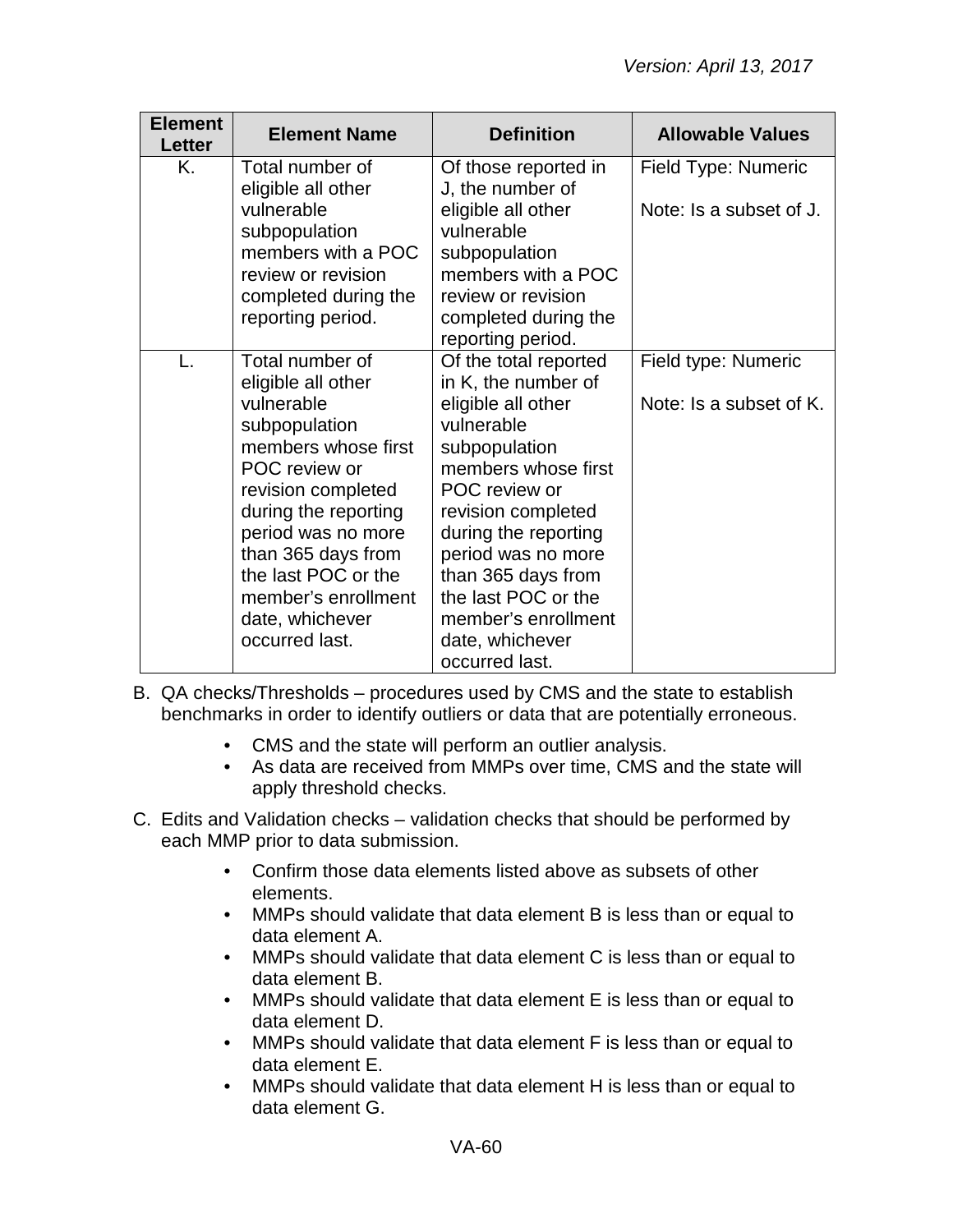- MMPs should validate that data element I is less than or equal to data element H.
- MMPs should validate that data element K is less than or equal to data element J.
- MMPs should validate that data element L is less than or equal to data element K.
- All data elements should be positive values.
- D. Analysis how CMS and the state will evaluate reported data, as well as how other data sources may be monitored. CMS and the state will evaluate the percentage of members classified as:
	- Community Well members as of the last day of the reporting period who were eligible for a POC review or revision who had a POC review or revision completed during the reporting period that was no more than 365 days from the completion date of the last POC or enrollment date, whichever occurred last.
	- EDCD members as of the last day of the reporting period who were eligible for a POC review or revision who had a POC review or revision completed during the reporting period that was no more than 365 days from the completion date of the last POC or enrollment date, whichever occurred last.
	- Nursing facility members as of the last day of the reporting period who were eligible for a POC review or revision who had a POC review or revision completed during the reporting period that was no more than 365 days from the completion date of the last POC or enrollment date, whichever occurred last.
	- All other vulnerable subpopulation members as of the last day of the reporting period who were eligible for a POC review or revision who had a POC review or revision completed during the reporting period that was no more than 365 days from the completion date of the last POC or enrollment date, whichever occurred last.
- E. Notes additional clarifications to a reporting section. This section incorporates previously answered frequently asked questions.
	- MMPs should include all members regardless of whether the member was enrolled through passive enrollment or opt-in enrollment. Medicaid-only members should not be included.
	- MMPs should only include members who are still enrolled as of the last day of the current reporting period.
	- A members' Community Well, EDCD, nursing facility, or other vulnerable subpopulation status should be based on the members' status at the last day of the reporting period.
	- For purposes of reporting this measure, 365 days will be equivalent to one full year.
	- For reporting all data elements, MMPs should report unduplicated counts of members meeting the criteria for each element. Members with more than one POC review or revision completed during the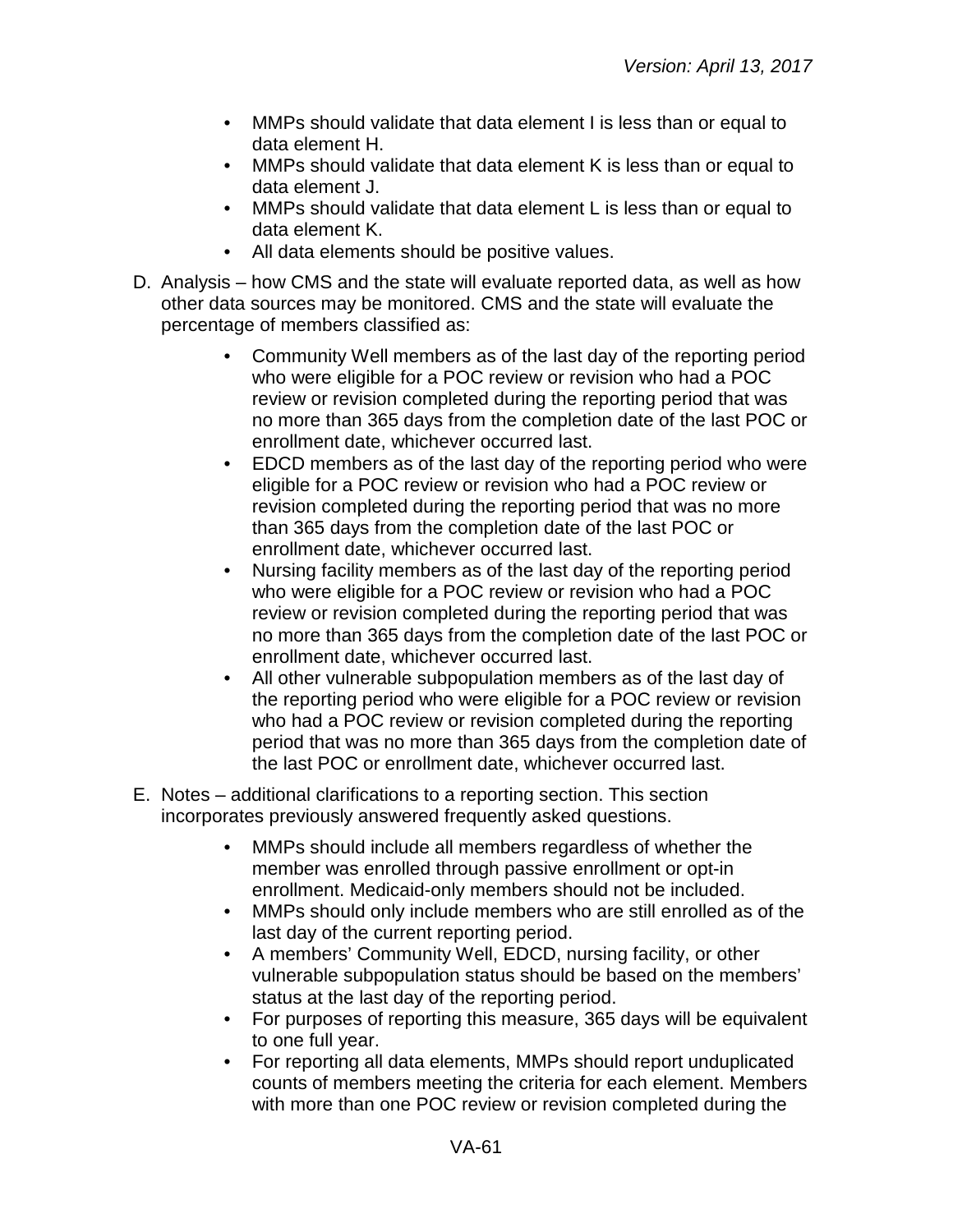reporting period should be reported only once in the relevant data elements.

- For reporting member eligible for POC review or revision under data element A, D, G, and J, report all members within their population in the same MMP who:
	- o Received a POC review or revision within 365 days of their last POC (initial or reassessment) during the current reporting period.
	- o Were enrolled for 365 days continuously after their initial POC or their last POC review or revision (which could have occurred during the prior reporting period).
	- o Did not receive an initial POC within 365 days of enrollment and reached the threshold of 365 days of continuous enrollment after initial enrollment without receiving a POC review or revision.
- MMPs should refer to the "Guidance on Assessments and Care Plans for Members with a Break in Coverage" section.
- F. Data Submission how MMPs will submit data collected to CMS and the state.
	- MMPs will submit data collected for this measure in the above specified format through a secure data collection site established by CMS. This site can be accessed at the following web address: [https://Financial-Alignment-Initiative.NORC.org.](https://financial-alignment-initiative.norc.org/)
- VA2.13 Community Well members, vulnerable subpopulation members, EDCD members, and nursing facility members' POC review or revision due to triggering event.

| <b>CONTINUOUS REPORTING</b>        |                                      |          |                                   |                                                                                           |
|------------------------------------|--------------------------------------|----------|-----------------------------------|-------------------------------------------------------------------------------------------|
| <b>Reporting</b><br><b>Section</b> | <b>Reporting</b><br><b>Frequency</b> | Level    | <b>Reporting</b><br><b>Period</b> | <b>Due Date</b>                                                                           |
| VA2. Care<br>Coordination          | Annually                             | Contract | Calendar<br>Year                  | By the end of the<br>second month<br>following the last<br>day of the reporting<br>period |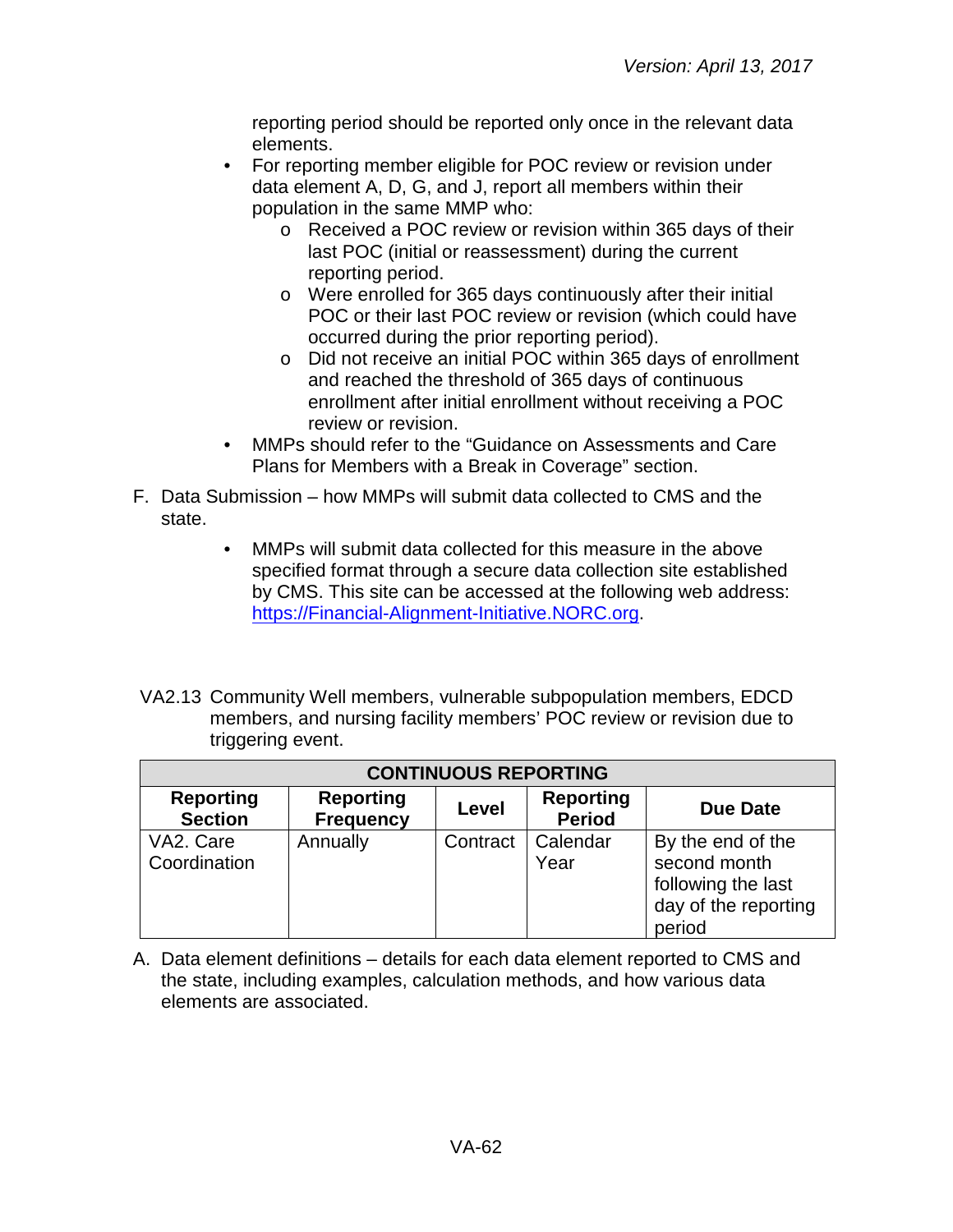| <b>Element</b><br><b>Letter</b> | <b>Element Name</b>                                                                                                                                                                                | <b>Definition</b>                                                                                                                                                                                                     | <b>Allowable Values</b>                        |
|---------------------------------|----------------------------------------------------------------------------------------------------------------------------------------------------------------------------------------------------|-----------------------------------------------------------------------------------------------------------------------------------------------------------------------------------------------------------------------|------------------------------------------------|
| Α.                              | Total number of<br>POC reviews or<br>revisions completed<br>during the reporting<br>period for members<br>classified as<br><b>Community Well as</b><br>of the last day of the<br>reporting period. | Total number of POC<br>reviews or revisions<br>completed during the<br>reporting period for<br>members classified as<br>Community Well as of<br>the last day of the<br>reporting period.                              | Field Type: Numeric                            |
| B.                              | Total number of<br>POC reviews or<br>revisions completed<br>during the reporting<br>period for members<br>classified as<br><b>Community Well that</b><br>were due to a<br>triggering event.        | Of the total reported in<br>A, the number of POC<br>reviews or revisions<br>completed during the<br>reporting period for<br>members classified as<br><b>Community Well that</b><br>were due to a<br>triggering event. | Field type: Numeric<br>Note: Is a subset of A. |
| C.                              | Total number of<br>POC reviews or<br>revisions completed<br>during the reporting<br>period for members<br>classified as EDCD<br>members as of the<br>last day of the<br>reporting period.          | Total number of POC<br>reviews or revisions<br>completed during the<br>reporting period for<br>members classified as<br>EDCD members as of<br>the last day of the<br>reporting period.                                | Field Type: Numeric                            |
| D.                              | Total number of<br>POC reviews or<br>revisions completed<br>during the reporting<br>period for members<br>classified as EDCD<br>members that were<br>due to a triggering<br>event.                 | Of the total reported in<br>C, the number of POC<br>reviews or revisions<br>completed during the<br>reporting period for<br>members classified as<br><b>EDCD</b> members that<br>were due to a<br>triggering event.   | Field type: Numeric<br>Note: Is a subset of C. |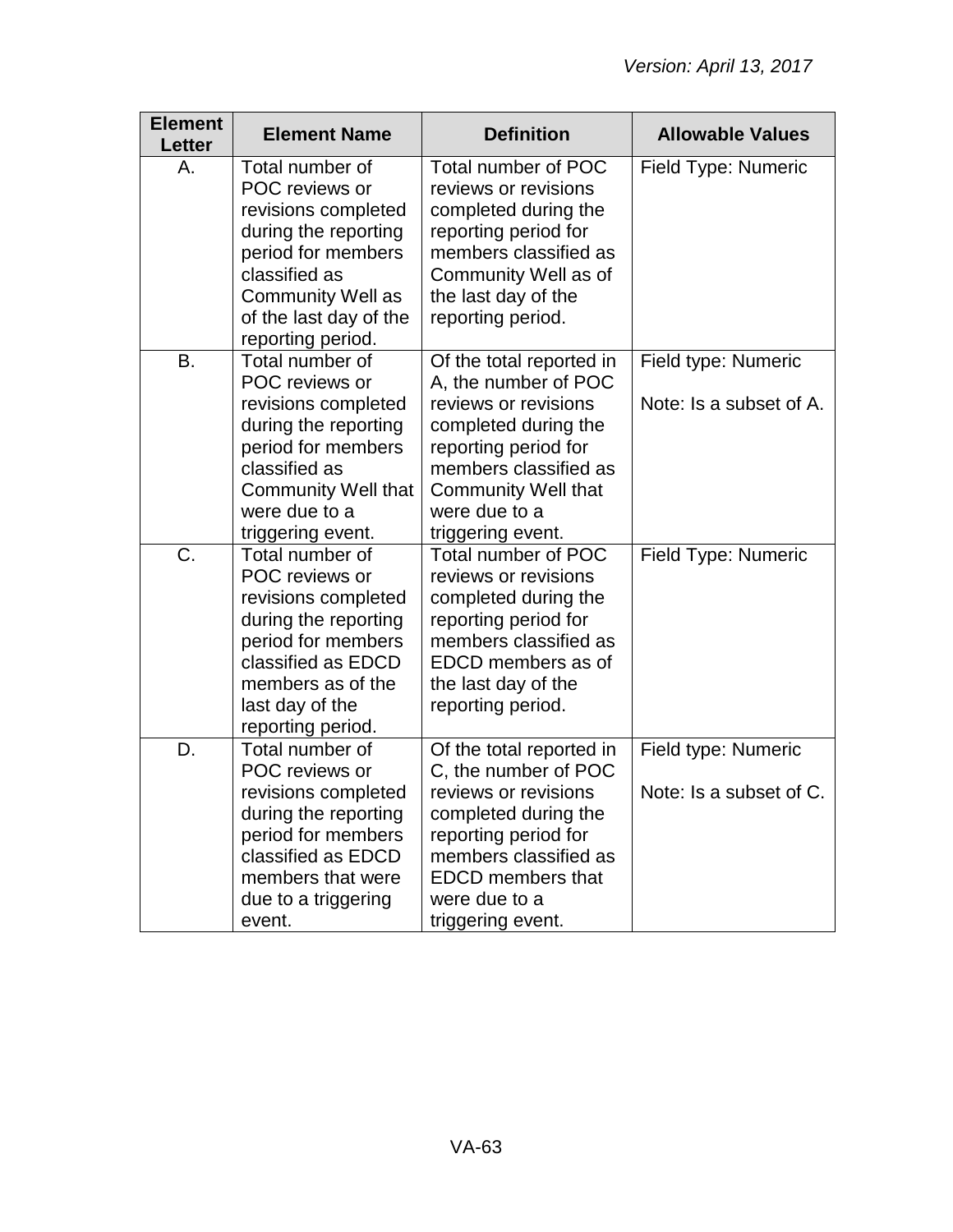| <b>Element</b><br><b>Letter</b> | <b>Element Name</b>                                                                                                                                                                                                           | <b>Definition</b>                                                                                                                                                                                                           | <b>Allowable Values</b>                                                                 |
|---------------------------------|-------------------------------------------------------------------------------------------------------------------------------------------------------------------------------------------------------------------------------|-----------------------------------------------------------------------------------------------------------------------------------------------------------------------------------------------------------------------------|-----------------------------------------------------------------------------------------|
| Е.                              | Total number of<br>POC reviews or<br>revisions completed<br>during the reporting<br>period for members<br>classified as nursing<br>facility members as<br>of the last day of the<br>reporting period.                         | Total number of POC<br>reviews or revisions<br>completed during the<br>reporting period for<br>members classified as<br>nursing Facility<br>members as of the last<br>day of the reporting<br>period.                       | Field Type: Numeric                                                                     |
| F.                              | Total number of<br>POC reviews or<br>revisions completed<br>during the reporting<br>period for members<br>classified as nursing<br>facility members that<br>were due to a<br>triggering event.                                | Of the total reported in<br>E, the number of POC<br>reviews or revisions<br>completed during the<br>reporting period for<br>members classified as<br>nursing facility<br>members that were<br>due to a triggering<br>event. | Field type: Numeric<br>Note: Is a subset of E.                                          |
| G.                              | Total number of<br>POC reviews or<br>revisions completed<br>during the reporting<br>period for members<br>classified as all<br>other vulnerable<br>subpopulation<br>members as of the<br>last day of the<br>reporting period. | Total number of POC<br>reviews or revisions<br>completed during the<br>reporting period for<br>members classified as<br>all other vulnerable<br>subpopulation<br>members as of the last<br>day of the reporting<br>period.  | Field Type: Numeric<br>Note: Exclude EDCD<br>and NF members.                            |
| Η.                              | Total number of<br>POC reviews or<br>revisions completed<br>during the reporting<br>period for members<br>classified as all<br>other vulnerable<br>subpopulation<br>members that were<br>due to a triggering<br>event.        | <b>Total number of POC</b><br>reviews or revisions<br>completed during the<br>reporting period for<br>members classified as<br>all other vulnerable<br>subpopulation<br>members that were<br>due to a triggering<br>event.  | Field type: Numeric<br>Note: Is a subset of G.<br>Note: Exclude EDCD<br>and NF members. |

B. QA checks/Thresholds – procedures used by CMS and the state to establish benchmarks in order to identify outliers or data that are potentially erroneous.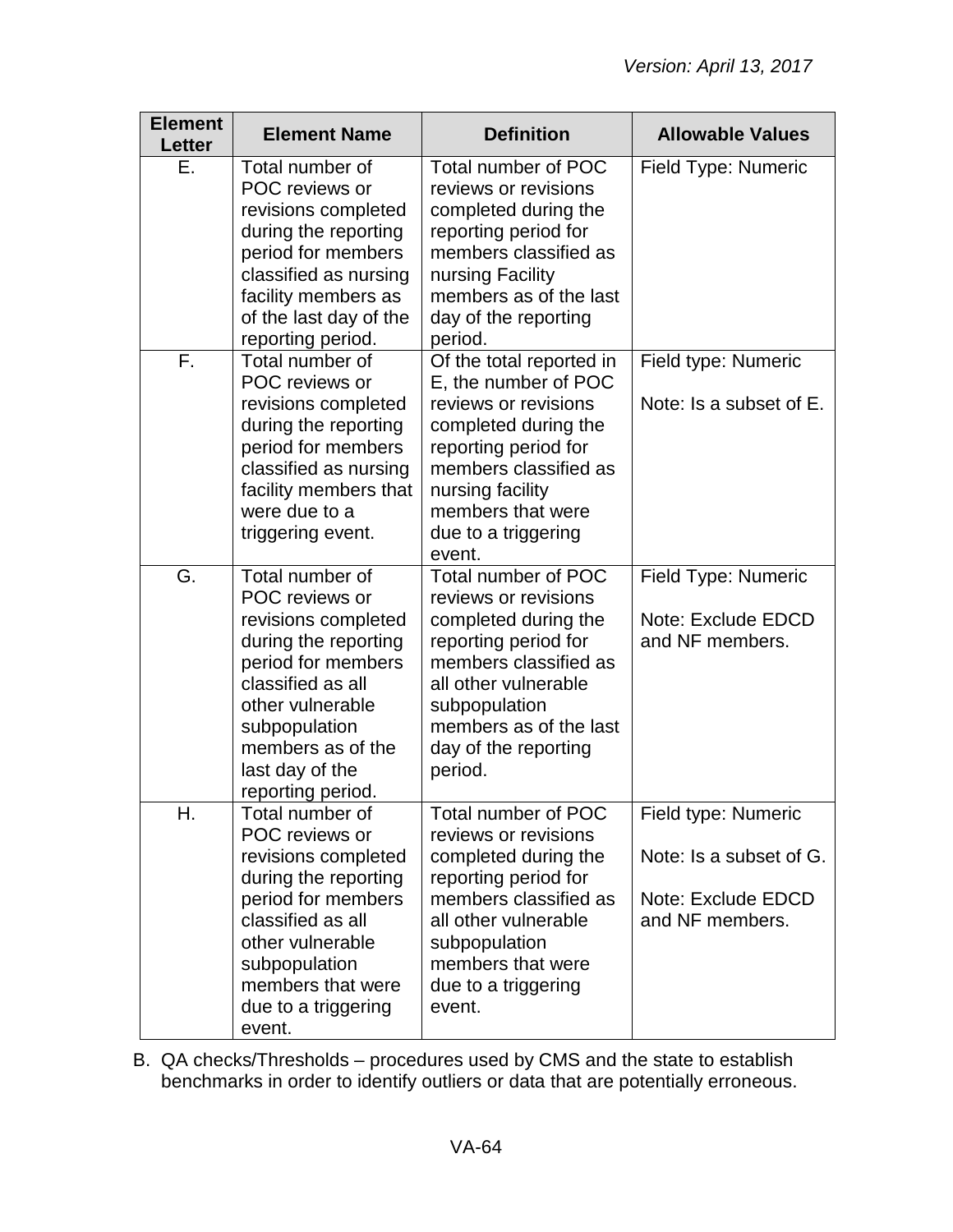- CMS and the state will perform an outlier analysis.
- As data are received from MMPs over time, CMS and the state will apply threshold checks.
- C. Edits and Validation checks validation checks that should be performed by each MMP prior to data submission.
	- Confirm those data elements listed above as subsets of other elements.
	- MMPs should validate that data element B is less than or equal to data element A.
	- MMPs should validate that data element D is less than or equal to data element C.
	- MMPs should validate that data element F is less than or equal to data element E.
	- MMPs should validate that data element H is less than or equal to data element G.
	- All data elements should be positive values.
- D. Analysis how CMS and the state will evaluate reported data, as well as how other data sources may be monitored. CMS and the state will evaluate the percentage of POC reviews or revisions completed during the reporting period for members classified as:
	- Community Well as of the last day of the reporting period that were due to a triggering event.
	- EDCD members as of the last day of the reporting period that were due to a triggering event.
	- Nursing facility members as of the last day of the reporting period that were due to a triggering event.
	- All other vulnerable subpopulation members as of the last day of the reporting period that were to a triggering event.
- E. Notes additional clarifications to a reporting section. This section incorporates previously answered frequently asked questions.
	- MMPs should include all members regardless of whether the member was enrolled through passive enrollment or opt-in enrollment. Medicaid-only members should not be included.
	- MMPs should only include members who are still enrolled as of the last day of the current reporting period.
	- A members' Community Well, EDCD, nursing facility, or other vulnerable subpopulation status should be based on the members' status at the last day of the reporting period.
	- This measure is evaluating existing POCs that are reviewed or revised, not a members initial POC.
	- A triggering event is defined as a hospitalization or significant change in health or functional status (e.g., change in the ability to perform activities of daily living and instrumental activities of daily living).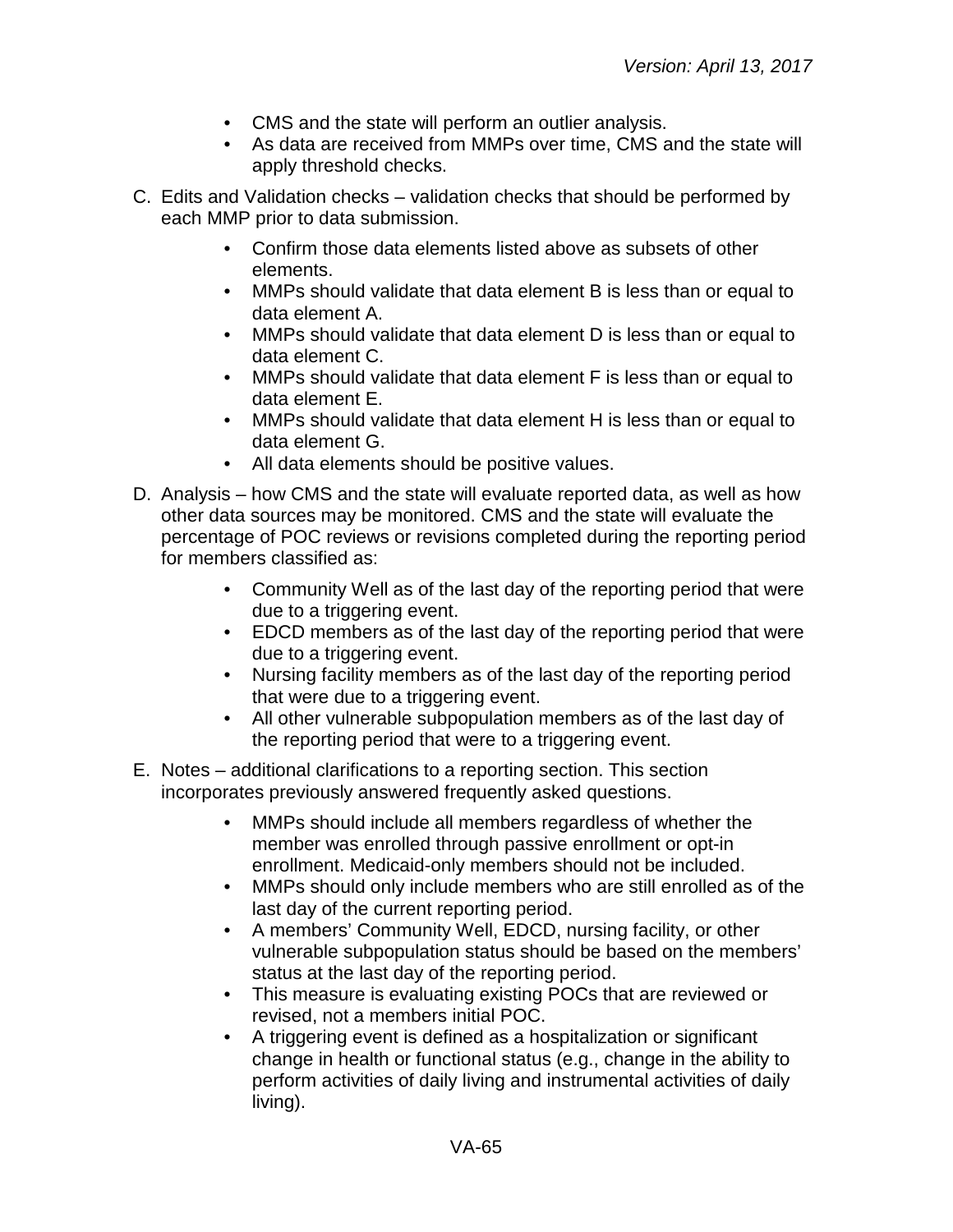- F. Data Submission how MMPs will submit data collected to CMS and the state.
	- MMPs will submit data collected for this measure in the above specified format through a secure data collection site established by CMS. This site can be accessed at the following web address: [https://Financial-Alignment-Initiative.NORC.org.](https://financial-alignment-initiative.norc.org/)

VA2.14 Medication Reconciliation Post-Discharge.

| <b>CONTINUOUS REPORTING</b>        |                                      |          |                                   |                                                                                          |
|------------------------------------|--------------------------------------|----------|-----------------------------------|------------------------------------------------------------------------------------------|
| <b>Reporting</b><br><b>Section</b> | <b>Reporting</b><br><b>Frequency</b> | Level    | <b>Reporting</b><br><b>Period</b> | <b>Due Date</b>                                                                          |
| VA2. Care<br>Coordination          | Annually                             | Contract | <b>Calendar Year</b>              | By the end of the<br>sixth month<br>following the last<br>day of the<br>reporting period |

| <b>Element</b><br><b>Letter</b> | <b>Element Name</b>    | <b>Definition</b>        | <b>Allowable</b><br><b>Values</b> |
|---------------------------------|------------------------|--------------------------|-----------------------------------|
| Α.                              | Total number of        | Total number of          | Field Type: Numeric               |
|                                 | inpatient              | inpatient discharges     |                                   |
|                                 | discharges during      | that occurred between    |                                   |
|                                 | the reporting          | January 1 and            |                                   |
|                                 | period.                | December 1 during        |                                   |
|                                 |                        | the reporting period.    |                                   |
| В.                              | Total number of        | Of the total reported in | Field Type: Numeric               |
|                                 | inpatient              | A, the number of         |                                   |
|                                 | discharges for         | inpatient discharges     | Note: Is a subset of A.           |
|                                 | which a medication     | for which a medication   |                                   |
|                                 | reconciliation was     | reconciliation was       |                                   |
|                                 | conducted by a         | conducted by a           |                                   |
|                                 | prescribing            | prescribing              |                                   |
|                                 | practitioner, clinical | practitioner, clinical   |                                   |
|                                 | pharmacist or          | pharmacist, or           |                                   |
|                                 | registered nurse on    | registered nurse on      |                                   |
|                                 | the date of            | the date of discharge    |                                   |
|                                 | discharge through      | through 30 days after    |                                   |
|                                 | 30 days after the      | the inpatient            |                                   |
|                                 | inpatient discharge    | discharge (31 days       |                                   |
|                                 | (31 days total).       | total).                  |                                   |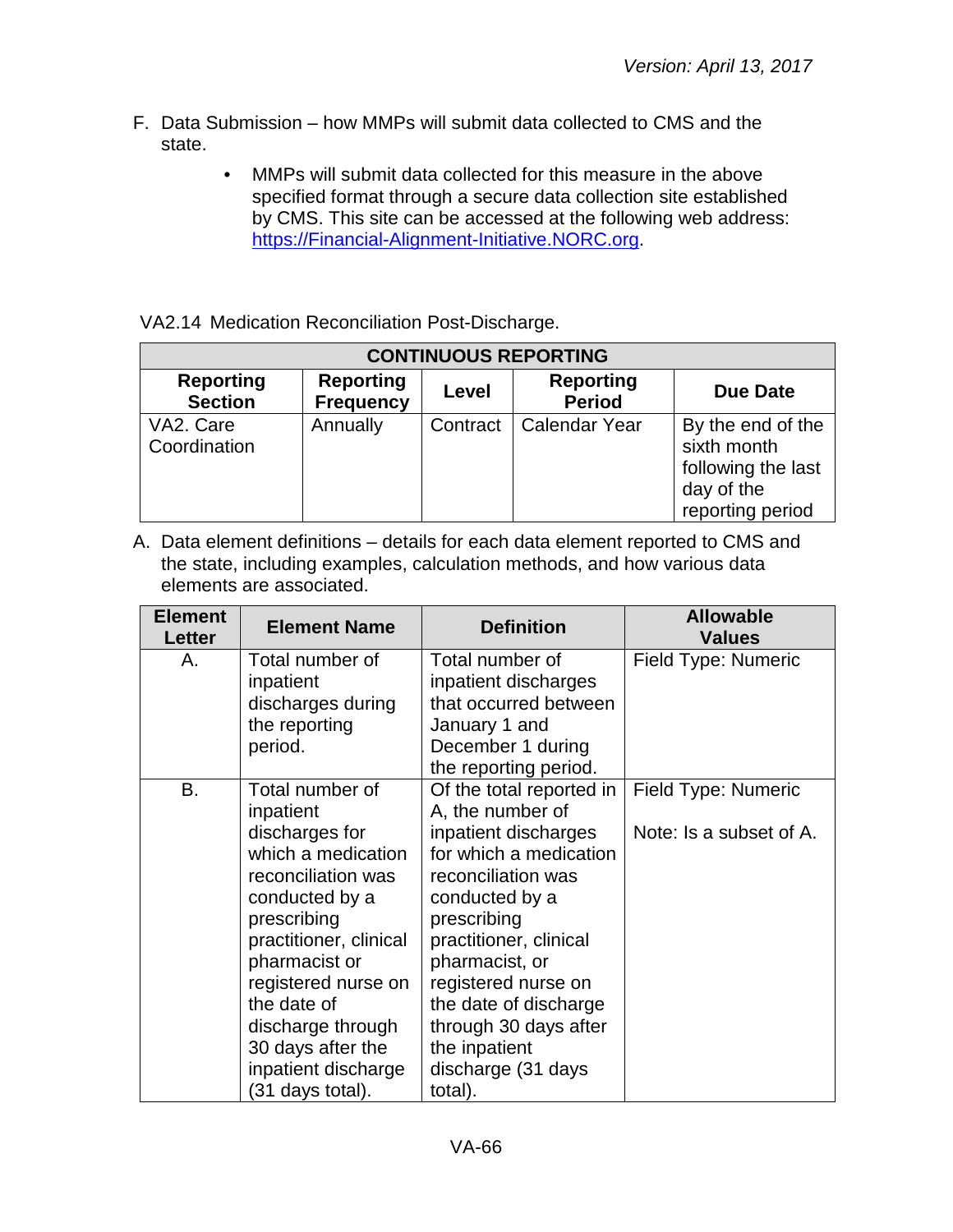- B. QA checks/Thresholds procedures used by CMS and the state to establish benchmarks in order to identify outliers or data that are potentially erroneous.
	- CMS and the state will perform an outlier analysis.
	- As data are received from MMPs over time, CMS and the state will apply threshold checks.
- C. Edits and Validation checks validation checks that should be performed by each MMP prior to data submission.
	- Confirm those data elements listed above as subsets of other elements.
	- MMPs should validate that data element B is less than or equal to data element A.
	- All data elements should be positive values.
- D. Analysis how CMS and the state will evaluate reported data, as well as how other data sources may be monitored.
	- CMS and the state will evaluate the percentage of inpatient discharges from January 1–December 1 of the reporting period for which a medication reconciliation was conducted by a prescribing practitioner, clinical pharmacist, or registered nurse on the date of discharge through 30 days of the inpatient discharge during the reporting period (31 days total).
- E. Notes additional clarifications to a reporting section. This section incorporates previously answered frequently asked questions.
	- MMPs should include all members regardless of whether the member was enrolled through passive enrollment or opt-in enrollment. Medicaid-only members should not be included.
	- MMPs should include all inpatient discharges for members who meet the criteria outlined in data element A and were continuously enrolled from the date of discharge through 30 days after the discharge, regardless of whether they are disenrolled as of the end of the reporting period (i.e., include all members regardless of whether they are currently enrolled or disenrolled as of the last day of the reporting period).
	- The denominator for this measure is based on discharges, not members.
	- If a member has more than one discharge, include all discharges on or between January 1 and December 1 of the reporting period. To identify acute and nonacute inpatient discharges:
		- i. Identify all acute and nonacute inpatient stays (Inpatient Stay value set)
		- ii. Identify the discharge date for the stay
	- Medication reconciliation is a type of review in which the discharge medications are reconciled with the most recent medication list in the outpatient medical record.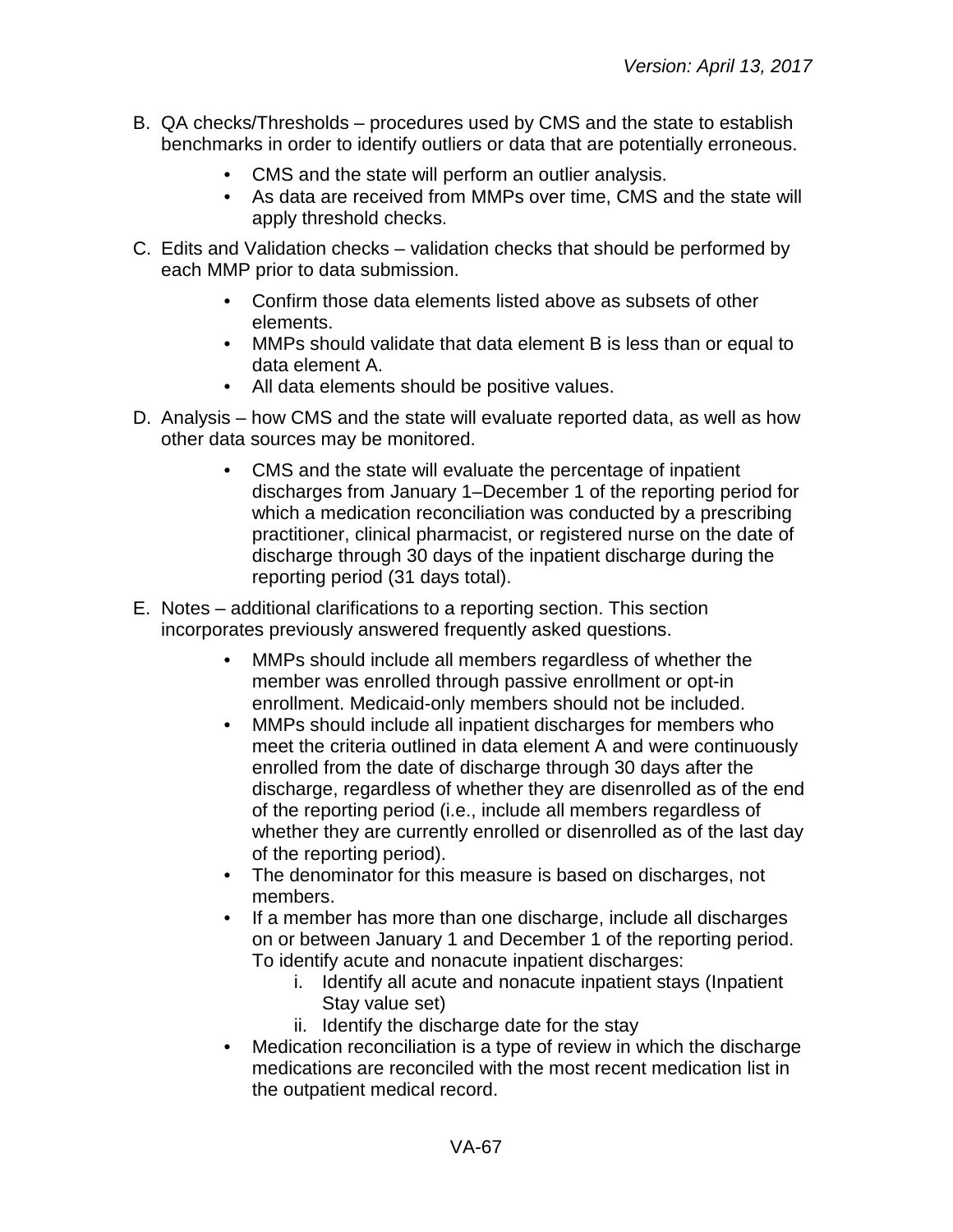- Medication Reconciliation can be identified using the Medication Reconciliation value set.
- For data element A, if the discharge is followed by a readmission or direct transfer to an acute or nonacute inpatient care setting on the date of discharge through 30 days after discharge (31 total days), count only the last discharge. To identify readmissions during the 31-day period:
	- i. Identify all acute and nonacute inpatient stays (Inpatient Stay value set)
	- ii. Identify the admission date for the stay (the admission date must occur during the 31-day period)
	- iii. Identify the discharge date for the stay (the discharge date is the event date)
- For data element A, exclude both the initial and the readmission/direct transfer discharges if the last discharge occurs after December 1 of the reporting period.
- Members must be continuously enrolled in the MMP from the date of discharge through 30 days after discharge (31 total days) with no gap in enrollment, to be included in this measure.
- If a member remains in an acute or non-acute care setting through December 1 of the reporting period, a discharge is not included in the measure for this member, but the MMP must have a method for identifying the member's status for the remainder of the reporting period, and may not assume the member remained admitted based only on the absence of a discharge before December 1. If the MMP is unable to confirm the member remained in the acute or nonacute care setting through December 1, disregard the readmission or direct transfer and use the initial discharge date.
- F. Data Submission how MMPs will submit data collected to CMS and the state.
	- MMPs will submit data collected for this measure in the above specified format through a secure data collection site established by CMS. This site can be accessed at the following web address: [https://Financial-Alignment-Initiative.NORC.org.](https://financial-alignment-initiative.norc.org/)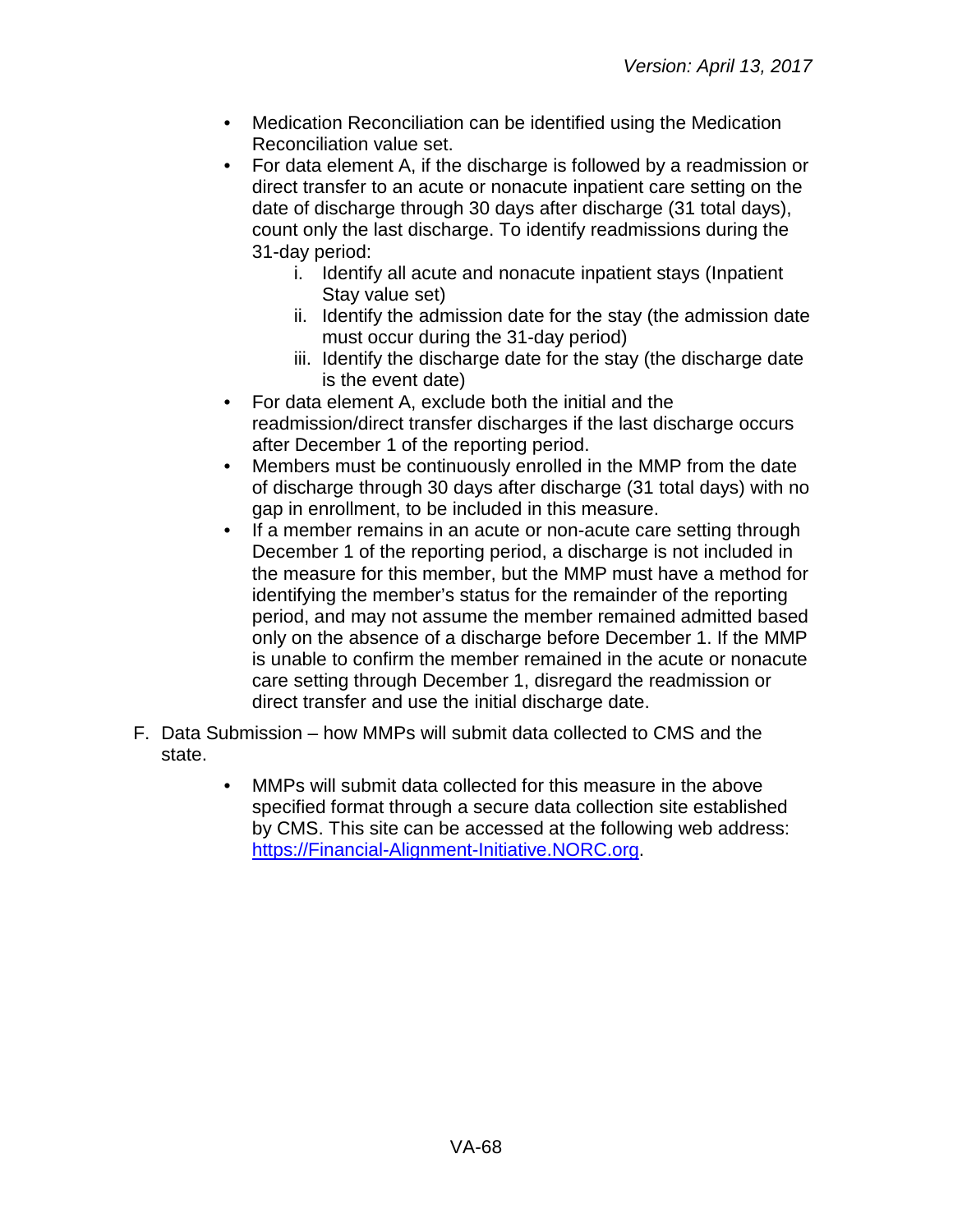## **Section VAIII. Enrollee Protections**

| <b>IMPLEMENTATION</b>               |                                      |          |                                                                                                     |                                                                                           |  |
|-------------------------------------|--------------------------------------|----------|-----------------------------------------------------------------------------------------------------|-------------------------------------------------------------------------------------------|--|
| <b>Reporting</b><br><b>Section</b>  | <b>Reporting</b><br><b>Frequency</b> | Level    | <b>Reporting</b><br><b>Period</b>                                                                   | <b>Due Date</b>                                                                           |  |
| VA3. Enrollee<br><b>Protections</b> | Monthly                              | Contract | <b>Current Month</b><br>Ex:<br>$1/1 - 1/31$                                                         | By the end of the<br>month following<br>the last day of the<br>reporting period           |  |
|                                     | <b>ONGOING</b>                       |          |                                                                                                     |                                                                                           |  |
| <b>Reporting</b><br><b>Section</b>  | <b>Reporting</b><br><b>Frequency</b> | Level    | <b>Reporting</b><br><b>Periods</b>                                                                  | <b>Due Date</b>                                                                           |  |
| VA3. Enrollee<br><b>Protections</b> | Quarterly                            | Contract | Current<br>Calendar<br>Quarter<br>Ex:<br>$1/1 - 3/31$<br>$4/1 - 6/30$<br>$7/1 - 9/30$<br>10/1-12/31 | By the end of the<br>second month<br>following the last<br>day of the<br>reporting period |  |

VA3.1 The number of critical incident and abuse reports for members receiving LTSS.

| <b>Element</b><br><b>Letter</b> | <b>Element Name</b>                                        | <b>Definition</b>                                                                                                      | <b>Allowable</b><br><b>Values</b> |
|---------------------------------|------------------------------------------------------------|------------------------------------------------------------------------------------------------------------------------|-----------------------------------|
| A.                              | Total number of<br>members receiving<br>LTSS.              | Total number of<br>members receiving<br>LTSS during the<br>reporting period.                                           | Field Type: Numeric               |
| B.                              | Total number of<br>critical incident and<br>abuse reports. | Of the total reported<br>in A, the number of<br>critical incident and<br>abuse reports during<br>the reporting period. | Field Type: Numeric               |

- B. QA checks/Thresholds procedures used by CMS and the state to establish benchmarks in order to identify outliers or data that are potentially erroneous.
	- CMS and the state will perform an outlier analysis.
	- As data are received from MMPs over time, CMS and the state will apply threshold checks.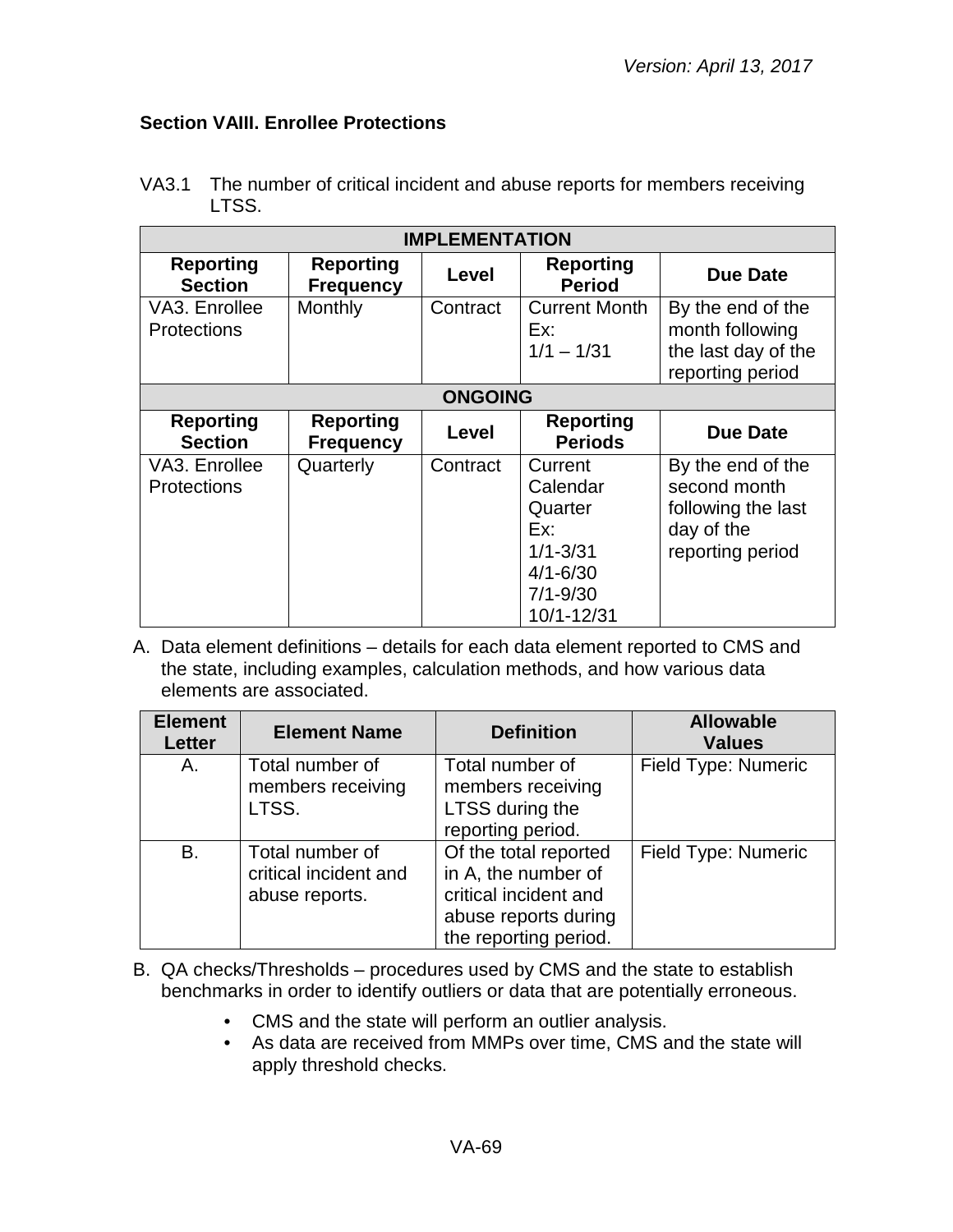- C. Edits and Validation checks validation checks that should be performed by each MMP prior to data submission.
	- All data elements should be positive values.
- D. Analysis how CMS and the state will evaluate reported data, as well as how other data sources may be monitored.
	- CMS and the state will evaluate the number of critical incident and abuse reports per 1,000 members receiving LTSS.
- E. Notes additional clarifications to a reporting section. This section incorporates previously answered frequently asked questions.
	- MMPs should include all members regardless of whether the member was enrolled through passive enrollment or opt-in enrollment. Medicaid-only members should not be included.
	- MMPs should include all members who meet the criteria outlined in data element A regardless if they are disenrolled as of the end of the reporting period (i.e., include all members regardless if they are currently enrolled or disenrolled as of the last day of the reporting period).
	- For data element B, MMPs should include all new critical incident and abuse cases that are reported during the reporting period, regardless if the case status is open or closed as of the last day of the reporting period.
	- Critical incident and abuse reports could be reported by the MMP or any provider, and are not limited to only those providers defined as LTSS providers.
	- It is possible for members to have more than one critical incident and/or abuse report during the reporting period. All critical incident and abuse reports during the reporting period should be counted.
	- Critical incident refers to any actual or alleged event or situation that creates a significant risk of substantial or serious harm to the physical or mental health, safety or well-being of a member.
	- Abuse refers to:
		- i. Willful use of offensive, abusive, or demeaning language by a caretaker that causes mental anguish;
		- ii. Knowing, reckless, or intentional acts or failures to act which cause injury or death to an individual or which places that individual at risk of injury or death;
		- iii. Rape or sexual assault;
		- iv. Corporal punishment or striking of an individual;
		- v. Unauthorized use or the use of excessive force in the placement of bodily restraints on an individual; and
		- vi. Use of bodily or chemical restraints on an individual which is not in compliance with federal or state laws and administrative regulations.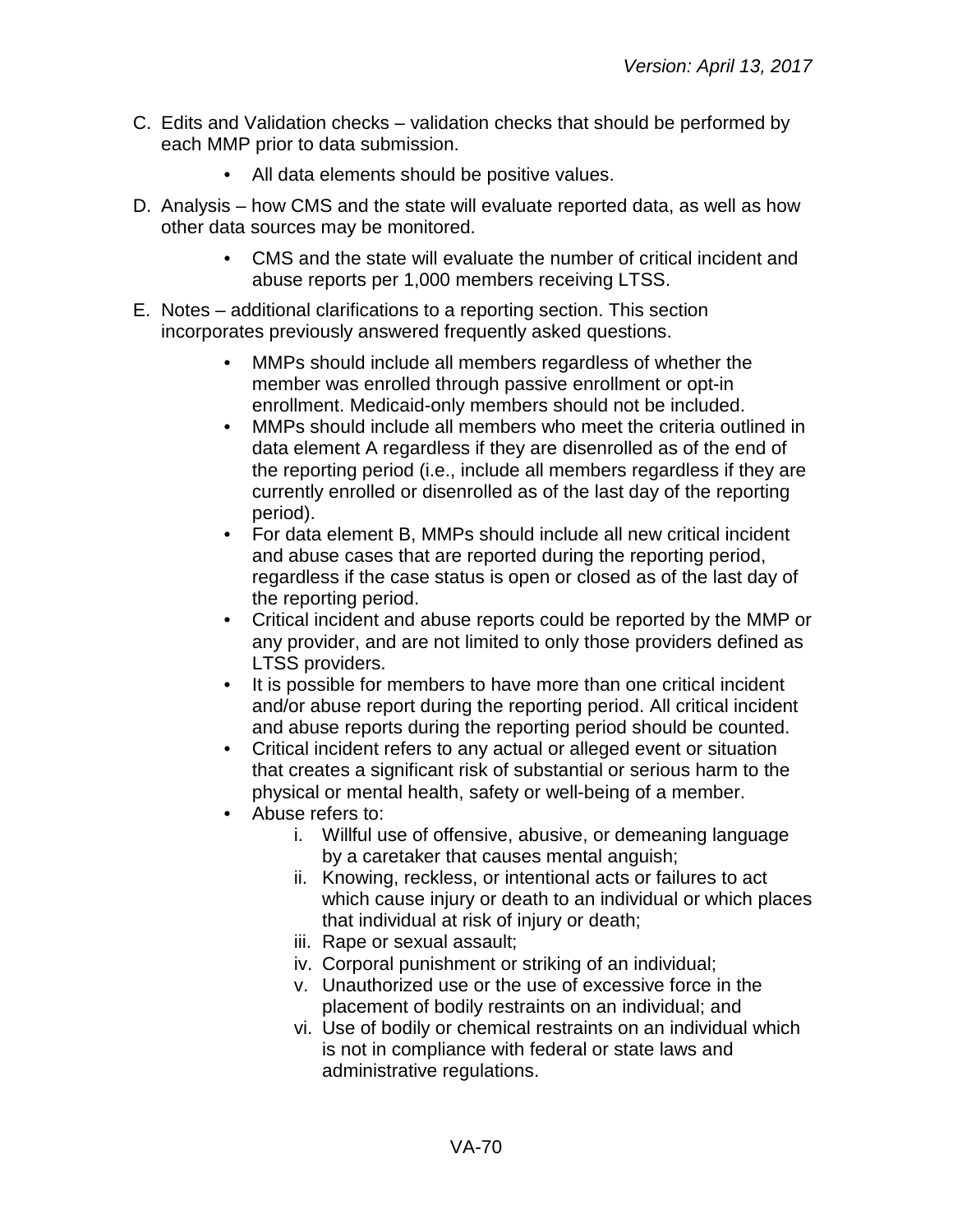- F. Data Submission how MMPs will submit data collected to CMS and the state.
	- MMPs will submit data collected for this measure in the above specified format through a secure data collection site established by CMS. This site can be accessed at the following web address: [https://Financial-Alignment-Initiative.NORC.org.](https://financial-alignment-initiative.norc.org/)
- VA3.2 Documentation of abuse, neglect, or exploitation and safety concerns or risk in the physical environment.

**Please note:** No MMP reporting to NORC is required for this measure as part of the reporting requirements; MMPs should continue to follow the CCC MMP Waiver Assurances Sampling Methodology and Other Expectations issued by DMAS in conducting waiver quality assurances and reporting directly to DMAS.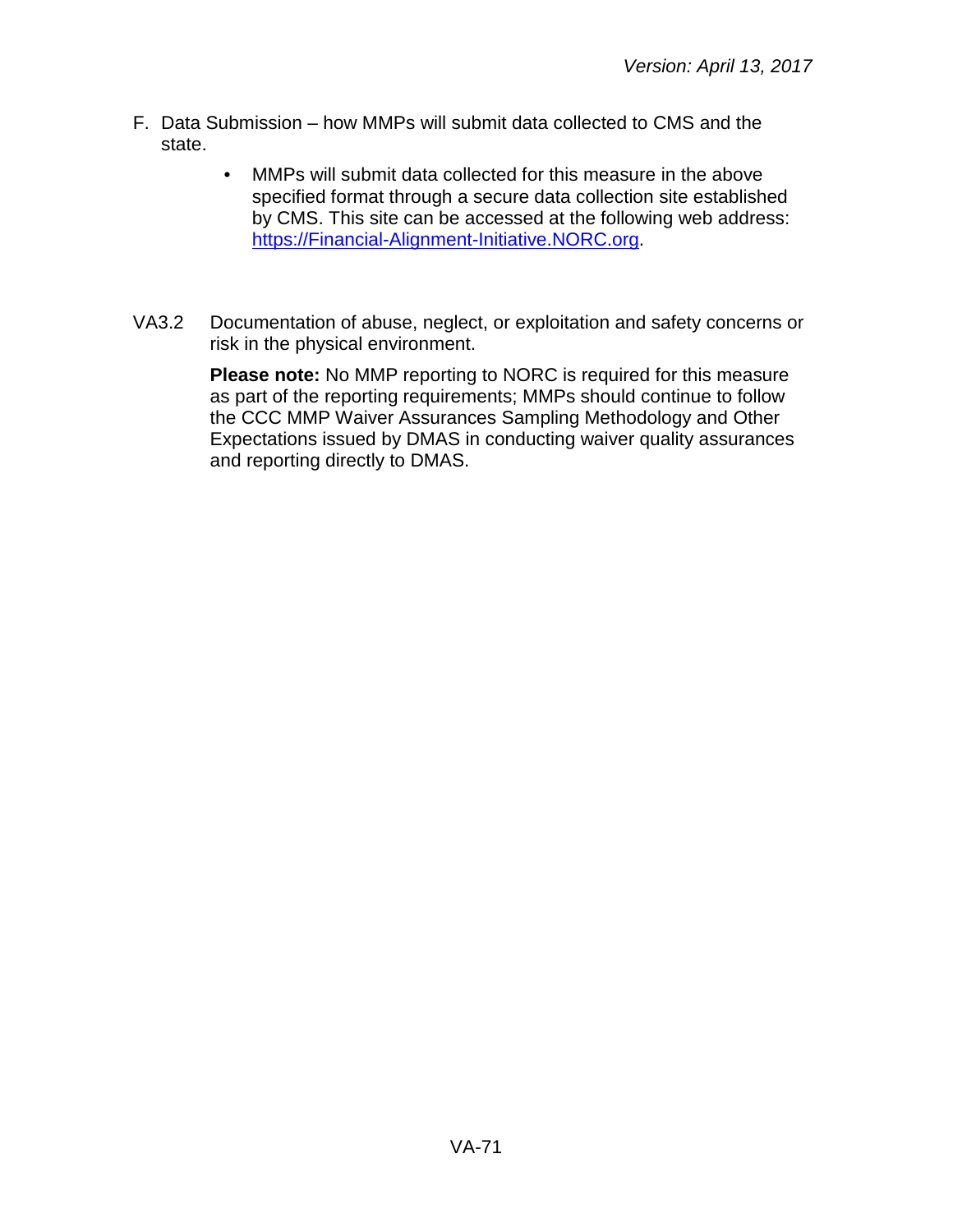## **Section VAIV. Organizational Structure and Staffing**

| <b>CONTINUOUS REPORTING</b>                         |                                      |          |                                   |                                                                                           |  |  |
|-----------------------------------------------------|--------------------------------------|----------|-----------------------------------|-------------------------------------------------------------------------------------------|--|--|
| <b>Reporting</b><br><b>Section</b>                  | <b>Reporting</b><br><b>Frequency</b> | Level    | <b>Reporting</b><br><b>Period</b> | <b>Due Date</b>                                                                           |  |  |
| VA4.<br>Organizational<br>Structure and<br>Staffing | Annually                             | Contract | <b>Calendar Year</b>              | By the end of the<br>second month<br>following the last<br>day of the<br>reporting period |  |  |

| VA4.1 | Americans with Disabilities Act (ADA) compliance. |
|-------|---------------------------------------------------|
|-------|---------------------------------------------------|

| <b>Element</b><br><b>Letter</b> | <b>Element Name</b>                          | <b>Definition</b>                                                                                                           | <b>Allowable</b><br><b>Values</b>                                                             |
|---------------------------------|----------------------------------------------|-----------------------------------------------------------------------------------------------------------------------------|-----------------------------------------------------------------------------------------------|
| Α.                              | <b>ADA Compliance</b><br>Plan.               | <b>ADA Compliance</b><br><b>Plan that describes</b><br>the policies and<br>procedures for<br>maintaining ADA<br>compliance. | Field Type: N/A<br>Note: File will be<br>uploaded to FTP site<br>as a separate<br>attachment. |
| <b>B.</b>                       | ADA Compliance or<br><b>Quality Officer.</b> | Identification of the<br>staff person<br>responsible for ADA<br>compliance.                                                 | Field Type: N/A<br>Note: File will be<br>uploaded to FTP site<br>as a separate<br>attachment. |

- B. QA checks/Thresholds procedures used by CMS and the state to establish benchmarks in order to identify outliers or data that are potentially erroneous.
	- MMPs must submit an ADA Compliance Plan that aligns with the requirements outlined in this measure specification. If deficiencies are identified in the MMP's ADA Compliance Plan or the policies/procedures described therein, the MMP will be notified and provided with the opportunity to correct the deficiencies.
- C. Edits and Validation checks validation checks that should be performed by each MMP prior to data submission.
	- Confirm that all required information is included in each element as outlined below.
	- Confirm that the reported ADA Compliance Plan is the most current plan in a readable format.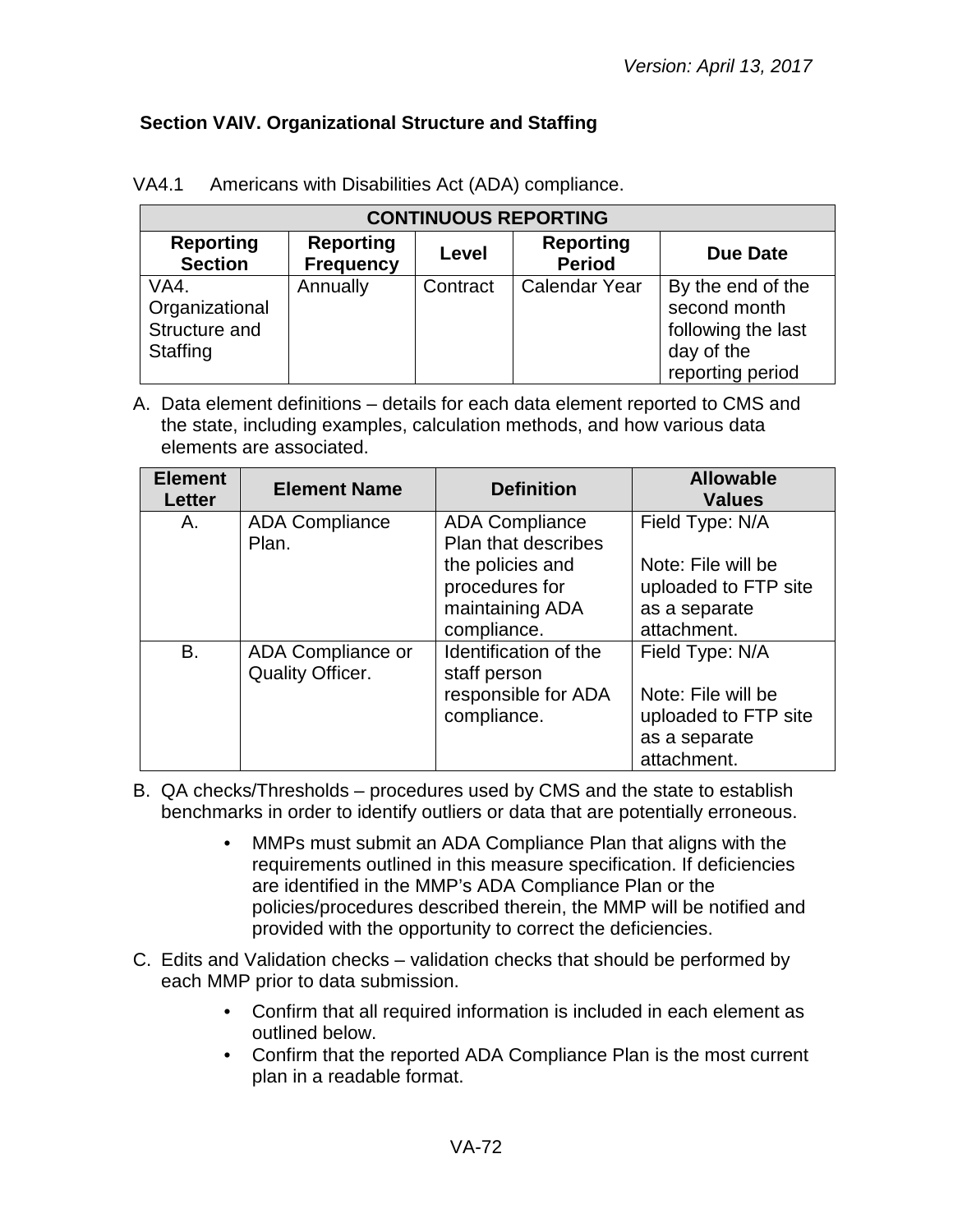- Confirm that the reported ADA Compliance Officer or Quality Officer is the current staff member in the position.
- D. Analysis how CMS and the state will evaluate reported data, as well as how other data sources may be monitored. CMS and the state will verify that each reported element follows the requirements outlined below. CMS and the state may request documentation to support the plan's implementation to achieve and maintain ADA compliance.
	- **ADA Compliance Plan (Element A)** The ADA Compliance Plan should clearly describe the policies and procedures for maintaining compliance with the ADA requirements. The plan can either be part of the organization's overall compliance plan or a separate document that just describes ADA compliance. The plan should include:
		- i. Process for maintaining ADA compliance
		- ii. Person and committee responsible for oversight
		- iii. Description of training for network provider staff
		- iv. Description of training for Interdisciplinary Care Team members
		- v. Description of provider site assessment for compliance and frequency of assessment
		- vi. Description of how non-compliant findings are remediated, including:
			- 1. Process for documenting non-compliance
			- 2. Process for documenting actions taken to remediate non-compliance
			- 3. Individual(s) responsible for remediation
			- 4. Timeline for remediation
			- 5. Monitoring and oversight of the remediation process
		- vii. Committee meeting minutes to validate oversight of the ADA Compliance Plan
		- viii. Annual assessment of the ADA Compliance Plan, including:
			- 1. Assessment of completion of planned activities and that the objectives of the plan were met
			- 2. Identification of issues or barriers that impacted meeting the objectives of the work plan
			- 3. Recommended interventions to overcome barriers and issues identified
			- 4. Overall effectiveness of the ADA Compliance Plan
	- **ADA Compliance or Quality Officer (Element B)** This document should identify the staff person responsible for ADA compliance and also provide his/her job description.
- E. Notes additional clarifications to a reporting section. This section incorporates previously answered frequently asked questions.
	- MMPs should refer to the Virginia three-way contract for specific requirements pertaining to ADA physical access compliance.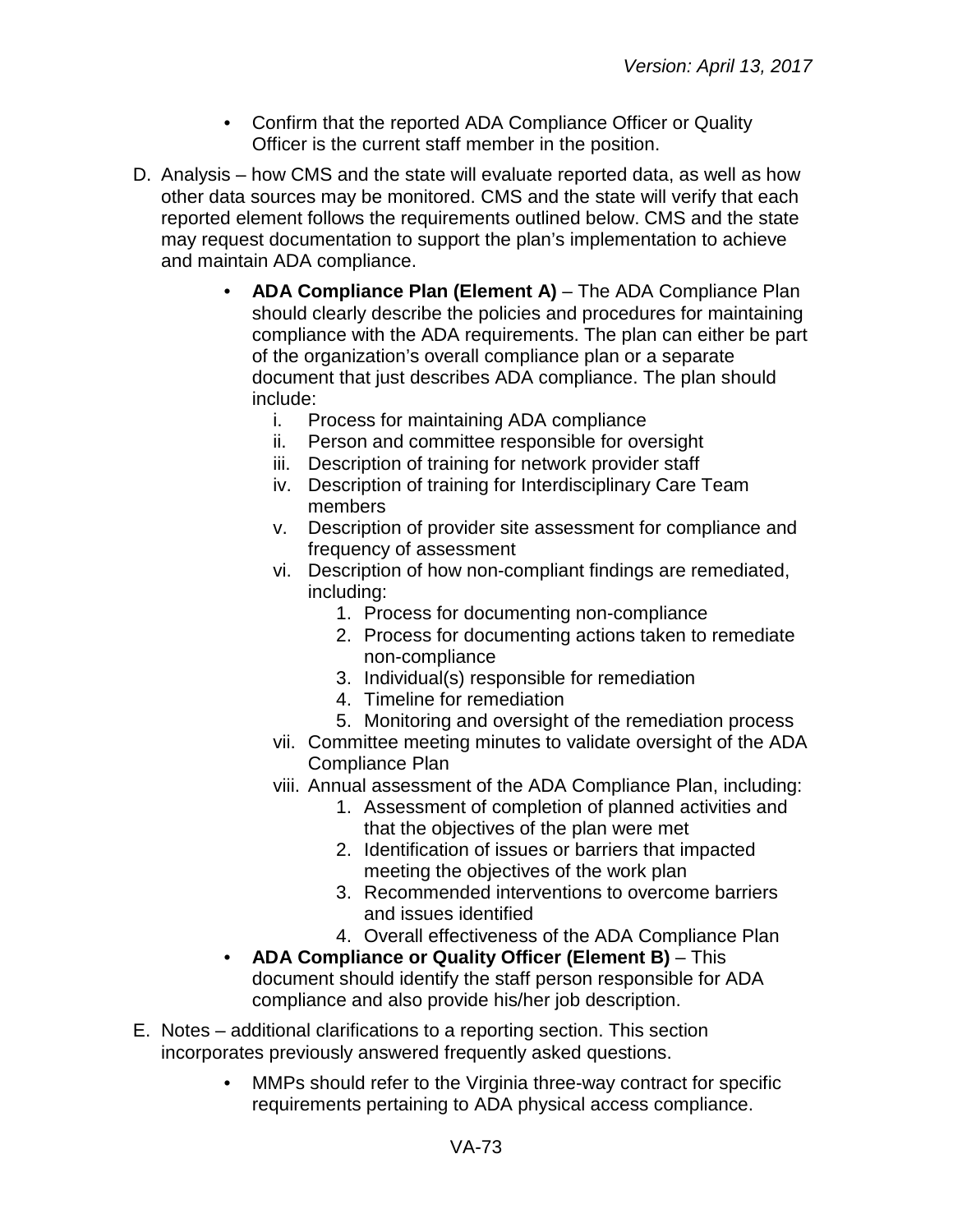- The ADA Compliance Officer or Quality Officer may be the same individual that serves as the MMP Compliance Officer.
- MMPs should refer to the following links for additional guidance on physical access for individuals with mobility disabilities: [http://www.ada.gov/medcare\\_mobility\\_ta/medcare\\_ta.htm](http://www.ada.gov/medcare_mobility_ta/medcare_ta.htm) and [http://www.adachecklist.org](http://www.adachecklist.org/)
- F. Data Submission how MMPs will submit data collected to CMS and the state.
	- MMPs will submit data collected for this measure in the above specified format through a secure data transmission site established by CMS. This site can be accessed at the following web address:

<https://fm.hshapps.com/login.aspx?ReturnUrl=%2fdefault.aspx>

- For data submission, each data element above should be uploaded as a separate attachment.
- Required File Format is Microsoft Word File.
- The file name extension should be ".docx"
- File name= VA\_(CONTRACTID)\_(REPORTING PERIOD) (SUBMISSIONDATE) (ELEMENTNAME).docx.
- Replace (CONTRACTID) with the contract ID, (REPORTINGPERIOD) with the year and month of the beginning of the reporting period in YYYYMM format (e.g., February 2014 would be 201402), (SUBMISSIONDATE) with the year, month, and date of the submission in YYYYMMDD format (e.g., March 31, 2014 would be 20140331), and (ELEMENTNAME) with the element name listed below.
- For element letter "A", the (ELEMENTNAME) should be (PLAN).
- For element letter "B", the (ELEMENTNAME) should be (OFFICER).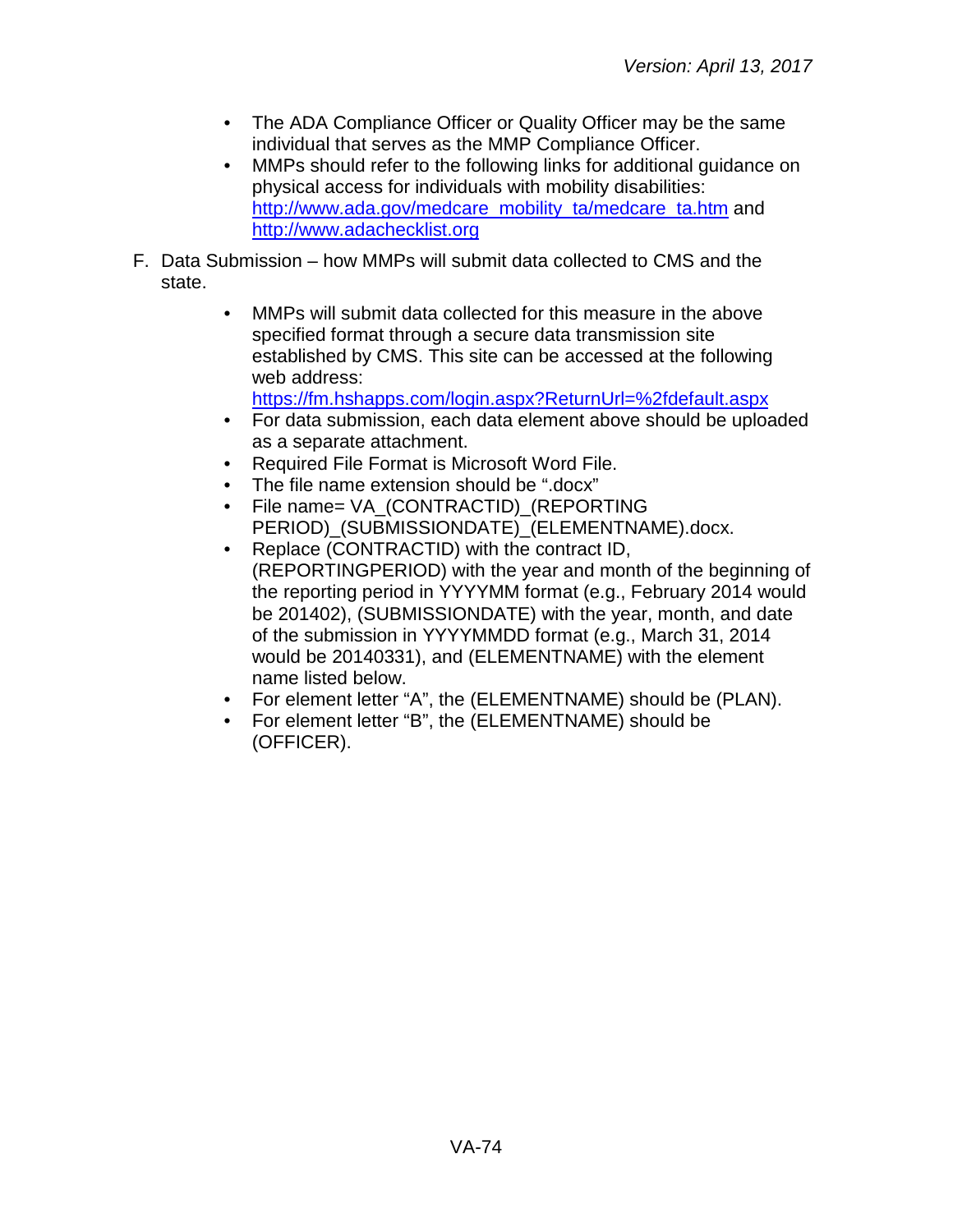| VA4.2 | Care manager training for supporting self-direction under the |
|-------|---------------------------------------------------------------|
|       | demonstration.                                                |

| <b>IMPLEMENTATION</b>                            |                                      |                |                                          |                                                                                           |
|--------------------------------------------------|--------------------------------------|----------------|------------------------------------------|-------------------------------------------------------------------------------------------|
| <b>Reporting Section</b>                         | <b>Reporting</b><br><b>Frequency</b> | Level          | <b>Reporting</b><br><b>Period</b>        | <b>Due Date</b>                                                                           |
| VA4. Organizational<br>Structure and<br>Staffing | Monthly                              | Contract       | <b>Current Month</b><br>Ex: $1/1 - 1/31$ | By the end of the<br>first month<br>following the last<br>day of the<br>reporting period  |
|                                                  |                                      | <b>ONGOING</b> |                                          |                                                                                           |
| <b>Reporting Section</b>                         | <b>Reporting</b><br><b>Frequency</b> | Level          | <b>Reporting</b><br><b>Period</b>        | <b>Due Date</b>                                                                           |
| VA4. Organizational<br>Structure and<br>Staffing | Annually                             | Contract       | <b>Calendar Year</b>                     | By the end of the<br>second month<br>following the last<br>day of the<br>reporting period |

| <b>Element</b><br><b>Letter</b> | <b>Element Name</b>                                                                                                                      | <b>Definition</b>                                                                                                                                                     | <b>Allowable</b><br><b>Values</b>              |
|---------------------------------|------------------------------------------------------------------------------------------------------------------------------------------|-----------------------------------------------------------------------------------------------------------------------------------------------------------------------|------------------------------------------------|
| Α.                              | Total number of FTE<br>care managers.                                                                                                    | Total number of FTE<br>care managers in the<br>MMP during the<br>reporting period.                                                                                    | Field Type: Numeric                            |
| B.                              | Total number of FTE<br>care managers that<br>have undergone<br>training for<br>supporting self-<br>direction under the<br>demonstration. | Of the total reported<br>in A, the number of<br>FTE care managers<br>that have undergone<br>training for<br>supporting self-<br>direction under the<br>demonstration. | Field Type: Numeric<br>Note: Is a subset of A. |

- B. QA checks/Thresholds procedures used by CMS and the state to establish benchmarks in order to identify outliers or data that are potentially erroneous.
	- CMS and the state will perform an outlier analysis.
	- As data are received from MMPs over time, CMS and the state will apply threshold checks.
- C. Edits and Validation checks validation checks that should be performed by each MMP prior to data submission.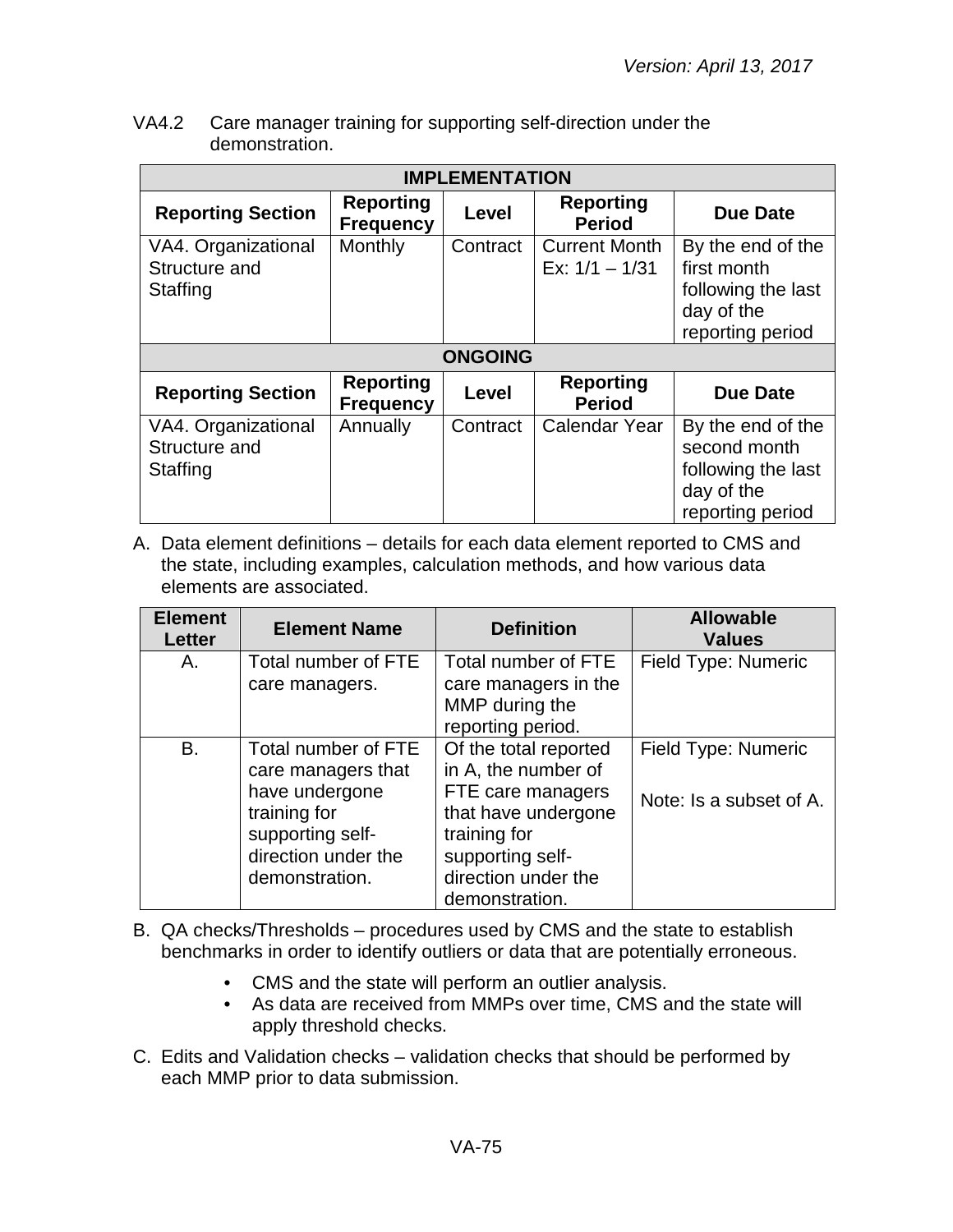- Confirm those data elements listed above as subsets of other elements.
- MMPs should validate that data element B is less than or equal to data element A.
- All data elements should be positive values.
- D. Analysis how CMS and the state will evaluate reported data, as well as how other data sources may be monitored.
	- CMS and the state will evaluate the percentage of FTE care managers that have undergone training for supporting selfdirection.
- E. Notes additional clarifications to a reporting section. This section incorporates previously answered frequently asked questions.
	- MMPs should refer to the Virginia three-way contract for specific requirements pertaining to a care manager.
	- MMPs should refer to the Virginia three-way contract for specific requirements pertaining to training for supporting self-direction.
	- A care manager includes all full-time and part-time staff.
	- FTE is full time equivalent. FTE is based on the average number of hours worked per week. For example, a care manager who works an average of 35 hours a week counts as one FTE. A care manager who works an average of 17.5 hours a week counts as half an FTE.
	- The training referenced in data element B is defined within the training plan submitted by the MMP to DMAS for review.
- F. Data Submission how MMPs will submit data collected to CMS and the state.
	- MMPs will submit data collected for this measure in the above specified format through a secure data collection site established by CMS. This site can be accessed at the following web address: [https://Financial-Alignment-Initiative.NORC.org.](https://financial-alignment-initiative.norc.org/)
- VA4.3 Licensure/certification requirements for new EDCD waiver providers.

**Please note:** No MMP reporting to NORC is required for this measure as part of the reporting requirements; MMPs should continue to follow the CCC MMP Waiver Assurances Sampling Methodology and Other Expectations issued by DMAS in conducting waiver quality assurances and reporting directly to DMAS.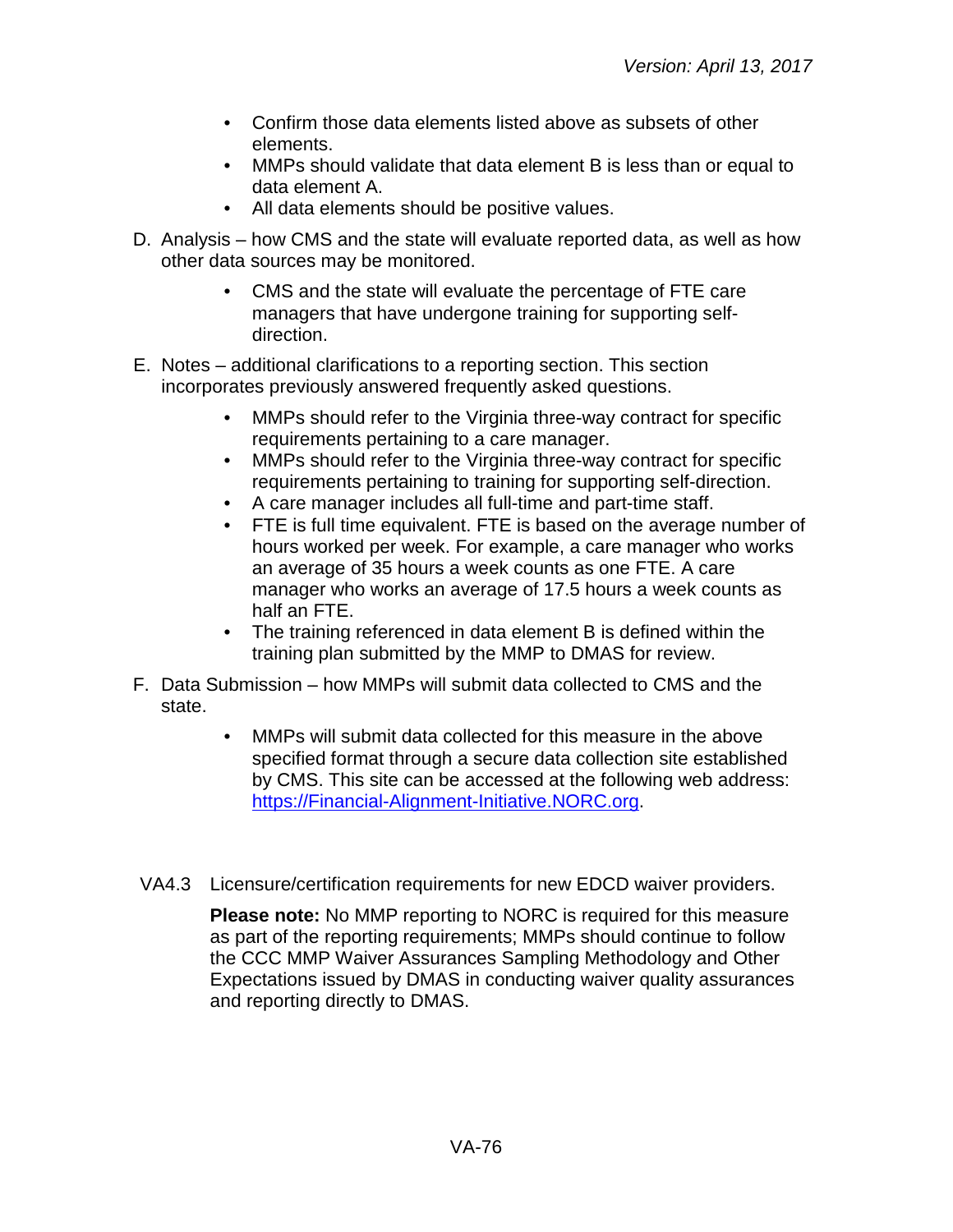VA4.4 Continuing licensure/certification requirements for EDCD waiver providers.

> **Please note:** No MMP reporting to NORC is required for this measure as part of the reporting requirements; MMPs should continue to follow the CCC MMP Waiver Assurances Sampling Methodology and Other Expectations issued by DMAS in conducting waiver quality assurances and reporting directly to DMAS.

VA4.5 Non-licensed/non-certified EDCD waiver provider enrollment.

**Please note:** No MMP reporting to NORC is required for this measure as part of the reporting requirements; MMPs should continue to follow the CCC MMP Waiver Assurances Sampling Methodology and Other Expectations issued by DMAS in conducting waiver quality assurances and reporting directly to DMAS.

VA4.6 EDCD waiver provider agency direct support staff with criminal background checks.

> **Please note:** No MMP reporting to NORC is required for this measure as part of the reporting requirements; MMPs should continue to follow the CCC MMP Waiver Assurances Sampling Methodology and Other Expectations issued by DMAS in conducting waiver quality assurances and reporting directly to DMAS.

VA4.7 EDCD waiver provider staff training requirements.

**Please note:** No MMP reporting to NORC is required for this measure as part of the reporting requirements; MMPs should continue to follow the CCC MMP Waiver Assurances Sampling Methodology and Other Expectations issued by DMAS in conducting waiver quality assurances and reporting directly to DMAS.

VA4.8 Consumer-directed employees who are trained.

**Please note:** No MMP reporting to NORC is required for this measure as part of the reporting requirements; MMPs should continue to follow the CCC MMP Waiver Assurances Sampling Methodology and Other Expectations issued by DMAS in conducting waiver quality assurances and reporting directly to DMAS.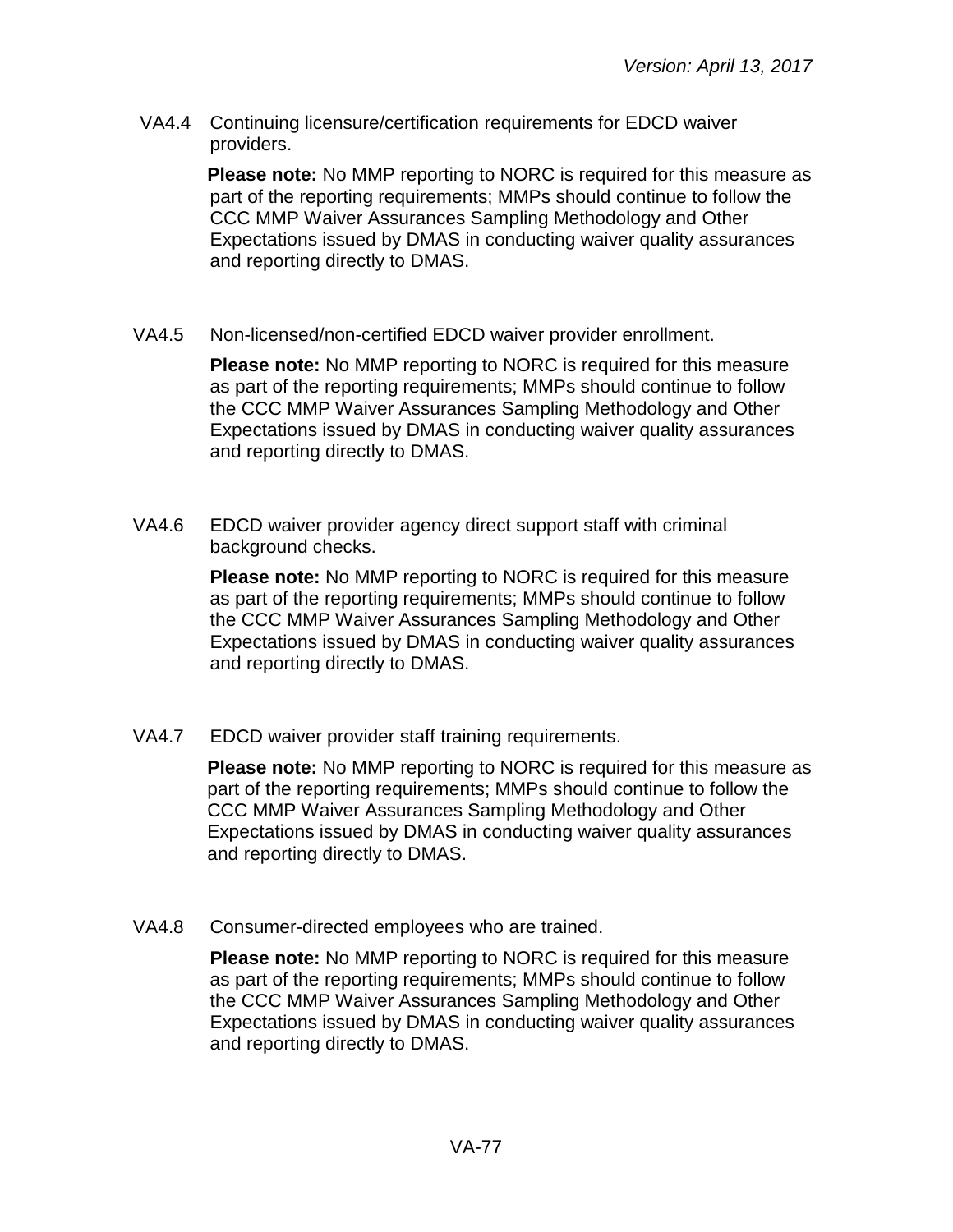### **Section VAV. Performance and Quality Improvement**

VA5.1 Members with Severe Mental Illness (SMI) receiving primary care services.<sup>ii</sup>

| <b>CONTINUOUS REPORTING</b>                    |                                      |          |                                   |                                                                                           |
|------------------------------------------------|--------------------------------------|----------|-----------------------------------|-------------------------------------------------------------------------------------------|
| <b>Reporting Section</b>                       | <b>Reporting</b><br><b>Frequency</b> | Level    | <b>Reporting</b><br><b>Period</b> | <b>Due Date</b>                                                                           |
| VA5. Performance<br>and Quality<br>Improvement | Annually                             | Contract | Calendar Year                     | By the end of the<br>fourth month<br>following the last<br>day of the<br>reporting period |

| <b>Element</b><br><b>Letter</b> | <b>Element Name</b>                                                                           | <b>Definition</b>                                                                                                                                                     | <b>Allowable Values</b>                        |
|---------------------------------|-----------------------------------------------------------------------------------------------|-----------------------------------------------------------------------------------------------------------------------------------------------------------------------|------------------------------------------------|
| Α.                              | Total number of<br>members with an<br>SMI diagnosis.                                          | Total number of<br>members who were<br>continuously enrolled<br>in the MMP during<br>the reporting period<br>with an SMI<br>diagnosis during the<br>reporting period. | Field Type: Numeric                            |
| B.                              | Total number of<br>members with an<br>SMI diagnosis who<br>received primary<br>care services. | Of the total reported<br>in A, the number of<br>members with an<br>SMI diagnosis who<br>received primary<br>care services during<br>the reporting period.             | Field Type: Numeric<br>Note: Is a subset of A. |

- B. QA checks/Thresholds procedures used by CMS and the state to establish benchmarks in order to identify outliers or data that are potentially erroneous.
	- Guidance will be forthcoming on the established threshold for this measure.
- C. Edits and Validation Checks validation checks that should be performed by each MMP prior to data submission.
	- Confirm those data elements listed above as subsets of other elements.
	- MMPs should validate that data element B is less than or equal to data element A.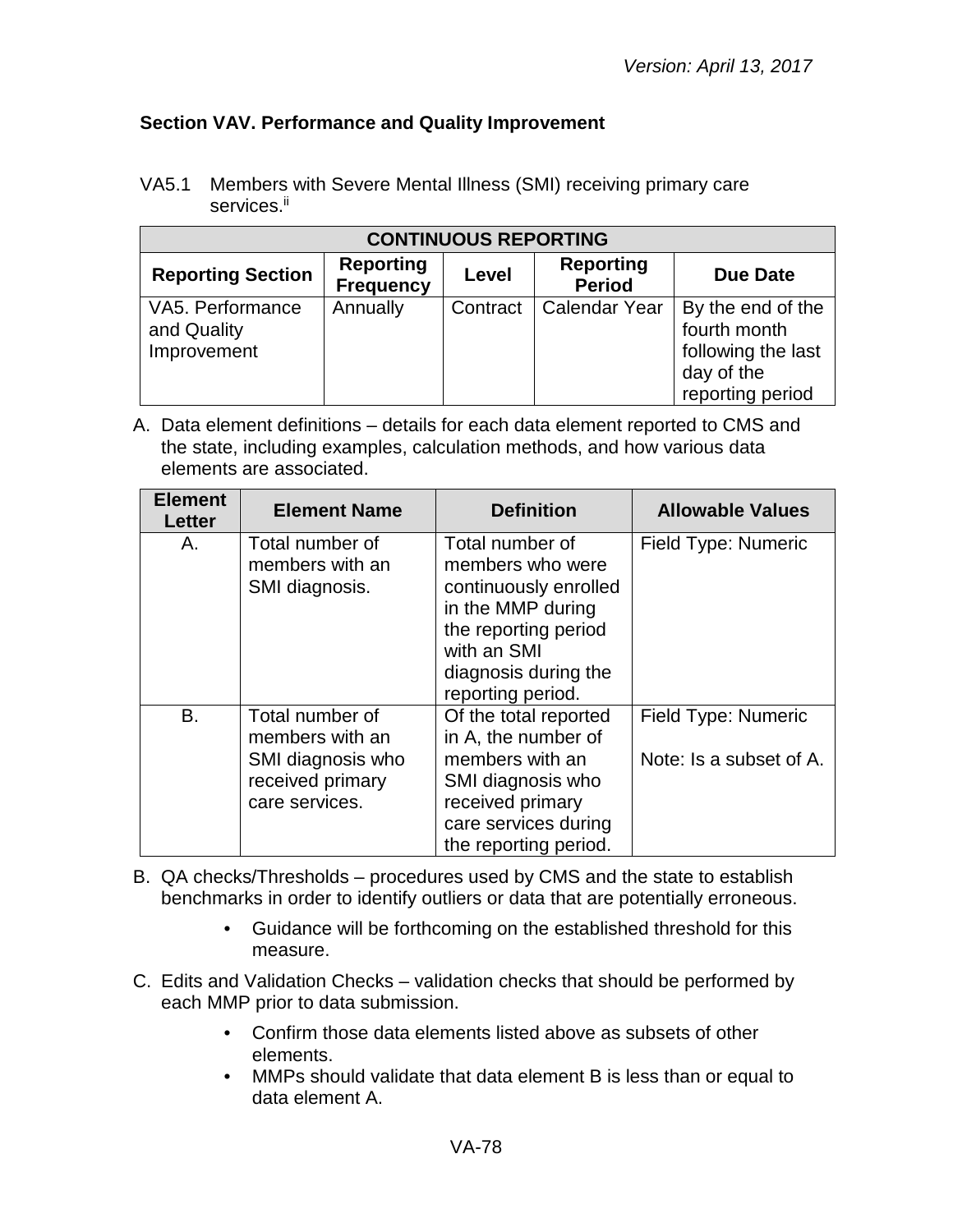- All data elements should be positive values.
- D. Analysis how CMS and the state will evaluate reported data, as well as how other data sources may be monitored.
	- CMS and the state will evaluate the percentage of members with an SMI diagnosis during the reporting period who received primary care services during the reporting period.
- E. Notes additional clarifications to a reporting section. This section incorporates previously answered frequently asked questions.
	- MMPs should include all members regardless of whether the member was enrolled through passive enrollment or opt-in enrollment. Medicaid-only members should not be included.
	- During CY1, members must be continuously enrolled in the MMP for six months during the reporting period, with no gaps in enrollment, to be included in this measure.
	- Beginning CY2, members must be continuously enrolled in the MMP for 11 out of 12 months during the reporting period to be included in this measure.
	- Codes to identify mental illness diagnosis are provided in the Severe Mental Illness Diagnosis value set. Members with a principal diagnosis code of severe mental illness should be included in this measure.
	- Codes to identify primary care services are provided in the Ambulatory Visits #1 value set and Other Ambulatory Visits value set.
- F. Data Submission how MMPs will submit data collected to CMS and the state.
	- MMPs will submit data collected for this measure in the above specified format through a secure data collection site established by CMS. This site can be accessed at the following web address: [https://Financial-Alignment-Initiative.NORC.org.](https://financial-alignment-initiative.norc.org/)
- VA5.2 Recovery-oriented measures for persons with Severe Mental Illness receiving mental health services. – *Suspended*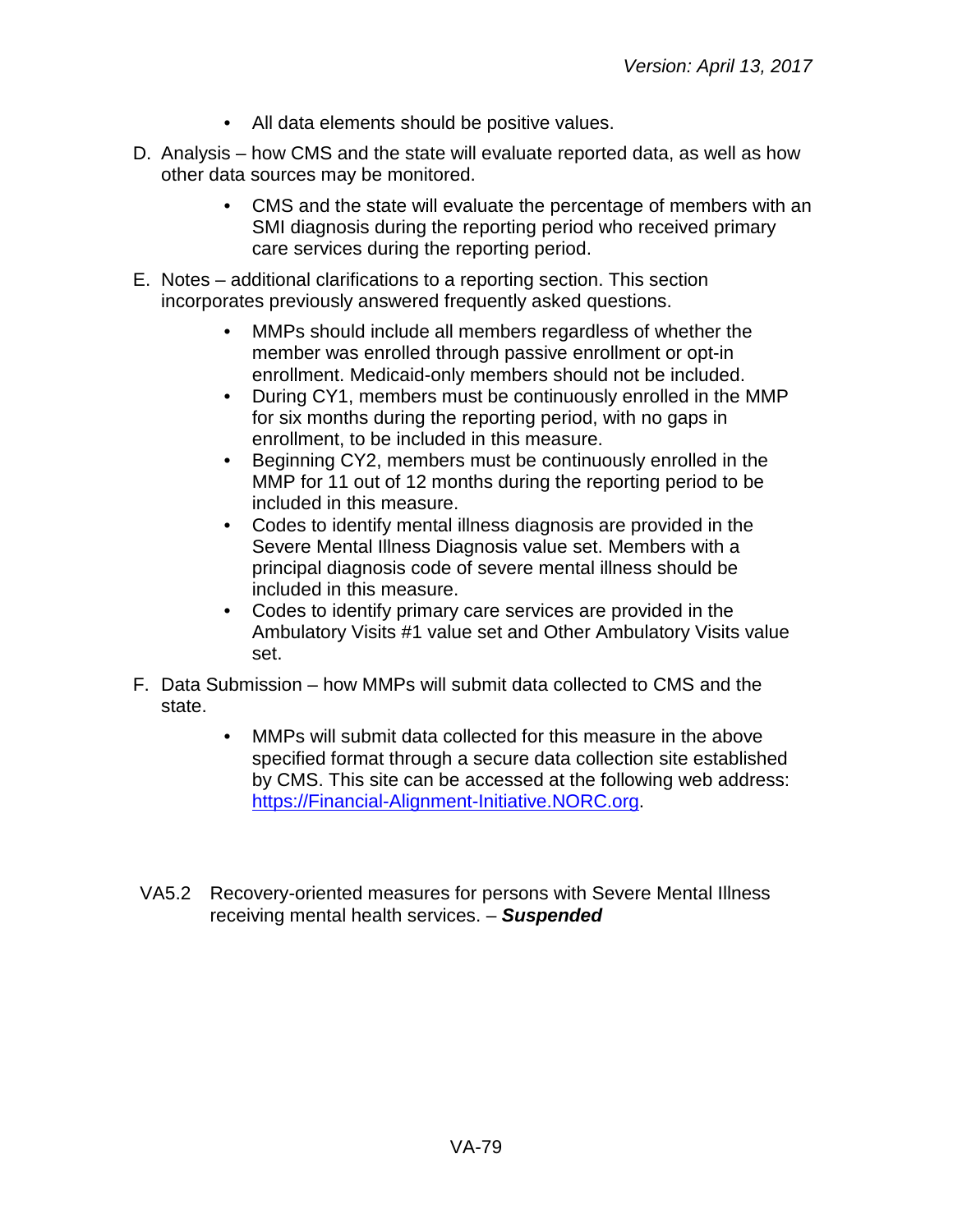| <b>CONTINUOUS REPORTING</b>                                    |                                      |          |                                                                                                     |                                                                                           |
|----------------------------------------------------------------|--------------------------------------|----------|-----------------------------------------------------------------------------------------------------|-------------------------------------------------------------------------------------------|
| <b>Reporting</b><br><b>Section</b>                             | <b>Reporting</b><br><b>Frequency</b> | Level    | <b>Reporting</b><br><b>Periods</b>                                                                  | Due Date                                                                                  |
| VA <sub>5</sub> .<br>Performance and<br>Quality<br>Improvement | Quarterly                            | Contract | Current<br>Calendar<br>Quarter<br>Ex:<br>$1/1 - 3/31$<br>$4/1 - 6/30$<br>$7/1 - 9/30$<br>10/1-12/31 | By the end of the<br>second month<br>following the last<br>day of the reporting<br>period |

VA5.3 Adjudicated clean claims.<sup>i, ii</sup>

| <b>Element</b><br><b>Letter</b> | <b>Element Name</b>                                                                                                                                                           | <b>Definition</b>                                                                                                                                                                                              | <b>Allowable</b><br><b>Values</b>              |
|---------------------------------|-------------------------------------------------------------------------------------------------------------------------------------------------------------------------------|----------------------------------------------------------------------------------------------------------------------------------------------------------------------------------------------------------------|------------------------------------------------|
| А.                              | Total number of<br>adjudicated clean<br>claims.                                                                                                                               | Total number of<br>adjudicated clean<br>claims during the<br>reporting period.                                                                                                                                 | Field Type: Numeric                            |
| B.                              | Total number of<br>adjudicated clean<br>claims for<br>traditional Medicaid<br>covered EDCD<br>waiver services.                                                                | Of the total reported in<br>A, the number of<br>adjudicated clean<br>claims for traditional<br>Medicaid covered<br><b>EDCD</b> waiver services<br>during the reporting<br>period.                              | Field Type: Numeric<br>Note: Is a subset of A. |
| $C_{\cdot}$                     | Total number of<br>adjudicated clean<br>claims for<br>traditional Medicaid<br>covered EDCD<br>waiver services<br>paid using the<br>correct rate within<br>14 days of receipt. | Of the total reported in<br>B, the number of<br>adjudicated clean<br>claims for traditional<br>Medicaid covered<br><b>EDCD</b> waiver services<br>paid using the correct<br>rate within 14 days of<br>receipt. | Field Type: Numeric<br>Note: Is a subset of B. |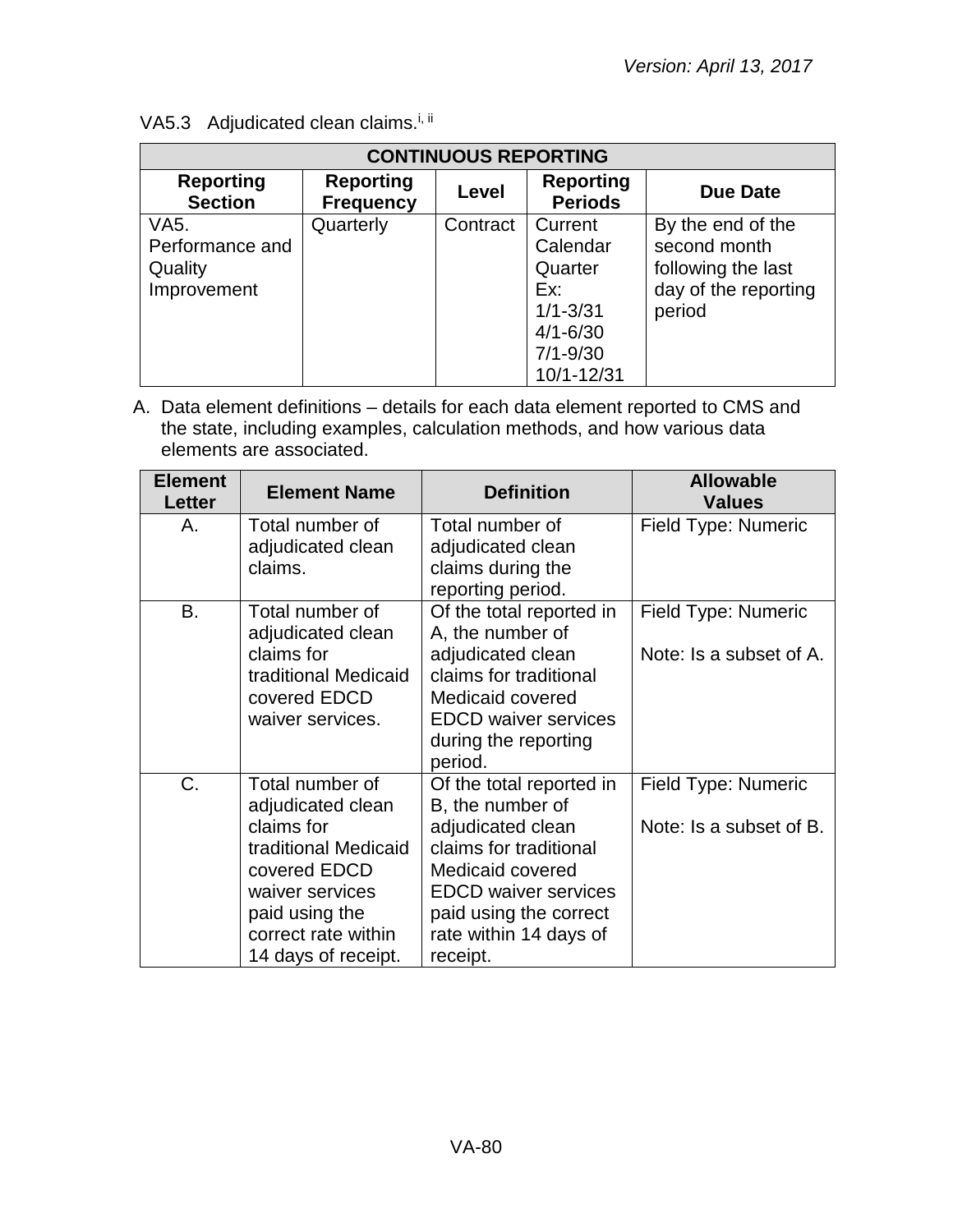| <b>Element</b><br><b>Letter</b> | <b>Element Name</b>                                                                                                                                                                | <b>Definition</b>                                                                                                                                                                                            | <b>Allowable</b><br><b>Values</b>              |
|---------------------------------|------------------------------------------------------------------------------------------------------------------------------------------------------------------------------------|--------------------------------------------------------------------------------------------------------------------------------------------------------------------------------------------------------------|------------------------------------------------|
| D.                              | Total number of<br>adjudicated clean<br>claims for<br>traditional Medicaid<br>covered EDCD<br>waiver services<br>paid using the<br>correct rate within                             | Of the total reported in<br>B, the number of<br>adjudicated clean<br>claims for traditional<br>Medicaid covered<br><b>EDCD</b> waiver services<br>paid using the correct<br>rate within 30 days of           | Field Type: Numeric<br>Note: Is a subset of B. |
| Ε.                              | 30 days of receipt.<br>Total number of<br>adjudicated clean<br>claims for<br>traditional Medicaid<br>covered nursing<br>facility services.                                         | receipt.<br>Of the total reported in<br>A, the number of<br>adjudicated clean<br>claims for traditional<br>Medicaid covered<br>nursing facility services<br>during the reporting<br>period.                  | Field Type: Numeric<br>Note: Is a subset of A. |
| F.                              | Total number of<br>adjudicated clean<br>claims for<br>traditional Medicaid<br>covered nursing<br>facility services<br>paid using the<br>correct rate within<br>14 days of receipt. | Of the total reported in<br>E, the number of<br>adjudicated clean<br>claims for traditional<br>Medicaid covered<br>nursing facility services<br>paid using the correct<br>rate within 14 days of<br>receipt. | Field Type: Numeric<br>Note: Is a subset of E. |
| G.                              | Total number of<br>adjudicated clean<br>claims for<br>traditional Medicaid<br>covered nursing<br>facility services<br>paid using the<br>correct rate within<br>30 days of receipt. | Of the total reported in<br>E, the number of<br>adjudicated clean<br>claims for traditional<br>Medicaid covered<br>nursing facility services<br>paid using the correct<br>rate within 30 days of<br>receipt. | Field Type: Numeric<br>Note: Is a subset of E. |
| Η.                              | Total number of<br>adjudicated clean<br>claims for<br>traditional Medicaid<br>covered behavioral<br>health services.                                                               | Of the total reported in<br>A, the number of<br>adjudicated clean<br>claims for traditional<br>Medicaid behavioral<br>health covered<br>services during the<br>reporting period.                             | Field Type: Numeric<br>Note: Is a subset of A. |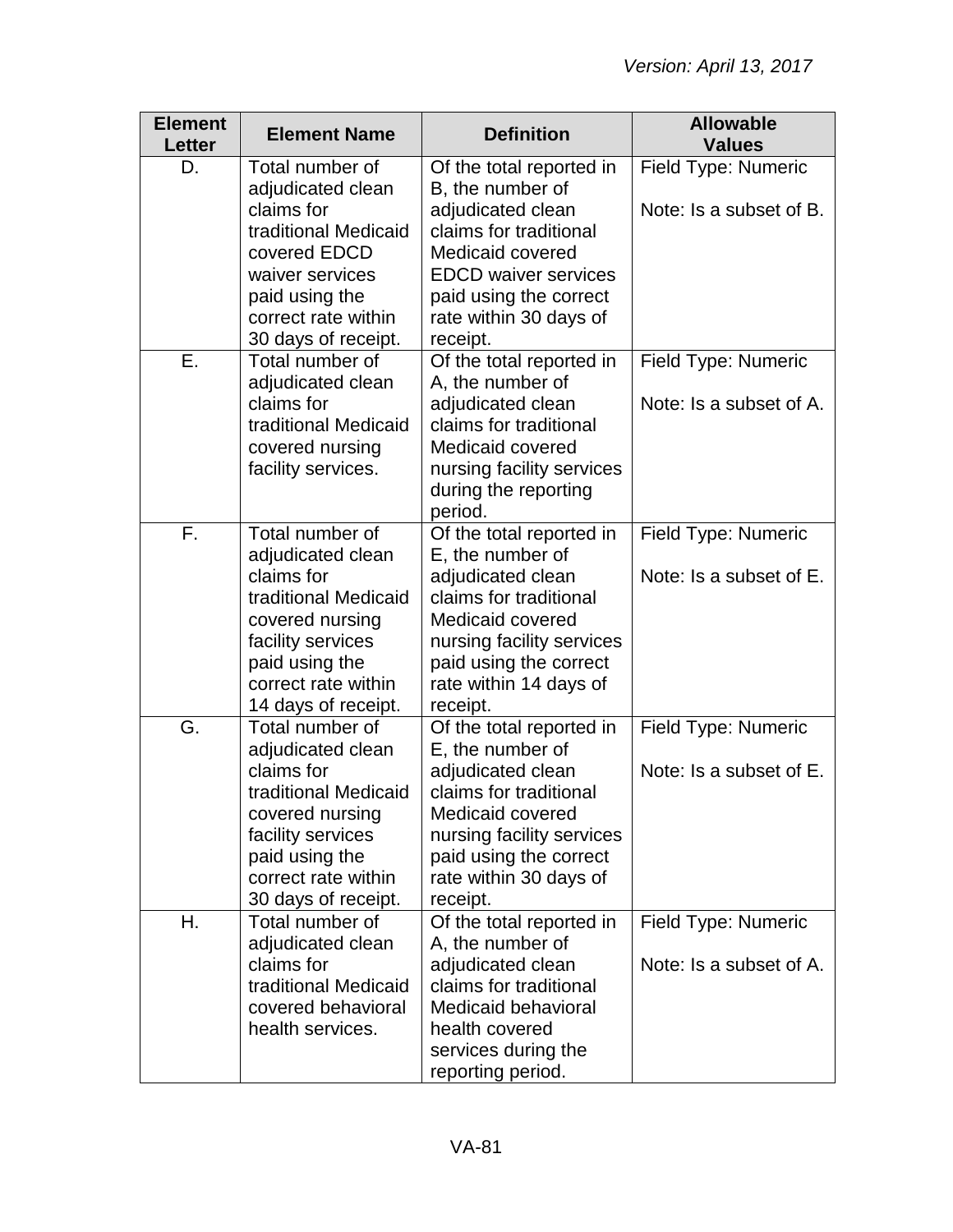| <b>Element</b><br><b>Letter</b> | <b>Element Name</b>                                                                                                                         | <b>Definition</b>                                                                                                                                             | <b>Allowable</b><br><b>Values</b>                                               |
|---------------------------------|---------------------------------------------------------------------------------------------------------------------------------------------|---------------------------------------------------------------------------------------------------------------------------------------------------------------|---------------------------------------------------------------------------------|
|                                 | Total number of<br>adjudicated clean                                                                                                        | Of the total reported in<br>H, the number of                                                                                                                  | Field Type: Numeric                                                             |
|                                 | claims for<br>traditional Medicaid<br>covered behavioral                                                                                    | adjudicated clean<br>claims for traditional<br>Medicaid covered                                                                                               | Note: Is a subset of H.                                                         |
|                                 | health services paid                                                                                                                        | behavioral health                                                                                                                                             |                                                                                 |
|                                 | using the correct<br>rate within 14 days<br>of receipt.                                                                                     | services paid using the<br>correct rate within 14<br>days of receipt.                                                                                         |                                                                                 |
| J.                              | Total number of<br>adjudicated clean                                                                                                        | Of the total reported in<br>H, the number of                                                                                                                  | Field Type: Numeric                                                             |
|                                 | claims for<br>traditional Medicaid<br>covered behavioral<br>health services paid<br>using the correct<br>rate within 30 days<br>of receipt. | adjudicated clean<br>claims for traditional<br>Medicaid covered<br>behavioral health<br>services paid using the<br>correct rate within 30<br>days of receipt. | Note: Is a subset of H.                                                         |
| K.                              | Total number of                                                                                                                             | Of the total reported in                                                                                                                                      | Field Type: Numeric                                                             |
|                                 | adjudicated clean<br>claims for other<br>traditional Medicaid                                                                               | A, the number of<br>adjudicated clean<br>claims for other                                                                                                     | Note: Is a subset of A.                                                         |
|                                 | covered services.                                                                                                                           | traditional Medicaid<br>covered services<br>during the reporting<br>period.                                                                                   | Exclude EDCD,<br>nursing facility, and<br>behavioral health<br>services claims. |
| L.                              | Total number of<br>adjudicated clean                                                                                                        | Of the total reported in<br>K, the number of                                                                                                                  | <b>Field Type: Numeric</b>                                                      |
|                                 | claims for other<br>traditional Medicaid                                                                                                    | adjudicated clean<br>claims for other                                                                                                                         | Note: Is a subset of K.                                                         |
|                                 | covered services<br>paid using the<br>correct rate within<br>14 days of receipt.                                                            | traditional Medicaid<br>covered services paid<br>using the correct rate<br>within 14 days of<br>receipt.                                                      | Exclude EDCD,<br>nursing facility, and<br>behavioral health<br>services claims. |
| М.                              | Total number of<br>adjudicated clean                                                                                                        | Of the total reported in<br>K, the number of                                                                                                                  | <b>Field Type: Numeric</b>                                                      |
|                                 | claims for other<br>traditional Medicaid                                                                                                    | adjudicated clean<br>claims for other                                                                                                                         | Note: Is a subset of K.                                                         |
|                                 | covered services                                                                                                                            | traditional Medicaid                                                                                                                                          | Exclude EDCD,                                                                   |
|                                 | paid using the<br>correct rate within                                                                                                       | covered services paid<br>using the correct rate                                                                                                               | nursing facility, and<br>behavioral health                                      |
|                                 | 30 days of receipt.                                                                                                                         | within 30 days of<br>receipt.                                                                                                                                 | services claims.                                                                |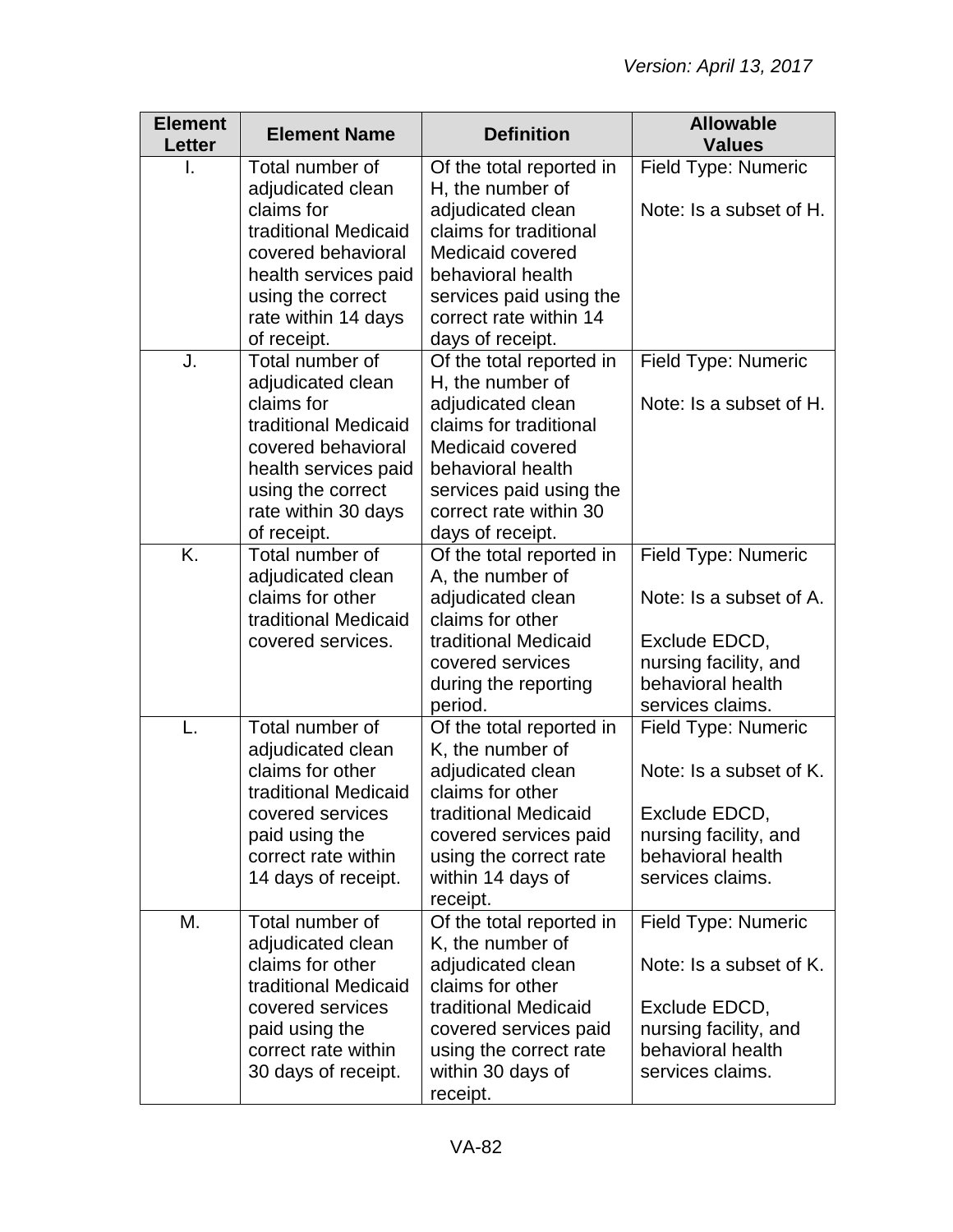- B. QA checks/Thresholds procedures used by CMS and the state to establish benchmarks in order to identify outliers or data that are potentially erroneous.
	- Guidance will be forthcoming on the established threshold for this measure.
- C. Edits and Validation checks validation checks that should be performed by each MMP prior to data submission.
	- Confirm those data elements listed above as subsets of other elements.
	- MMPs should validate that data elements B, E, H, and K are less than or equal to data element A.
	- MMPs should validate that data elements C and D are less than or equal to data element B.
	- MMPs should validate that data elements F and G are less than or equal to data element E.
	- MMPs should validate that data element I and J are less than or equal to data element H.
	- MMPs should validate that data elements L and M are less than or equal to data element K.
	- All data elements should be positive values.
- D. Analysis how CMS and the state will evaluate reported data, as well as how other data sources may be monitored. CMS and the state will evaluate the percentage of:
	- Adjudicated clean claims for traditional Medicaid covered EDCD waiver services that were paid using the correct rate within 14 days of receipt.
	- Adjudicated clean claims for traditional Medicaid covered EDCD waiver services that were paid using the correct rate within 30 days of receipt.
	- Adjudicated clean claims for traditional Medicaid covered nursing facility services that were paid using the correct rate within 14 days of receipt.
	- Adjudicated clean claims for traditional Medicaid covered nursing facility services that were paid using the correct rate within 30 days of receipt.
	- Adjudicated clean claims for traditional Medicaid covered behavioral health services that were paid using the correct rate within 14 days of receipt.
	- Adjudicated clean claims for traditional Medicaid covered behavioral health services that were paid using the correct rate within 30 days of receipt.
	- Adjudicated clean claims for other traditional Medicaid covered services that were paid using the correct rate within 14 days of receipt.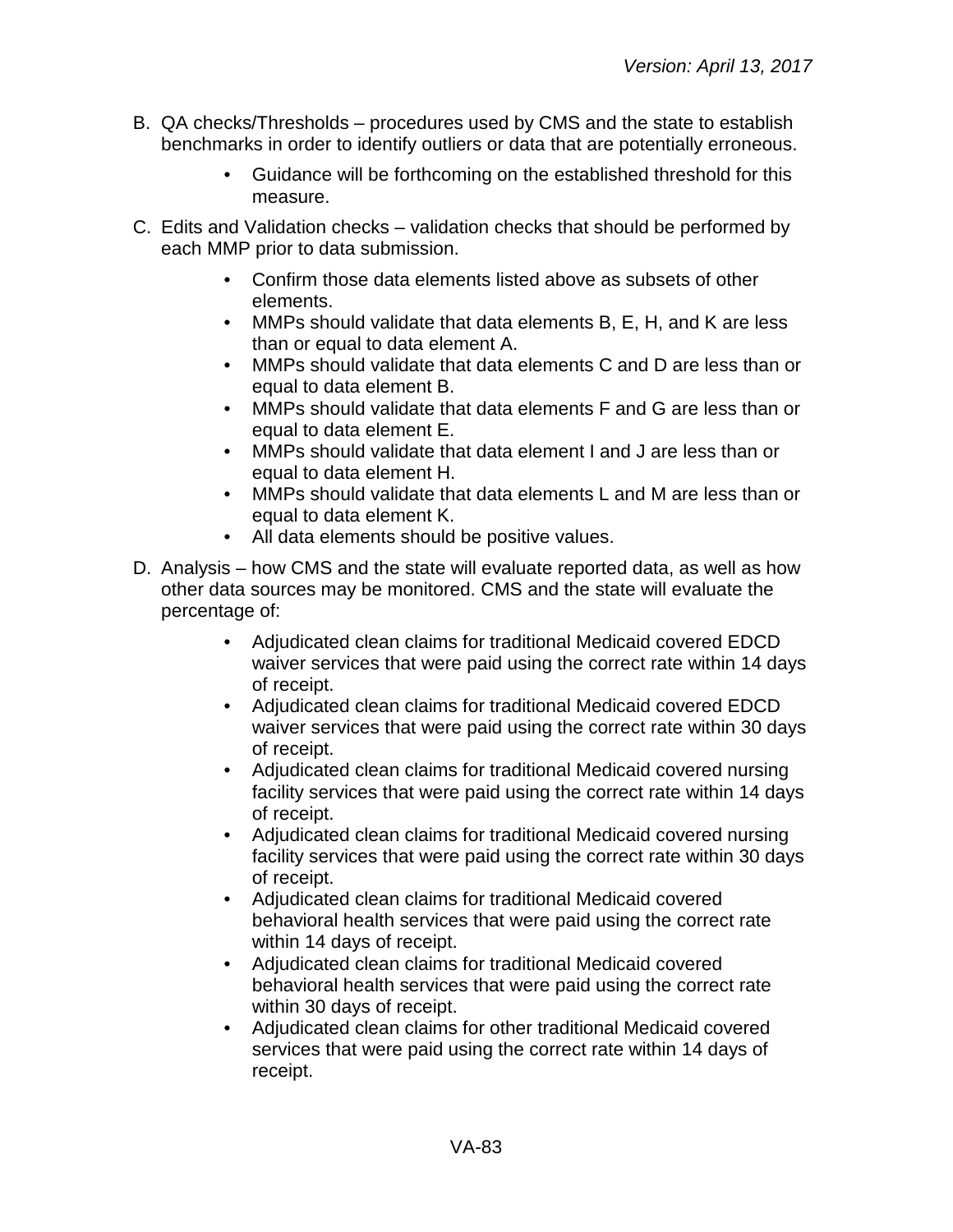- Adjudicated clean claims for other traditional Medicaid covered services that were paid using the correct rate within 30 days of receipt.
- E. Notes additional clarifications to a reporting section. This section incorporates previously answered frequently asked questions.
	- MMPs should refer to Chapter 5 of the Provider Manual to identify adjudicated claim requirements. This manual can be accessed via the following web address: [https://www.virginiamedicaid.dmas.virginia.gov/wps/portal/Provider](https://www.virginiamedicaid.dmas.virginia.gov/wps/portal/ProviderManual) **[Manual](https://www.virginiamedicaid.dmas.virginia.gov/wps/portal/ProviderManual)**
	- MMPs should include all adjudicated clean claims for members who meet the criteria outlined in data element A, regardless if they are disenrolled as of the end of the reporting period (i.e., include all members regardless if they are currently enrolled or disenrolled as of the last day of the reporting period).
	- Clean claims include claims with errors originating from the Contractor's claims systems, but do not include claims from a provider who is under investigation for fraud or abuse, or claims under review for Medical Necessity.
	- Please refer to the Virginia three-way contract for more information regarding timely provider payments.
	- Other traditional Medicaid covered services include all services that would be paid by Medicaid historically excluding EDCD waiver and NF services, behavioral health services, transportation services, and Public Partnerships LLC (PPL) services.
	- Exclude nursing facilities, EDCD services, and LTC pharmacies within a nursing facility from other traditional Medicaid covered services.
	- Report the number of adjudicated clean claims for Medicaid including crossover claims.
	- A "clean" claim is one that has no defect, impropriety, lack of any required substantiating documentation, or particular circumstance requiring special treatment that prevents timely payment.
	- Do not include reprocessed claims or denied claims.
	- Transportation clean claims should be included in other traditional Medicaid clean claims (Data Element K).
- F. Data Submission how MMPs will submit data collected to CMS and the state.
	- MMPs will submit data collected for this measure in the above specified format through a secure data collection site established by CMS. This site can be accessed at the following web address: [https://Financial-Alignment-Initiative.NORC.org.](https://financial-alignment-initiative.norc.org/)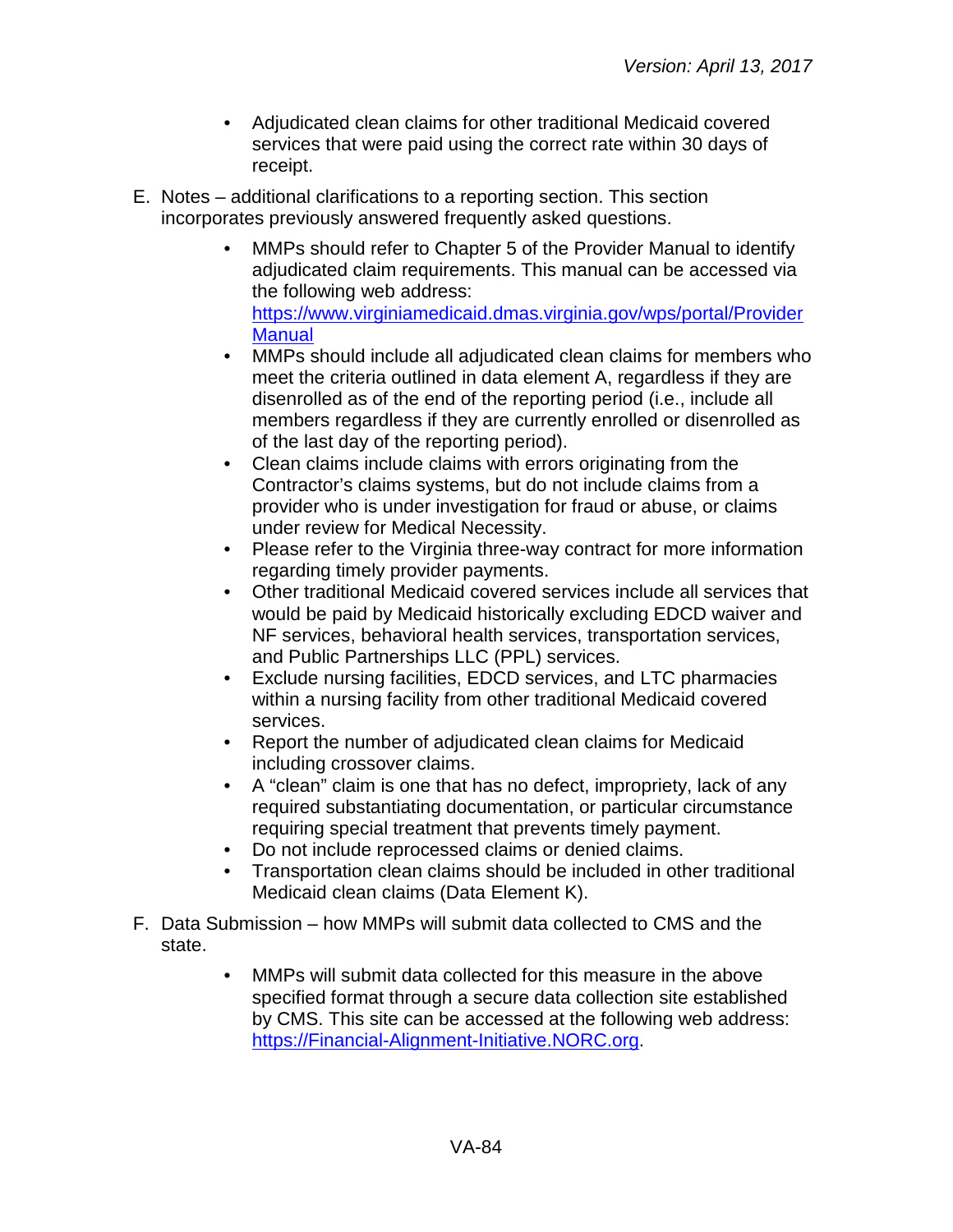VA5.4 Adherence to Antipsychotic Medications for Individuals with Schizophrenia.

| <b>CONTINUOUS REPORTING</b>                       |                                      |          |                                   |                                                                                          |
|---------------------------------------------------|--------------------------------------|----------|-----------------------------------|------------------------------------------------------------------------------------------|
| <b>Reporting</b><br><b>Section</b>                | <b>Reporting</b><br><b>Frequency</b> | Level    | <b>Reporting</b><br><b>Period</b> | <b>Due Date</b>                                                                          |
| VA5.<br>Performance and<br>Quality<br>Improvement | Annually                             | Contract | <b>Calendar Year</b>              | By the end of the<br>sixth month<br>following the last<br>day of the<br>reporting period |

| <b>Element</b><br><b>Letter</b> | <b>Element Name</b>                                                                                                                                                                 | <b>Definition</b>                                                                                                                                                                                                     | <b>Allowable</b><br><b>Values</b>              |
|---------------------------------|-------------------------------------------------------------------------------------------------------------------------------------------------------------------------------------|-----------------------------------------------------------------------------------------------------------------------------------------------------------------------------------------------------------------------|------------------------------------------------|
| А.                              | Total number of<br>members age 21-<br>64 with<br>schizophrenia.                                                                                                                     | Total number of<br>members age 21-64<br>with schizophrenia,<br>who were<br>continuously enrolled<br>in the MMP during the<br>reporting period, and<br>who were enrolled on<br>December 31 of the<br>reporting period. | Field Type: Numeric                            |
| <b>B.</b>                       | Total number of<br>members who<br>received a<br>proportion of days<br>covered (PDC) of at<br>least 80% for their<br>antipsychotic<br>medications during<br>the reporting<br>period. | Of the total reported in<br>A, the number of<br>members who<br>received a PDC of at<br>least 80% for their<br>antipsychotic<br>medications during<br>the reporting period.                                            | Field Type: Numeric<br>Note: Is a subset of A. |

- B. QA checks/Thresholds procedures used by CMS and the state to establish benchmarks in order to identify outliers or data that are potentially erroneous.
	- CMS and the state will perform an outlier analysis.
	- As data are received from MMPs over time, CMS and the state will apply threshold checks.
- C. Edits and Validation checks validation checks that should be performed by each MMP prior to data submission.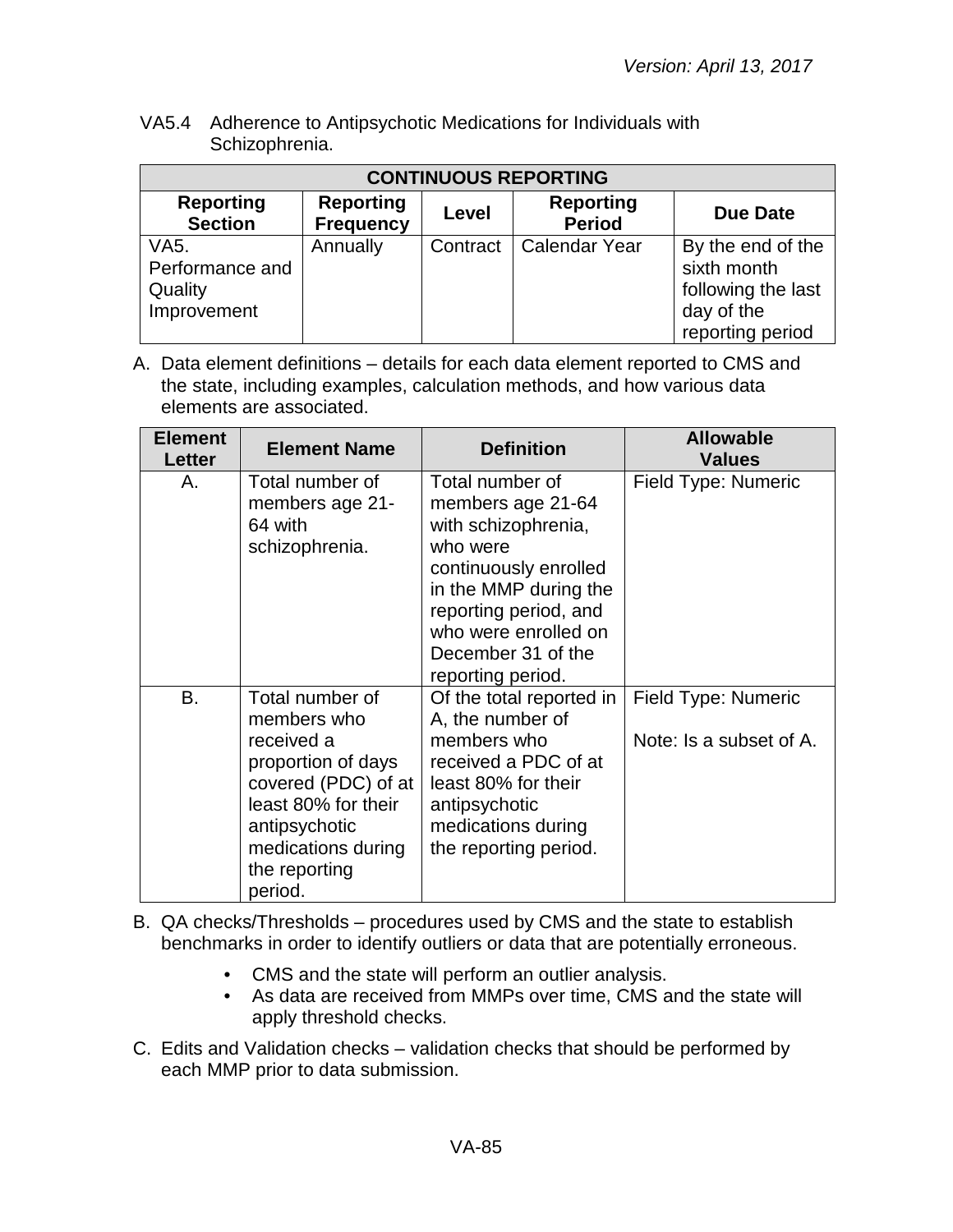- Confirm those data elements listed above as subsets of other elements.
- MMPs should validate that data element B is less than or equal to data element A.
- All data elements should be positive values.
- D. Analysis how CMS and the state will evaluate reported data, as well as how other data sources may be monitored.
	- CMS and the state will evaluate the percentage of members 21–64 years of age during the reporting period with schizophrenia who achieved a PDC of at least 80% for their antipsychotic medications during the reporting period.
- E. Notes additional clarifications to a reporting section. This section incorporates previously answered frequently asked questions.
	- MMPs should include all members regardless of whether the member was enrolled through passive enrollment or opt-in enrollment. Medicaid-only members should not be included.
	- The index prescription start date (IPSD) refers to the earliest prescription dispensing date for any antipsychotic medication during the reporting period.
	- Treatment Period refers to the period of time beginning on the IPSD through the last day of the reporting period.
	- The proportion of days covered (PDC) refers to the number of days a member is covered by at least one antipsychotic medication prescription, divided by the number of days in the treatment period.
	- Oral medication dispensing event refers to one prescription of an amount lasting 30 days or less. To calculate dispensing events for prescriptions longer than 30 days, divide the days' supply by 30 and round down to the convert. For example, a 100-day prescription is equal to three dispensing events.
		- i. Multiple prescriptions for different medications dispensed on the same day are counted as separate dispensing events. If multiple prescriptions for the same medication are dispensed on the same day, use the prescription with the longest days' supply. Use the Drug ID to determine of the prescriptions are the same or different.
	- Long-acting injections dispensing event refers to injections, which count as one dispensing event. Multiple J codes or National Drug Codes (NDCs) for the same or different medication on the same day are counted as a single dispensing event.
	- Follow the instructions below to determine how to calculate the number of days covered for oral medications
		- i. If multiple prescriptions for the same or different oral medications are dispensed on the same day, calculate number of days covered by an antipsychotic medication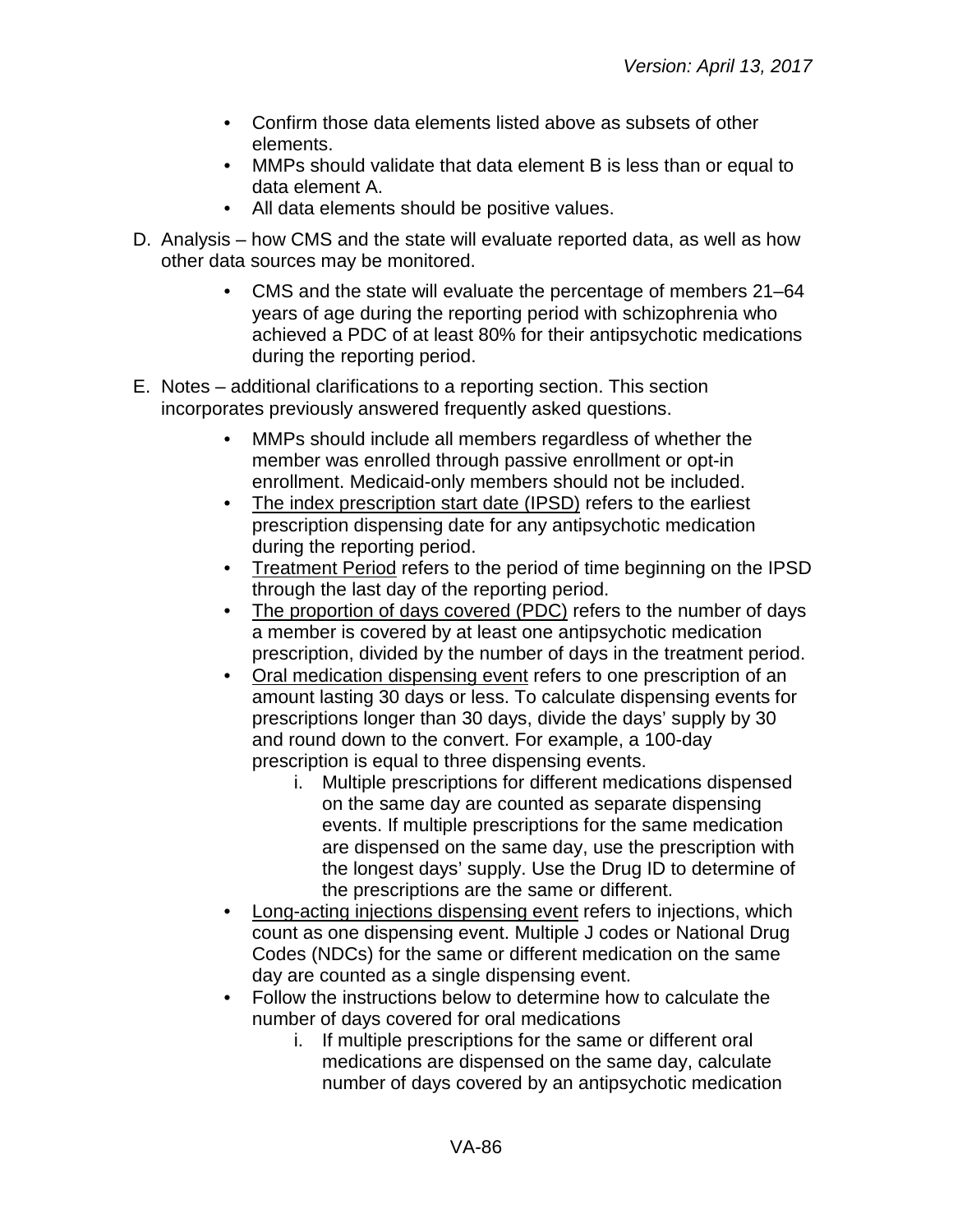(for data element B) using the prescription with the longest days' supply.

- ii. If multiple prescriptions for different oral medications are dispensed on different days, count each day within the treatment period only once toward data element B.
- iii. If multiple prescriptions for the same oral medication are dispensed on different days, sum the days' supply and use the total to calculate the number of days covered by an antipsychotic medication (for data element B).
	- 1. For example, if three antipsychotic prescriptions for the same oral medication are dispensed on different days, each with a 30-day supply; sum the days' supply for a total of 90 days covered by an oral antipsychotic (even if there is overlap). Use the drug ID provided on the NDC list to determine if the prescriptions are the same or different.
- To calculate the number of days covered for long acting injections (for data element B), use the days' supply specified for the medication in Table VA-1.
	- i. For multiple J Codes or NDCs for the same or different medications on the same day, use the medication with the longest days' supply.
	- ii. For multiple J Codes or NDCs for the same or different medications on different days with overlapping days' supply, count each day within the treatment period only once toward data element B.
- If an oral medication and a long-acting injection are dispensed on the same day, calculate number of days covered by an antipsychotic medication (for data element B) using the prescription with the longest days' supply.
- If an oral medication and long-acting injection are dispensed on different days, with some overlapping days of supply, count each day within the treatment period only once toward data element B.
- Continuous enrollment is defined as no more than one gap in enrollment of up to 45 days during the reporting period (i.e., January through December). To determine continuous enrollment for a member for whom enrollment is verified monthly, the member may not have more than a 1-month gap in coverage (i.e., a member whose coverage lapses for 2 months [60 days] is not considered continuously enrolled).
- Follow the steps outlined below to identify the eligible population for data element A. Members in hospice are excluded from the eligible population.
	- 1. Identify members with schizophrenia as those who met at least one of the following criteria during the reporting period: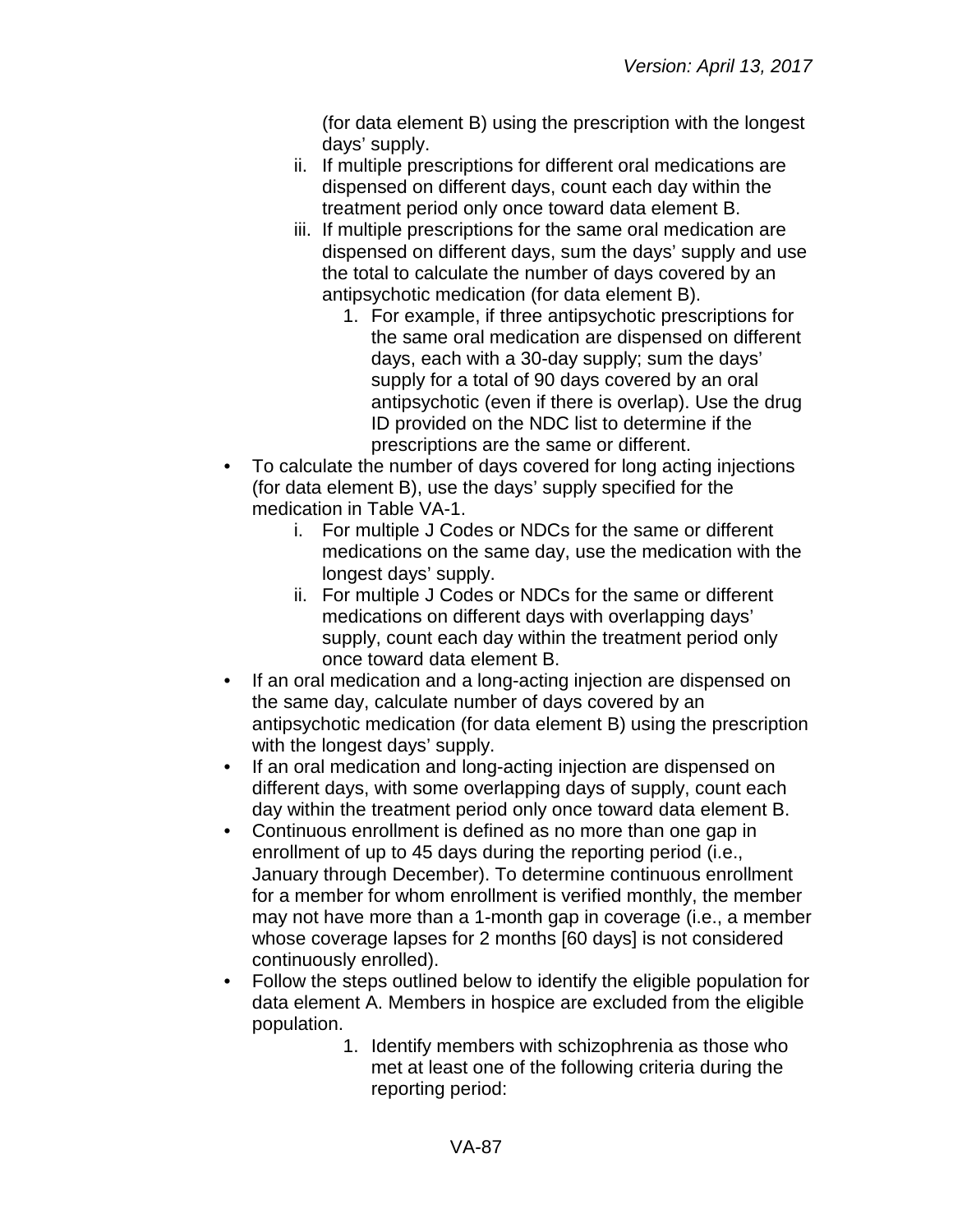- a. At least one acute inpatient encounter with any diagnosis of schizophrenia. Either of the following combinations meets criteria:
	- i. BH Stand Alone Acute Inpatient value set *with* Schizophrenia value set.
	- ii. BH Acute Inpatient value set *with* BH Acute Inpatient POS value set *and* Schizophrenia value set.
- b. At least two visits in an outpatient, intensive outpatient, partial hospitalization, ED or nonacute inpatient setting, on different dates of service, with any diagnosis of schizophrenia. Any two of the follow code combinations meet criteria:
	- i. BH Stand Alone Outpatient/PH/IOP value set *with* Schizophrenia value set.
	- ii. BH Outpatient/PH/IOP value set *with* BH Outpatient/PH/IOP POS value set *and* Schizophrenia value set.
	- iii. ED value set *with* Schizophrenia value set.
	- iv. BH ED value set *with* ED POS value set *and* Schizophrenia value set.
	- v. BH Stand Alone Nonacute Inpatient value set *with* Schizophrenia value set.
	- vi. BH Nonacute Inpatient value set *with* BH Nonacute Inpatient POS value set *and* Schizophrenia value set.
- 2. Identify required exclusions. Exclude members who met at least one of the following during the reporting period:
	- a. A diagnosis of dementia (Dementia value set).
	- b. Did not have at least two antipsychotic medication dispensing events. There are two ways to identify dispensing events: by claim/encounter data and by pharmacy data. The MMP must use both methods to identify dispensing events, but an event need only be identified by one method to be counted.
		- i. Claim/encounter data. An antipsychotic medication (Long-Acting Injections 14 Days Supply value set or Long-Acting Injections 28 Days Supply value set).
		- ii. Pharmacy data. Dispensed an antipsychotic medication on an ambulatory basis (Table VA-1).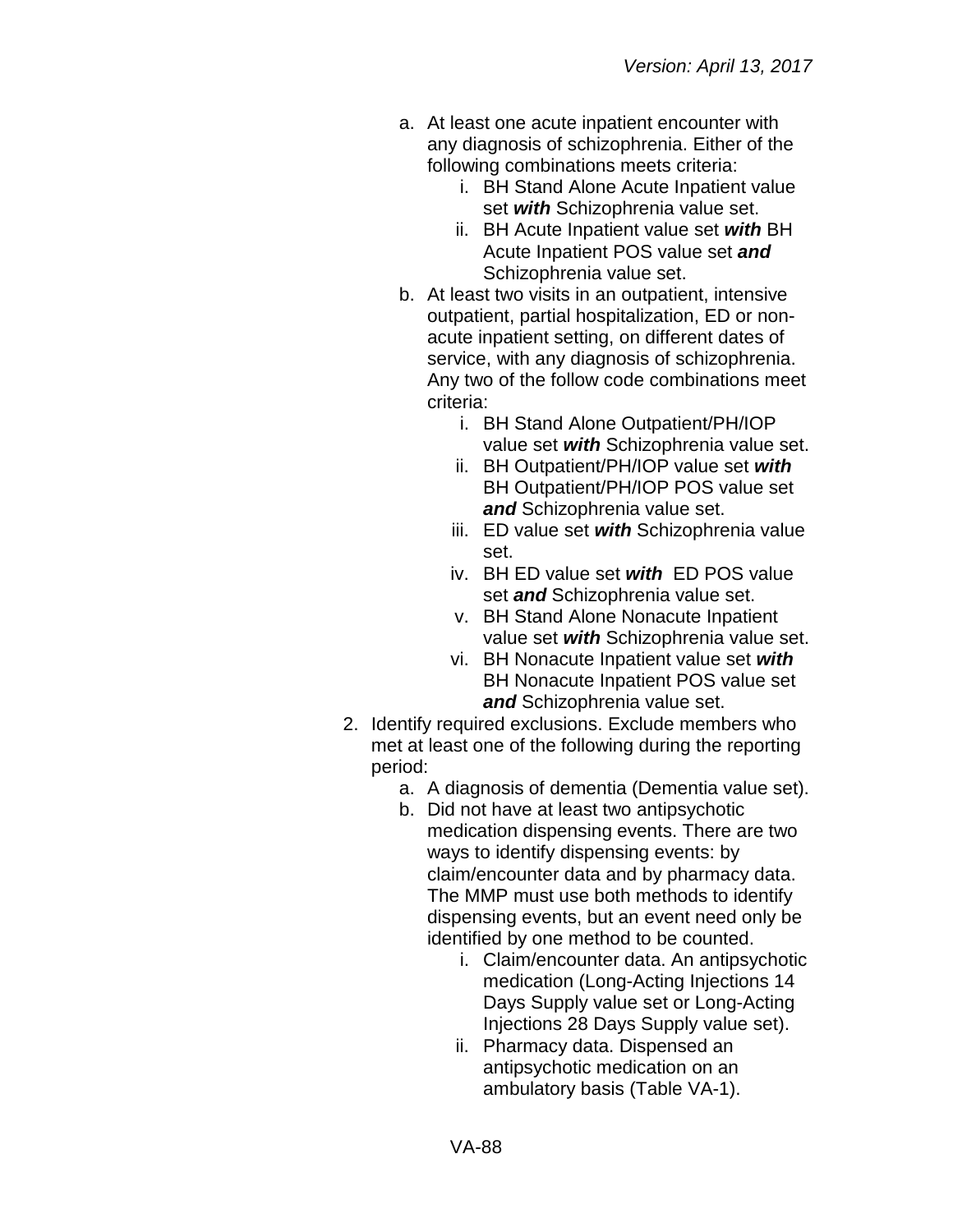- Follow the steps outlined below to identify numerator compliance (data element B).
	- 1. Identify the IPSD. The IPSD is the earliest dispensing event for any antipsychotic medication (Table VA-1; Long-Acting Injections 14 Days Supply value set; Long-Acting Injections 28 Days Supply value set) during the reporting period.
	- 2. To determine the treatment period, calculate the number of days beginning on the IPSD through the end of the reporting period.
	- 3. Count the days covered by at least one antipsychotic medication (Table VA-1; Long-Acting Injections 14 Days Supply value set; Long-Acting Injections 28 Days Supply value set) during the treatment period. To ensure that days' supply that extend beyond the reporting period are not counted, subtract any days' supply that extends beyond December 31 of the reporting period.
	- 4. Calculate the member's PDC using the following equation. Round to two decimal places, using the .5 rule.

### **Total days covered by an antipsychotic medication in the treatment period (Step 3)**

# **Total days in treatment period (Step 2)**

5. Sum the number of members whose PDC is ≥80% for their treatment period.

| <b>Table VA-1: Antipsychotic Medications</b> |                                                                                                                                                                                                                                                                                       |                        |  |  |
|----------------------------------------------|---------------------------------------------------------------------------------------------------------------------------------------------------------------------------------------------------------------------------------------------------------------------------------------|------------------------|--|--|
| <b>Description</b>                           | <b>Prescription</b>                                                                                                                                                                                                                                                                   | <b>Covered</b><br>Days |  |  |
| Miscellaneous antipsychotic agents<br>(oral) | • Aripiprazole<br>• Olanzapine<br>• Paliperidone<br>Asenapine<br>• Pimozide<br>Brexpiprazole<br>Cariprazine<br>• Quetiapine<br>• Quetiapine fumarate<br>Clozapine<br>Haloperidol<br>• Risperidone<br>Iloperidone<br>• Ziprasidone<br>Loxapine<br>Lurisadone<br>Molindone<br>$\bullet$ |                        |  |  |
| Phenothiazine antipsychotics (oral)          | • Prochlorperazine<br>Chlorpromazine<br>$\bullet$<br>• Thioridazine<br>Fluphenazine<br>Perphenazine<br>• Trifluoperazine<br>Perphenazine-<br>amitriptyline                                                                                                                            |                        |  |  |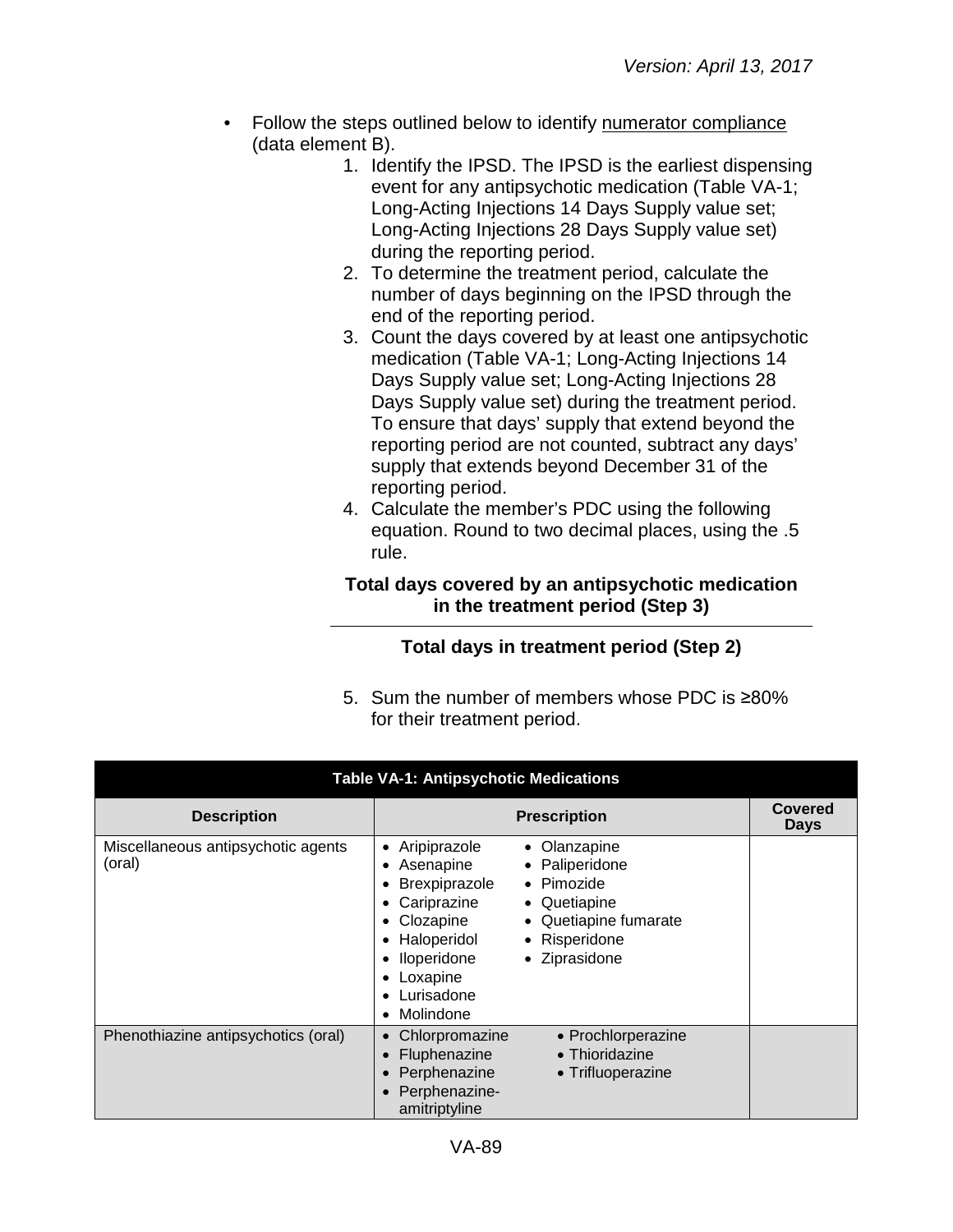| <b>Table VA-1: Antipsychotic Medications</b> |                                                                                                                                |                    |  |  |
|----------------------------------------------|--------------------------------------------------------------------------------------------------------------------------------|--------------------|--|--|
| <b>Description</b>                           | <b>Covered</b><br><b>Days</b>                                                                                                  |                    |  |  |
| Psychotherapeutic combinations<br>(oral)     | • Fluoxetine-olanzapine                                                                                                        |                    |  |  |
| Thioxanthenes (oral)                         | • Thiothixene                                                                                                                  |                    |  |  |
| Long-acting injections                       | Aripiprazole<br>• Olanzapine<br>$\bullet$<br>Fluphenazine<br>• Paliperidone palmitate<br>decanoate<br>Haloperidol<br>decanoate | 28 days'<br>supply |  |  |
|                                              | Risperidone                                                                                                                    | 14 days'<br>supply |  |  |

- F. Data Submission how MMPs will submit data collected to CMS and the state.
	- MMPs will submit data collected for this measure in the above specified format through a secure data collection site established by CMS. This site can be accessed at the following web address: [https://Financial-Alignment-Initiative.NORC.org.](https://financial-alignment-initiative.norc.org/)
- VA5.5 Antidepressant Medication Management. *Suspended*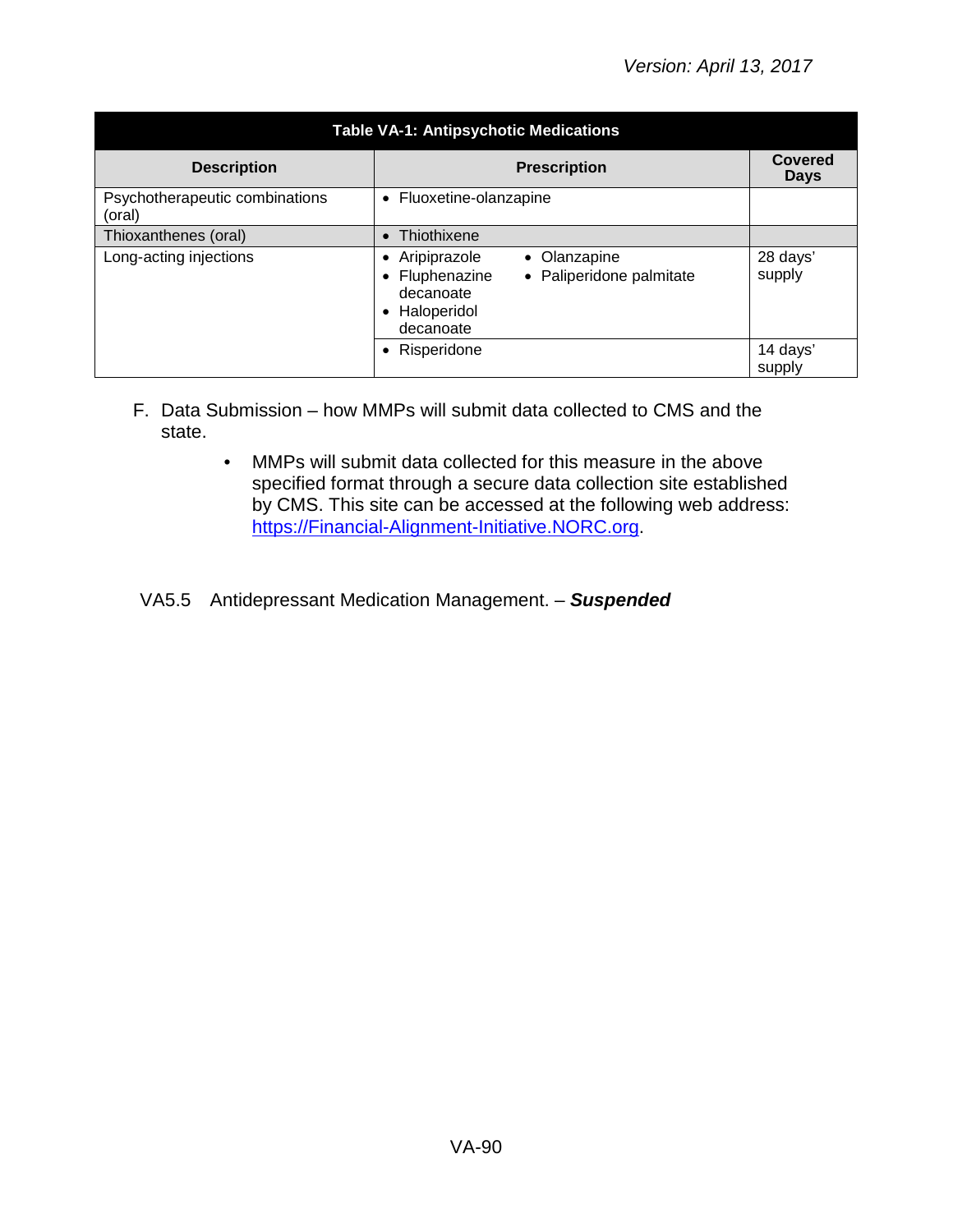## **Section VAVI. Systems**

## VA6.1 Plan Enrollee Medical Record.– *Suspended*

#### **Section VAVII. Utilization**

VA7.1 EDCD waiver members who used consumer-directed services.

| <b>IMPLEMENTATION</b>              |                                      |                |                                                                                                     |                                                                                           |  |
|------------------------------------|--------------------------------------|----------------|-----------------------------------------------------------------------------------------------------|-------------------------------------------------------------------------------------------|--|
| <b>Reporting</b><br><b>Section</b> | <b>Reporting</b><br><b>Frequency</b> | Level          | <b>Reporting</b><br><b>Period</b>                                                                   | <b>Due Date</b>                                                                           |  |
| VA7. Utilization                   | Monthly                              | Contract       | <b>Current Month</b><br>Ex:<br>$1/1 - 1/31$                                                         | By the end of the<br>first month following<br>the last day of the<br>reporting period     |  |
|                                    |                                      | <b>ONGOING</b> |                                                                                                     |                                                                                           |  |
| <b>Reporting</b><br><b>Section</b> | <b>Reporting</b><br><b>Frequency</b> | Level          | <b>Reporting</b><br><b>Periods</b>                                                                  | <b>Due Date</b>                                                                           |  |
| VA7. Utilization                   | Quarterly                            | Contract       | Current<br>Calendar<br>Quarter<br>Ex:<br>$1/1 - 3/31$<br>$4/1 - 6/30$<br>$7/1 - 9/30$<br>10/1-12/31 | By the end of the<br>second month<br>following the last<br>day of the reporting<br>period |  |

| <b>Element</b><br><b>Element Name</b><br><b>Letter</b> |                                                                        | <b>Definition</b>                                                                                            | <b>Allowable Values</b> |
|--------------------------------------------------------|------------------------------------------------------------------------|--------------------------------------------------------------------------------------------------------------|-------------------------|
| А.                                                     | Total number of<br>members who are<br>covered under an<br>EDCD waiver. | Total number of<br>members who are<br>covered under an<br><b>EDCD</b> waiver during<br>the reporting period. | Field Type: Numeric     |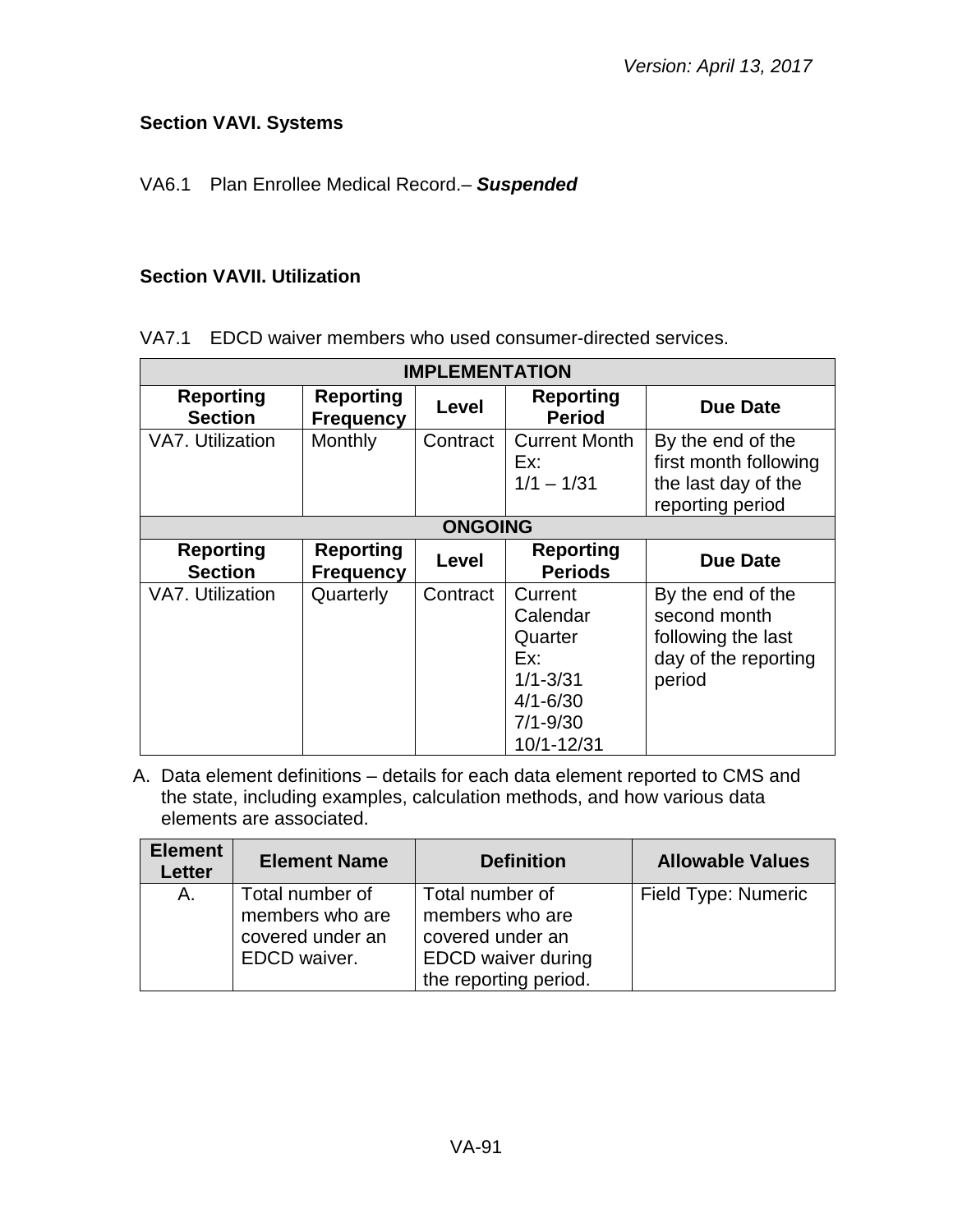| <b>Element</b><br><b>Element Name</b><br><b>Letter</b> |                                                    | <b>Definition</b>                                                                         | <b>Allowable Values</b> |
|--------------------------------------------------------|----------------------------------------------------|-------------------------------------------------------------------------------------------|-------------------------|
| В.<br>Total number of<br><b>EDCD</b> waiver            |                                                    | Of the total reported in<br>A, the number of EDCD                                         | Field Type: Numeric     |
|                                                        | members who used<br>consumer-directed<br>services. | waiver members who<br>used consumer-<br>directed services during<br>the reporting period. | Note: Is a subset of A. |

- B. QA checks/Thresholds procedures used by CMS and the state to establish benchmarks in order to identify outliers or data that are potentially erroneous.
	- CMS and the state will perform an outlier analysis.
	- As data are received from MMPs over time, CMS and the state will apply threshold checks.
- C. Edits and Validation checks validation checks that should be performed by each MMP prior to data submission.
	- Confirm those data elements listed above as subsets of other elements.
	- MMPs should validate that data element B is less than or equal to data element A.
	- All data elements should be positive values.
- D. Analysis how CMS and the state will evaluate reported data, as well as how other data sources may be monitored.
	- CMS and the state will evaluate the percentage of EDCD waiver members who used consumer-directed services during the reporting period.
- E. Notes additional clarifications to a reporting section. This section incorporates previously answered frequently asked questions.
	- MMPs should include all EDCD waiver members regardless of whether the waiver member was enrolled through passive enrollment or opt-in enrollment. Medicaid-only members should not be included.
	- MMPs should include all members who meet the criteria outlined in data element A, regardless of whether they are disenrolled as of the end of the reporting period (i.e., include all members regardless of whether they are currently enrolled or disenrolled as of the last day of the reporting period).
	- Members should only be reported in data element A once, regardless of the number of EDCD waiver or consumer-directed services used during the reporting period (i.e., data element A captures an unduplicated count of members who are covered under an EDCD waiver).
	- Consumer-directed services are support services that are necessary to enable an individual to remain at or return home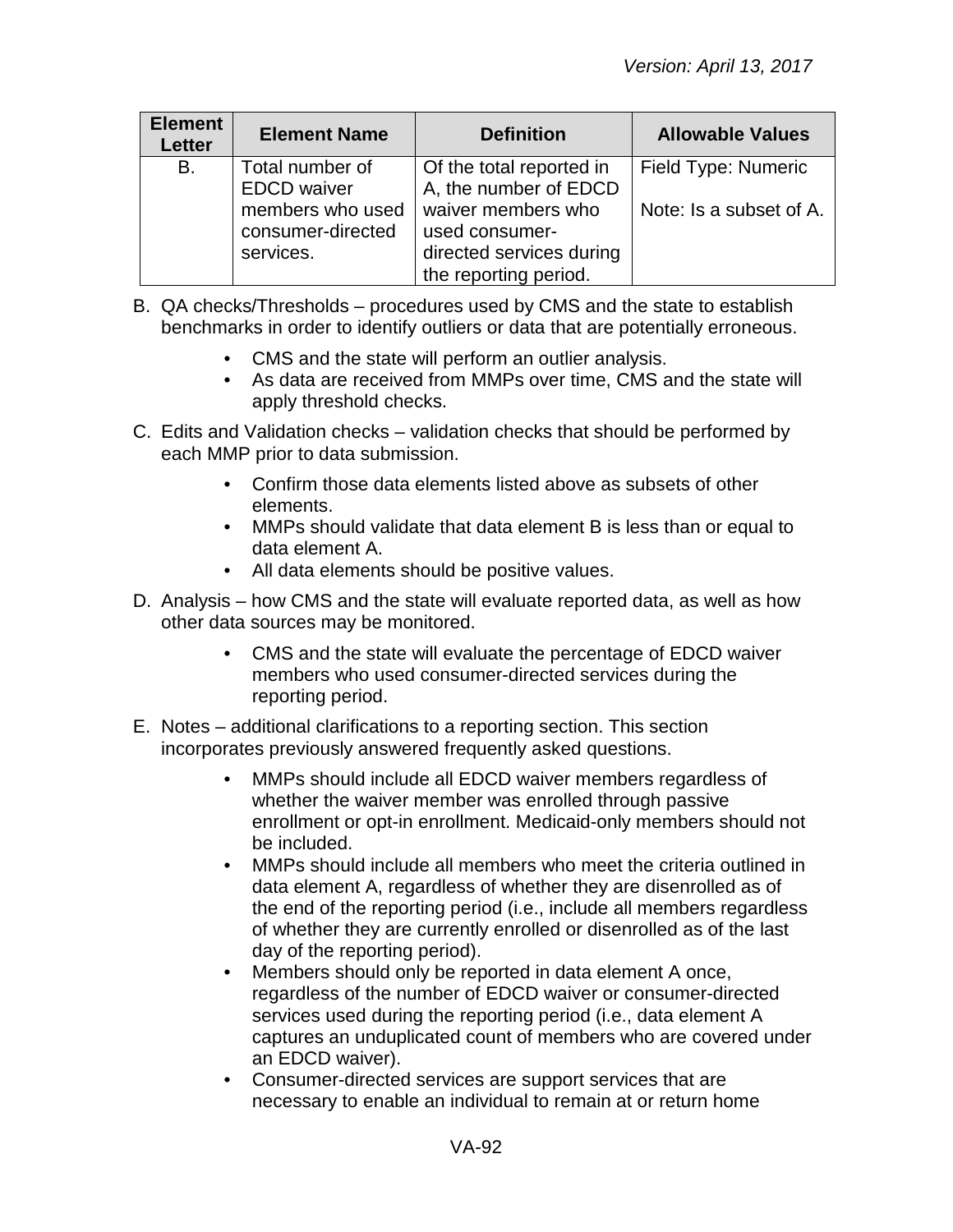rather than enter an institution. Services may include assistance with bathing, dressing, toileting, transferring, and nutritional support necessary for consumers to remain in their own homes or in the community. Services can also include supervision, respite, and companion services.

- F. Data Submission how MMPs will submit data collected to CMS and the state.
	- MMPs will submit data collected for this measure in the above specified format through a secure data collection site established by CMS. This site can be accessed at the following web address: [https://Financial-Alignment-Initiative.NORC.org.](https://financial-alignment-initiative.norc.org/)
- VA7.2 EDCD waiver members who experienced an increase or decrease in authorized personal care hours or respite care hours.

| <b>CONTINUOUS REPORTING</b>        |                                      |          |                                                                                                     |                                                                                           |  |
|------------------------------------|--------------------------------------|----------|-----------------------------------------------------------------------------------------------------|-------------------------------------------------------------------------------------------|--|
| <b>Reporting</b><br><b>Section</b> | <b>Reporting</b><br><b>Frequency</b> | Level    | <b>Reporting</b><br><b>Periods</b>                                                                  | Due Date                                                                                  |  |
| VA7. Utilization                   | Quarterly                            | Contract | Current<br>Calendar<br>Quarter<br>Ex:<br>$1/1 - 3/31$<br>$4/1 - 6/30$<br>$7/1 - 9/30$<br>10/1-12/31 | By the end of the<br>second month<br>following the last<br>day of the reporting<br>period |  |

| <b>Element</b><br><b>Letter</b> | <b>Element Name</b>                                                     | <b>Definition</b>                                                                                                                                                                                | <b>Allowable Values</b> |
|---------------------------------|-------------------------------------------------------------------------|--------------------------------------------------------------------------------------------------------------------------------------------------------------------------------------------------|-------------------------|
| А.                              | Total number of<br>members who were<br>covered under an<br>EDCD waiver. | Total number of<br>members who were<br>continuously enrolled in<br>the MMP during the<br>reporting period who<br>were covered under an<br><b>EDCD</b> waiver for the<br>entire reporting period. | Field Type: Numeric     |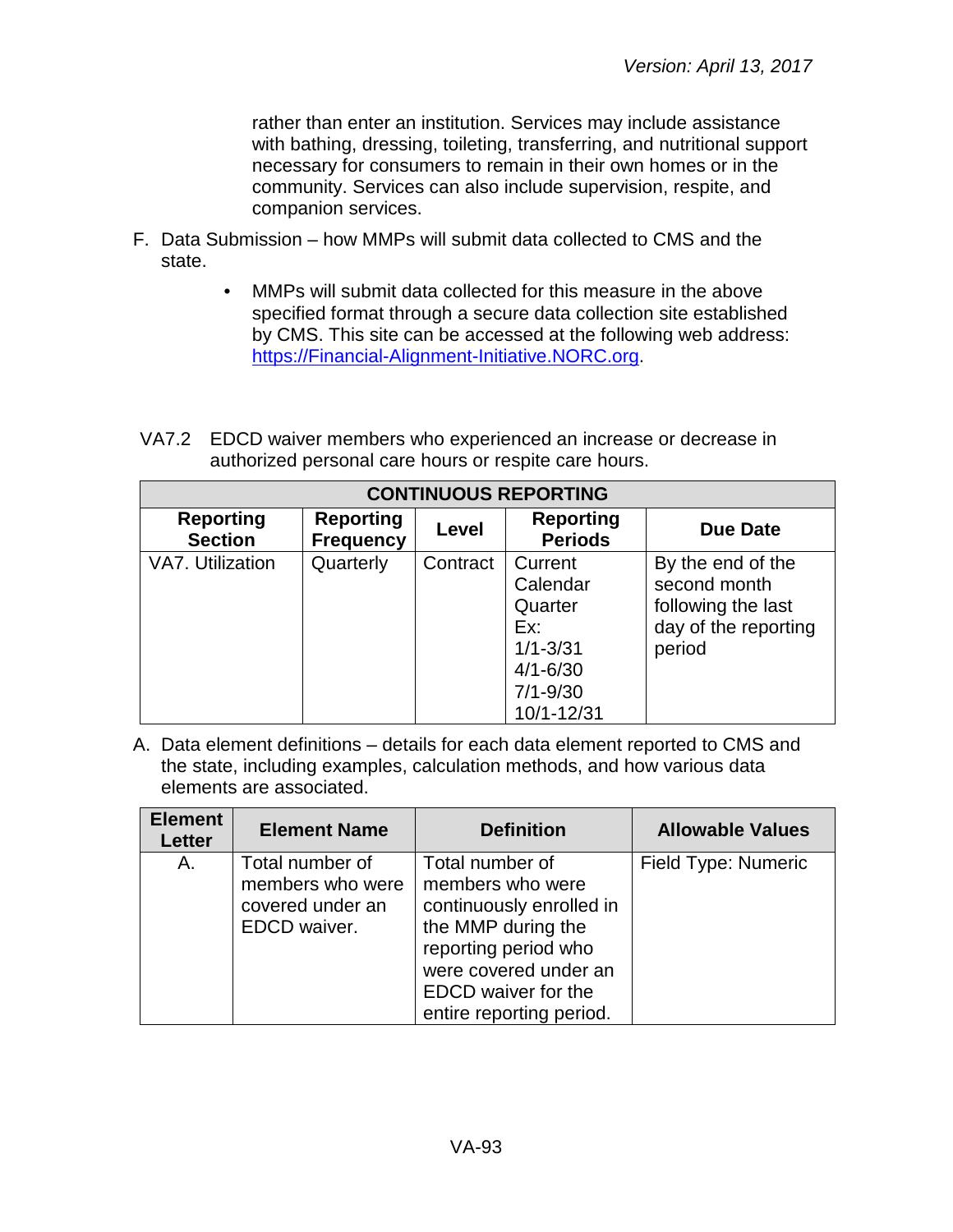| <b>Element</b><br><b>Letter</b> | <b>Element Name</b>                                              | <b>Definition</b>                                                                                      | <b>Allowable Values</b> |
|---------------------------------|------------------------------------------------------------------|--------------------------------------------------------------------------------------------------------|-------------------------|
| B.                              | Total number of<br><b>EDCD</b> waiver                            | Of the total reported in<br>A, the number of EDCD                                                      | Field Type: Numeric     |
|                                 | members whose<br>authorized personal<br>care hours<br>decreased. | waiver members whose<br>authorized personal<br>care hours decreased<br>during the reporting<br>period. | Note: Is a subset of A. |
| C.                              | Total number of<br><b>EDCD</b> waiver                            | Of the total reported in<br>A, the number of EDCD                                                      | Field Type: Numeric     |
|                                 | members whose<br>authorized personal<br>care hours<br>increased. | waiver members whose<br>authorized personal<br>care hours increased<br>during the reporting<br>period. | Note: Is a subset of A. |
| D.                              | Total number of<br><b>EDCD</b> waiver                            | Of the total reported in<br>A, the number of EDCD                                                      | Field Type: Numeric     |
|                                 | members whose<br>authorized respite<br>care hours<br>decreased.  | waiver members whose<br>authorized respite care<br>hours decreased during<br>the reporting period.     | Note: Is a subset of A. |
| Ε.                              | Total number of<br><b>EDCD</b> waiver                            | Of the total reported in<br>A, the number of EDCD                                                      | Field Type: Numeric     |
|                                 | members whose<br>authorized respite<br>care hours<br>increased.  | waiver members whose<br>authorized respite care<br>hours increased during<br>the reporting period.     | Note: Is a subset of A. |

- B. QA checks/Thresholds procedures used by CMS and the state to establish benchmarks in order to identify outliers or data that are potentially erroneous.
	- CMS and the state will perform an outlier analysis.
	- As data are received from MMPs over time, CMS and the state will apply threshold checks.
- C. Edits and Validation checks validation checks that should be performed by each MMP prior to data submission.
	- Confirm those data elements listed above as subsets of other elements.
	- MMPs should validate that data elements B, C, D, and E are less than or equal to data element A.
	- All data elements should be positive values.
- D. Analysis how CMS and the state will evaluate reported data, as well as how other data sources may be monitored. CMS and the state will evaluate the percentage of EDCD waiver members whose authorized:
	- Personal care hours decreased during the reporting period.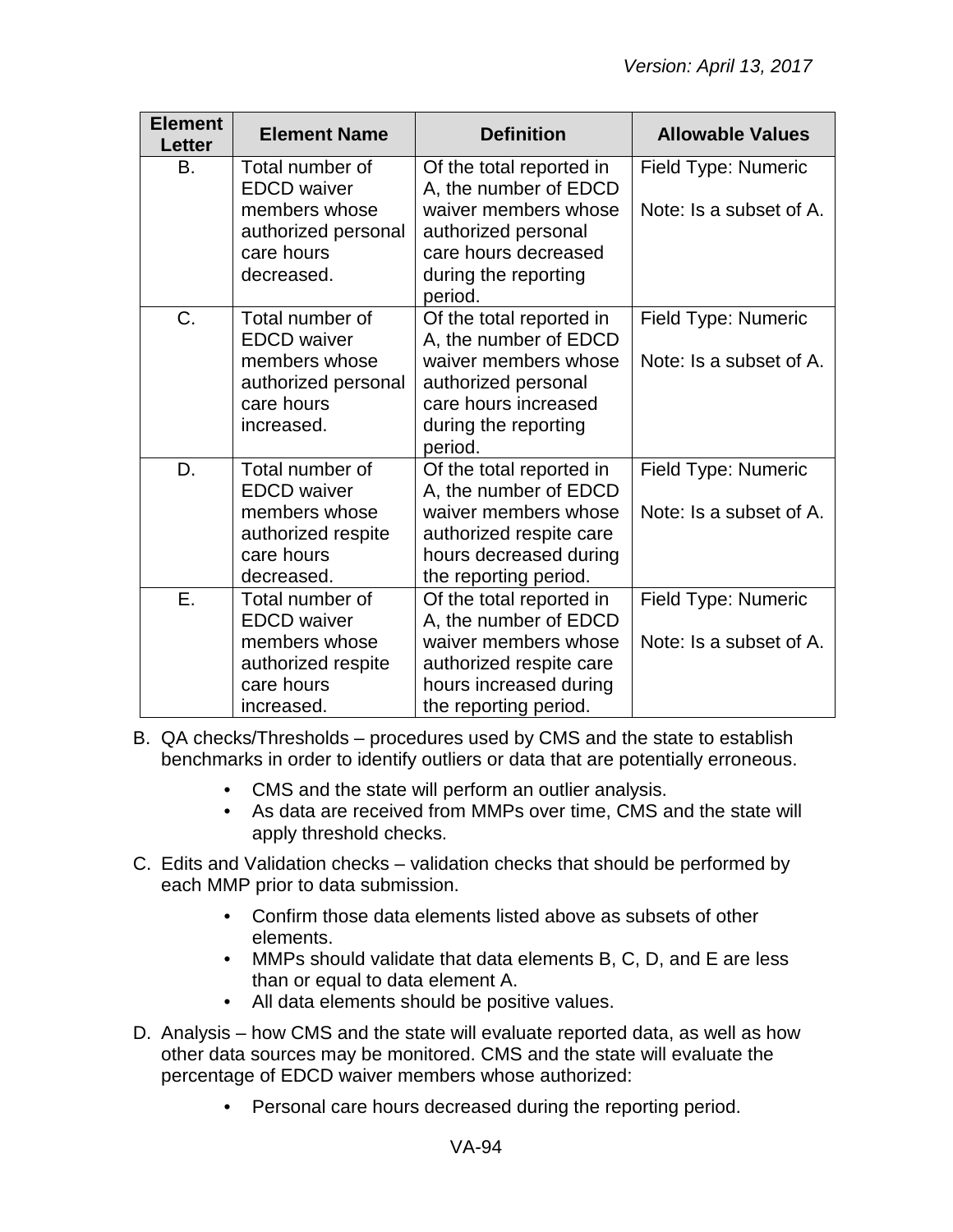- Personal care hours increased during the reporting period.
- Respite care hours decreased during the reporting period.
- Respite care hours increased during the reporting period.
- E. Notes additional clarifications to a reporting section. This section incorporates previously answered frequently asked questions.
	- MMPs should include all EDCD waiver members regardless of whether the waiver member was enrolled through passive enrollment or opt-in enrollment. Medicaid-only members should not be included.
	- The EDCD waiver member must be continuously enrolled in the MMP during the reporting period, with no gaps in enrollment.
	- Personal care services means long-term maintenance or support services necessary to enable the individual to remain at or return home rather than enter a nursing facility. Personal care services are provided to individuals in the areas of activities of daily living, access to the community, monitoring of self-administered medications or other medical needs, and the monitoring of health status and physical condition. Where the individual requires assistance with activities of daily living, and where specified in the plan of care, such supportive services may include assistance with instrumental activities of daily living. Services may be provided in home and community settings to enable an individual to maintain the health status and functional skills necessary to live in the community or participate in community activities.
	- Respite care services means those short-term personal care services provided to individuals who are unable to care for themselves because of the absence of or need for the relief of the unpaid caregiver who normally provides the care.
	- Authorized hours are service hours authorized by a county social worker. The social worker will assess the types of services the member needs and the number of hours the county will authorize for each of these services.
- F. Data Submission how MMPs will submit data collected to CMS and the state.
	- MMPs will submit data collected for this measure in the above specified format through a secure data collection site established by CMS. This site can be accessed at the following web address: [https://Financial-Alignment-Initiative.NORC.org.](https://financial-alignment-initiative.norc.org/)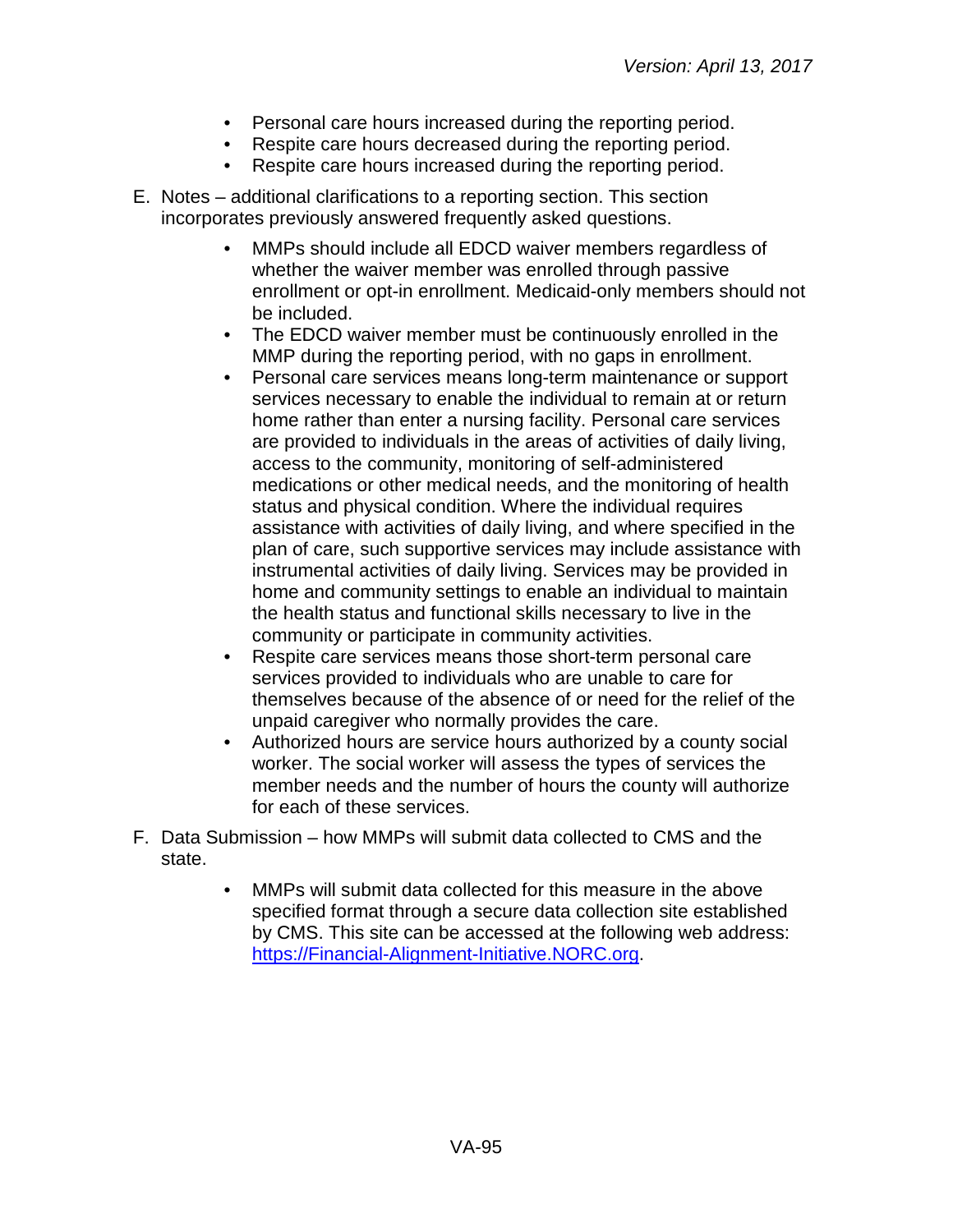VA7.3 Unduplicated members receiving HCBS and unduplicated members receiving nursing facility services.

| <b>CONTINUOUS REPORTING</b>        |                                      |          |                                   |                                                                                           |  |
|------------------------------------|--------------------------------------|----------|-----------------------------------|-------------------------------------------------------------------------------------------|--|
| <b>Reporting</b><br><b>Section</b> | <b>Reporting</b><br><b>Frequency</b> | Level    | <b>Reporting</b><br><b>Period</b> | Due Date                                                                                  |  |
| VA7. Utilization                   | Annually                             | Contract | <b>Calendar Year</b>              | By the end of the<br>fourth month<br>following the last<br>day of the reporting<br>period |  |

| <b>Element</b><br><b>Letter</b> | <b>Element Name</b>                                                   | <b>Definition</b>                                                                                                                                                                                      | <b>Allowable</b><br><b>Values</b>                     |
|---------------------------------|-----------------------------------------------------------------------|--------------------------------------------------------------------------------------------------------------------------------------------------------------------------------------------------------|-------------------------------------------------------|
| А.                              | Total number of<br>members.                                           | Total number of<br>members who were<br>continuously enrolled<br>in the MMP for six<br>months during the<br>reporting period.                                                                           | Field Type: Numeric                                   |
| <b>B.</b>                       | Total number of<br>members receiving<br>HCBS.                         | Of the total reported in<br>A, the number of<br>members receiving<br><b>HCBS</b> during the<br>reporting period who<br>did not receive<br>nursing facility<br>services during the<br>reporting period. | Field Type: Numeric<br>Note: Is a subset of A.        |
| C.                              | Total number of<br>members receiving<br>nursing facility<br>services. | Of the total reported in<br>A, the number of<br>members receiving<br>nursing facility<br>services during the<br>reporting period who<br>did not receive HCBS<br>during the reporting<br>period.        | <b>Field Type: Numeric</b><br>Note: Is a subset of A. |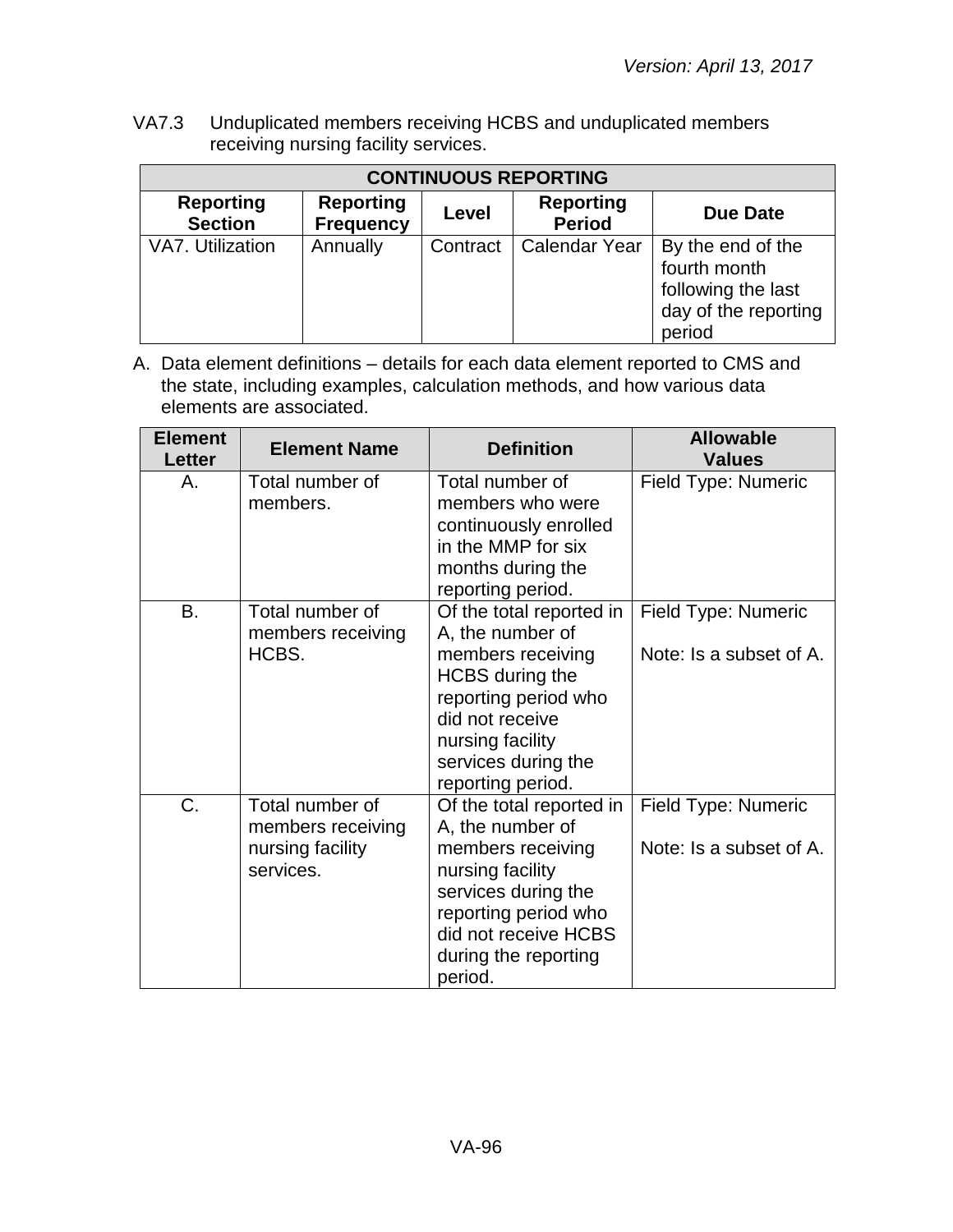| <b>Element</b><br><b>Letter</b> | <b>Element Name</b>                                                                              | <b>Definition</b>                                                                                      | <b>Allowable</b><br><b>Values</b>              |
|---------------------------------|--------------------------------------------------------------------------------------------------|--------------------------------------------------------------------------------------------------------|------------------------------------------------|
| D.                              | Total number of<br>members receiving<br>both HCBS and<br>nursing facility<br>services during the | Of the total reported in<br>A, the number of<br>members receiving<br>both HCBS and<br>nursing facility | Field Type: Numeric<br>Note: Is a subset of A. |
|                                 | reporting period.                                                                                | services during the<br>reporting period.                                                               |                                                |

- B. QA checks/Thresholds procedures used by CMS and the state to establish benchmarks in order to identify outliers or data that are potentially erroneous.
	- CMS and the state will perform an outlier analysis.
	- As data are received from MMPs over time, CMS and the state will apply threshold checks.
- C. Edits and Validation checks validation checks that should be performed by each MMP prior to data submission.
	- Confirm those data elements listed above as subsets of other elements.
	- MMPs should validate that data elements B, C, and D are less than or equal to data element A.
	- All data elements should be positive values.
- D. Analysis how CMS and the state will evaluate reported data, as well as how other data sources may be monitored.
	- CMS and the state will obtain enrollment data from CMS' Web site and will evaluate the percentage of members receiving:
		- o HCBS during the reporting period who did not receive nursing facility services during the reporting period.
		- o Nursing facility services during the reporting period who did not receive HCBS during the reporting period.
		- o Both HCBS and nursing facility services during the reporting period.
- E. Notes additional clarifications to a reporting section. This section incorporates previously answered frequently asked questions.
	- MMPs should include all members regardless of whether the member was enrolled through passive enrollment or opt-in enrollment. Medicaid-only members should not be included.
	- MMPs should include all members who meet the criteria outlined in data element A, regardless of whether they are disenrolled as of the end of the reporting period (i.e., include all members regardless of whether they are currently enrolled or disenrolled as of the last day of the reporting period).
	- Members receiving HCBS should only be counted for data element B (unduplicated). Members receiving nursing facility services should only be counted for data element C (unduplicated).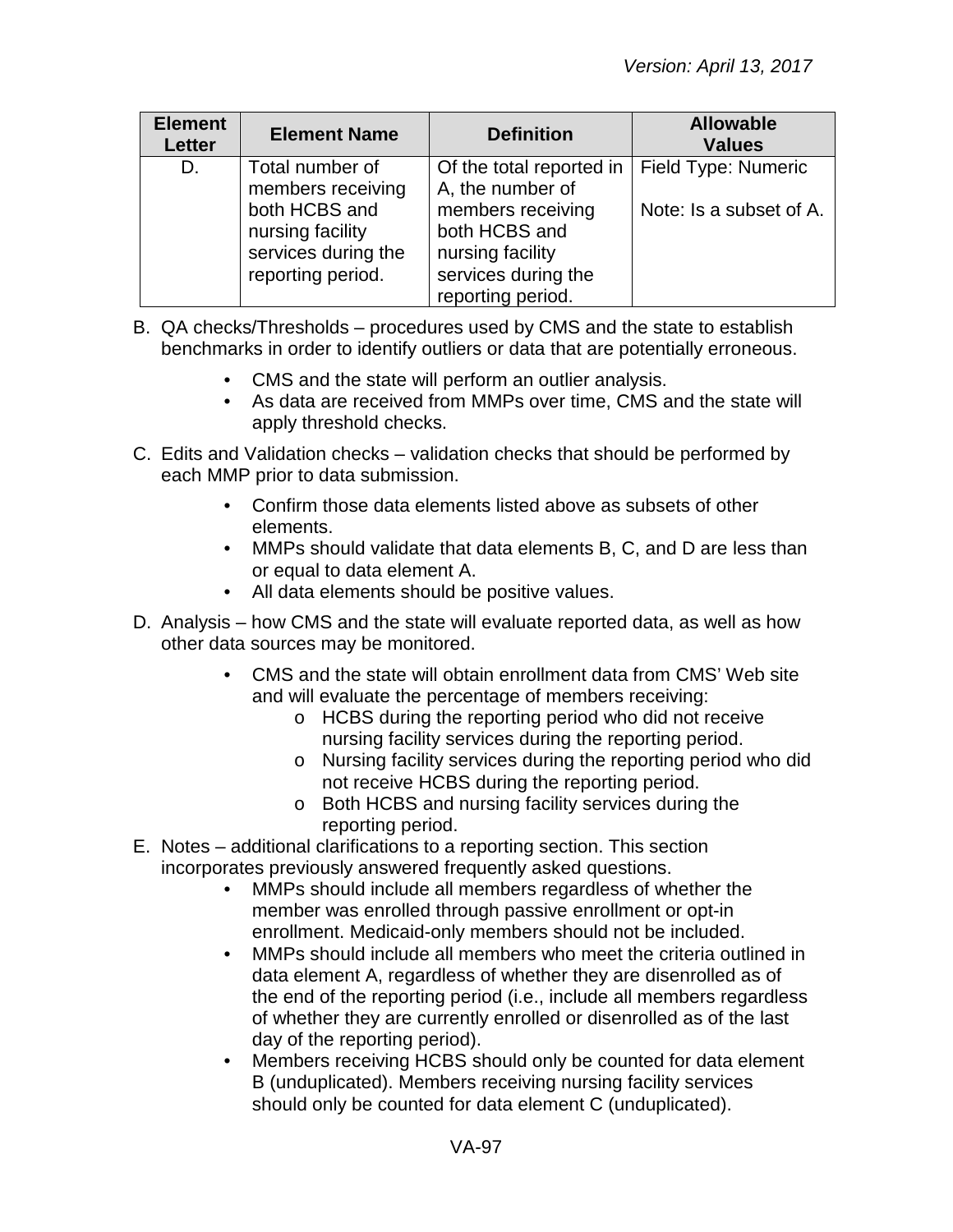Members receiving both HCBS and nursing facility services should only be counted for data element D (unduplicated). Data elements B, C, and D are mutually exclusive.

- Unduplicated means a member should only be counted once for the type of service they receive. For example, if a member received nursing facility services in two different facilities during the reporting period, they would only count once towards members receiving nursing facility services during the reporting period (data element C).
- Include members who were receiving HCBS or nursing facility services for any length of time during the reporting period.
- HCBS refers to Home and Community Based Services.
- F. Data Submission how MMPs will submit data collected to CMS and the state.
	- MMPs will submit data collected for this measure in the above specified format through a secure data collection site established by CMS. This site can be accessed at the following web address: [https://Financial-Alignment-Initiative.NORC.org.](https://financial-alignment-initiative.norc.org/)

| <b>VA7.4</b> | Average length of receipt in HCBS. |
|--------------|------------------------------------|
|--------------|------------------------------------|

| <b>CONTINUOUS REPORTING</b>        |                                      |          |                                   |                                                                                           |  |
|------------------------------------|--------------------------------------|----------|-----------------------------------|-------------------------------------------------------------------------------------------|--|
| <b>Reporting</b><br><b>Section</b> | <b>Reporting</b><br><b>Frequency</b> | Level    | <b>Reporting</b><br><b>Period</b> | <b>Due Date</b>                                                                           |  |
| VA7. Utilization                   | Annually                             | Contract | <b>Calendar Year</b>              | By the end of the<br>fourth month<br>following the last<br>day of the reporting<br>period |  |

| <b>Element</b><br><b>Letter</b> | <b>Element Name</b>                           | <b>Definition</b>                                                            | <b>Allowable</b><br><b>Values</b> |
|---------------------------------|-----------------------------------------------|------------------------------------------------------------------------------|-----------------------------------|
| Α.                              | Total number of<br>members receiving<br>HCBS. | Total number of<br>members receiving<br>HCBS during the<br>reporting period. | Field Type: Numeric               |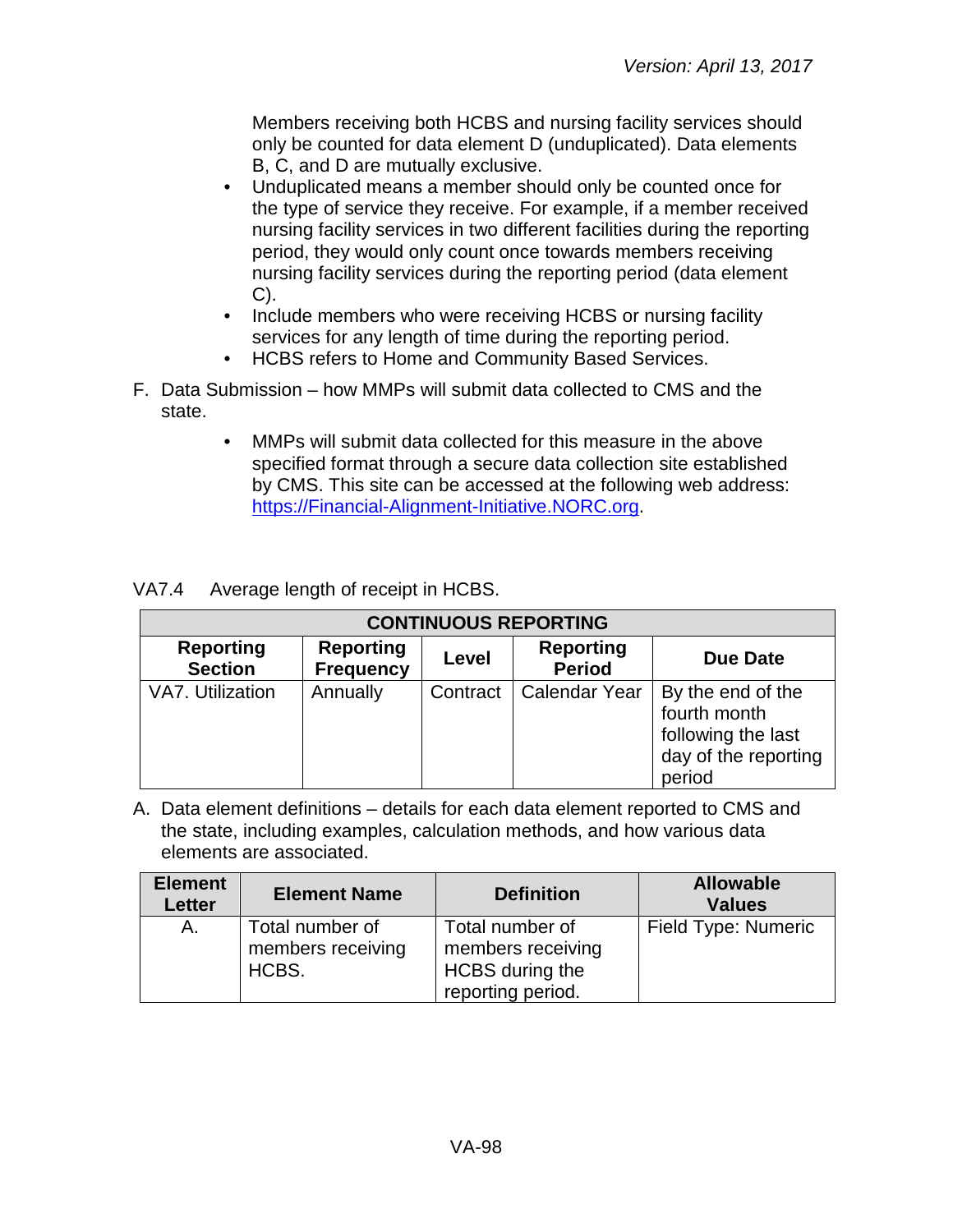| <b>Element</b><br>Letter | <b>Element Name</b>                                       | <b>Definition</b>                                                                                                                              | <b>Allowable</b><br><b>Values</b> |
|--------------------------|-----------------------------------------------------------|------------------------------------------------------------------------------------------------------------------------------------------------|-----------------------------------|
| B.                       | Total number of days<br>members were<br>enrolled in HCBS. | Of the total reported in   Field Type: Numeric<br>A, the number of days<br>members were<br>enrolled in HCBS<br>during the reporting<br>period. |                                   |

- B. QA checks/Thresholds procedures used by CMS and the state to establish benchmarks in order to identify outliers or data that are potentially erroneous.
	- CMS and the state will perform an outlier analysis.
	- As data are received from MMPs over time, CMS and the state will apply threshold checks.
- C. Edits and Validation checks validation checks that should be performed by each MMP prior to data submission.
	- All data elements should be positive values.
- D. Analysis how CMS and the state will evaluate reported data, as well as how other data sources may be monitored.
	- CMS and the state will evaluate the number of days members were enrolled in HCBS during the reporting period.
- E. Notes additional clarifications to a reporting section. This section incorporates previously answered frequently asked questions.
	- MMPs should include all members regardless of whether the member was enrolled through passive enrollment or opt-in enrollment. Medicaid-only members should not be included.
	- MMPs should include all members who meet the criteria outlined in data element A, regardless of whether they are disenrolled as of the end of the reporting period (i.e., include all members regardless of whether they are currently enrolled or disenrolled as of the last day of the reporting period).
	- HCBS refers to Home and Community Based Services.
- F. Data Submission how MMPs will submit data collected to CMS and the state.
	- MMPs will submit data collected for this measure in the above specified format through a secure data collection site established by CMS. This site can be accessed at the following web address: [https://Financial-Alignment-Initiative.NORC.org.](https://financial-alignment-initiative.norc.org/)
- VA7.5 Plan All-Cause Readmissions. *Suspended*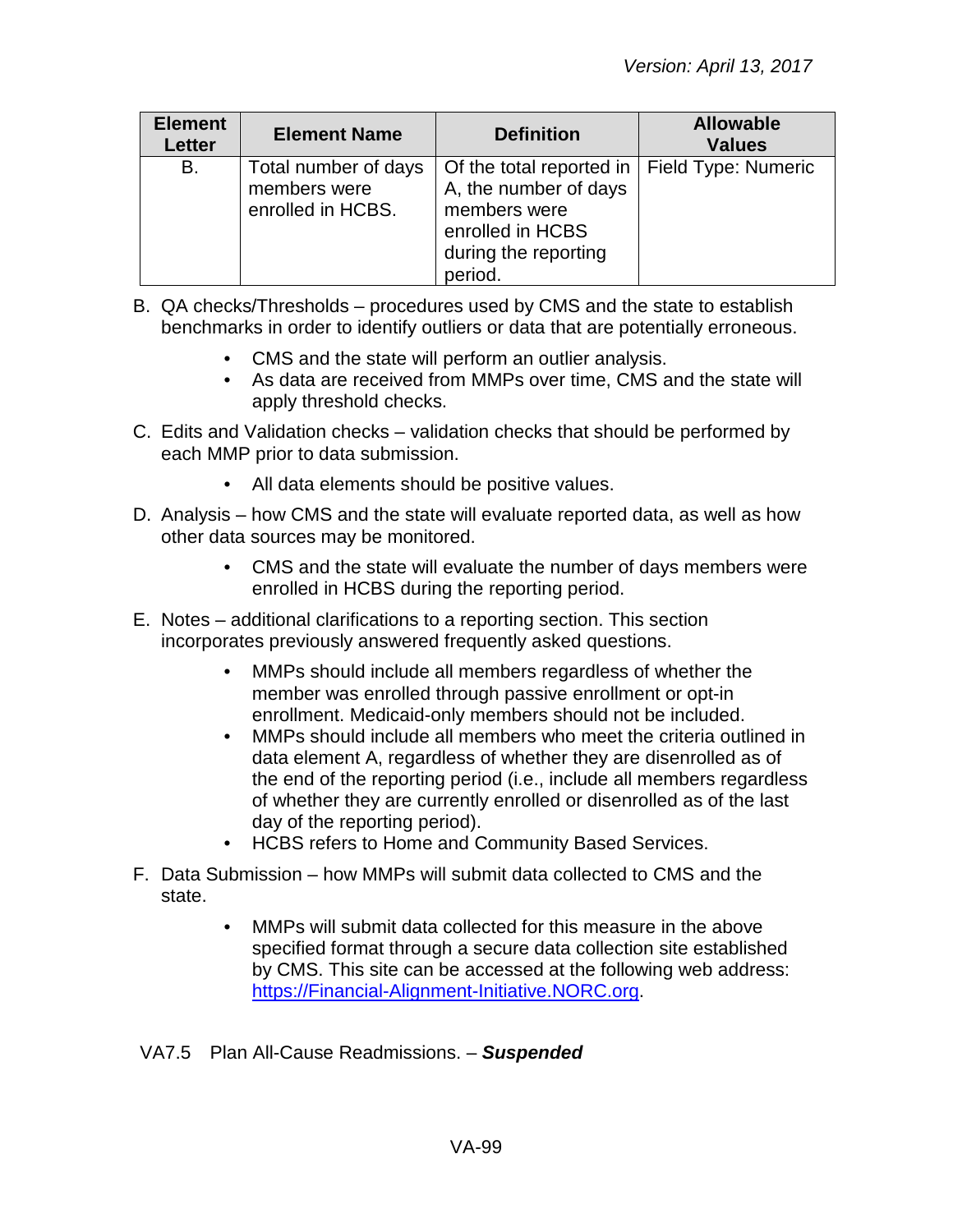## VA7.6 Adults' Access to Preventive/Ambulatory Health Services. – *Suspended*

### VA7.7 Mental Health Utilization. – *Suspended*

#### VA7.8 Care Management Utilization.

| <b>CONTINUOUS REPORTING</b>        |                                      |          |                                      |                                                                                           |
|------------------------------------|--------------------------------------|----------|--------------------------------------|-------------------------------------------------------------------------------------------|
| <b>Reporting</b><br><b>Section</b> | <b>Reporting</b><br><b>Frequency</b> | Level    | <b>Reporting</b><br><b>Periods</b>   | Due Date                                                                                  |
| VA7. Utilization                   | Semi-<br>Annually                    | Contract | Ex:<br>$1/1 - 6/30$<br>$7/1 - 12/31$ | By the end of the<br>second month<br>following the last<br>day of the reporting<br>period |

| <b>Element</b><br><b>Letter</b> | <b>Element Name</b>                                           | <b>Definition</b>                                             | <b>Allowable</b><br><b>Values</b> |
|---------------------------------|---------------------------------------------------------------|---------------------------------------------------------------|-----------------------------------|
| А.                              | Total number of<br>member months for<br>members classified as | Total number of<br>member months for<br>members classified as | Field Type: Numeric               |
|                                 | <b>Community Well</b>                                         | <b>Community Well</b>                                         |                                   |
|                                 | during the reporting<br>period.                               | during the reporting<br>period.                               |                                   |
| <b>B.</b>                       | Total number of                                               | Total number of                                               | Field Type: Numeric               |
|                                 | <b>Community Well</b>                                         | <b>Community Well</b>                                         |                                   |
|                                 | members who had                                               | members who had                                               |                                   |
|                                 | zero (0) care manager                                         | zero (0) care manager                                         |                                   |
|                                 | encounters during the                                         | encounters during the                                         |                                   |
|                                 | reporting period.                                             | reporting period.                                             |                                   |
| C.                              | Total number of                                               | Total number of                                               | Field Type: Numeric               |
|                                 | <b>Community Well</b>                                         | <b>Community Well</b>                                         |                                   |
|                                 | members who had 1-2                                           | members who had 1-2                                           |                                   |
|                                 | care manager                                                  | care manager                                                  |                                   |
|                                 | encounters during the                                         | encounters during the                                         |                                   |
|                                 | reporting period.                                             | reporting period.                                             |                                   |
| D.                              | Total number of                                               | Total number of                                               | Field Type: Numeric               |
|                                 | <b>Community Well</b>                                         | <b>Community Well</b>                                         |                                   |
|                                 | members who had 3-4                                           | members who had 3-4                                           |                                   |
|                                 | care manager                                                  | care manager                                                  |                                   |
|                                 | encounters during the                                         | encounters during the                                         |                                   |
|                                 | reporting period.                                             | reporting period.                                             |                                   |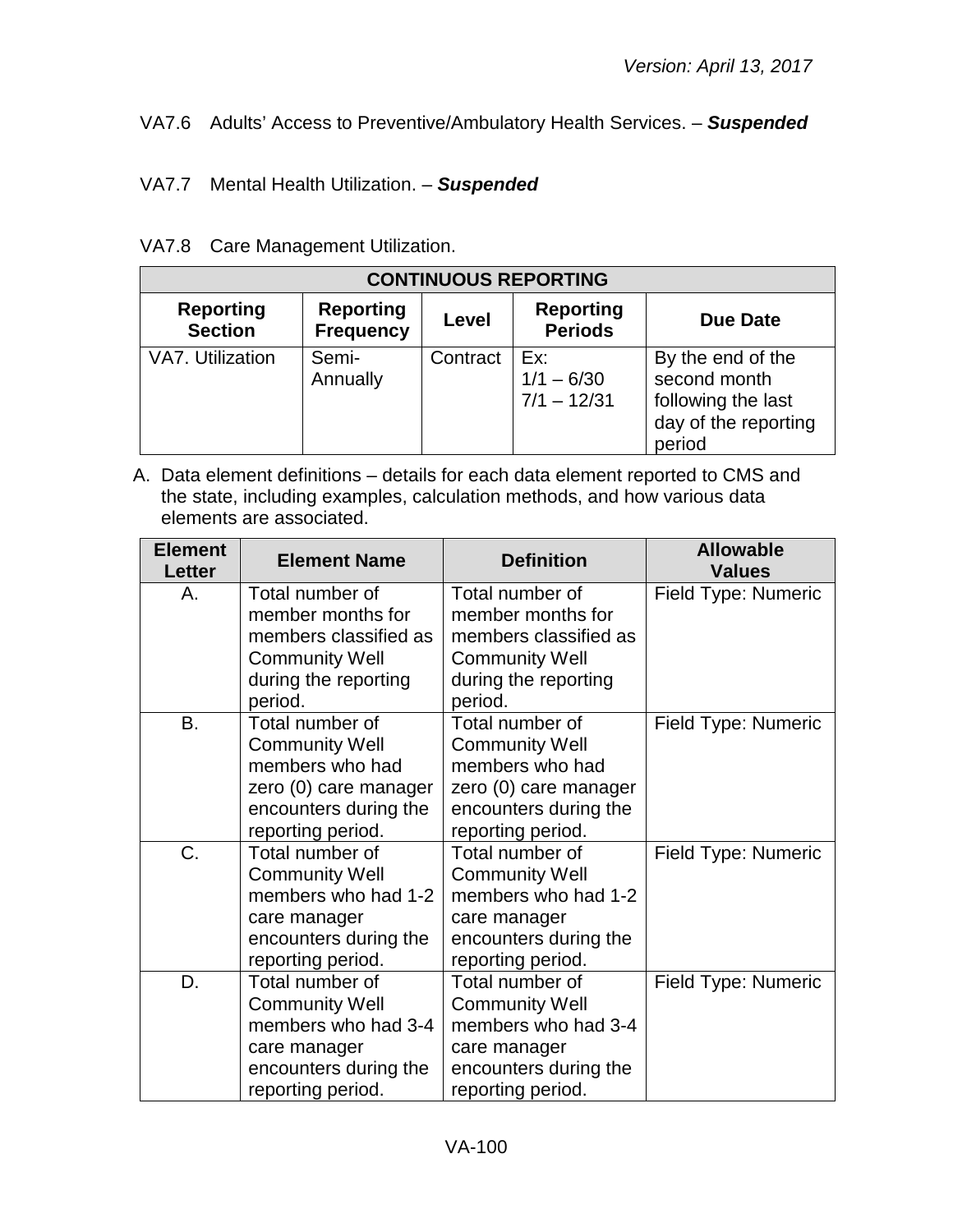| <b>Element</b><br><b>Letter</b> | <b>Element Name</b>                             | <b>Definition</b>                          | <b>Allowable</b><br><b>Values</b> |
|---------------------------------|-------------------------------------------------|--------------------------------------------|-----------------------------------|
| Е.                              | Total number of                                 | Total number of                            | Field Type: Numeric               |
|                                 | <b>Community Well</b>                           | <b>Community Well</b>                      |                                   |
|                                 | members who had 5-6                             | members who had 5-6                        |                                   |
|                                 | care manager                                    | care manager                               |                                   |
|                                 | encounters during the                           | encounters during the                      |                                   |
|                                 | reporting period.                               | reporting period.                          |                                   |
| F.                              | Total number of                                 | Total number of                            | Field Type: Numeric               |
|                                 | <b>Community Well</b>                           | <b>Community Well</b>                      |                                   |
|                                 | members who had 7                               | members who had 7                          |                                   |
|                                 | or more care manager                            | or more care manager                       |                                   |
|                                 | encounters during the                           | encounters during the                      |                                   |
|                                 | reporting period.                               | reporting period.                          |                                   |
| G.                              | Total number of                                 | Total number of                            | Field Type: Numeric               |
|                                 | member months for                               | member months for                          |                                   |
|                                 | members classified as                           | members classified as                      |                                   |
|                                 | <b>EDCD</b> during the                          | <b>EDCD</b> during the                     |                                   |
| Η.                              | reporting period.<br><b>Total count of EDCD</b> | reporting period.<br>Total number of       |                                   |
|                                 | members who had                                 | <b>EDCD</b> members who                    | Field Type: Numeric               |
|                                 | zero (0) care manager                           | had zero (0) care                          |                                   |
|                                 | encounters during the                           | manager encounters                         |                                   |
|                                 | reporting period.                               | during the reporting                       |                                   |
|                                 |                                                 | period.                                    |                                   |
| I.                              | Total number of                                 | Total number of                            | Field Type: Numeric               |
|                                 | EDCD members who                                | EDCD members who                           |                                   |
|                                 | had 1-2 care manager                            | had 1-2 care manager                       |                                   |
|                                 | encounters during the                           | encounters during the                      |                                   |
|                                 | reporting period.                               | reporting period.                          |                                   |
| J.                              | Total number of                                 | Total number of                            | Field Type: Numeric               |
|                                 | <b>EDCD</b> members who                         | <b>EDCD</b> members who                    |                                   |
|                                 | had 3-4 care manager                            | had 3-4 care manager                       |                                   |
|                                 | encounters during the                           | encounters during the                      |                                   |
|                                 | reporting period.                               | reporting period.                          |                                   |
| K.                              | Total number of                                 | Total number of                            | Field Type: Numeric               |
|                                 | <b>EDCD</b> members who                         | <b>EDCD</b> members who                    |                                   |
|                                 | had 5-6 care manager                            | had 5-6 care manager                       |                                   |
|                                 | encounters during the                           | encounters during the                      |                                   |
|                                 | reporting period.                               | reporting period.                          |                                   |
|                                 | Total number of<br>EDCD members who             | Total number of<br><b>EDCD</b> members who | Field Type: Numeric               |
|                                 |                                                 |                                            |                                   |
|                                 | had 7 or more care                              | had 7 or more care                         |                                   |
|                                 | manager encounters                              | manager encounters                         |                                   |
|                                 | during the reporting                            | during the reporting<br>period.            |                                   |
|                                 | period.                                         |                                            |                                   |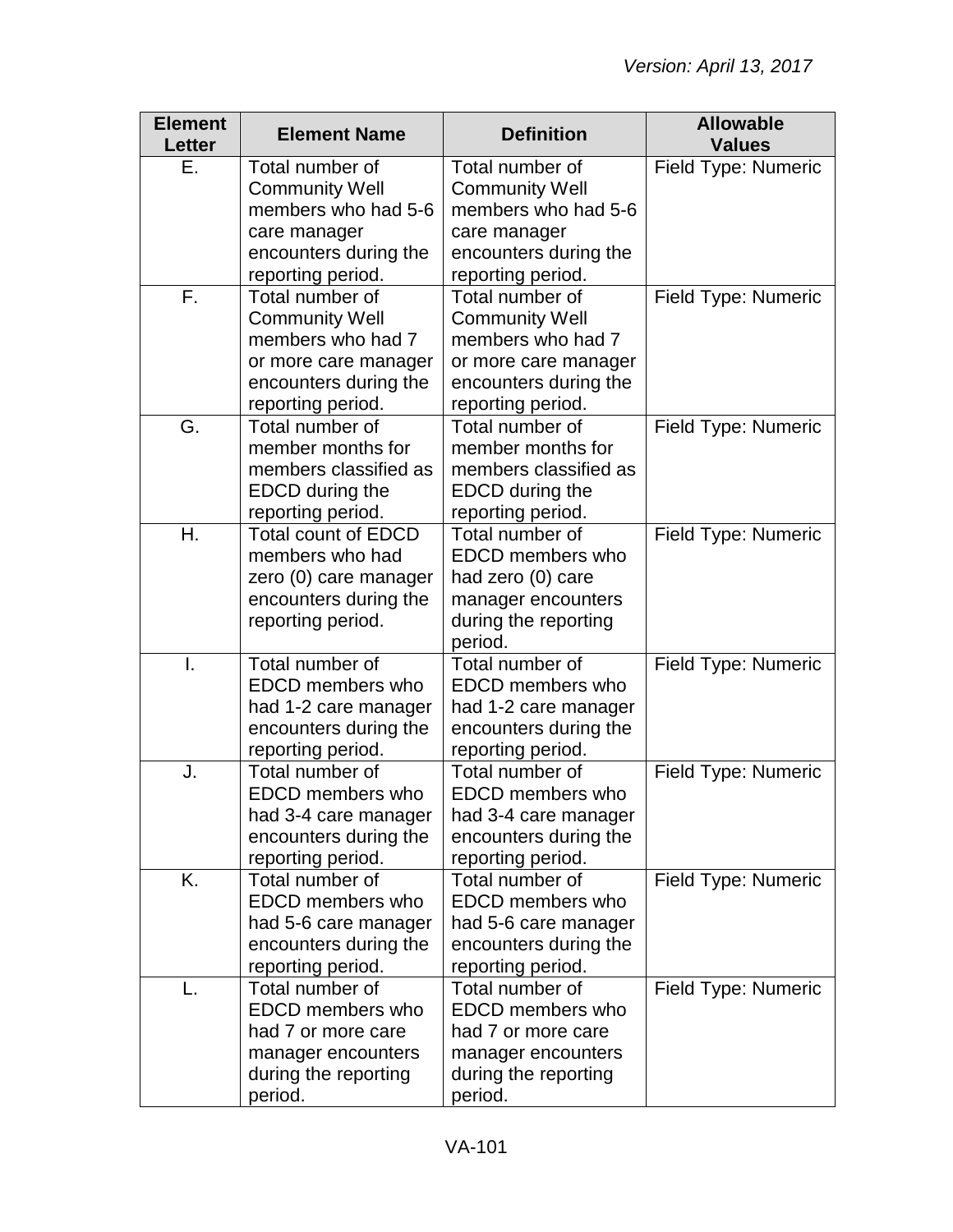| <b>Element</b><br><b>Letter</b> | <b>Element Name</b>   | <b>Definition</b>     | <b>Allowable</b><br><b>Values</b> |
|---------------------------------|-----------------------|-----------------------|-----------------------------------|
| М.                              | Total number of       | Total number of       | Field Type: Numeric               |
|                                 | member months for     | member months for     |                                   |
|                                 | members classified as | members classified as |                                   |
|                                 | nursing facility      | nursing facility      |                                   |
|                                 | members during the    | members during the    |                                   |
|                                 | reporting period.     | reporting period.     |                                   |
| N.                              | Total number of       | Total number of       | Field Type: Numeric               |
|                                 | nursing facility      | nursing facility      |                                   |
|                                 | members who had       | members who had       |                                   |
|                                 | zero (0) care manager | zero (0) care manager |                                   |
|                                 | encounters during the | encounters during the |                                   |
|                                 | reporting period.     | reporting period.     |                                   |
| O.                              | Total number of       | Total number of       | Field Type: Numeric               |
|                                 | nursing facility      | nursing facility      |                                   |
|                                 | members who had 1-2   | members who had 1-2   |                                   |
|                                 | care manager          | care manager          |                                   |
|                                 | encounters during the | encounters during the |                                   |
|                                 | reporting period.     | reporting period.     |                                   |
| P.                              | Total number of       | Total number of       | Field Type: Numeric               |
|                                 | nursing facility      | nursing facility      |                                   |
|                                 | members who had 3-4   | members who had 3-4   |                                   |
|                                 | care manager          | care manager          |                                   |
|                                 | encounters during the | encounters during the |                                   |
|                                 | reporting period.     | reporting period.     |                                   |
| Q.                              | Total number of       | Total number of       | Field Type: Numeric               |
|                                 | nursing facility      | nursing facility      |                                   |
|                                 | members who had 5-6   | members who had 5-6   |                                   |
|                                 | care manager          | care manager          |                                   |
|                                 | encounters during the | encounters during the |                                   |
|                                 | reporting period.     | reporting period.     |                                   |
| R.                              | Total number of       | Total number of       | <b>Field Type: Numeric</b>        |
|                                 | nursing facility      | nursing facility      |                                   |
|                                 | members who had 7     | members who had 7     |                                   |
|                                 | or more care manager  | or more care manager  |                                   |
|                                 | encounters during the | encounters during the |                                   |
|                                 | reporting period.     | reporting period.     |                                   |
| S.                              | Total number of       | Total number of       | Field Type: Numeric               |
|                                 | member months for     | member months for     |                                   |
|                                 | members classified as | members classified as | Note: Exclude                     |
|                                 | all other vulnerable  | all other vulnerable  | <b>EDCD and NF</b>                |
|                                 | subpopulation         | subpopulation         | members.                          |
|                                 | members during the    | members during the    |                                   |
|                                 | reporting period.     | reporting period.     |                                   |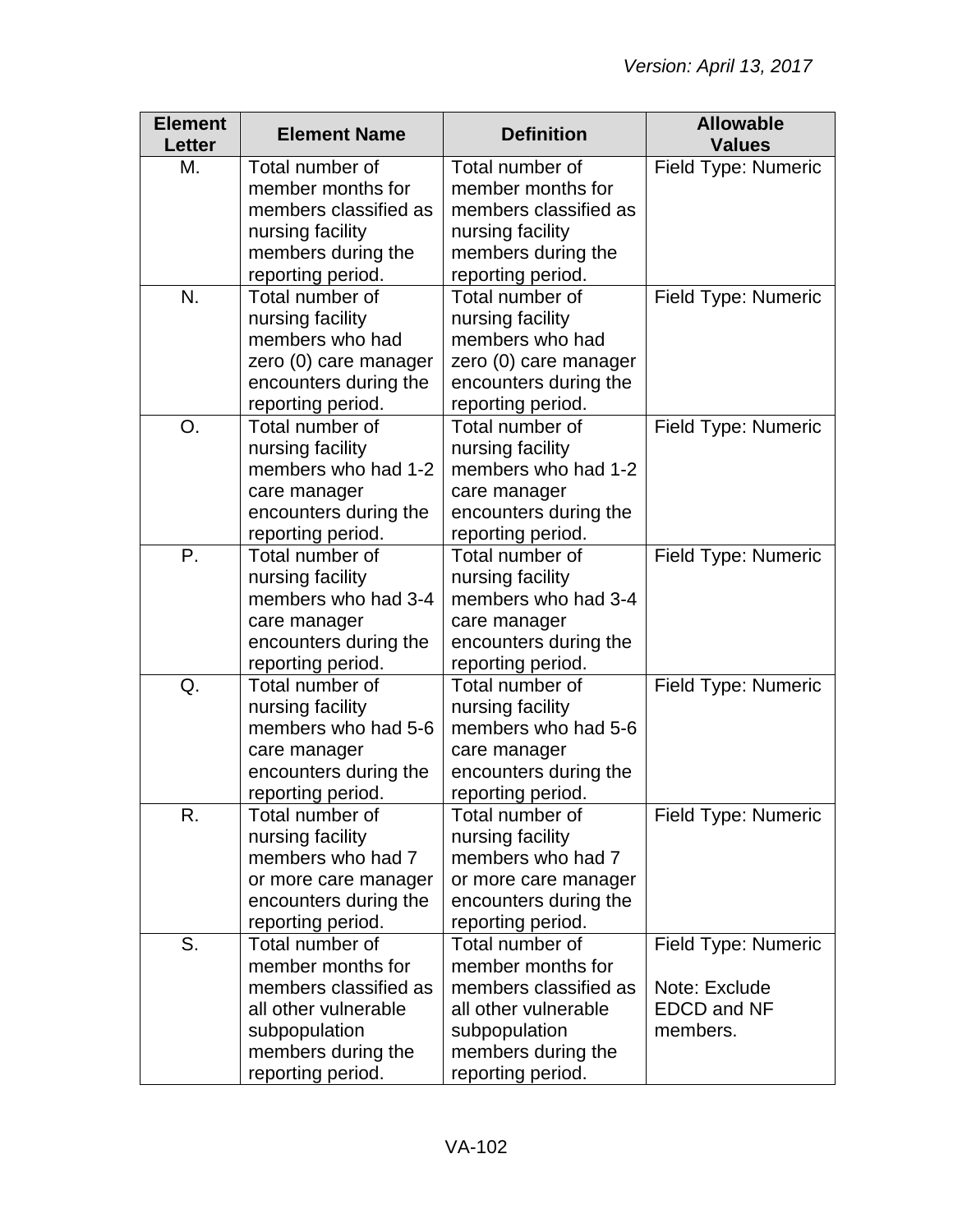| <b>Element</b><br>Letter | <b>Element Name</b>   | <b>Definition</b>     | <b>Allowable</b><br><b>Values</b> |
|--------------------------|-----------------------|-----------------------|-----------------------------------|
| Т.                       | Total number of all   | Total number of all   | Field Type: Numeric               |
|                          | other vulnerable      | other vulnerable      |                                   |
|                          | subpopulation         | subpopulation         | Note: Exclude                     |
|                          | members who had       | members who had       | <b>EDCD and NF</b>                |
|                          | zero (0) care manager | zero (0) care manager | members.                          |
|                          | encounters during the | encounters during the |                                   |
|                          | reporting period.     | reporting period.     |                                   |
| U.                       | Total number of all   | Total number of all   | Field Type: Numeric               |
|                          | other vulnerable      | other vulnerable      |                                   |
|                          | subpopulation         | subpopulation         | Note: Exclude                     |
|                          | members who had 1-2   | members who had 1-2   | <b>EDCD and NF</b>                |
|                          | care manager          | care manager          | members.                          |
|                          | encounters during the | encounters during the |                                   |
|                          | reporting period.     | reporting period.     |                                   |
| V.                       | Total number of all   | Total number of all   | Field Type: Numeric               |
|                          | other vulnerable      | other vulnerable      |                                   |
|                          | subpopulation         | subpopulation         | Note: Exclude                     |
|                          | members who had 3-4   | members who had 3-4   | <b>EDCD and NF</b>                |
|                          | care manager          | care manager          | members.                          |
|                          | encounters during the | encounters during the |                                   |
|                          | reporting period.     | reporting period.     |                                   |
| $\overline{W}$ .         | Total number of all   | Total number of all   | Field Type: Numeric               |
|                          | other vulnerable      | other vulnerable      |                                   |
|                          | subpopulation         | subpopulation         | Note: Exclude                     |
|                          | members who had 5-6   | members who had 5-6   | <b>EDCD and NF</b>                |
|                          | care manager          | care manager          | members.                          |
|                          | encounters during the | encounters during the |                                   |
|                          | reporting period.     | reporting period.     |                                   |
| $\overline{X}$ .         | Total number of all   | Total number of all   | Field Type: Numeric               |
|                          | other vulnerable      | other vulnerable      |                                   |
|                          | subpopulation         | subpopulation         | Note: Exclude                     |
|                          | members who had 7     | members who had 7     | <b>EDCD and NF</b>                |
|                          | or more care manager  | or more care manager  | members.                          |
|                          | encounters during the | encounters during the |                                   |
|                          | reporting period.     | reporting period.     |                                   |

- B. QA checks/Thresholds procedures used by CMS and the state to establish benchmarks in order to identify outliers or data that are potentially erroneous.
	- CMS and the state will perform an outlier analysis.
	- As data are received from MMPs over time, CMS and the state will apply threshold checks.
- C. Edits and Validation checks validation checks that should be performed by each MMP prior to data submission.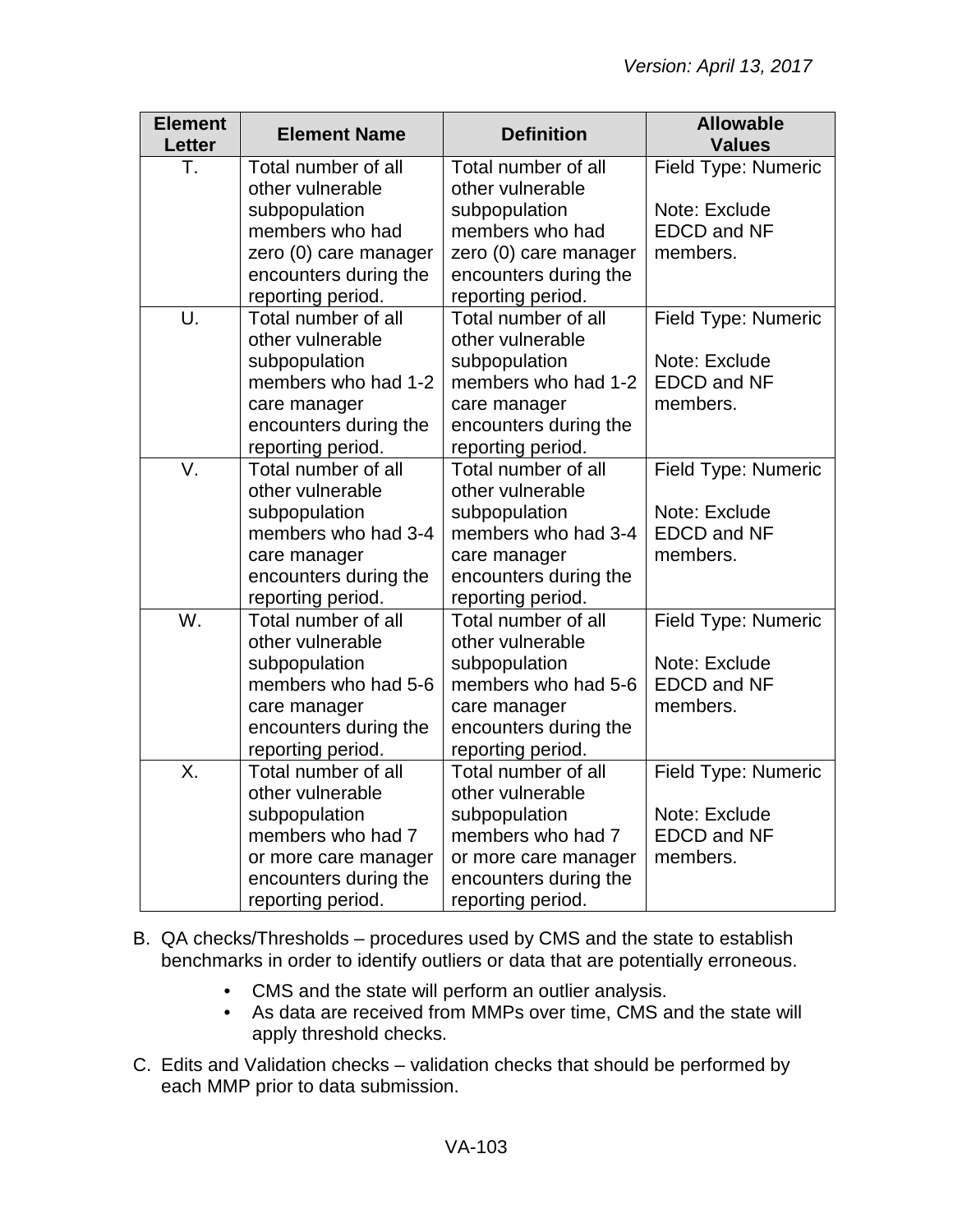- All data elements should be positive values.
- D. Analysis how CMS and the state will evaluate reported data, as well as how other data sources may be monitored. CMS and the state will evaluate the number of members classified as:
	- Community Well who had zero (0) care manager encounters during the reporting period per 1,000 member months.
	- Community Well who had 1-2 care manager encounters during the reporting period per 1,000 member months.
	- Community Well who had 3-4 care manager encounters during the reporting period per 1,000 member months.
	- Community Well who had 5-6 care manager encounters during the reporting period per 1,000 member months.
	- Community Well who had 7 or more care manager encounters during the reporting period per 1,000 member months.
	- EDCD who had zero (0) care manager encounters during the reporting period per 1,000 member months.
	- EDCD who had 1-2 care manager encounters during the reporting period per 1,000 member months.
	- EDCD who had 3-4 care manager encounters during the reporting period per 1,000 member months.
	- EDCD who had 5-6 care manager encounters during the reporting period per 1,000 member months.
	- EDCD who had 7 or more care manager encounters during the reporting period per 1,000 member months.
	- Nursing facility members who had zero (0) care manager encounters during the reporting period per 1,000 member months.
	- Nursing facility members who had 1-2 care manager encounters during the reporting period per 1,000 member months.
	- Nursing facility members who had 3-4 care manager encounters during the reporting period per 1,000 member months.
	- Nursing facility members who had 5-6 care manager encounters during the reporting period per 1,000 member months.
	- Nursing facility members who had 7 or more care manager encounters during the reporting period per 1,000 member months.
	- All other vulnerable subpopulation members who had zero (0) care manager encounters during the reporting period per 1,000 member months.
	- All other vulnerable subpopulation members who had 1-2 care manager encounters during the reporting period per 1,000 member months.
	- All other vulnerable subpopulation members who had 3-4 care manager encounters during the reporting period per 1,000 member months.
	- All other vulnerable subpopulation members who had 5-6 care manager encounters during the reporting period per 1,000 member months.